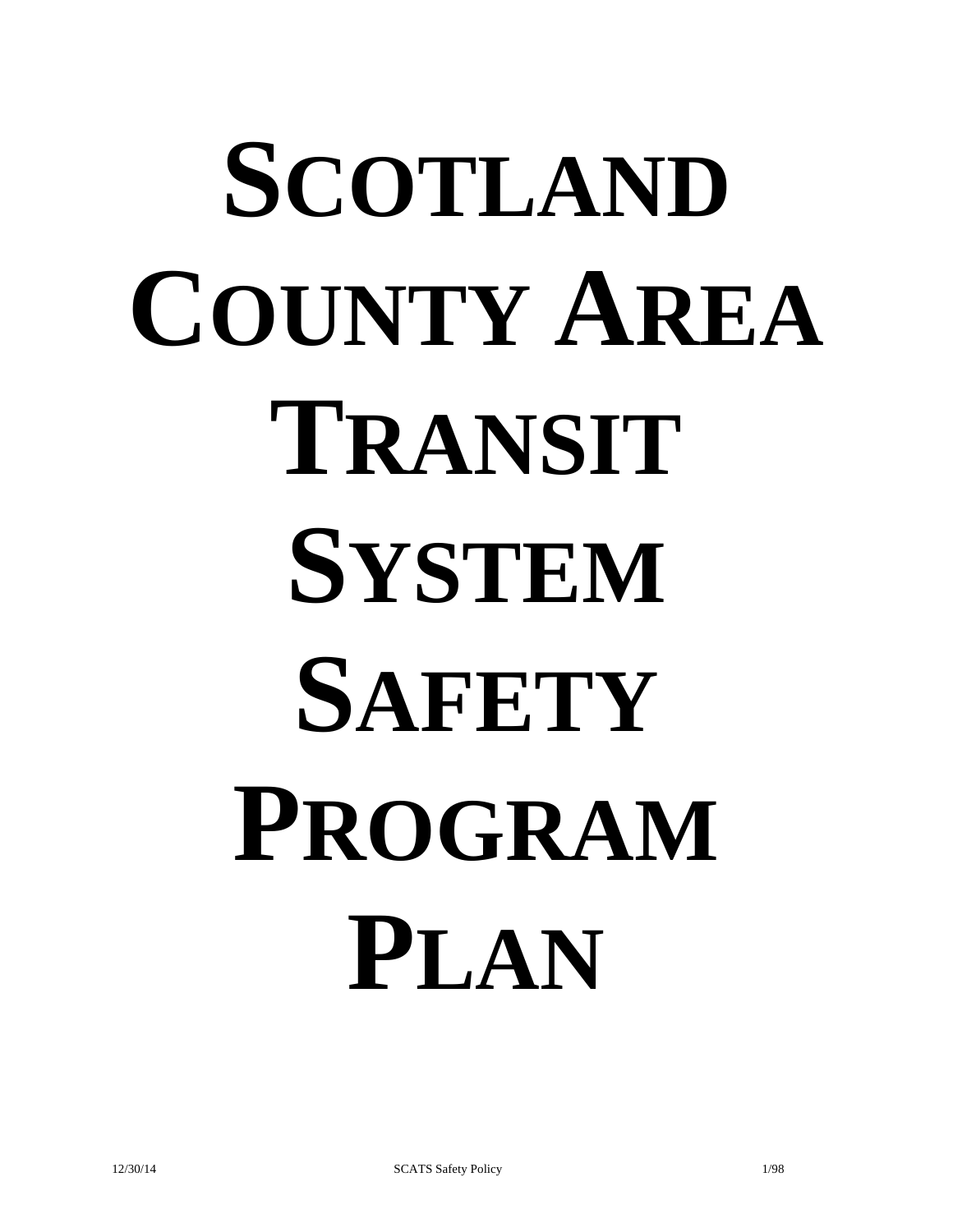# **UPDATED OCTOBER 2014**

# **SAFETY POLICY**

#### **Policy Description**:

Safety is the number one priority of Scotland County Area Transit System. In support of that goal, the primary importance of the System Safety Program Plan policies and procedures is the reduction of accidents and injuries to transit customers, employees and the general public. Safety is a shared responsibility between system management and employees.

It is the policy of Scotland County Area Transit System to provide a place of employment that is free from recognized hazards that could result in death or serious injury to employees, customers or the general public.

It is the responsibility of each employee to report all incidents or unsafe conditions to their supervisor. Supervisors must immediately take necessary corrective action to prevent unsafe conditions.

It is also the policy of Scotland County Area Transit System to require that safety training and the use of safe protective equipment and procedures are adhered to at all times. Individual employees are expected to perform their duties in a safe and responsible manner, as safe work behavior is a condition of employment.

Prohibited behaviors are behaviors that are in violation of the System Safety Program Plan. Such behaviors include behaviors that threaten the safety of employees, customers and the general public. Other unacceptable behaviors include those that result in damage to system, employee or public property.

An employee who intentionally violates safety policy and procedures will be subject to appropriate disciplinary action, as determined by the findings of an investigation. Such discipline may include warnings, demotion, suspension or immediate dismissal. In addition, such actions may cause the employee to be held legally liable under State or Federal Law.

This operational policy was adopted by the Scotland County Area Transit System

Date: October, 2014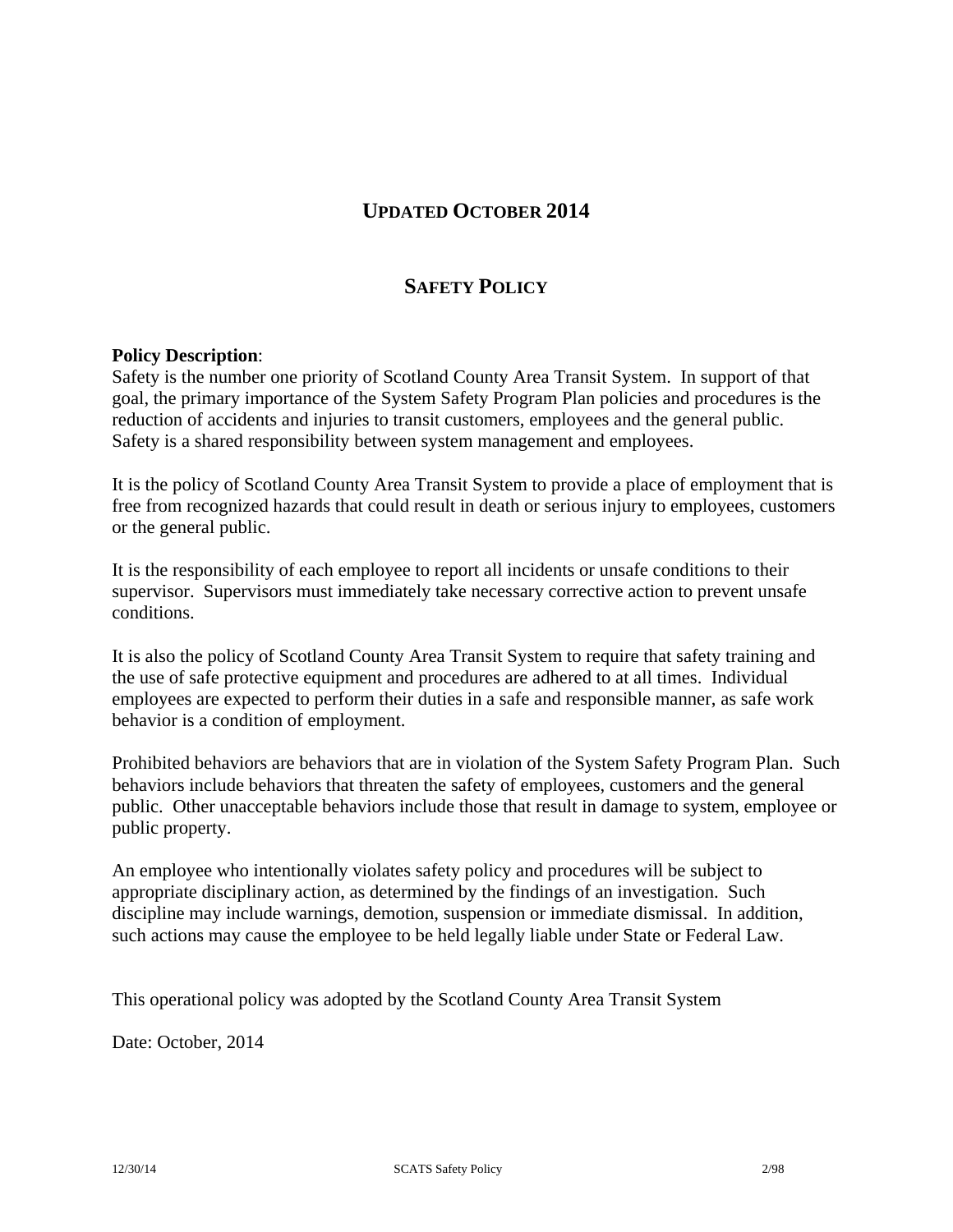System Manager (Signature) \_\_\_\_\_\_\_\_\_\_\_\_\_\_\_\_\_\_\_\_\_\_\_\_\_\_\_\_\_\_\_\_\_\_\_\_\_\_\_\_\_

County Manager (Signature) \_\_\_\_\_\_\_\_\_\_\_\_\_\_\_\_\_\_\_\_\_\_\_\_\_\_\_\_\_\_\_\_\_\_\_\_\_\_\_\_\_

# **SAFETY POLICY**

TO: Supervisors and Employees RE: Safety Policy DATE: Updated October, 2014

It is the objective of Scotland County Area Transit System to conduct all operations as safely and efficiently as possible.

To accomplish this, we are assigning the responsibility, authority, and accountability for safety to all department heads and supervisory personnel within their individual area of operations.

We are also appointing the SCATS Safety Officer/ Administrative Assistant as the Safety Coordinator. The Coordinator will be responsible for the administration and coordination of the safety program at all levels to ensure that safety standards are met throughout the organization.

All employees will have the responsibility of performing their own work in a safe and efficient manner and to report unsafe conditions to their department head or supervisor for prompt correction.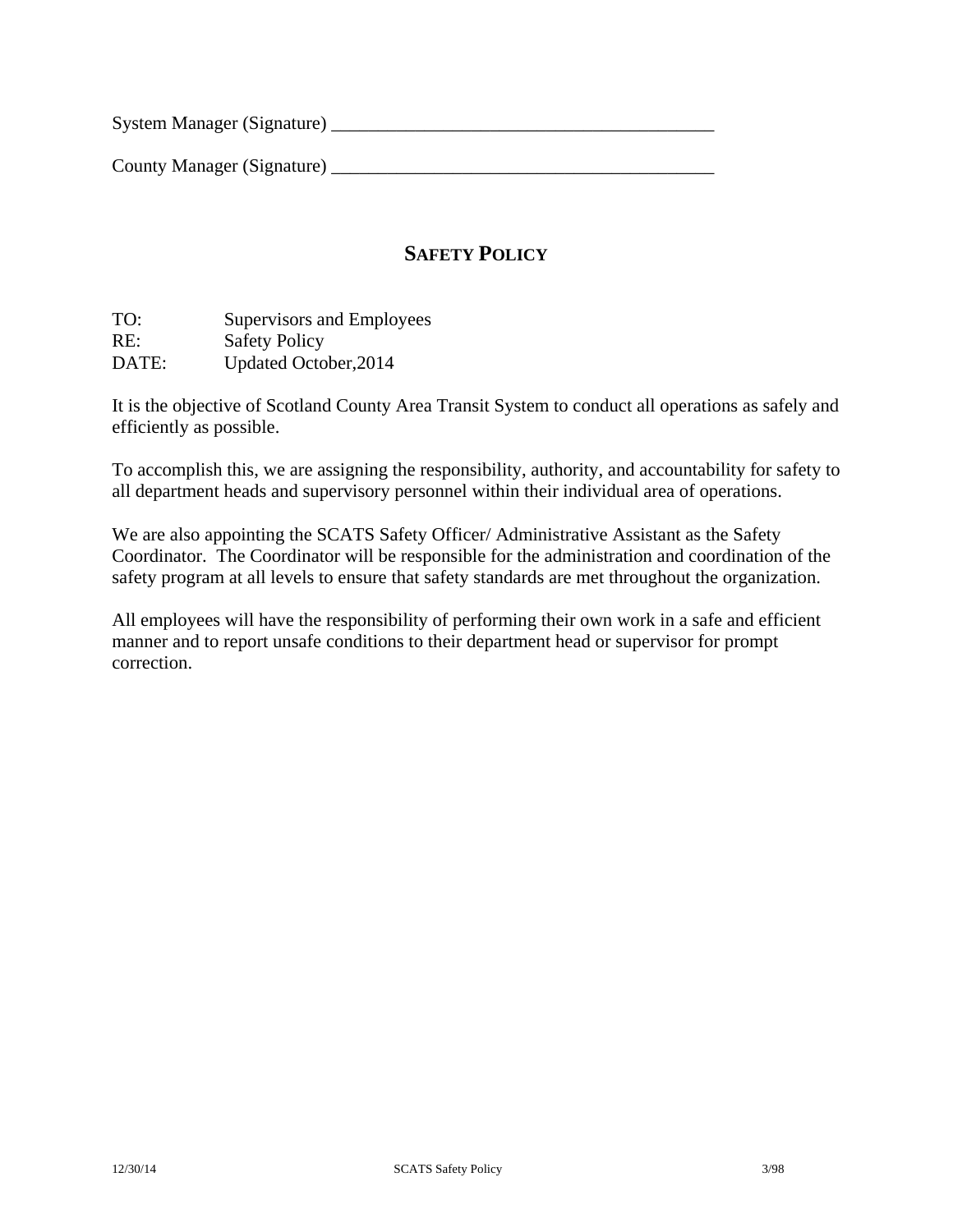# **RESOLUTION FOR APPROVAL OF REQUIREMENT FOR COMMUNITY TRANSPORTATION SYSTEMS TO IMPLEMENT SYSTEM SAFETY PROGRAM PLANS**

WHEREAS, the Federal Transit Administration's strategic safety goal is to promote the public health and safety by working toward the elimination of transportation related deaths, injuries and property damage;

WHEREAS, the Federal Transit Administration and the National Transportation Safety Board require the reporting of certain transportation related accidents;

WHEREAS, the vision for public transportation services in North includes the provision of safe, affordable transportation choices, statewide to those who have travel options and to those whose options are limited;

WHEREAS, the development and implementation of System Safety Program Plans by Community Transportation systems is a fundamental step toward these goals;

WHEREAS, the North Carolina Department of Transportation, Public Transportation Division recognizes the safety implications of the development of System Safety Program Plans and provides training and technical assistance to transit systems to assist in the development and implementation of their System Safety Program Plans;

WHEREAS, rural transit systems receiving federal and state funds are not currently required to have a System Safety Program Plan;

WHEREAS, the Public Transportation Division, in an effort to promote safe public transportation services recommends requiring that each rural transit system in the state that receives federal and/or state funds must have an approved System Safety Program Plan which includes provision for local system safety data collection and reporting;

## THEREFORE BE IT RESOLVED AS FOLLOWS:

That the North Carolina Board of Transportation approves the recommended requirement that each Community Transportation System that receives federal and/or state funds must have an approved System Safety Program Plan which includes provision for local system safety data collection and reporting.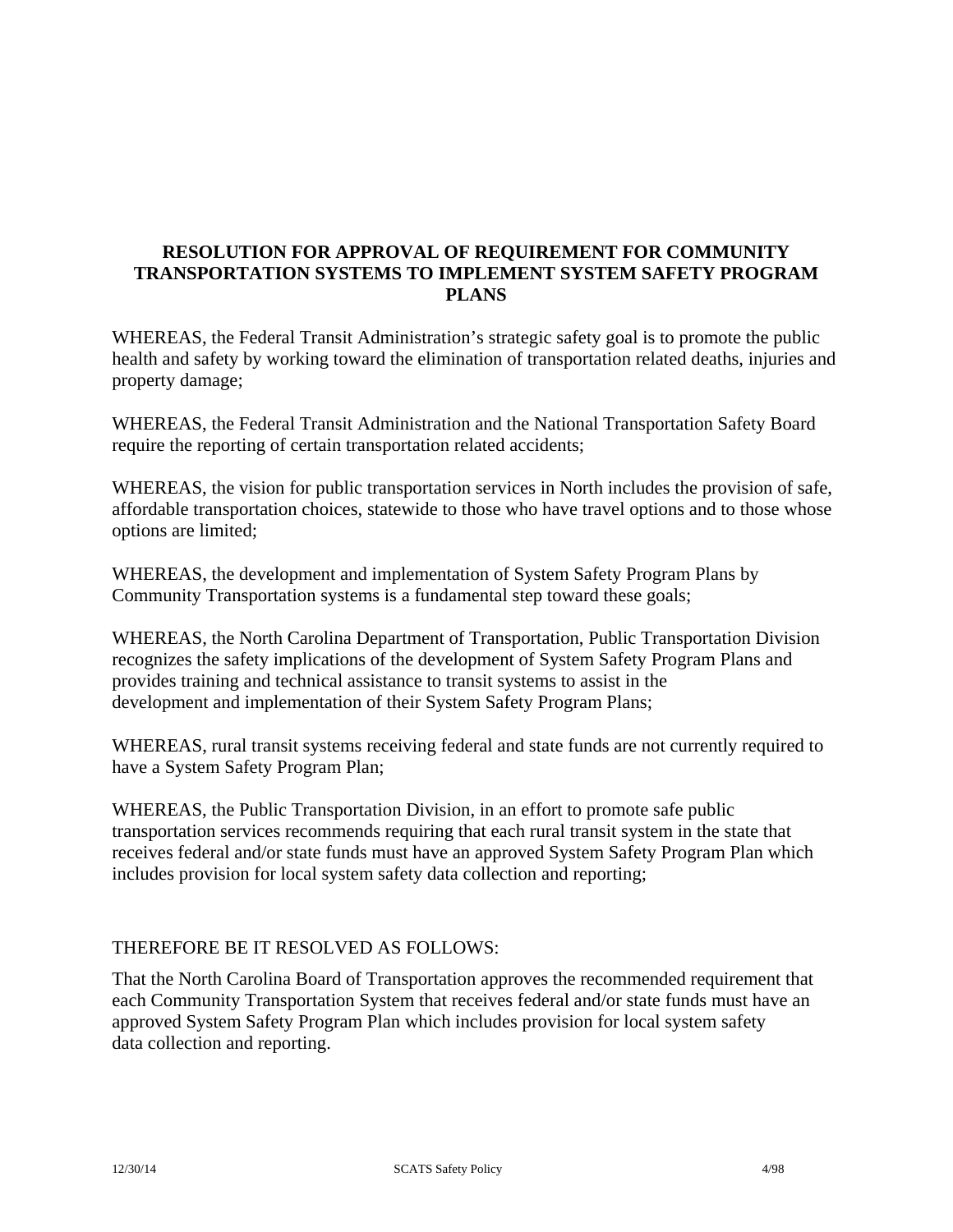# **SAFETY RESPONSIBILITIES - DEPARTMENTAL**

Each employee within a transit system should be committed to prioritizing safety. Because safe practices are needed in all system activities, each department takes responsibility in ensuring that its department is contributing to the safety goals of the entire organization. Several departmental responsibilities are listed on the following pages.

#### **Management**

All managers at all levels in all departments should exercise responsibility for initiating accident prevention, hazard identification and resolution in their department.

Managers are also responsible for submitting and maintaining written accident/incident reports. The reports should contain all information required for insurance records and related purposes.

All management personnel will confirm that the ability to safely perform assigned work is considered in all job specifications and in the employee selection process. In addition, managers will make sure that medical examinations are performed to disqualify any employee who cannot safely perform his/her assigned job.

## **Operations**

Operations staff members will verify that safety standards and practices are realistic and uncompromised during labor negotiations. Operations staff members will also closely monitor maintenance schedules and make sure that vehicles receive proper maintenance in a timely manner.

When operator safety records indicate that an operator requires further training, designated operations staff will administer or coordinate the necessary training. Operations leaders will provide additional basic and refresher training as needed.

Designated staff members will also assist in the approval of safety related items for all new operational vehicle acquisitions, fixed facility construction or rehabilitation. The staff members will ensure that practices and acquisitions comply with all applicable provisions of the system's Safety Plan. In addition, designated staff members will assist in conducting accident investigation that involve operations vehicles and personnel.

#### **Maintenance**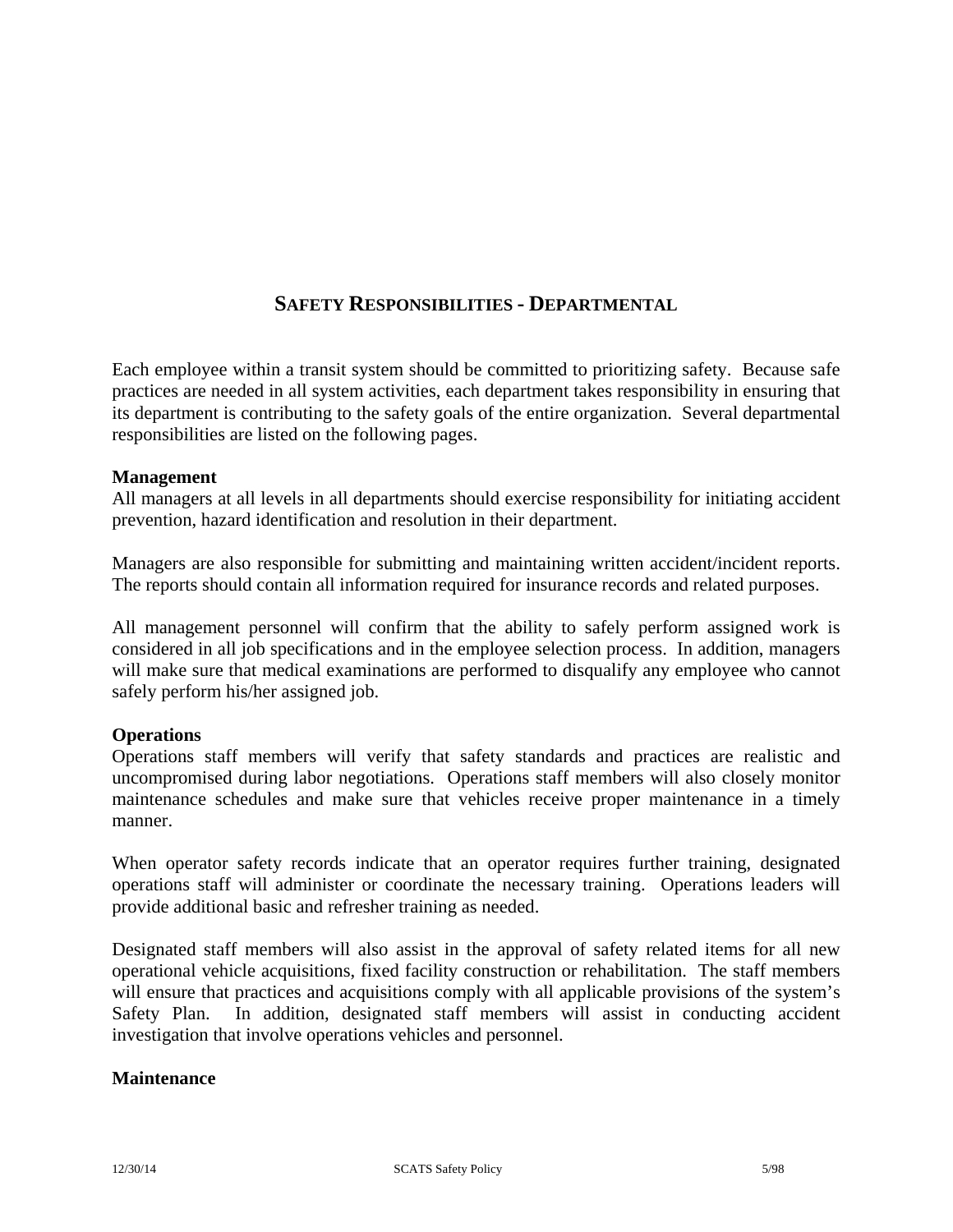Maintenance staff members have an important role in the upkeep of safe vehicles and a safe working environment. Staff members should adhere to maintenance schedules and point out any safety hazards that they recognize while performing their duties.

## **Facilities**

Facilities Management employees will work with other departments to maintain acceptable levels of safety in the facilities project design, engineering and in-house construction.

The employees will also provide reasonable and timely corrections to reported facility hazards. The employees will coordinate with other appropriate departments to confirm the approval of safety-related items for all new vehicle acquisitions and fixed facility construction or repairs.

#### **Purchasing**

The purchasing staff will maintain a list of harmful, dangerous toxic, materials, substances and equipment to ensure that future purchases do not include prohibited items.

Staff members will also verify and assure the system that prospective bidders meet construction or procurement performance specifications. The staff members will confirm that equipment purchases meet the safety standards for protecting transit employees, passengers and the general public.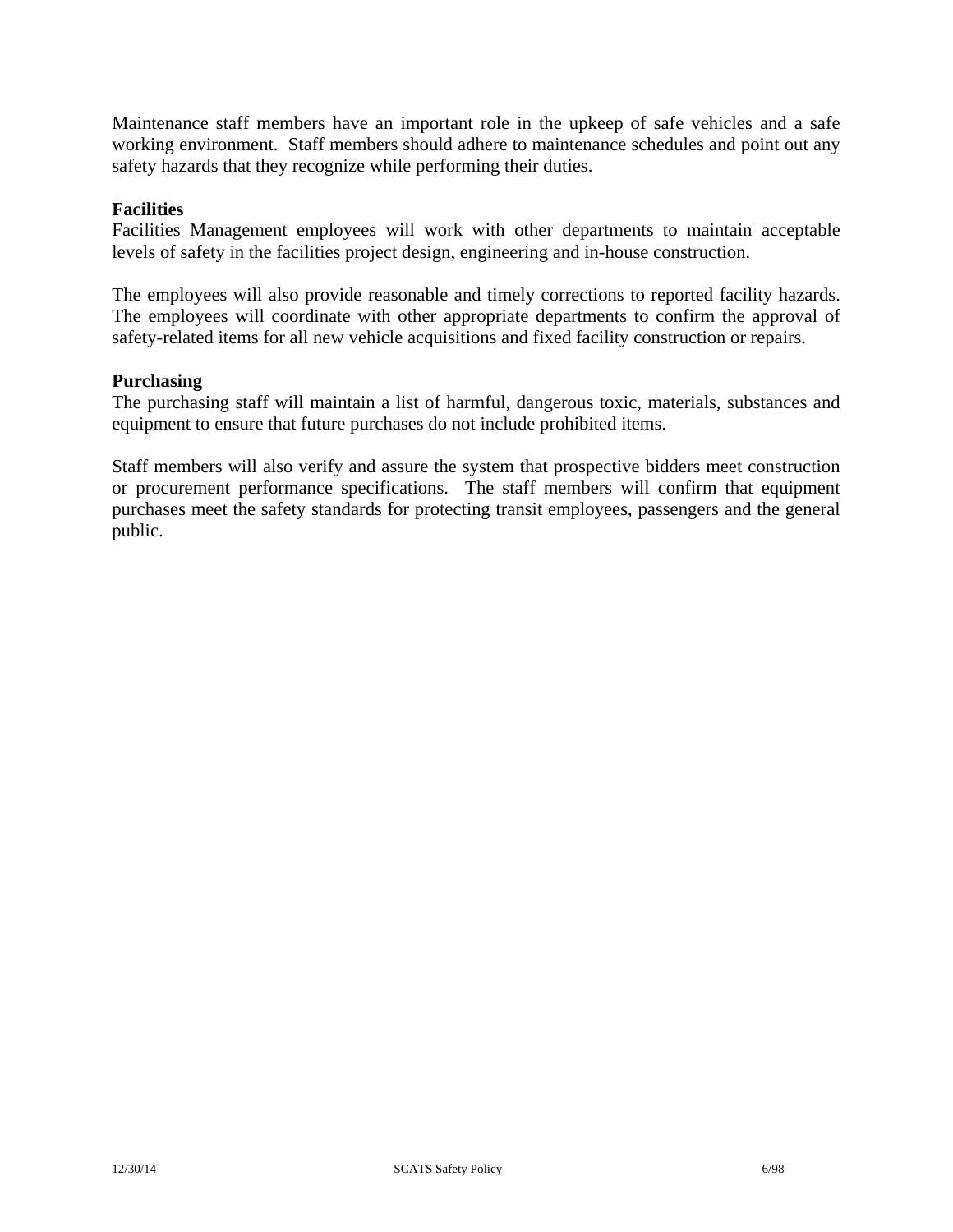# **SAFETY RESPONSIBILITIES – SPECIFIC POSITIONS**

## **Department Director / County Manager**

Under the direction of the Scotland County Risk Manager there is:

- An active Safety Committee, consisting of department heads and other designated persons, meeting on a scheduled basis.
- A thorough and effective Accident Investigation to include reporting and recording procedure, and a written report on actions taken to prevent recurrence of accidents, including action taken against individual violators of safety rules and practices.
- A training program for employees and supervisory personnel directly related to avoiding a possible injury or illness in the area of assigned operations.
- A periodic audit of all premises, equipment, and, materials so that recommendations can be developed to obtain compliance with established standards.
- A communications system established and maintained to ensure t hat all personnel responsible for safety matters are kept abreast of new standards or procedures published by the Department of Labor.
- Specific goals established for the safety program, with progress toward those goals measured on a monthly basis. Copies of monthly progress reports are forwarded to the Administrator/Director.

The seven steps to achieving your safety policy are accomplished through:

- A Safety Manual
- A Safety Coordinator/Officer
- A Safety Committee
- Employee Training and Supervision
- Employee Safety Meetings
- Accident Investigation
- Departmental Self-Inspection

#### **Management**

Management will demonstrate support for the safety program through every visible means, including: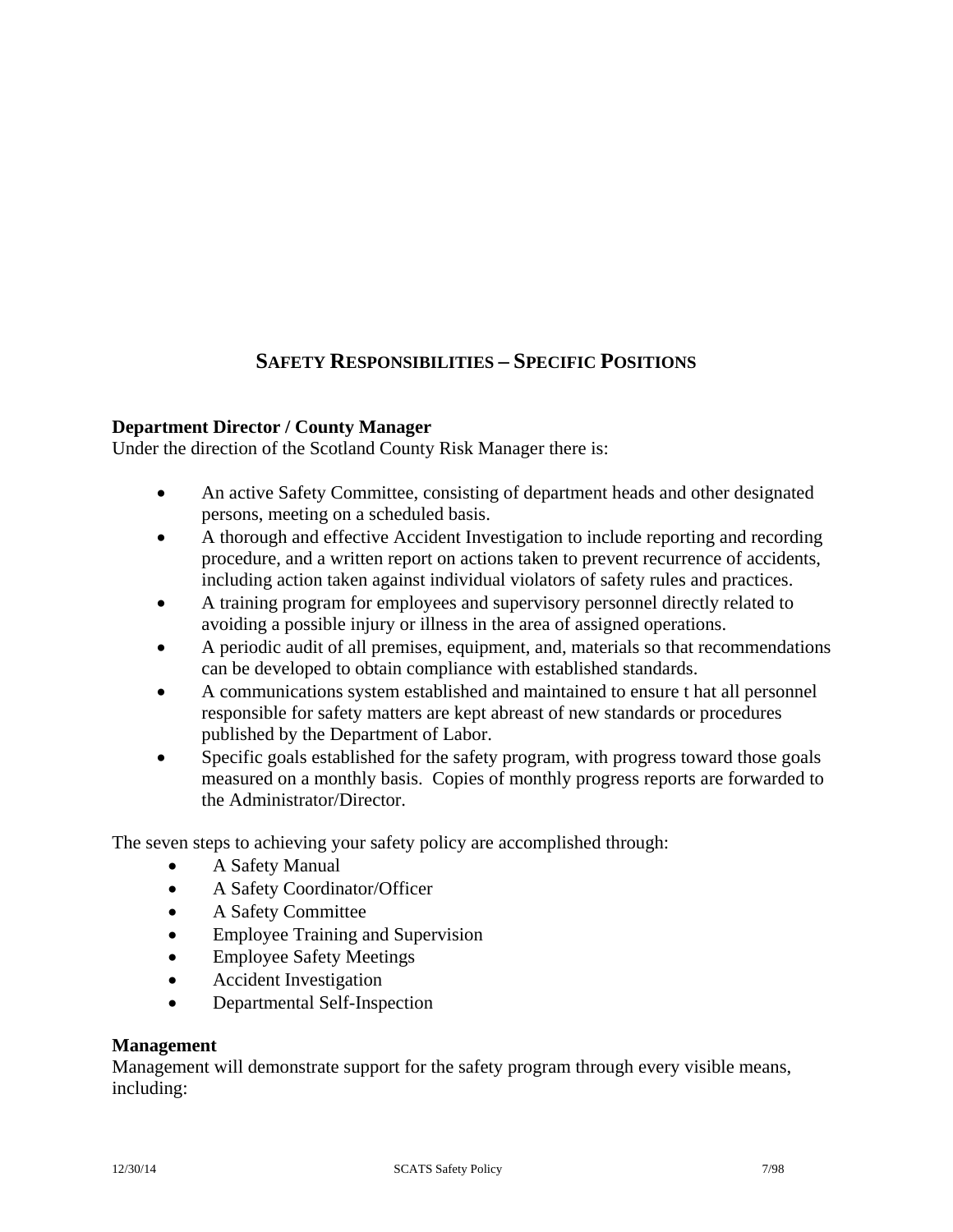- Providing a safe and healthful work place.
- Providing personal protective equipment as well as machine guards and safety devices commensurate with the state of the art.
- Reviewing accident records and accomplishments of the safety program with the Safety Committee.
- Evaluating effectiveness of the safety program.
- Participating directly and/or indirectly in safety activities as may be required to maintain the enthusiasm and interest off all concerned.
- Abiding by Safety rules and regulations when exposed to conditions governed by the rules.
- Directing that any flagrant disregard of safety rules and regulations by employees be grounds for dismissal as outlined in Personnel Policy.

## **Responsibility**

The County Risk Manager is directly responsible for all safety efforts in the organization. Enthusiasm and faith in the safety program must be such as to maintain the interest and support of all Department Heads and Supervisors. This attitude is reflected down through the Department Heads and Supervisors to the individual workers. The specific accident prevention duties include the following:

- Active participation and direction in the planning of details for accident prevention which will bring the best results for all employees. Expansion and adaptation of program and procedures to all departments within the organization.
- Demonstrated support of the program through personal participation and through approval of necessary expenditures for such items as personal protective equipment, mechanical guards, good lighting, good ventilation, and other physical improvements to the working environment, as well as expenditures for safety training materials, awards and incentives, etc.
- Continuing review of the effectiveness of accident prevention efforts in various sections and departments, with necessary follow-up and bolstering of efforts when required.

## **Safety Coordinator Responsibility**

Implement and administer the safety program.

- Maintain records as necessary to comply with laws and objectives of the safety program. These records should include:
	- Copy of Report of Injury, illness or Accident
	- Supervisor's Accident Investigation Reports
	- Required OSHA forms
	- Minutes of all Safety Meetings
	- Safety Program status reports
- Submit status reports to Safety Committee
- Make periodic visits to all buildings/operations to assist and consult in developing safe work methods, accident investigations, training, and other technical assistance.
- Analyze accident reports and investigations weekly.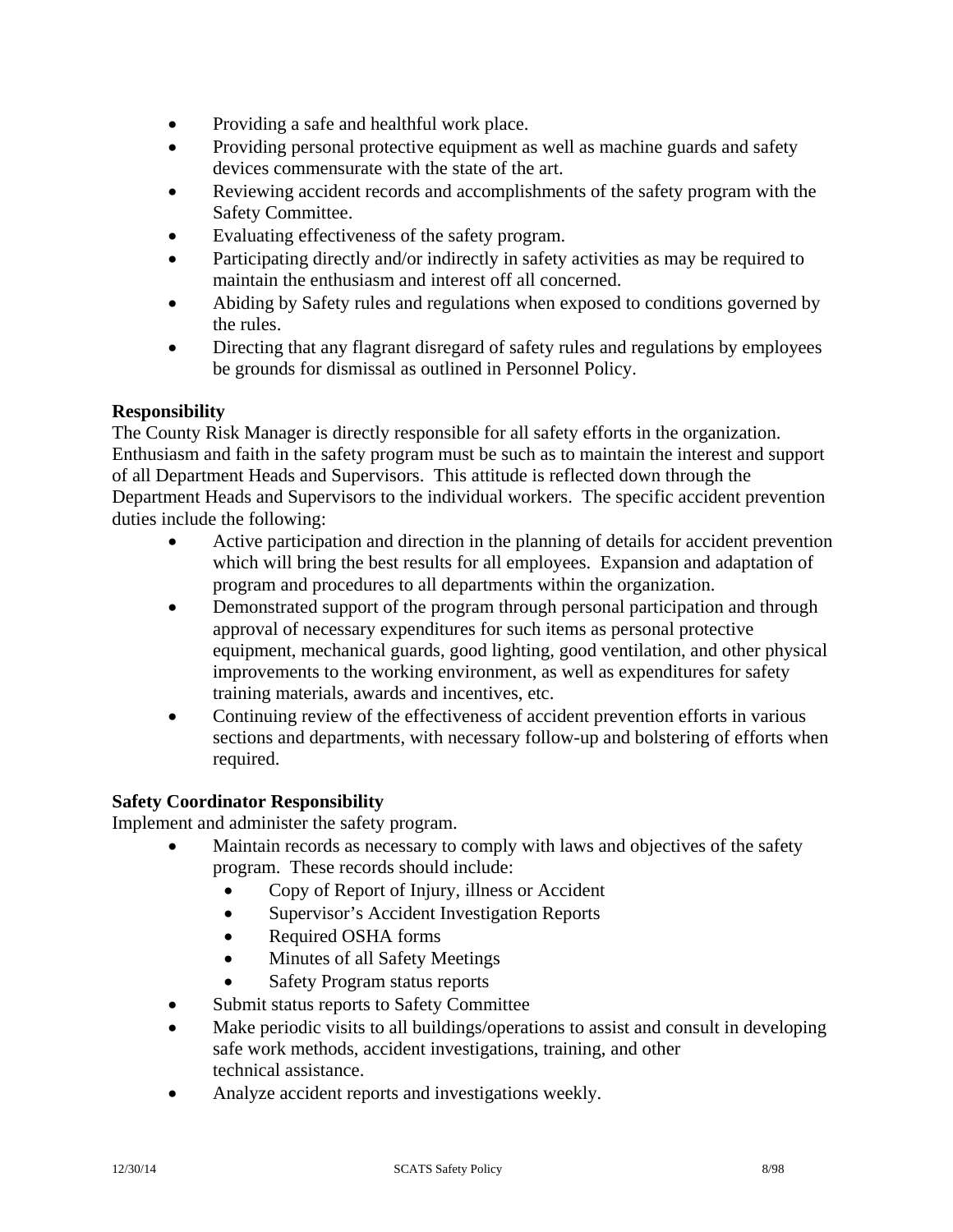- Act as Chairperson of the Safety Committee.
- Promote a "safety awareness " in all employees through stimulating educational training programs.
- Compliance with all OSHA, state and local laws, and established safety standards.
- Assist Supervisors in all matters pertaining to safety.
- Maintain contact with available sources of topical safety information such as American Society of Safety Engineers, National Safety Council, NCALGESCO, NC Department of Labor, and NC Industrial Commission.
- Provide training programs for Supervisors.
- Represent management in the implementation of the Safety Policy.
- Recommend immediate corrective action in cases of hazardous operations.

#### **Supervisors**

# **Because of the close relationship with the employee and intimate knowledge of operating procedures, Supervisors are the key persons in the scheme of loss control.**

Supervisors of each department are charged with the responsibilities of quality and quantity of production within the department, and therefore are responsible for the work conduct of same. Supervisors should be afforded the necessary knowledge to carry out their duties with efficiency and safety.

Supervisors should:

- Have a thorough knowledge of the safety policy.
- Provide instruction and training to workers so that they conduct their job in a safe manner. [(See section on Training New Employees)]
- Make daily inspections of the department to ensure that no unsafe conditions or unsafe practices exist.
- Initiate immediate corrective action where unsafe conditions or practices are found. When a capital expenditure is required to make necessary corrections, a written report shall be submitted to the Agency Administrator/County Manager and the Safety Coordinator.
- Properly complete accident reports and investigate all accidents to determine what must be done to prevent recurrence of a similar accident.
- Be familiar with procedures that must be followed in case of an emergency.
- Enforce safety rules and regulations of the organization.
- Set a good example for safety by working in a safe manner and encouraging others to do so.

## **Employees**

To assist the employee in developing a keen "safety awareness" the following responsibilities are assigned:

To abide by the safety rules and regulations of the organization.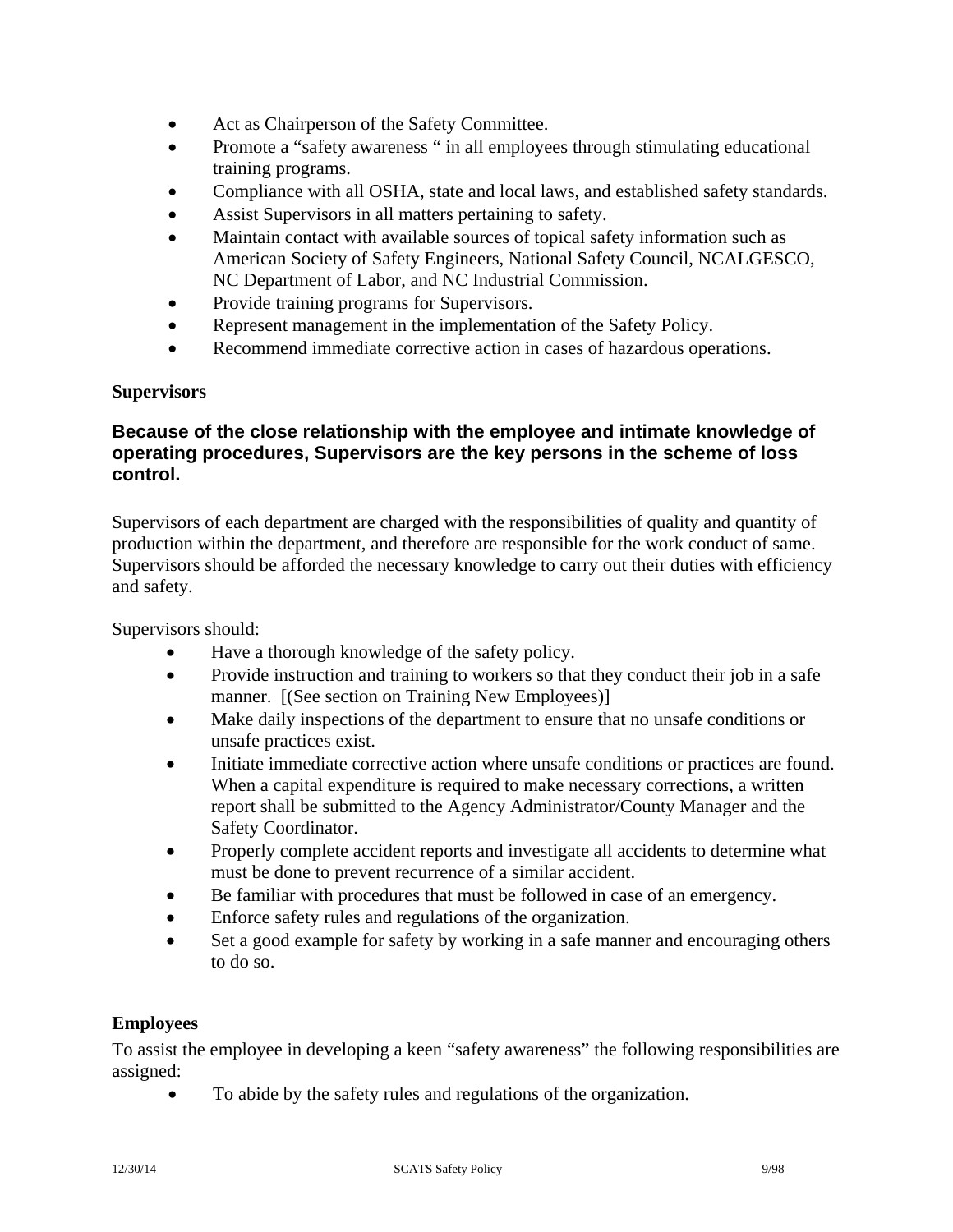- To regard the safety of fellow workers at all times.
- To report any unsafe condition to the Supervisor.
- To contribute ideas and suggestions for improving the safety of conditions or procedures to the Supervisor.
- To use individual knowledge and influence to prevent accidents.
- To attend safety training sessions.
- To report accidents and injuries immediately.

# **RELATIONSHIP BETWEEN SYSTEM SAFETY AND SYSTEM OPERATIONS**

Management of Unsafe Conditions

- 1. Eliminate hazards by removing the machines, tool, method, material, or structure that is causing the hazard through appropriate means. Contacting officials of OSHA, or EPA, may be necessary for proper disposal.
- 2. Control the hazard by enclosing or guarding the point of hazard at the source.
- 3. Train personnel on steps to take when confronted by a hazardous condition and provide procedures to safely avoid the hazard.
- 4. Provide and ensure the use of personal protective equipment to shield employees from the hazard.

At no time should protective devices or safety practices be set aside to get the job done faster and cheaper. The price paid for such indiscretion may greatly exceed the anticipated gain from the action.

#### **Supervisors – SCATS Safety Officer**

The Supervisor or SCATS Safety Officer is the individual who is directly responsible for implementing the System Safety Program within the SCATS Transportation program. It is the basic responsibility of the supervisor to plan and conduct safe operations. **It is also the duty and responsibility of each supervisor to fully orient and instruct all employees in safe practices and procedures.** He or she is expected to be a member of the safety and Accident Review Committee and be in charge of collecting and disseminating safety data. The supervisor or Lead Safety Officer is specifically charged with the following responsibilities for the System Safety Program:

- have full knowledge of all standard and emergency operating procedures;
- perform safety audits of operations;
- ensure that employees make safety a primary concern when on the job;
- actively investigate all incidents and accidents;
- prohibit unsafe conduct and conditions;
- conduct safety meetings which are a vital part of safety atmosphere;
- listen and act upon any safety concerns raised by employees; and
- report to management any safety concerns or possible hazards.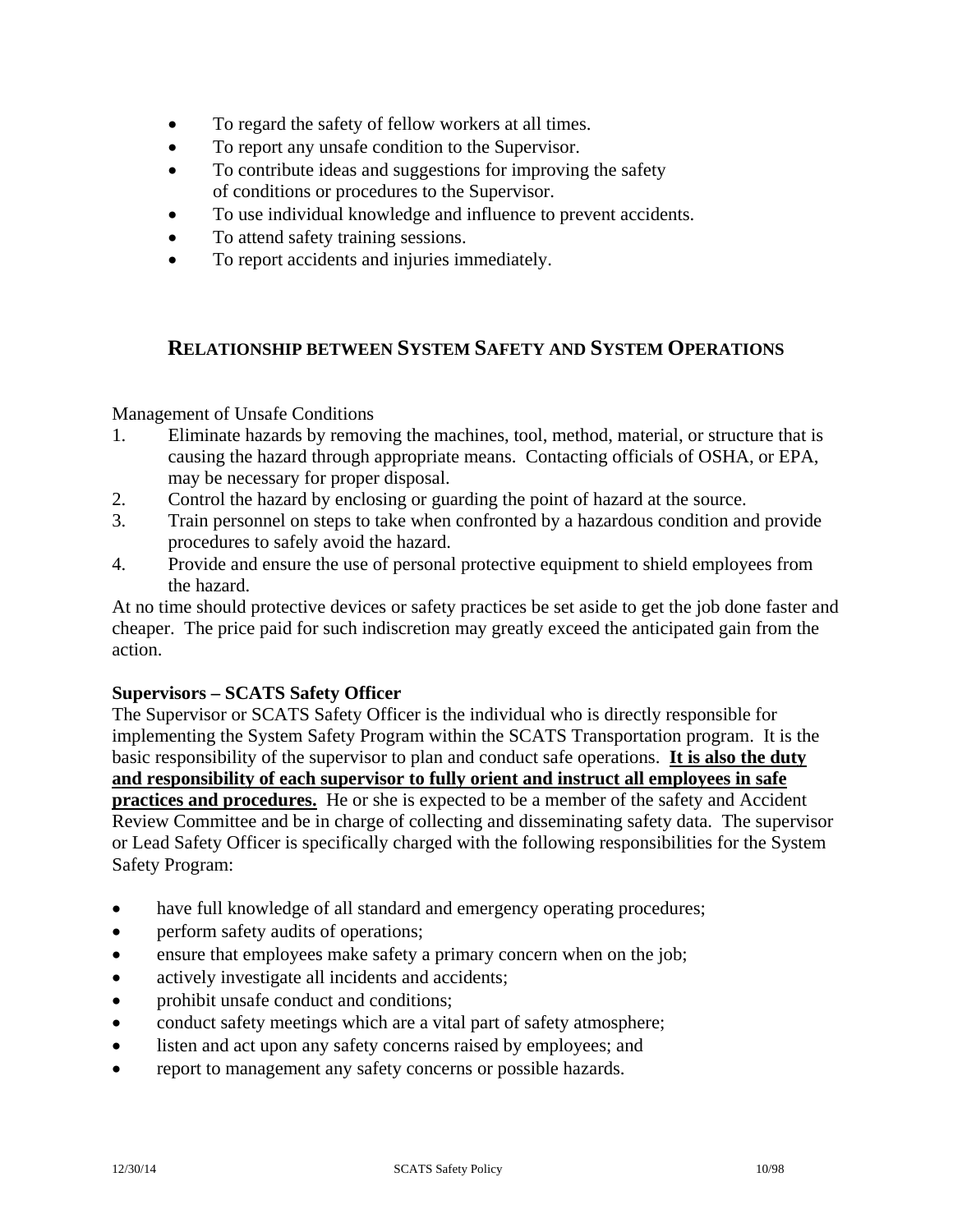## **Employees**

It is the responsibility of each employee of the Transit System to abide by all rules and regulations and to comply with all laws pertaining to safety and health in the workplace. **It is the responsibility of each supervisor of the Transit System to provide explicit instructional and procedural safety training for each employee.** Safety becomes a shared responsibility between management and the employee, and working safely is a condition of employment.

Employees are required to identify, report and correct unsafe conduct and conditions. Under (OSHA) 29 CFR part 1910, employees have the right to report any unsafe working conditions without being subjected to any retaliation whatsoever. Each employee must be an integral part of the SYSTEM SAFETY PROGRAM.

All transit employees are required to attend safety meetings. Safety meetings involve employees in the Safety Program and are very useful ways of training employees. Safety meetings and committees are used to present information, discuss problems and new ideas and discuss recent accidents and injuries. Safety meetings and commitment shall include, but shall not be limited to, the following:

- 1. Wearing the prescribed uniform and safe shoes as required;
- 2. Reporting promptly and in writing, to your supervisor, all injuries and illnesses associated with the jobs;
- 3. Reporting, no matter how slight, all fires, accidental damage to property, hazardous material spills and other emergency occurrences to your supervisor,
- 4. Disposing of all hazardous materials in an acceptable and lawful manner;
- 5. Working under the influence of alcohol or illegal drugs is specifically forbidden. Use of prescription drugs, which may affect your alertness or work abilities, shall be reported to your supervisor (49 CFR parts 40, 653, and 654) and,
- 6. Taking care not to abuse tools and equipment, so these items will be in usable condition for as long as possible, as well as ensure they are in the best possible condition while being used.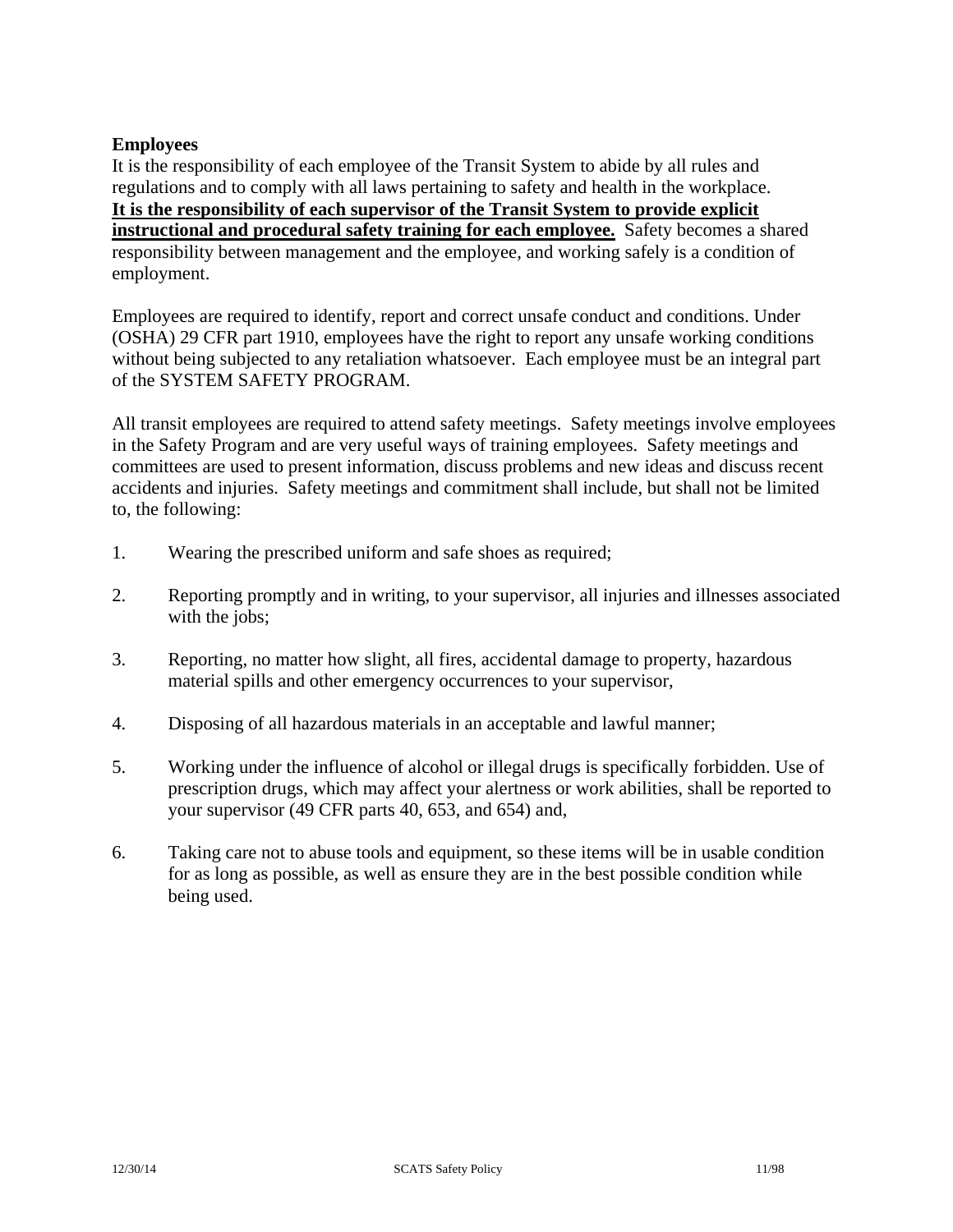# **SAFETY TERMS AND DEFINITIONS**

# **Accident**

An unforeseen event or occurrence that results in death, injury, or property damage – *System Safety Program Training Participant's Guide* 

An incident involving a moving vehicle. Includes collisions with another vehicle, object or person (except suicides) and derailment/left roadway. This also includes Personal Casualties incidents on the vehicle and entering/exiting the vehicle. – *Federal Transit Administration (FTA) - Safety Management Information Statistics (1999 SAMIS Annual Report)(2000)* http://transit-safety.volpe.dot.gov/publications/default.asp

Occurrence in a sequence of events that produces unintended injury, death or property damage. Accident refers to the event, not the result of the event. – *National Safety Council (NSC), National Safety Council Statistics Glossary [online](Research & Statistics, 25 July 2000[15 March 2002]);* http://www.nsc.org/lrs/glossary.htm

# **Hazard**

Any real or potential condition that can cause injury, death or damage to or loss of equipment or property

- theoretical condition
- identified before an incident actually occurs

- *FTA - Implementation Guidelines for State Safety Oversight of Rail Fixed Guideway Systems (1996)* http://transit-safety.volpe.dot.gov/publications/default.asp

# **Incident**

An unforeseen event or occurrence which does not necessarily result in death, injury, contact or property damage - *FTA - Implementation Guidelines for State Safety Oversight of Rail Fixed Guideway Systems (1996)*  http://transit-safety.volpe.dot.gov/publications/default.asp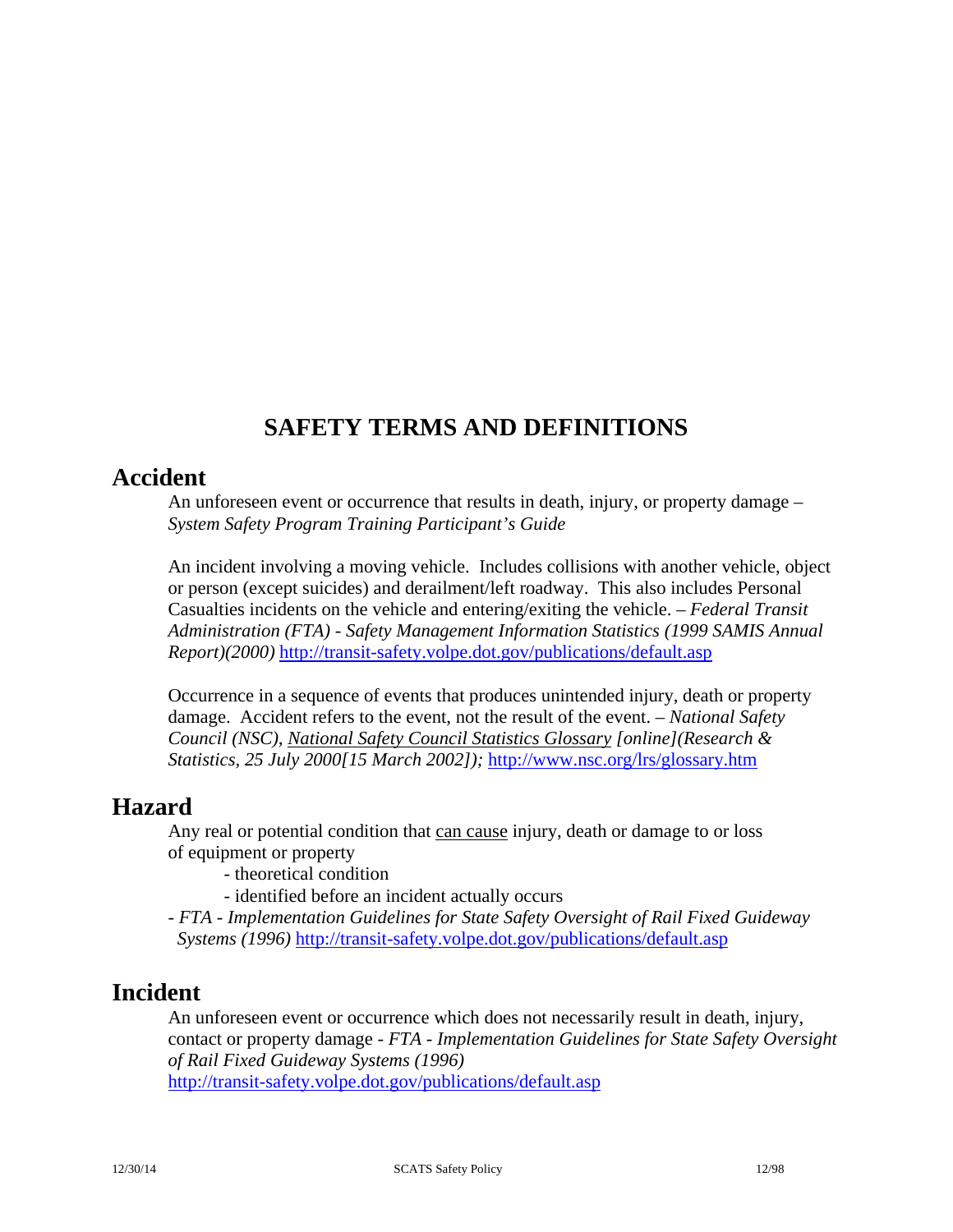Collisions, personal casualties, derailments/left roadway, fires, and property damage greater than \$1,000 associated with transit agency revenue vehicles and all transit facilities - *FTA - Safety Management Information Statistics (1993 SAMIS Annual Report) (1995)* http://transit-safety.volpe.dot.gov/publications/default.asp

# **Risk**

Probability of an accident multiplied by the consequences of an accident (often in \$) - *System Safety Program Training Participant's Guide*

Exposure or probable likelihood of a hazard (accident, crisis, emergency or disaster) occurring at a system. Risk is measured in terms of impact and vulnerability - *FTA - Critical Incident Management Guidelines (1998)*  http://transit-safety.volpe.dot.gov/publications/default.asp

# **Safety**

Freedom from those conditions that can cause death, injury, occupational illness, damage to or loss of equipment or property, or damage to the environment – *Military Standard 882-D*

Freedom from danger - *FTA - Implementation Guidelines for State Safety Oversight of Rail Fixed Guideway Systems (1996)*  http://transit-safety.volpe.dot.gov/publications/default.asp

# **Security**

Precautions taken to guard against crime, attack, sabotage, espionage, etc. – *The Learning Network, Inc., A-Z Dictionary [online](2000-2002[15 March 2002])*  http://www.infoplease.com

Freedom from intentional danger - *FTA - Implementation Guidelines for State Safety Oversight of Rail Fixed Guideway Systems (1996)*  http://transit-safety.volpe.dot.gov/publications/default.asp

# **System Security**

All activities associated with providing security to transit patrons and securing transit property including supervision and clerical support. Includes patrolling revenue vehicles and passenger facilities during revenue operations; patrolling and controlling access to yards, buildings and structures; monitoring security devices; and, reporting security breaches – *US Department of Transportation, Bureau of Transportation Statistics, Transportation Expressions [online](1996[15 March 2002])*  http://www.bts.gov/btsprod/expr/expsearch.html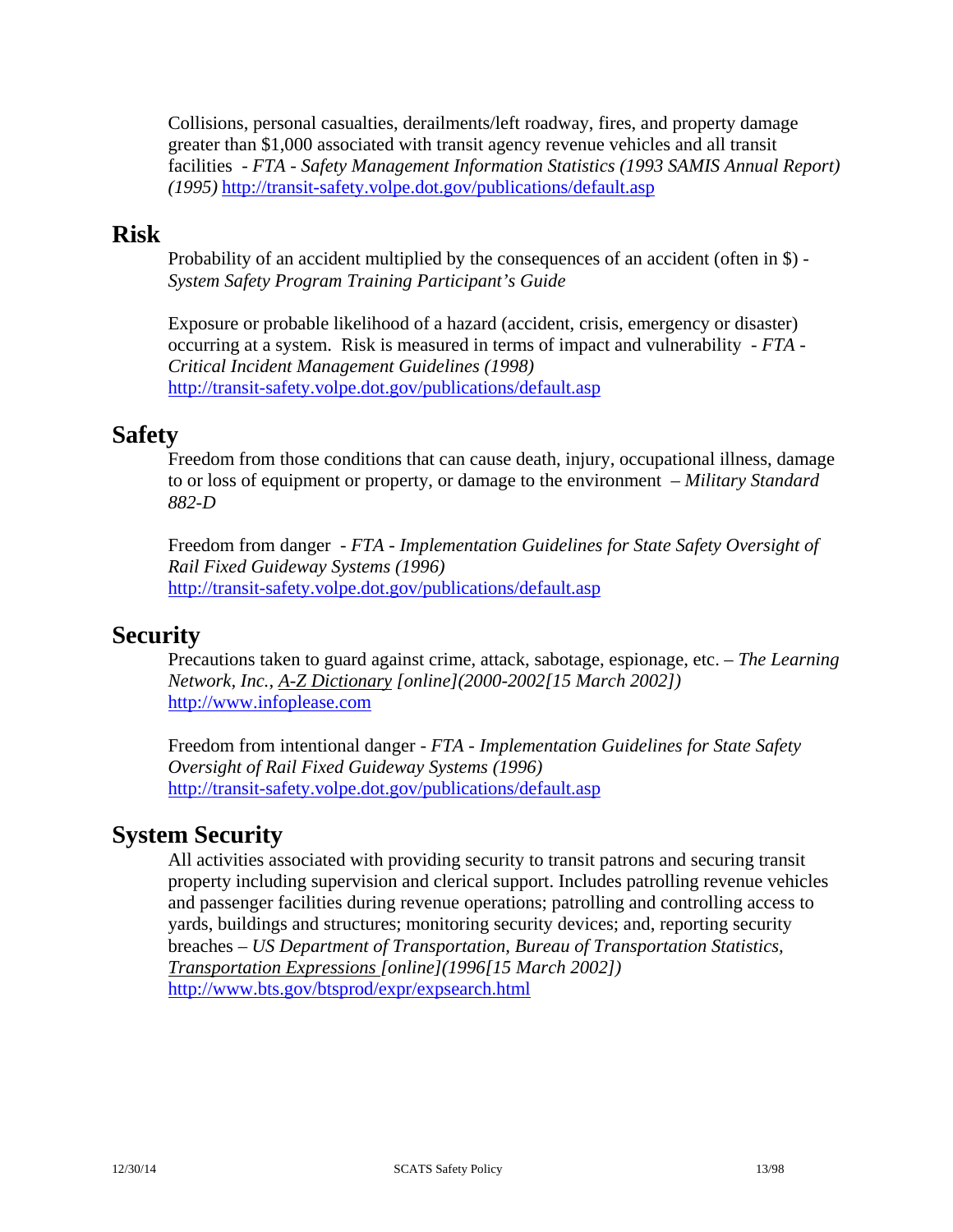## **TRANSIT SYSTEM SAFETY PHILOSOPHY NCDOT Safety Philosophy Statements**

A Safety Philosophy is part of the North Carolina Department of Transportation (NCDOT) mission. North Carolina public transit systems can uphold this mission by acknowledging and implementing the NCDOT safety philosophy statements shown below:

- All accidents and injuries can be prevented.
- Management/ supervisors are responsible, and will be held accountable, for preventing injuries and occupational illnesses.
- Occupational safety and health is part of every employee's total job performance.
- Working safely is a condition of employment.
- All workplace hazards can be safeguarded.
- Training employees to work safely is essential and is the responsibility of management/supervision.
- $\triangle$  Preventing personal injuries and accidents is good business.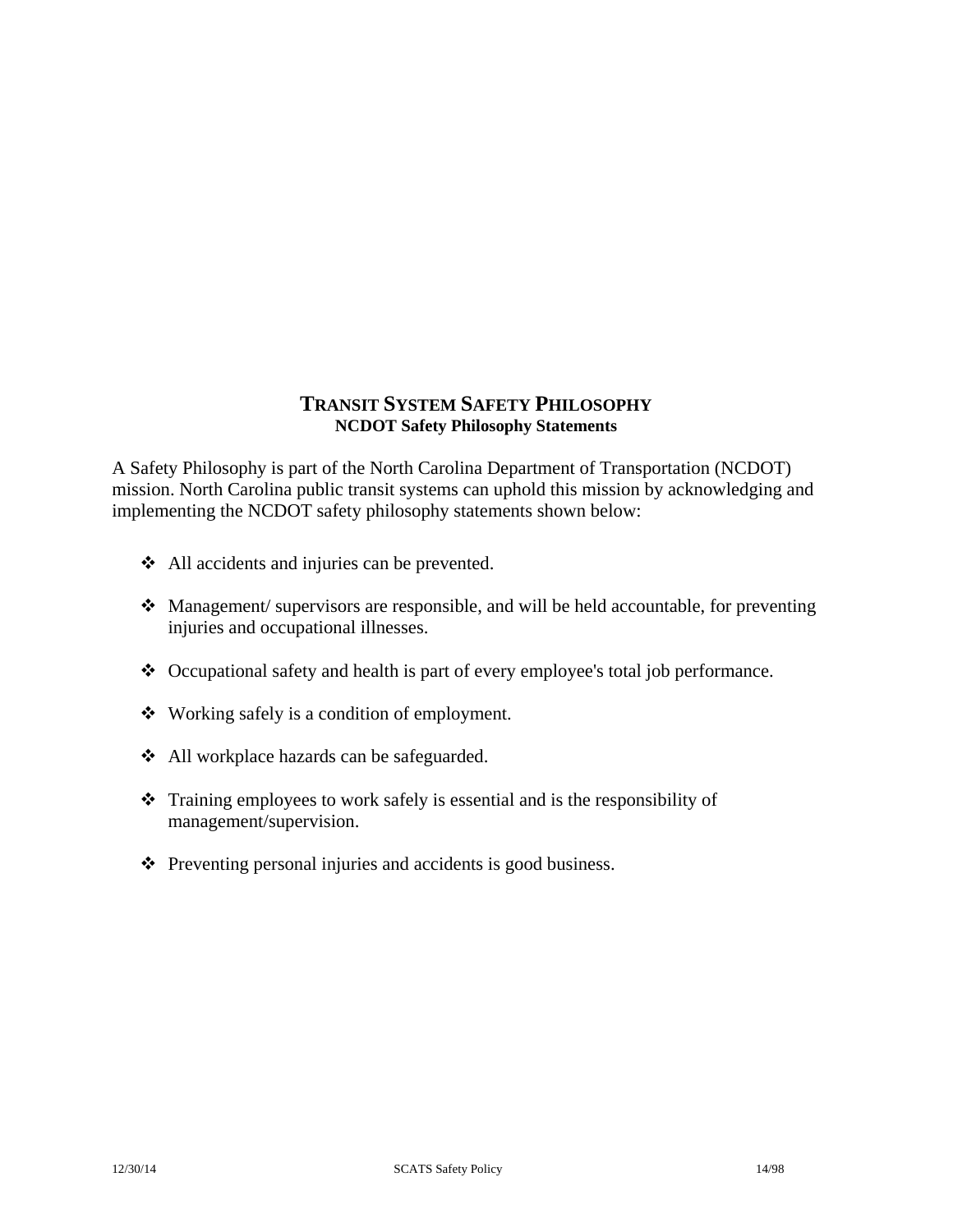# **Safety Plan Purpose**

A Safety Plan has many beneficial purposes for your employees and passengers. A plan provides:

- A documented approach to accomplishing a system safety program.
- A means of providing safety policies and procedures to drivers, vehicle maintenance, office and facility personnel.
- A way to reduce accidents and injuries through preventative measures.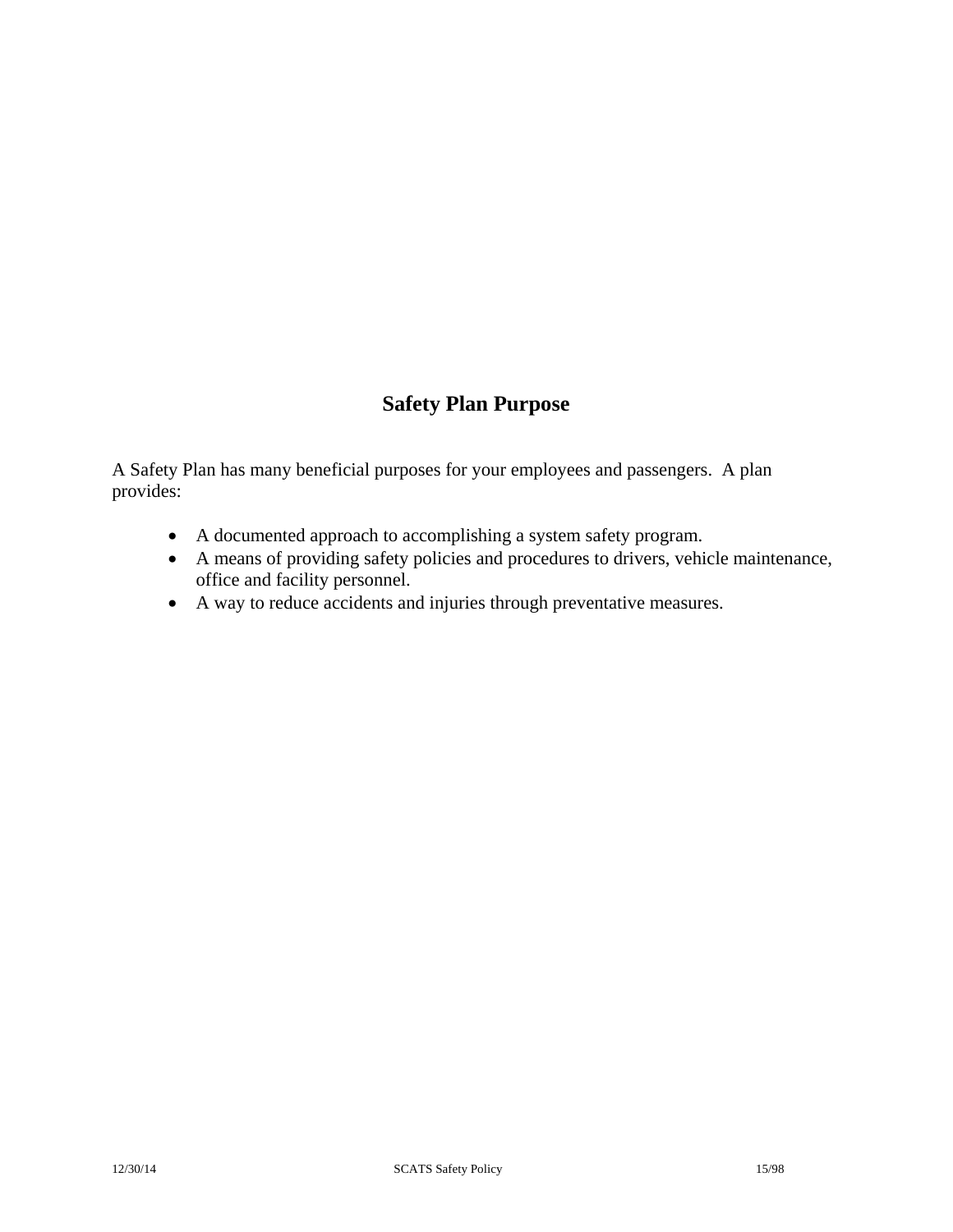# **SYSTEM SAFETY FUNCTIONS ACTION PLAN**

This plan lists the actions a system can use in developing and carrying out a safety and emergency response program. When all aspects are implemented, the action plan can help a system to address emergency and fire prevention requirements that will protect people, property and the environment.

# **System Safety Functions of Facilities Manager**

- Provide training to all employees for their roles in all safety and emergency plans
- Conduct quarterly drills to exercise the emergency response plans
- Annually conduct emergency rescue from confined space drill
- Conduct all other actions required in the system safety plan to implement, develop and maintain an effective Emergency Response Plan

# **System Safety Functions of the Maintenance Manager**

- Ensure maintenance personnel are trained in the proper procedures for chemical handling and storage procedures, potential ignition sources (such as boilers, gas fired equip0ment, welding, etc.) and their control procedures, and the type of fire protection equipment or systems installed to prevent or control ignitions or fires.
- Ensure that personnel are properly trained and equipped to carry out safety and emergency plans.
- Express responsibility for the maintenance for the maintenance of equipment and systems installed to prevent or control ignitions or fires. The manager is also responsible for the control of fuel source hazards. The manager should have written maintenance procedures available in the Maintenance Office.

## **Overall System Fire Prevention Functions**

- The facility is protected by ABC wall mounted fire extinguishers. The inspection and maintenance for the above mentioned fire extinguishers is conducted by an outside, third party contractor annually. SCATS staff are trained annual on the operation of fire extinguishers.
- No smoking is permitted within County Facilities. Designated smoking areas are established and identified for each respective facility for employees who choose to smoke. No smoking is permitted in any transit vehicle.
- If welding and hot work are done at the system facility, a fire prevention plan for welding and hot work should be included in the system safety program.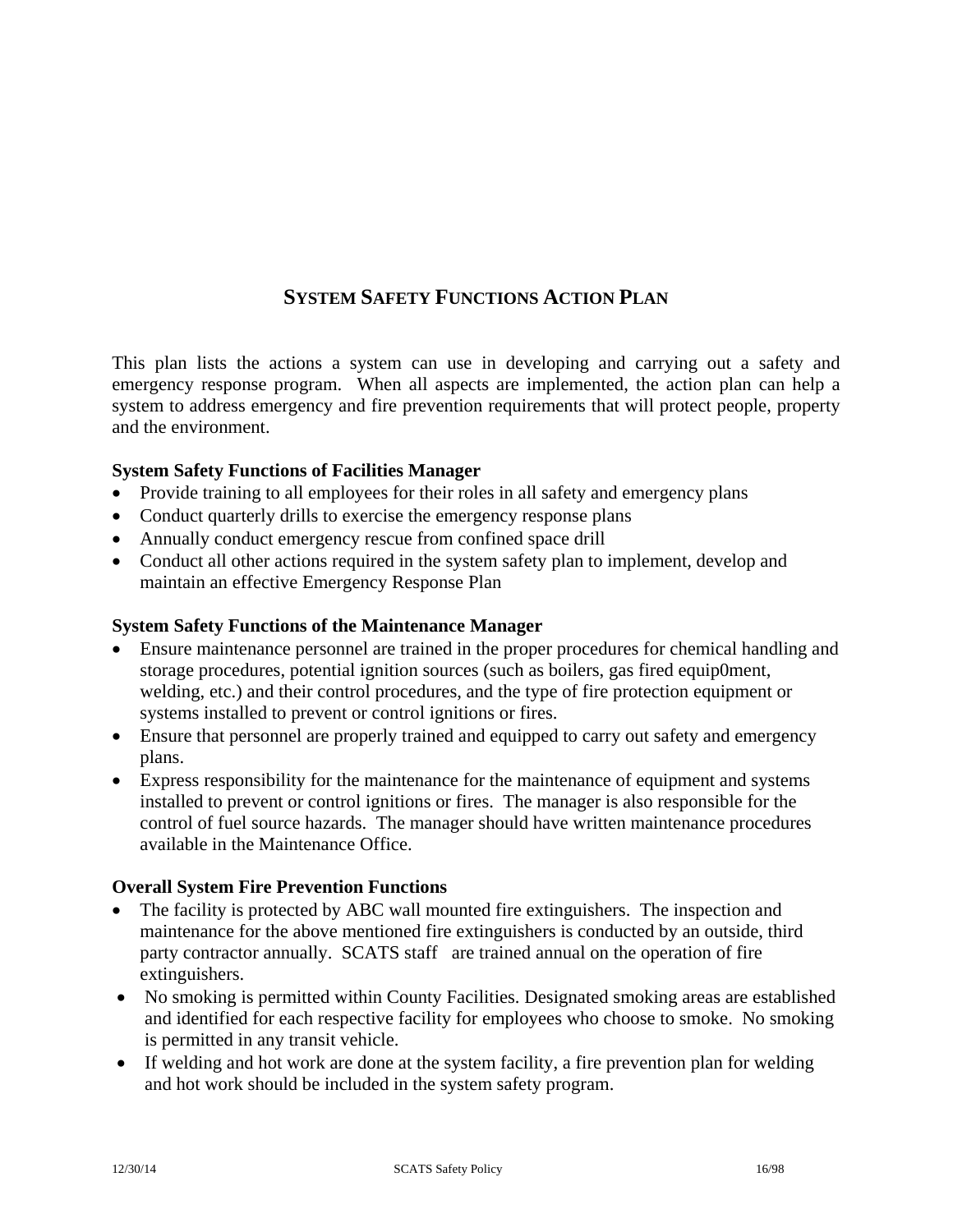• The facility alarm system is tested and maintained by the SCATS Safety Coordinator. Each alarm is tested monthly. Supervisors should be notified before the test.

# **SAFETY GOALS**

As public transportation providers in North Carolina, transit systems can utilize and uphold statewide safety goals. These goals can include:

- Instilling a safety attitude and a safe work place/customer service environment
- $\triangleleft$  Establishing a commitment to safety
- Developing and maintaining a comprehensive, structured safety program
- Developing and maintaining safety standards and procedures
- ❖ Providing formalized safety training
- $\triangleleft$  Reducing accident and injury rates
- $\triangleleft$  Selecting equipment that promotes and enhances safety
- $\div$  Safeguarding hazards
- Making necessary changes in the system to uphold safety
- Establishing an incentive/reward program that rewards safe employee practices
- ❖ Increasing employee safety awareness
- Applying new research and development in safety efforts
- Meet NCDOT/PTD minimum training standard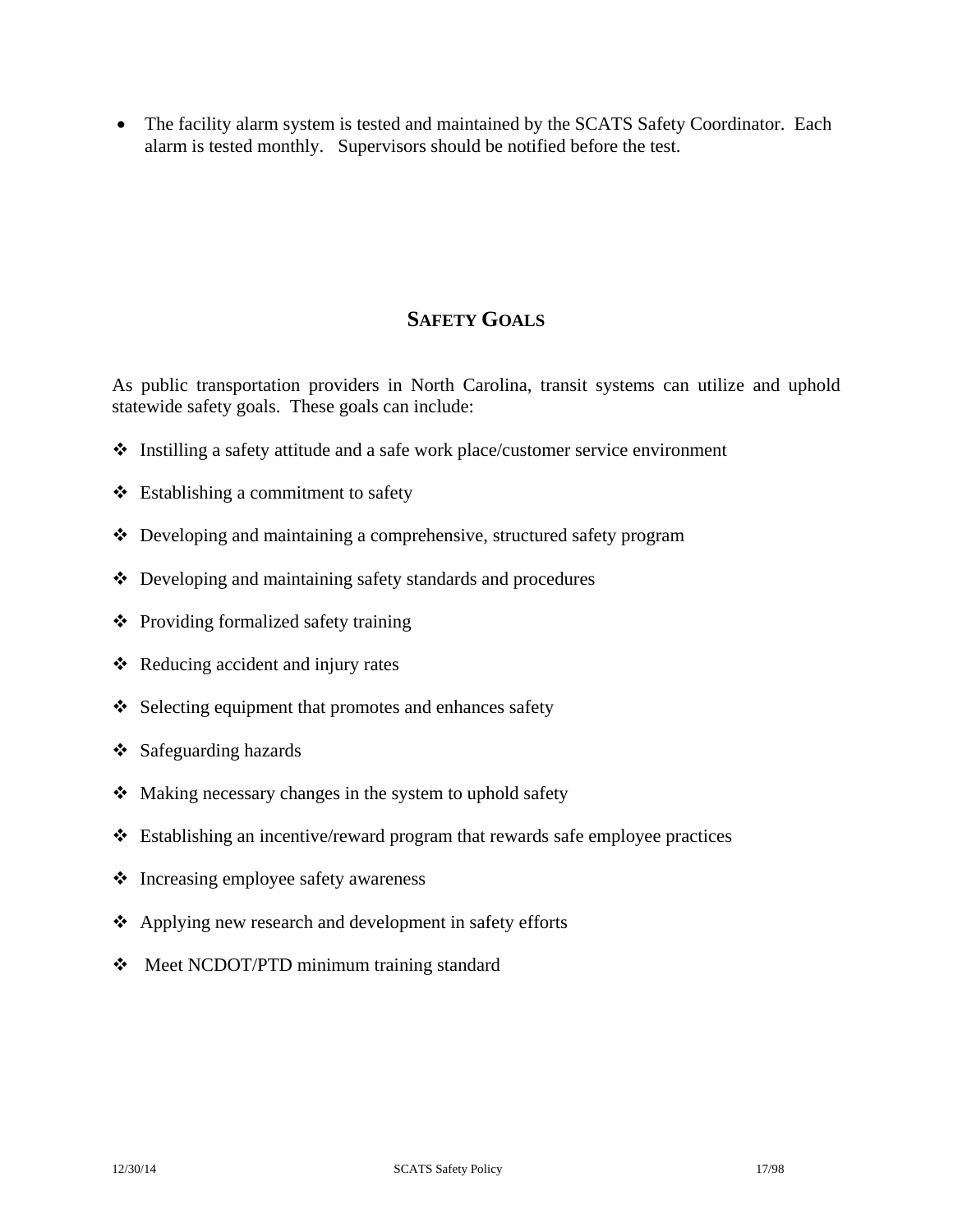# **System Safety Objectives**

In the transit environment, when properly applied, system safety:

- 1. Ensures that safety is addressed during system planning, design and construction
- 2. Provide analysis tools and methodologies to promote safe system operation through the identification of safety hazards and the implementation of technology, procedures, training, and safety devices to resolve these hazards
- 3. Creates a proactive transit safety culture that supports employee safety and safe system operation through motivated compliance with agency rules and procedures and the appropriate use and operation of equipment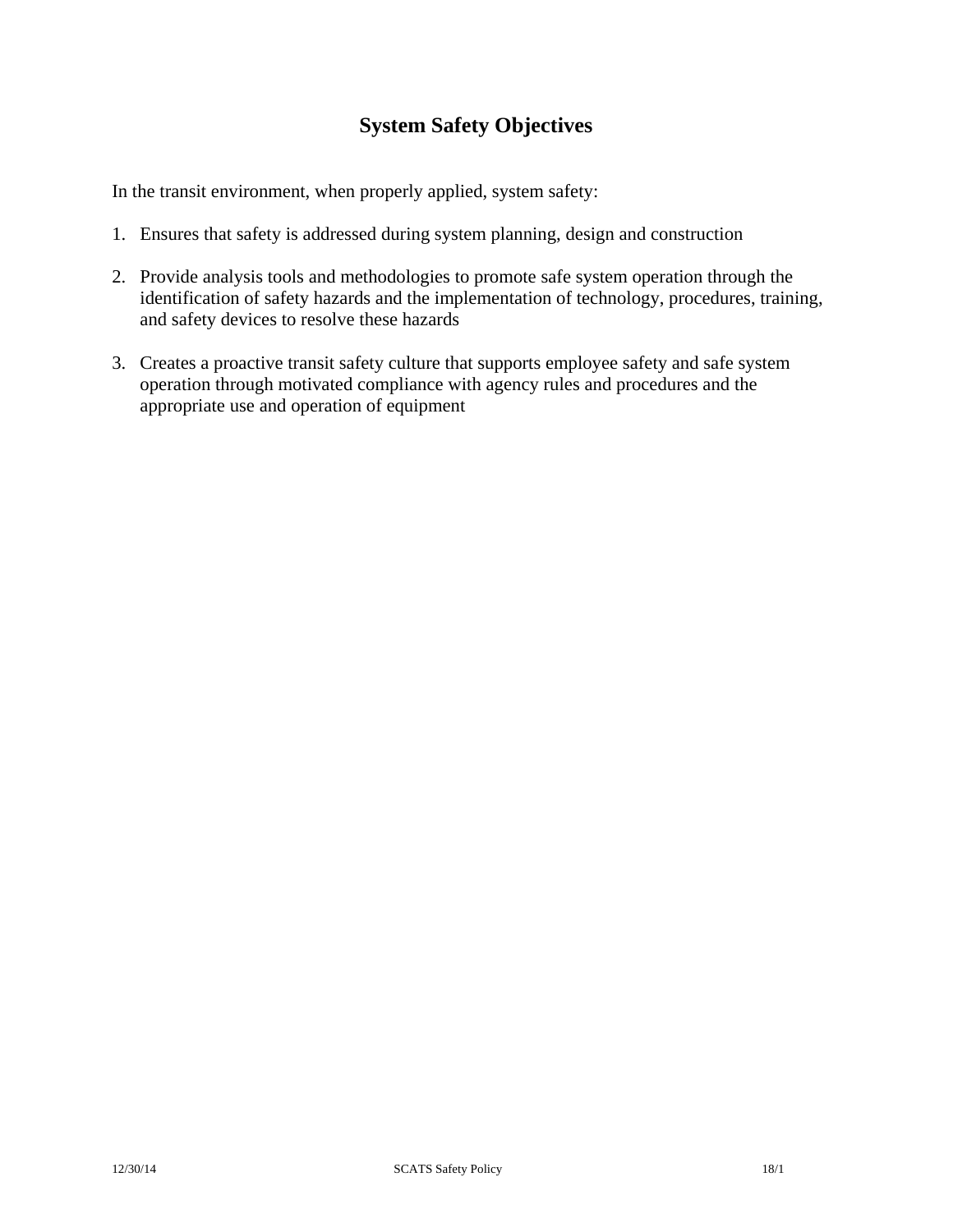# ORGANIZATIONAL STRUCTURE

FISCAL YEAR 2014-2015

# **Scotland County Area Transit System**

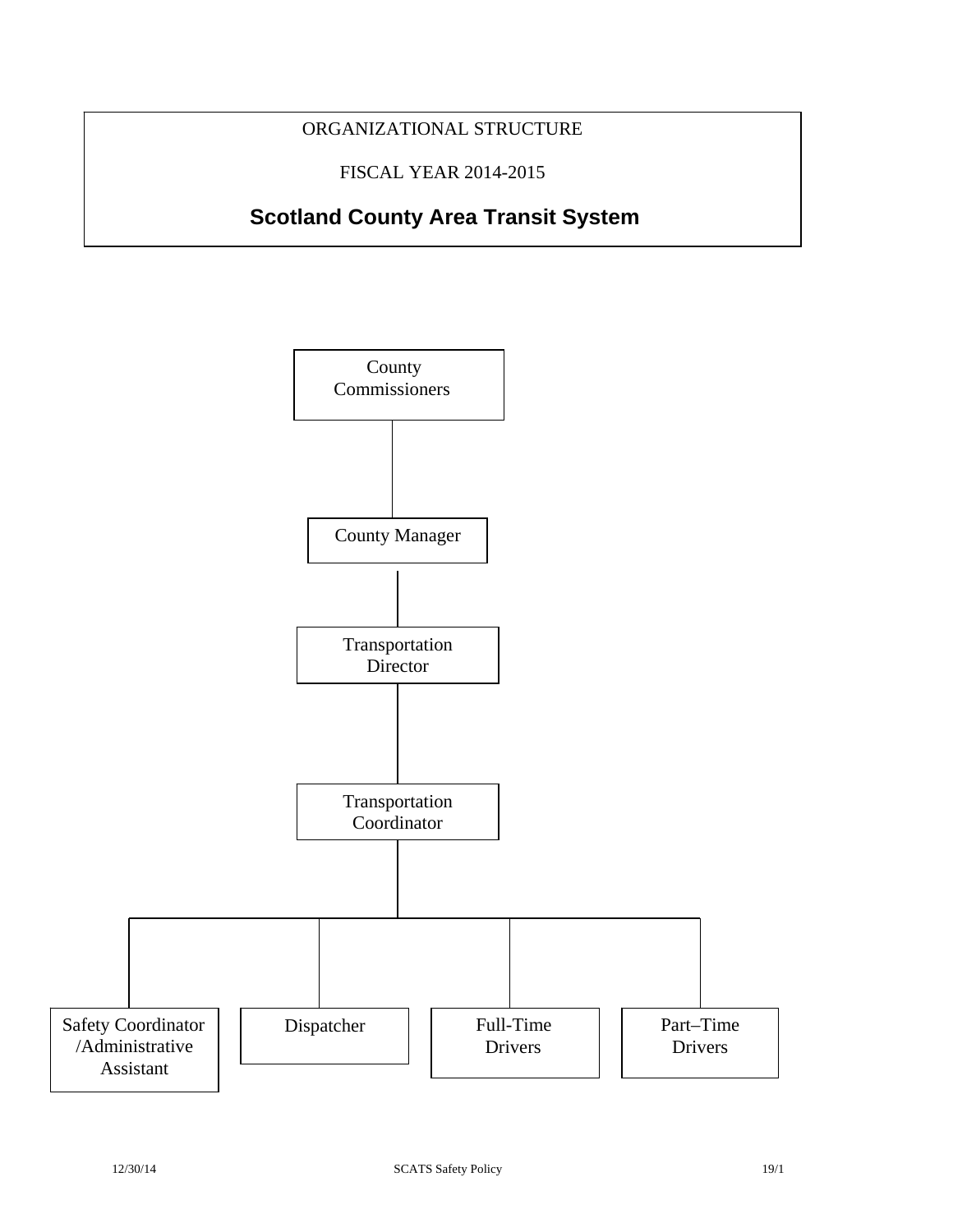# **MISSION STATEMENT**

# **OUR MISSION IS TO PROVIDE TRANSPORTATION TO ALL THE CITIZENS OF SCOTLAND COUNTY IN A SAFE AND ECONOMICAL WAY.**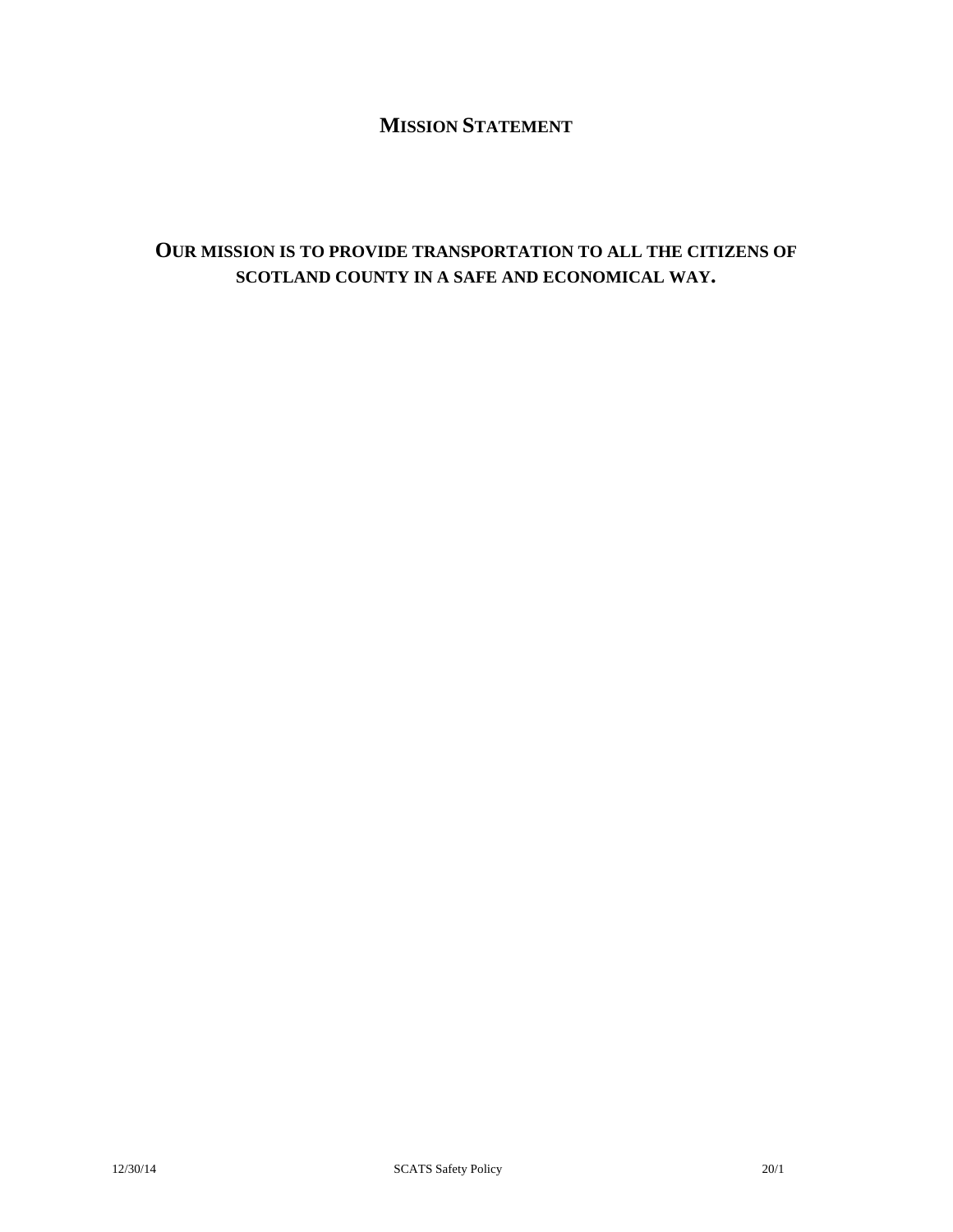# **SYSTEM DESCRIPTION**

SCATS is a consolidated transportation system operating in Scotland County, NC. SCATS offers subscription route and demand/response transportation by contractual agreement with the following human service organization:

 Richmond Community College Scotland Senior Center Scotland County Council on Aging Scotland County Department of Social Services Scotland Enterprises, Monarch, Inc. Scotland County Nutrition Sites Scotland County Health Department Scotland County Partnership for Children Lumber River Council of Government Division of the Blind Scotland County Grandparents Support Group

Rural General Public (RGP) service can be made available on all of our subscription routes if the route deviates no more than 2.5 miles. RGP services are also available in the town of Laurinburg. All service is accessible to persons with disabilities.

The vehicle fleet of STS consists of one (2) twenty-two passenger van cutaways, four (4) 12 passenger vans, three (3) lift equipped vans and one (1) seven passenger mini van..

## **Service Area**

Scotland County Area Transit System serves all of Scotland County including the municipalities within its borders. Sample County is a rural county located on the southern border of North Carolina encompassing 318 square miles. The ridership of **SCATS** is comprised mainly of the clients and consumers of the participating organizations. Destination points are at the discretion of the participating agency and include transportation services to points outside Scotland County.

#### **Days and Hours of Service**

**SCATS** is closed for the following holidays:

| Veterans Day     |                        |
|------------------|------------------------|
| Independence Day | Labor Day              |
| Thanksgiving     | Day After Thanksgiving |
| Christmas Eve    | Christmas Day          |
| New Year's Day   | Martin Luther King Day |
| Good Friday      | <b>Memorial Day</b>    |

**SCATS** is also closed on days when inclement weather dictates that the public school system is closed due to unsafe roadways. This includes any two hour delay for the beginning of the work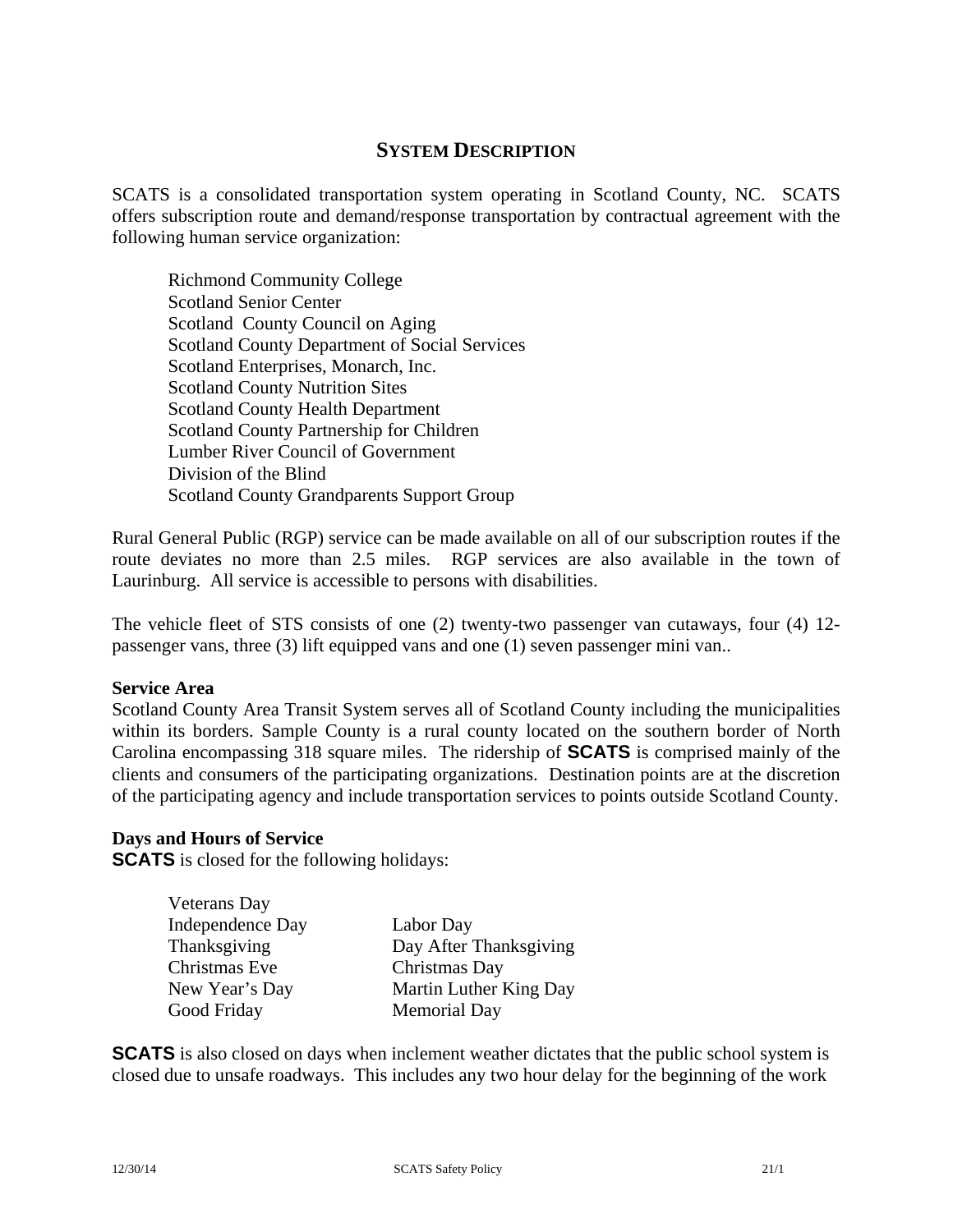day policy imposed by the local Public School System. School System Officials assume responsibility for all decisions regarding closings or delays.

# **GENERAL SAFETY PLAN MANAGEMENT DESCRIPTIONS OF ELEMENTS**

# **1. POLICY STATEMENT AND AUTHORITY FOR SYSTEM SAFETY PROGRAM PLAN**

- A. Establish the System Safety Program Plan (*SSPP*) as an operating document that has been prepared for and approved by the transit system top management, chief executive officer or the governing board.
- B. The authority statement in the *SSPP* should define, as clearly as possible, the following:
	- 1. The authority for establishment and implementation of the *SSPP*
	- 2. How that authority has been delegated through the organization

# **2. DESCRIPTION OF PURPOSE FOR SYSTEM SAFETY PROGRAM PLAN**

- A. Address the intent of the *SSPP* and define why it is being written.
- B. Establish the safety philosophy of the whole organization and provide a means of implementation.
- C. A *SSPP* could be implemented for the following reasons:
	- To establish a safety program on a system wide basis.
	- To provide a medium through which a system can display its commitment to safety.
	- To provide a framework for the implementation of safety policies and the achievement of related goals and objectives.
	- To satisfy federal and state requirements.
	- To meet accepted industry standards and audit provisions.
		- To satisfy self-insurance or insurance carrier provisions.
- D. The relationship of system safety to system operations should be defined.
- E. All departments involved must have a clear definition of their individual responsibilities relative to the scope of the *SSPP*.
- F. This section should also contain system safety definitions applicable to the operating systems.

# **3. CLEARLY STATED GOALS FOR BUS SAFETY MANAGEMENT PROGRAM**

- A. The overall goal of a *SSPP* is to identify, eliminate, minimize and control safety hazards and their attendant risks by establishing requirements, lines of authority, levels of responsibility and accountability, along with methods of documentation for the organization.
- B. These goals should be system-specific, tailored to the individual needs of the system, as well as being: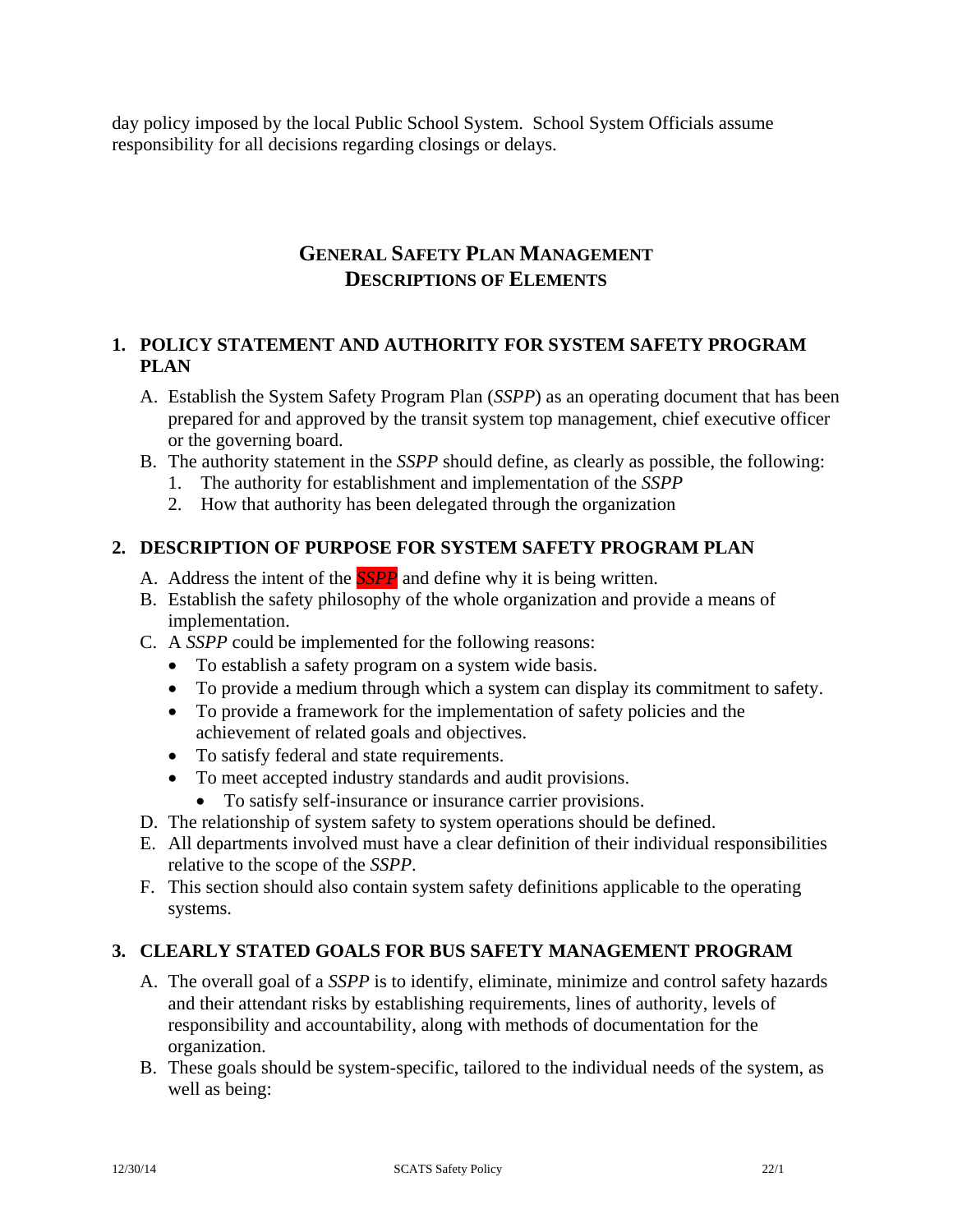- 1. Long term the goal must have broad and continuing relevance.
- 2. Meaningful they must not be so broad as to be meaningless; desired results must be identified.
- 3. Realizable any goal that meets the first two criteria but cannot be attained is meaningless.

# C. Example:

- 1. A goal might be to establish a high level of safety comparable to other transit systems in the U.S.
- 2. Identify, eliminate, minimize, and/or control all safety hazards
- 3. Provide appropriate action and measures to obtain necessary safety-related agreements, permits and approvals from outside agencies, where applicable.

# **4. IDENTIFIABLE AND ATTAINABLE OBJECTIVES**

- A. Objectives are the working elements of the *SSPP*, the means by which the identified goals are achieved.
	- 1. Must be quantifiable and meaningful.
	- 2. Met through the implementation of policies.
- B. Policies are central to the *SSPP* and must be established by top management.
	- 1. They set the framework for guiding the safety program, on a relatively long-term basis.
	- 2. Policies are measurable.
	- 3. Policies are methods for reaching a specified objective.
- C. Example:

 The establishment of a safety program incorporating public, patron, employee, and property safety including fire protection, loss prevention and life safety requirements.

**Policies depend on the goals defined by the transit system and its safety philosophy.** 

# **5. SYSTEM DESCRIPTION/ORGANIZATIONAL STRUCTURE**

## A. System Description

1. Briefly describe the system's characteristics. The information should be sufficient to allow non-technical person and those not employed in transit to understand the system and its basic operation.

- 2. Components that should be included in the system description:
	- a. History
	- b. Scope of service
	- c. Physical features
	- d. Operations
	- e. Maintenance
	- f. System Modifications
- B. Organizational Structure
	- 1. Organizational diagrams showing the title of each position.
	- 2. Diagram showing the structure of the system safety unit identifying the key positions.
	- 3. Diagrams showing the relationships and lines of communication between the system safety unit and other departments in the organization.
	- 4. Describe the relationship of the transit system to local political jurisdictions.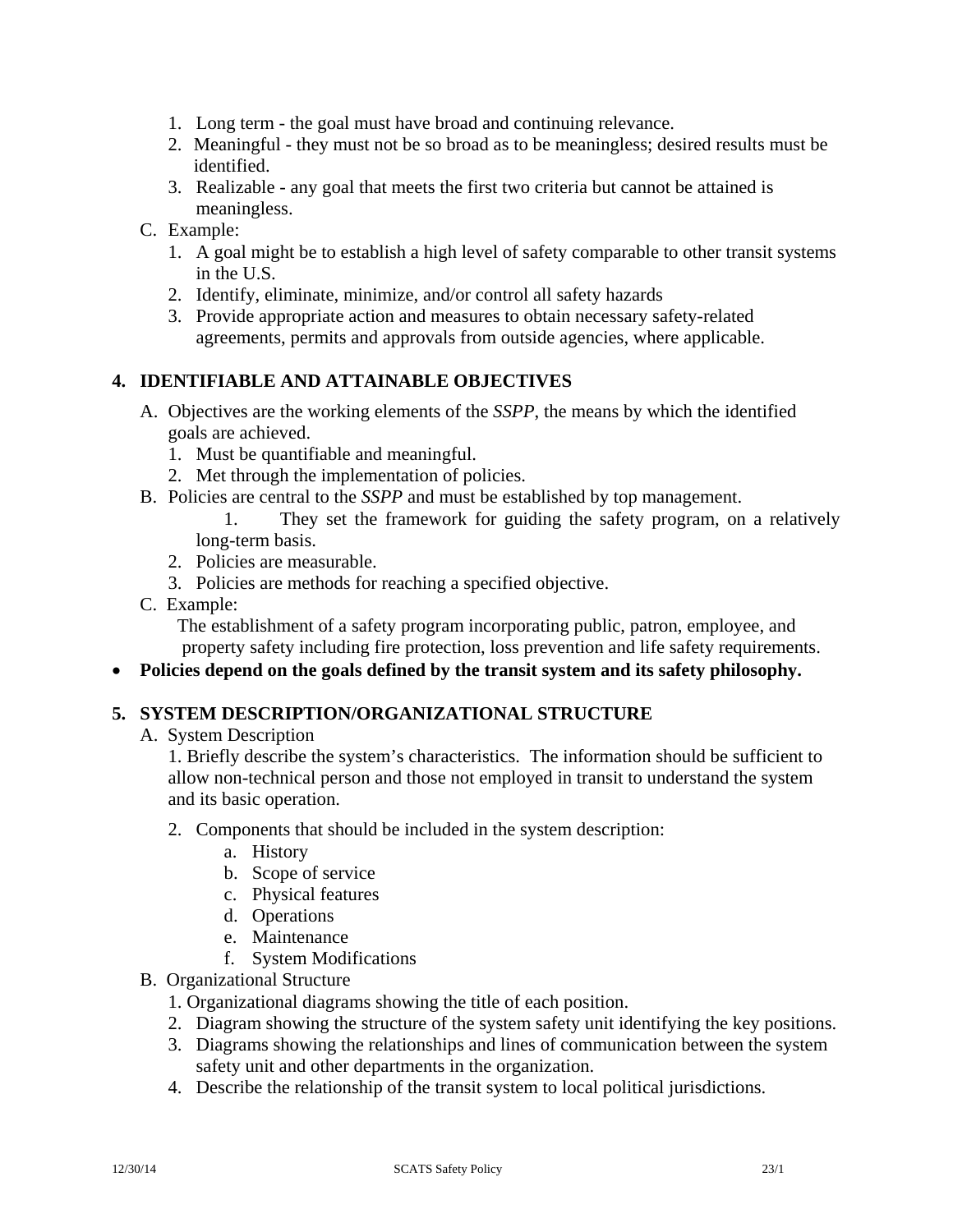| SAFETY POLICY AND PROCEDURE REVISION INDEX |      |                   |             |                    |
|--------------------------------------------|------|-------------------|-------------|--------------------|
| <b>Policy/Procedure Name</b>               | SPP# | <b>Revision #</b> | <b>Date</b> | <b>Description</b> |
|                                            |      |                   |             |                    |
|                                            |      |                   |             |                    |
|                                            |      |                   |             |                    |
|                                            |      |                   |             |                    |
| <b>Policy/Procedure Name</b>               | SPP# | <b>Revision#</b>  | <b>Date</b> | <b>Description</b> |
|                                            |      |                   |             |                    |
|                                            |      |                   |             |                    |
|                                            |      |                   |             |                    |
|                                            |      |                   |             |                    |
|                                            |      |                   |             |                    |
| <b>Policy/Procedure Name</b>               | SPP# | <b>Revision#</b>  | <b>Date</b> | <b>Description</b> |
|                                            |      |                   |             |                    |
|                                            |      |                   |             |                    |
|                                            |      |                   |             |                    |
|                                            |      |                   |             |                    |
| <b>Policy/Procedure Name</b>               | SPP# | <b>Revision#</b>  | <b>Date</b> | <b>Description</b> |
|                                            |      |                   |             |                    |
|                                            |      |                   |             |                    |
|                                            |      |                   |             |                    |
|                                            |      |                   |             |                    |
| <b>Policy/Procedure Name</b>               | SPP# | <b>Revision#</b>  | <b>Date</b> | <b>Description</b> |
|                                            |      |                   |             |                    |
|                                            |      |                   |             |                    |
|                                            |      |                   |             |                    |
|                                            |      |                   |             |                    |
|                                            |      |                   |             |                    |
| <b>Policy/Procedure Name</b>               | SPP# | <b>Revision#</b>  | <b>Date</b> | <b>Description</b> |
|                                            |      |                   |             |                    |
|                                            |      |                   |             |                    |
|                                            |      |                   |             |                    |
|                                            |      |                   |             |                    |
| <b>Policy/Procedure Name</b>               | SPP# | <b>Revision#</b>  | <b>Date</b> | <b>Description</b> |
|                                            |      |                   |             |                    |
|                                            |      |                   |             |                    |
|                                            |      |                   |             |                    |
|                                            |      |                   |             |                    |
|                                            |      |                   |             |                    |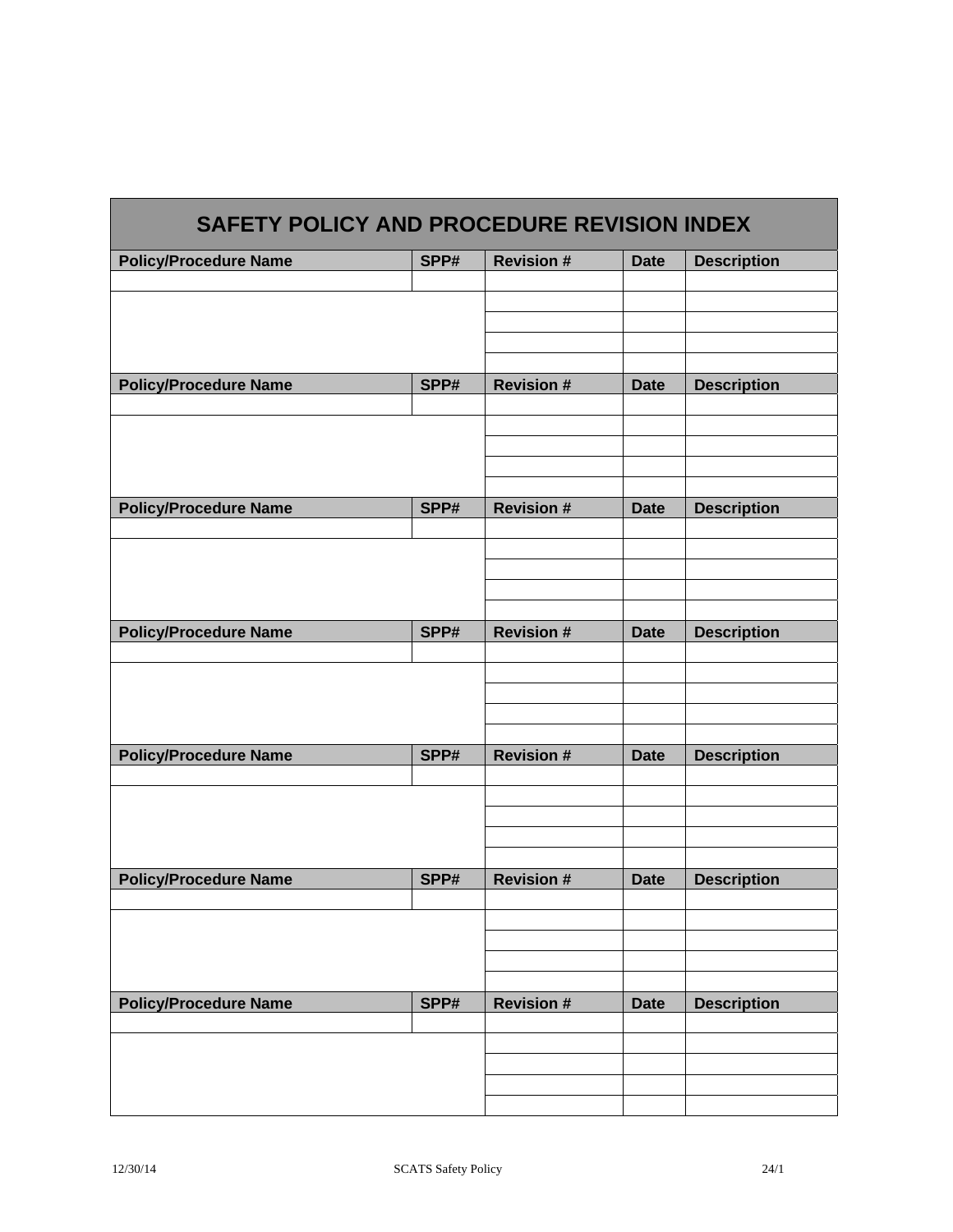| <b>Policy/Procedure Name</b> | SPP# | <b>Revision #</b> | <b>Date</b> | <b>Description</b> |
|------------------------------|------|-------------------|-------------|--------------------|
|                              |      |                   |             |                    |

# **Annual Management Review**

The System Safety Plan should reflect the changing needs of the system safety program. As a transit system evolves and operates, it must consistently monitor the system safety program and adjust the Safety Plan accordingly.

To ensure that this occurs, the transit management staff should prepare an annual report that assesses the adequacy and effectiveness of all phases of the System Safety Plan. The annual report should be submitted to the local Transportation Board.

Report topics include:

- Results of incident investigations and analysis
- $\triangleleft$  Identification of possible hazardous conditions
- $\triangleleft$  Results of inspections
- Established plans for handling future incidents
- Recommendations for Safety Plan revisions
- Analysis of departmental involvement in the administration of the Safety Plan

Members of the Safety Review Committee as well as system managers are jointly responsible for maintaining and updating System Safety Plan. The local Transportation Board must approve the required revisions.

## **AMMEND AS NECESSARY**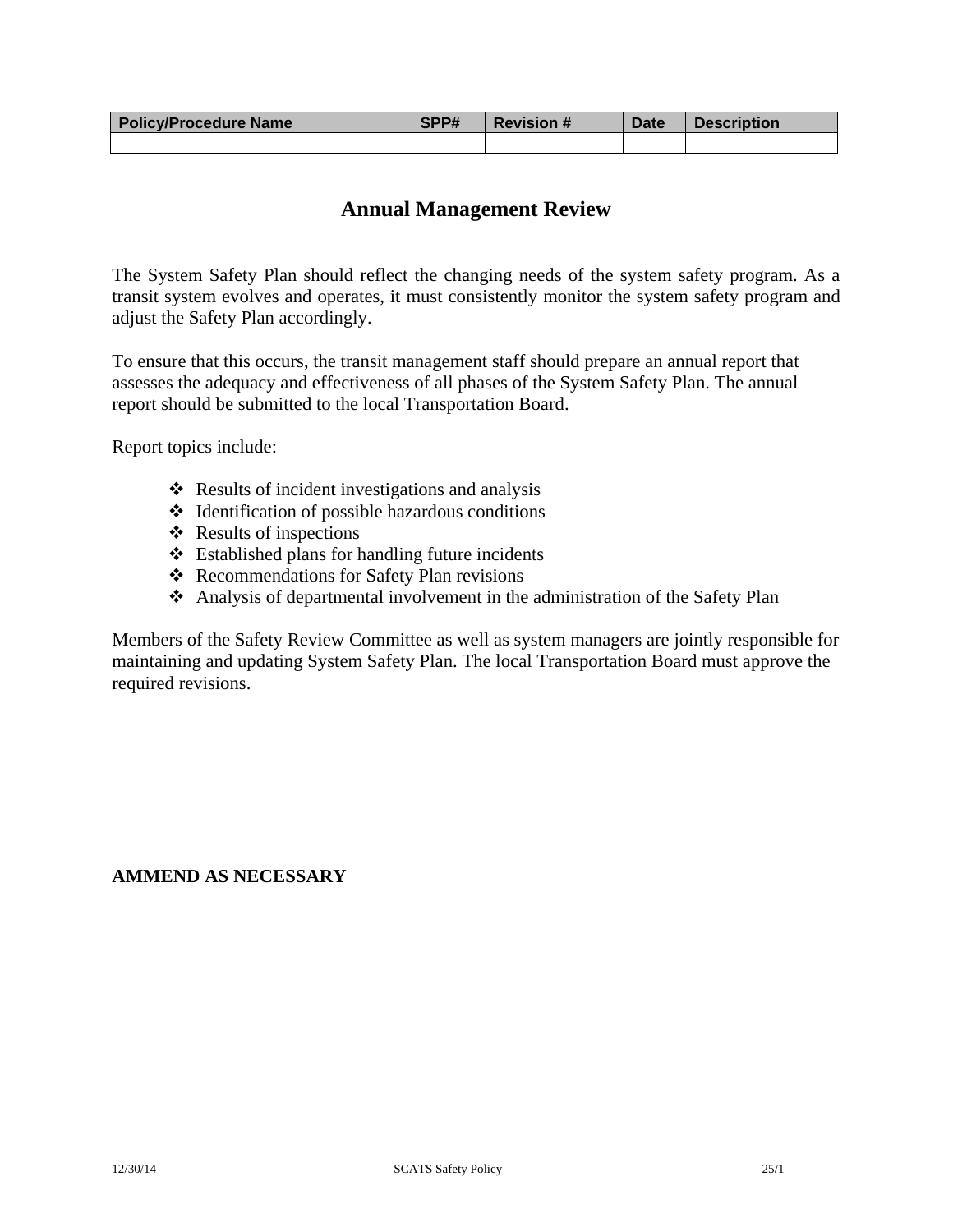# **JOB DESCRIPTIONS FOR DRIVERS AND OTHER SAFETY SENSITIVE PERSONNEL/REVIEW DATES**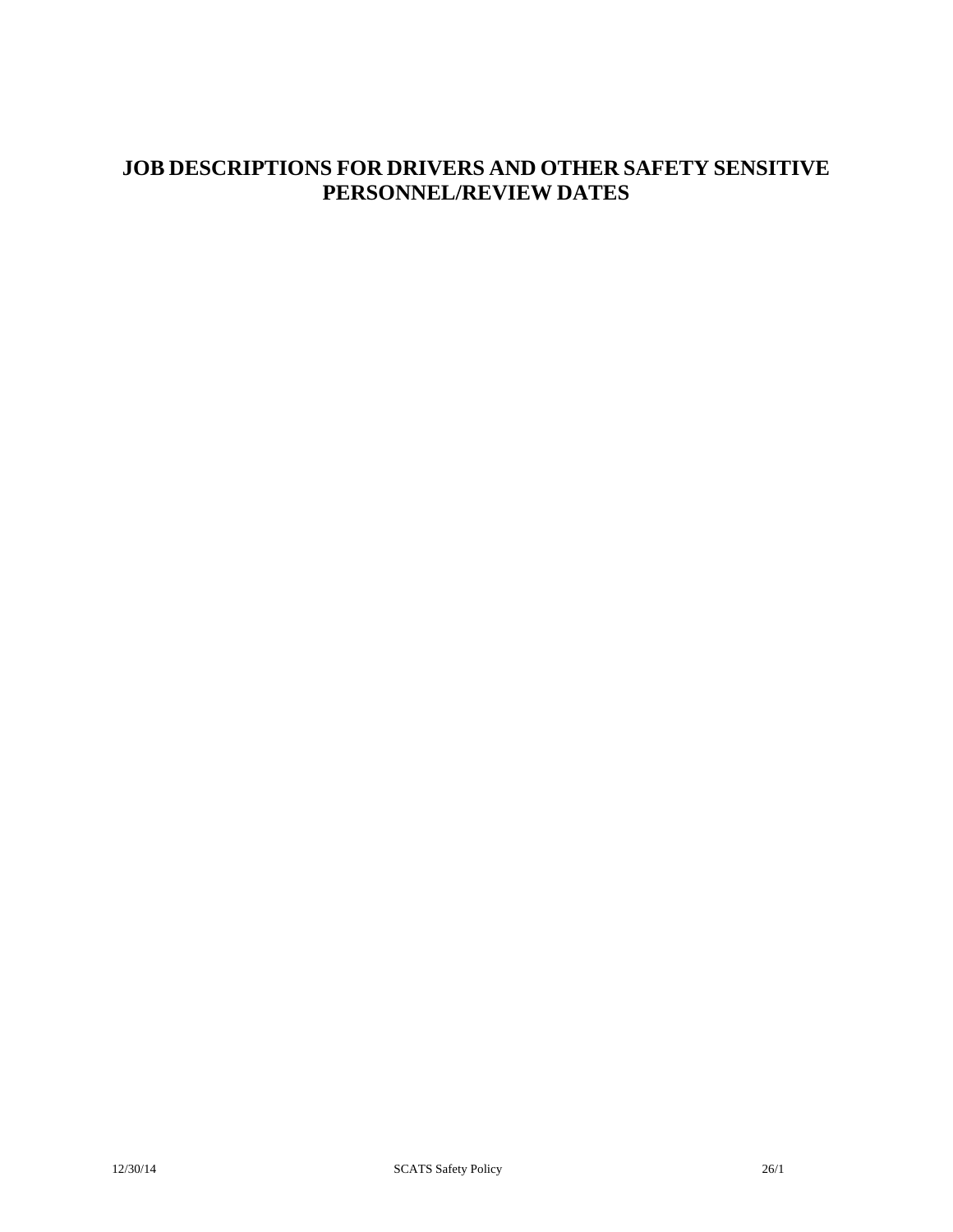# **SAMPLE SCATS MOTOR VEHICLE BACKGROUND CHECK**

#### **MVR INFORMATION: Please PRINT all requested information**

| <b>Last Name:</b>          | <b>First:</b>             | <b>Middle:</b>    |      |
|----------------------------|---------------------------|-------------------|------|
| <b>Street Address:</b>     | City:                     | State:            | Zip: |
| Date of Birth:             | <b>Social Security #:</b> |                   |      |
| <b>Driver's License #:</b> | <b>State:</b>             | <b>Exp. Date:</b> |      |
| Department:                | <b>Building:</b>          |                   |      |

I authorize all corporations, former employers, credit agencies, educational institutions, law enforcement agencies, city, state, county, and federal courts, military services, and persons to release information they may have about me to the person or company with which this form has been filed. This releases the aforesaid parties from any liability and responsibility for collecting the above information.

| Sig<br>11 r o |  |  |  |
|---------------|--|--|--|
|               |  |  |  |

# **FAIR CREDIT REPORTING ACT DISCLOSURE & AUTHORIZATON DISCLOSURE**

 As a current employee of Scotland County Area Transit System, you are a consumer with rights under the Fair Credit Reporting Act. When any of the following circumstances exist, Scotland County Area Transit System may choose to obtain and use information contained in either a consumer report or an investigative consumer report from a agency about you: (1) when considering your application for employment (2) when making a decision whether to offer you employment, (3) when deciding whether to continue your employment (if you are hired), or (4) when making other employment-related decisions directly affecting you.

 A "consumer reporting agency" is a person or business which, for monetary fees, dues, or on a cooperative nonprofit basis, regularly assembles or evaluates consumer credit information or other information on consumers for the purpose of furnishing consumer report to others, such as the Scotland County Area Transit System.

 A "consumer report" means any written, oral or other communication of any information by a consumer reporting agency bearing on your credit worthiness, credit standing, credit capacity, character, general reputation, personal characteristics, or mode of living which is used of expected to be used or collected in whole or in part for the purpose or serving as a factor in establishing your eligibility for employment.

 An "investigative consumer report" means a consumer report or portion thereof in which information on your character, general reputation, personal characteristics, or mode of living is obtained through personal interviews with your neighbors, friends, or associated reported on or with others with who you are acquainted of who may have knowledge concerning any such items of information.

 Scotland County Area Transit System may request an investigative consumer report. You may request, in writing and within a reasonable time, additional disclosures regarding the nature and scope of the investigation as well as a written summary of your rights under Fair Credit Reporting Act.

#### **AUTHORIZATION**

**By signing below, I, \_\_\_\_\_\_\_\_\_\_\_\_\_, hereby voluntarily authorize the Scotland County Area Transit System to obtain either a consumer report or an investigative consumer report about me from a consumer reporting agency and to consider this information when making decisions regarding my employment at Scotland County Area Transit System. I understand that I have rights under the Fair Credit Reporting Act, including the rights discussed above.** 

**I futher understand that Scotland County Area Transit System requires pre-employment and random drug testing of all future and current employees.**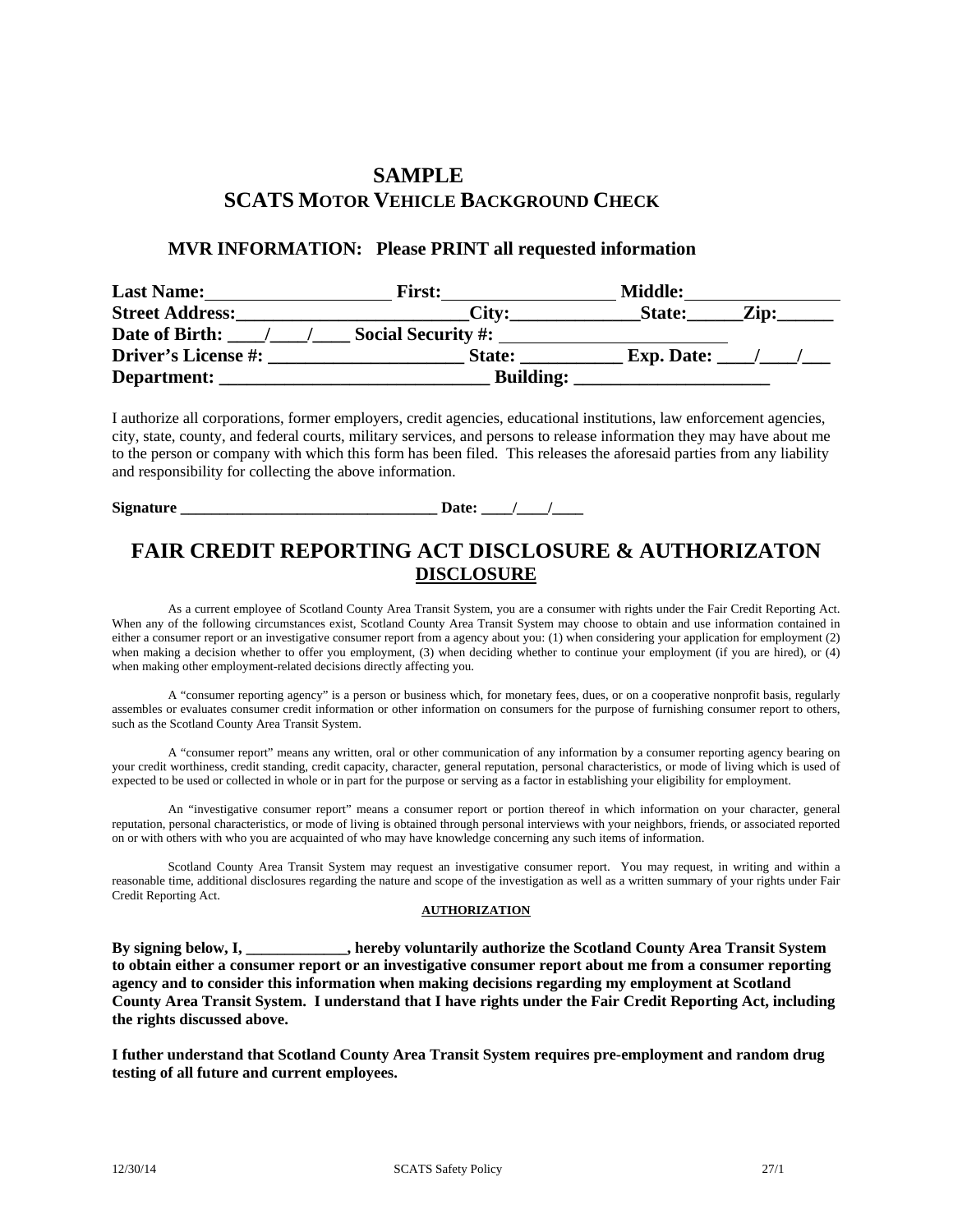**Name: \_\_\_\_\_\_\_\_\_\_\_\_\_\_\_\_\_\_\_\_\_\_\_\_\_\_\_\_\_\_\_\_\_\_\_\_\_\_\_\_\_\_ Date: / /** 

# **INITIAL HIRE PROCEDURES FOR DRIVERS**

# **QUALIFICATIONS**

# **Application**

Each potential employee shall complete a written application.

 **Signature** 

#### **Interviews**

The Executive Director and supervisor shall interview each potential employee.

#### **Physical Requirements**

No person shall be drive, require or permit any person to drive any vehicle in the service or transporting clients or on agency business unless the driver possess the following minimum qualifications.

- a. Mental and Physical Conditions Drivers shall be in sound physical and mental condition. Drivers shall not have physical or mental defects or limitations likely to interfere with safe driving, passenger assistance or emergency activities, in the opinion of the party responsible for hiring or supervising drivers and the and the physician performing the driver's physical examination. The driver must be physically capable of assisting persons with disabilities including wheelchair users if the job duties require it.
- b. Eyesight Drivers must have vision in both eyes, normal depth perception, normal peripheral vision and be free of any disease or condition that could impair vision. Drivers must have 20/40 vision in each eye with or without corrections, and 140 degrees or better horizontal vision. Drivers must be able to distinguish between green, red and yellow.
- c. Hearing Drivers shall have adequate hearing to assure safe response to vehicle horns, emergency vehicle sirens, and train signals.
- d. Alcohol, narcotics and drugs Drivers shall not be addicted to the use of alcohol, narcotics or habit-forming drugs. Drug and alcohol tests shall be conducted in accordance with State and/or Federal Regulations.
- e. Doctor's Physical Examination The Director shall have and keep on file a certificate of Physical Examination given with twelve (12) months prior to employment, signed by a qualified, licensed physician, for every driver in the organization's employment, attesting that such a doctor has examined said driver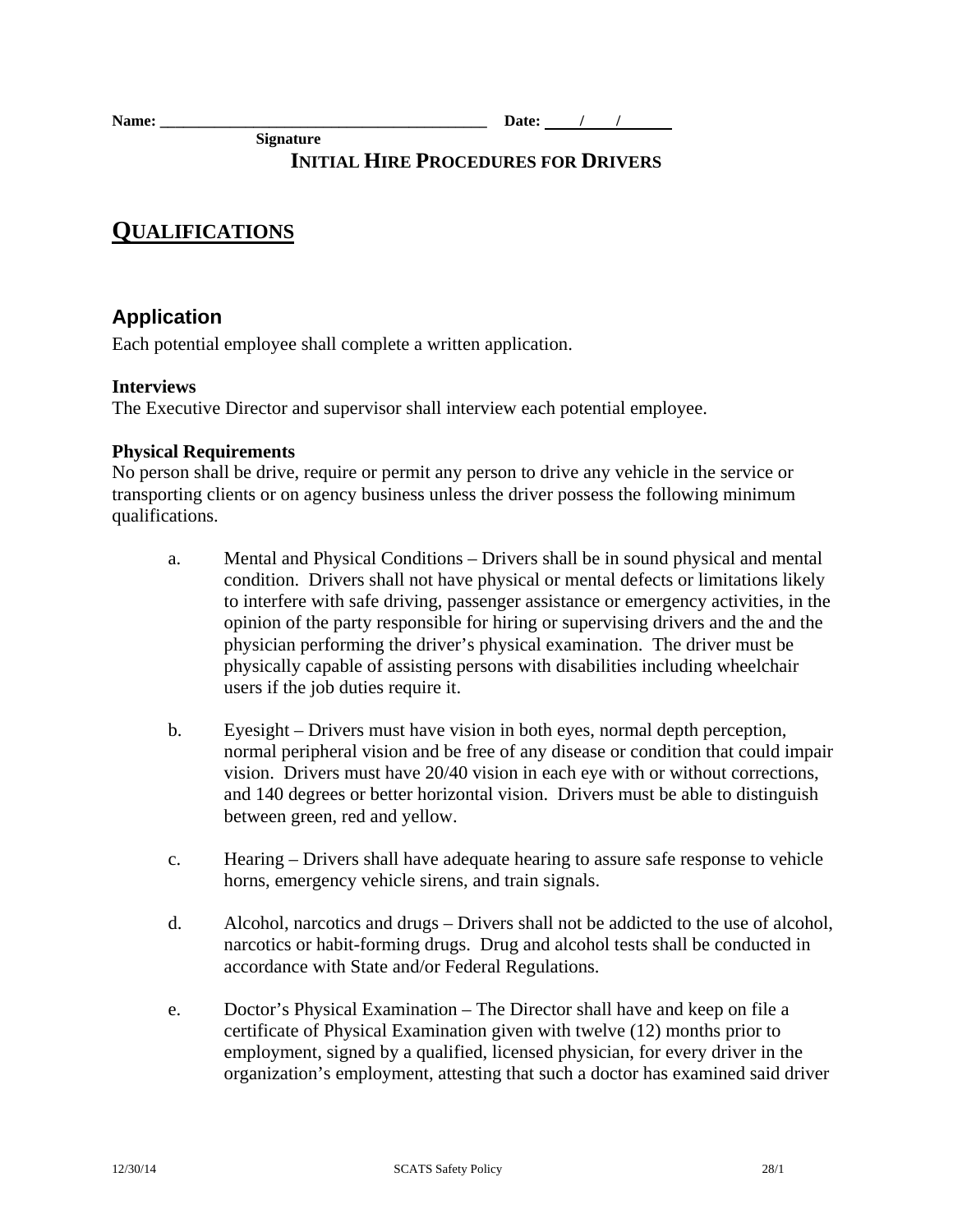and found him/her to meet satisfactorily the qualifications set forth in applicable State and/or Federal Regulations.

## **Age**

Drivers shall be at least twenty-one years of age. **Knowledge of English**  Drivers shall be able to read, write and speak the English language.

#### **Driver Licensing**

Drivers transporting people shall hold a valid NC Driver's License or Commercial Driver's License as appropriate. An original, not a copy of the Bureau of Motor Vehicle (DMV) report issued within the past ten (10) days must be produced before the potential employee is considered for hire. (See qualification criteria below). **In no case will an individual be given a road test, placed in training or allowed to operate an agency vehicle without a DMV check that is in compliance with this policy and has been approved by the Executive Director.** 

These criteria include:

- Good driving record with no Driving While Intoxicated (DWI), Driving Under the Influence (DUI) or similar charges, reckless driving, railroad crossing violations or leaving the scene of an accident offenses.
- No more than a total of two moving violations or accidents within the last three years.
- No suspended or revoked licenses within the past 10 years for moving violations or violations of criminal laws.
- Any combination of violations, unfavorable road observations or accidents that indicates a pattern of unsafe vehicle operation behavior, whether on or off the job.
- Minimum of five years driving experience.

#### Operating Skills

Drivers shall have experience in safely driving some type of motor vehicle (including private automobile) for not less than five (5) years, including experience throughout the four seasons.

# **Criminal Record Checks**

An original criminal record check, issued within the past 10 days, shall be obtained as part of the application process. Persons with felony convictions of any sort are unacceptable. Other unacceptable convictions include crimes of violence, drug usage or sales, physical abuse, fraud or theft. A pattern of unlawful behavior shall also disqualify an applicant.

## **Ability to perform simple math.**

#### **Reasonable knowledge of the service are and ability to read basic maps.**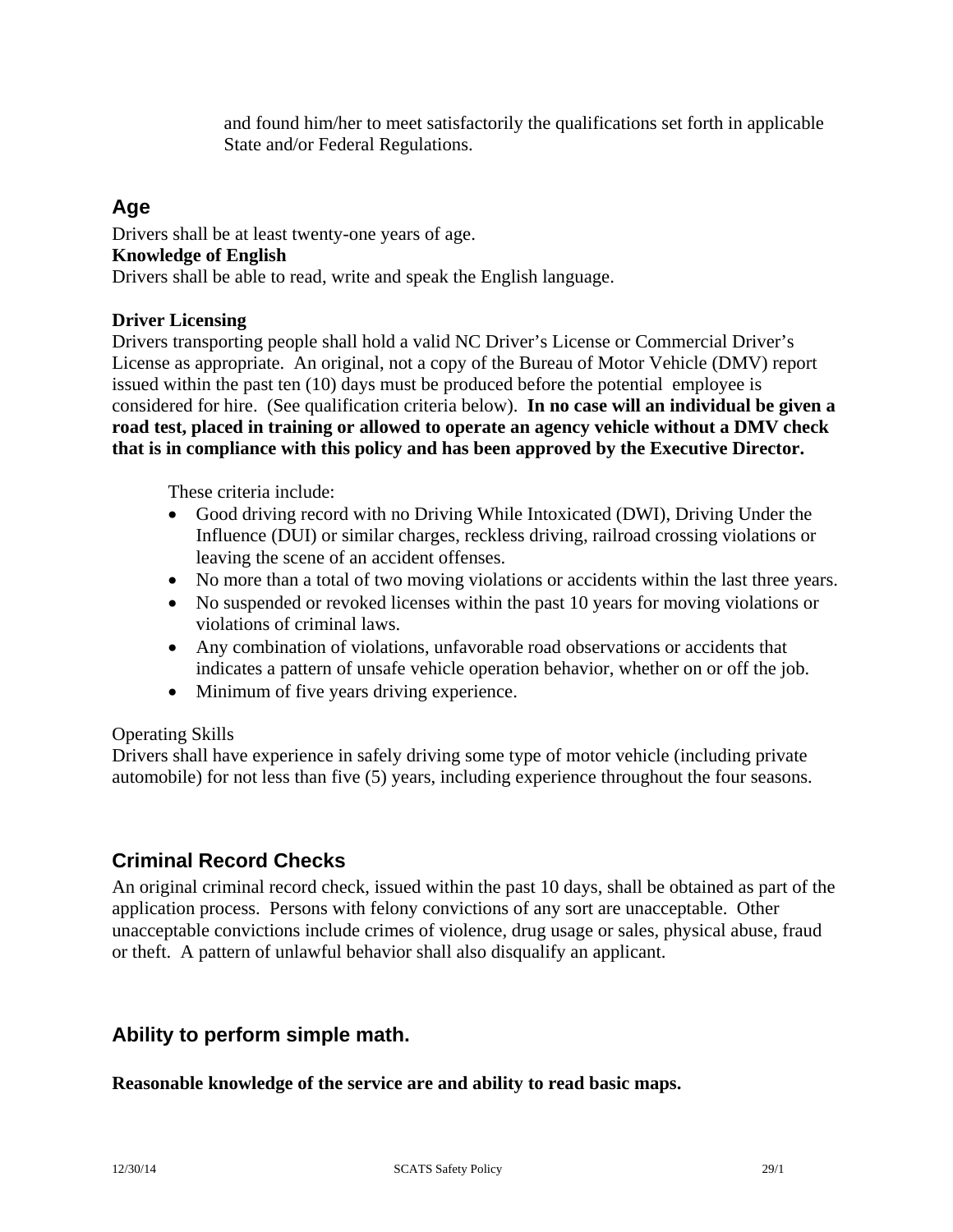## **A road test given by a designated Agency Supervisor is required.**

## **A written driving skills test is required.**

# SELECTING A SAFE DRIVER PROCEDURES

When hiring vehicle operators, be sure to have the driver candidates undergo the following:

- A pre-employment driving test
- A pre-employment physical exam
- A pre-employment psychological screening test
- A background investigation and fingerprints (five years)
- Submission of driving record (five years)
- Pre-employment drug testing
- Basic training in driver skills
- Orientation based on individual skills
- Defensive driving skills training
- Refresher driver training (if applicable)
- Customer Sensitivity Training
- ADA Requirement Training (Wheelchair Lift and Securement)
- Emergency Procedure Training (Evacuating)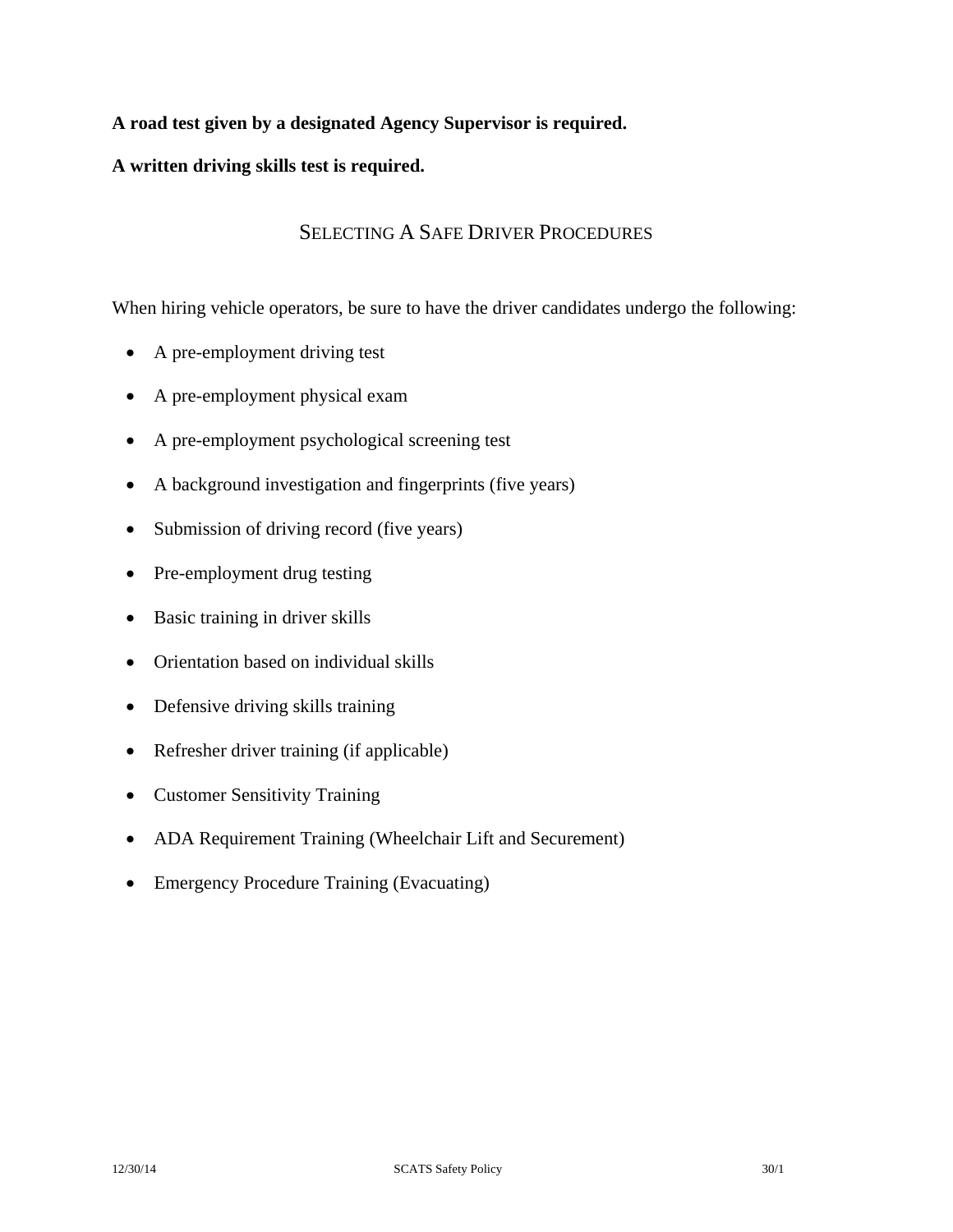# **MINIMUM DRIVER ELIGIBILITY CRITERIA**

#### **Background**

In an effort to ensure that the most competent and safe drivers are employed at Scotland County Area Transit System]the following eligibility requirements must be met by each prospective/current employee seeking/holding a position as a driver of a transit vehicle.

- **Minimum Age:** 21
- **Language:** Must be able to speak and write the English language.
- **Required License:** Must possess or valid driver's license with the applicable endorsements to operate the vehicle within the department to which applicant has applied for employment.
- **Experience:** Must demonstrate a minimum of two years total experience, with at least one year "in-type" **(**similar to prospective position).
- **MVR Quality:** No more than one conviction for moving violations within the previous 12 months. Not more than two convictions for moving violations within the previous 24 months. No more than three convictions for moving violations in the previous 36 months.
- **Accident History:** No more than one **preventable accident** in the previous 12 months and no more than two **preventable accidents** in the previous 36 months. No more than one **major preventable accident** within the previous 36 months.
- **Disqualifying Offenses:** No applicant may have been convicted for any of the disqualifying offenses defined in 49 CFR Part 383.51 and 383.53 of the Federal Motor Carrier Regulations.
- **Criminal History:** The review committee must review any applicant with a prior criminal history.
- **Physical Qualifications:** Each applicant must meet the requirements defined in 49 CFR Part 391.41 of the Federal Motor Carrier Safety Regulations.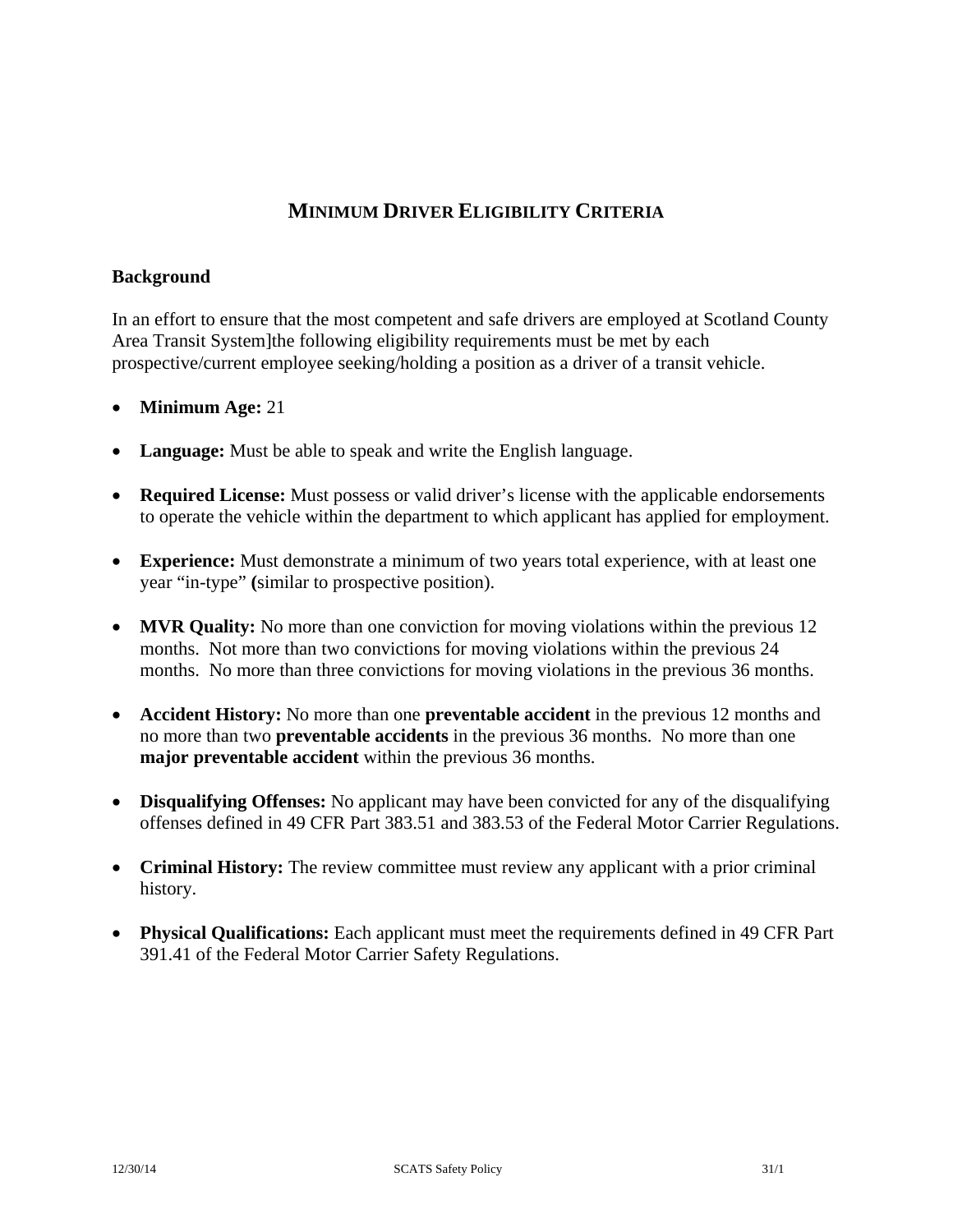# **SAMPLE Examination to Determine Physical Condition of Driver**

| Driver's Last Name<br>MI | First        |          | Driver's Signature |                        |      |
|--------------------------|--------------|----------|--------------------|------------------------|------|
| <b>Street Address</b>    |              |          |                    | $DOB$ (month/day/year) | Age  |
| City                     | <b>State</b> | Zip Code |                    | Social Security Number | Date |

#### HEALTH HISTORY

| Yes         | N <sub>0</sub>          |                               | Yes          | N <sub>o</sub> |                        | Yes      | N <sub>o</sub> |
|-------------|-------------------------|-------------------------------|--------------|----------------|------------------------|----------|----------------|
| П           | □                       | Head or Spine Injury          | ⊔            | □              | Gonorrhea              | ⊔        |                |
|             | <b>Kidney Disease</b>   |                               |              |                |                        |          |                |
|             |                         | Seizures or Fainting          | LI           | ப              | Diabetes               | $\Box$   |                |
|             | <b>Muscular Disease</b> |                               |              |                |                        |          |                |
| П           | □                       | Severe Injury or Illness      | ⊔            | □              | <b>GI</b> Ulcer        | $\Box$   |                |
| Any Disease |                         |                               |              |                |                        |          |                |
| п           |                         | Cardiovascular Disease        | $\mathbf{L}$ | U              | Nervous Stomach        | ⊔        |                |
|             | <b>Permanent Defect</b> |                               |              |                |                        |          |                |
|             | $\perp$                 | T.B.                          |              | П              | <b>Rheumatic Fever</b> | $\Box$   |                |
|             | Psychiatric Disorder    |                               |              |                |                        |          |                |
| □           |                         | Syphilis                      |              | □              | Asthma                 | $\sqcup$ |                |
|             |                         | <b>Other Nervous Disorder</b> |              |                |                        |          |                |

**PHYSICAL EXAMINATION** General Appearance:  $\Box$  Good  $\Box$  Fair  $\Box$  Poor

**NOTE: Visual acuity of at least 20/40 required in each eye with field of vision of 70 horizontal meridian in each eye** 

**Use the NCDOT Form** 

l

l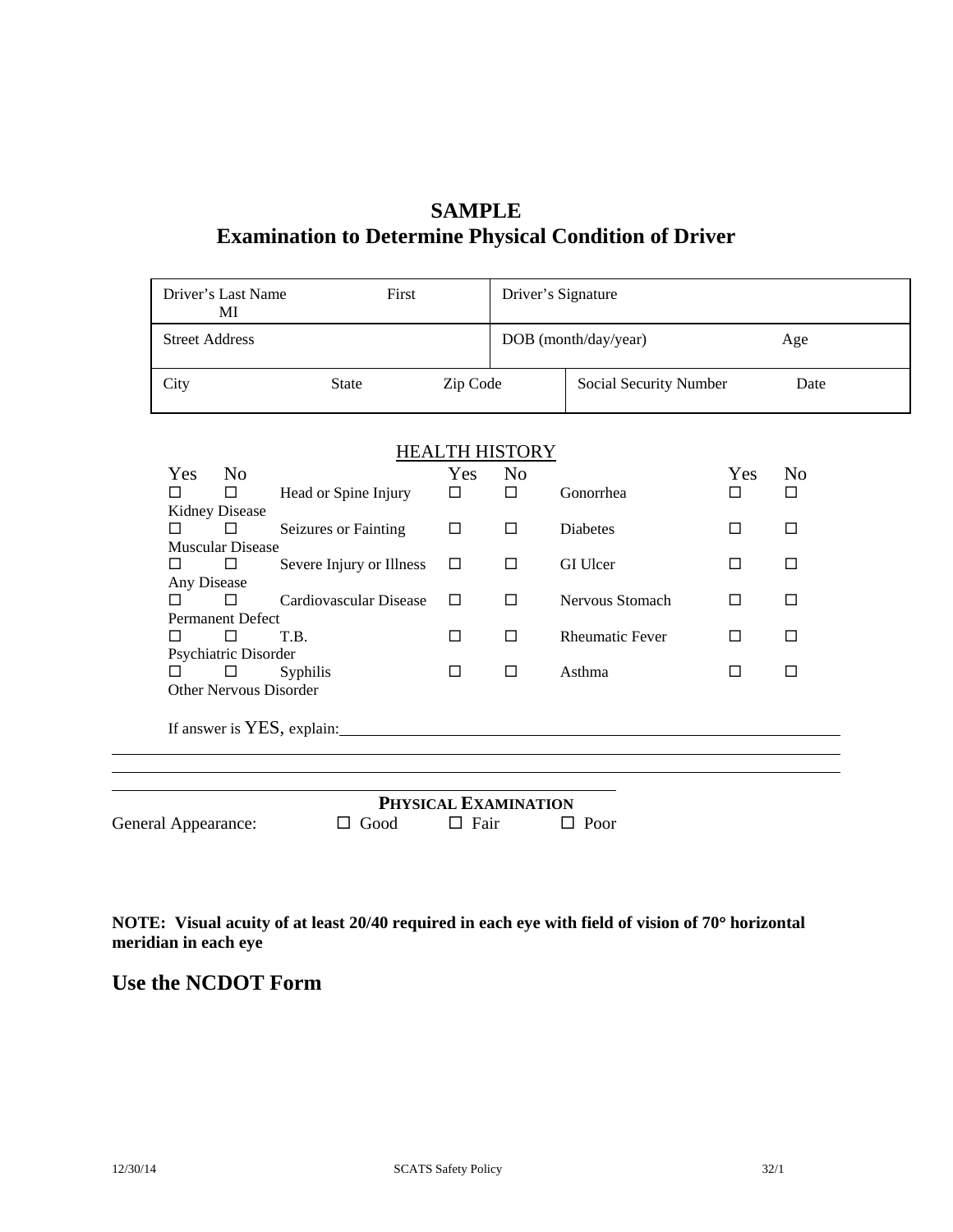# **DRIVER – EMPLOYEE TRAINING**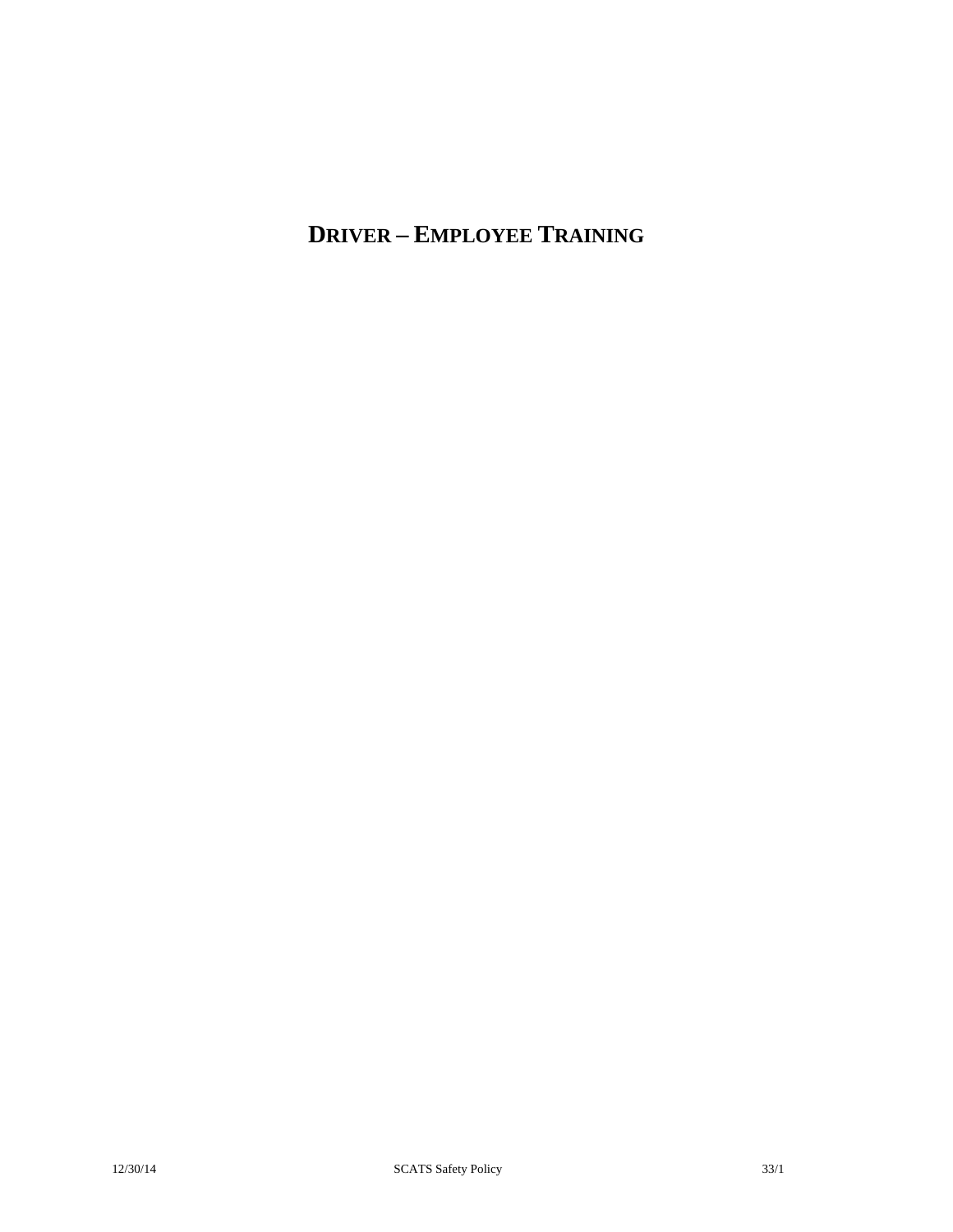October 30, 2007

#### MEMORANDUM

- TO: Community Transportation Systems
- FROM: Miriam S. Perry, Director
- SUBJECT: Policy Guidance for Minimum Training Standards for Community and Human Service Transportation System Vehicle Operators

**The stated mission of the North Carolina Department of Transportation is "Connecting people and places in North Carolina - safely and efficiently, with accountability and environmental sensitivity." Community Transportation systems must meet all Federal and state guidelines, regulations and laws regarding the safe transportation of their passengers. The Minimum Training Standards for Community and Human Service Transportation System Vehicle Operators are to be implemented by local systems as part of the effort toward meeting those requirements. The effective date of the standards is July 1, 2008.** 

Please contact your regional safety and training specialist if you have any questions concerning this policy.

#### SOURCE DOCUMENTS

- 1. Federal Transit Administration (FTA) Circular 9040.1F "Non-Urbanized Area Formula Program Guidance and Grant Application Instructions" effective April 1, 2007, Section X (see 49 U.S.C. Chapter 53 - Section 5329: Investigation of Safety Hazards)
- 2. 29 CFR  $1910.1030(q)(2)$ -Bloodborne pathogens-Information and Training
- 3. 49 CFR 655.14-Prevention of Alcohol Misuse and Prohibited Drug Use in Transit Operations-Education and Training Programs
- 4. 49 CFR 37.173-Americans with Disabilities Act-Training requirements

#### MSP/pta

Attachment: Minimum Training Standards for Community and Human Service Transportation System Vehicle Operators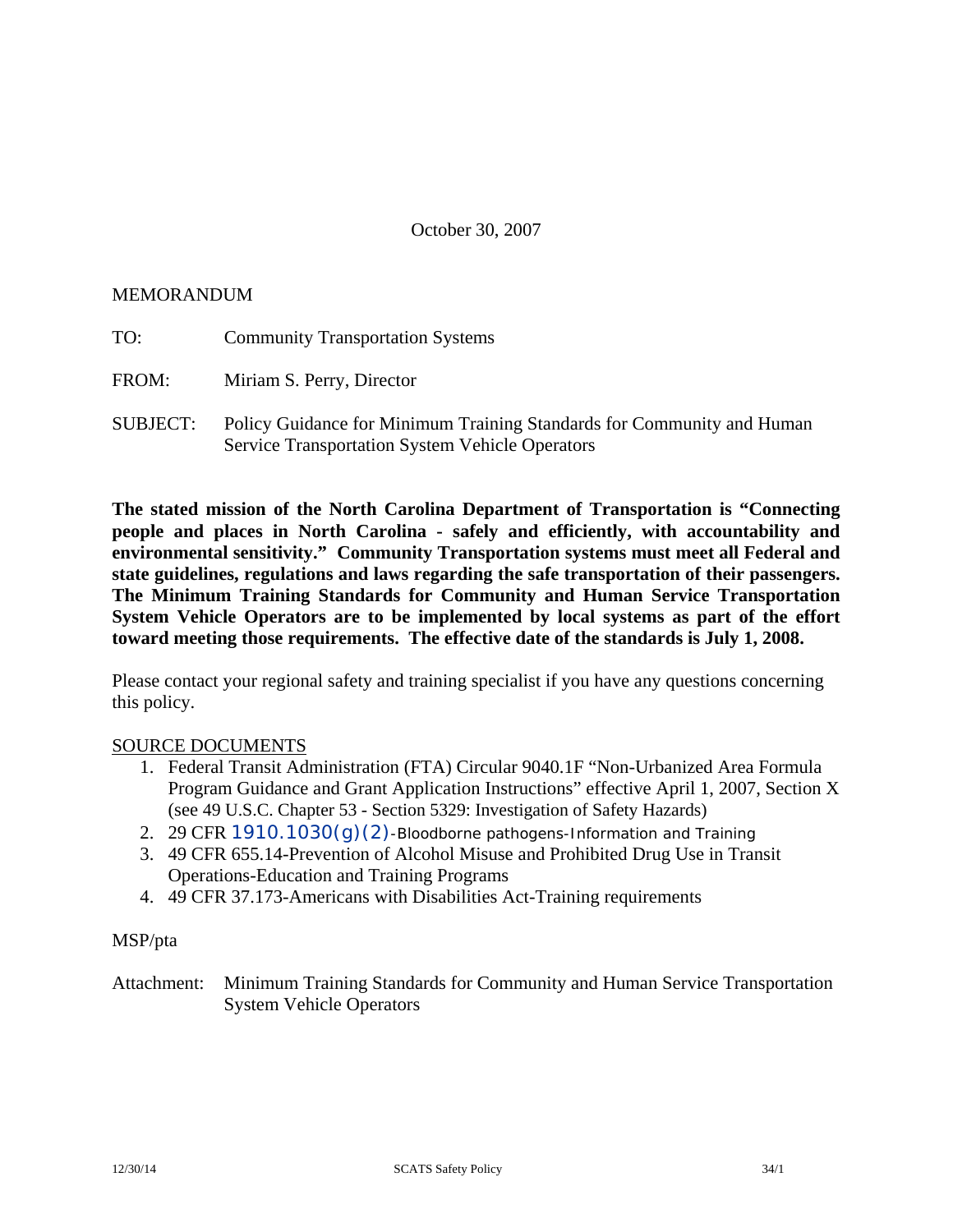# **North Carolina Department of Transportation/Public Transportation Division**

# **Minimum Training Standards for Community Transportation Vehicle Operators**

# **Background**

The North Carolina Department of Transportation/Public Transportation Division has implemented a safety program known as a System Safety Program Plan (SSPP) for all Community Transportation systems. The SSPP is made up of a number of "elements", which represent emphasis areas of the SSPP. The required elements are called "Core Elements", and include Employee/Driver Hiring, Employee/Driver Training, Vehicle Maintenance, Security, Data Collection and Analysis, and Drug and Alcohol Testing. Community Transportation systems have requested that the Employee/Driver Training Core Element be more clearly defined so that they may know how to fulfill the SSPP Employee/Driver Training Core Element requirement. The following minimum standards for vehicle operator training will be put into effect:

## **Defensive Driving**

- o Shall include all vehicle operators, including any employees that operate the vehicles in revenue service;
- o Must be a certified program, or curriculum must be equal to an existing certified program. In either case, a copy of the training materials (both instructor and student) must be kept on file for review by the NCDOT/PTD.
- o Must be done annually.

## **Americans with Disabilities Act (ADA)**

- o Shall include passenger assistance, wheelchair handling, proper securement (both passenger and mobility device) and proper use of wheel chair lift, including emergency operation.
- o The ADA requires training to "proficiency", which is defined as expert performance. All vehicle operators must be periodically evaluated (at least once per year after the probationary period is completed) to ensure that they are using all of the ADA equipment correctly, and providing proper passenger assistance.
- o Drivers that are not meeting proficiency must be given additional training until they are proficient.
- o Must be done annually.
- **Bloodborne Pathogens**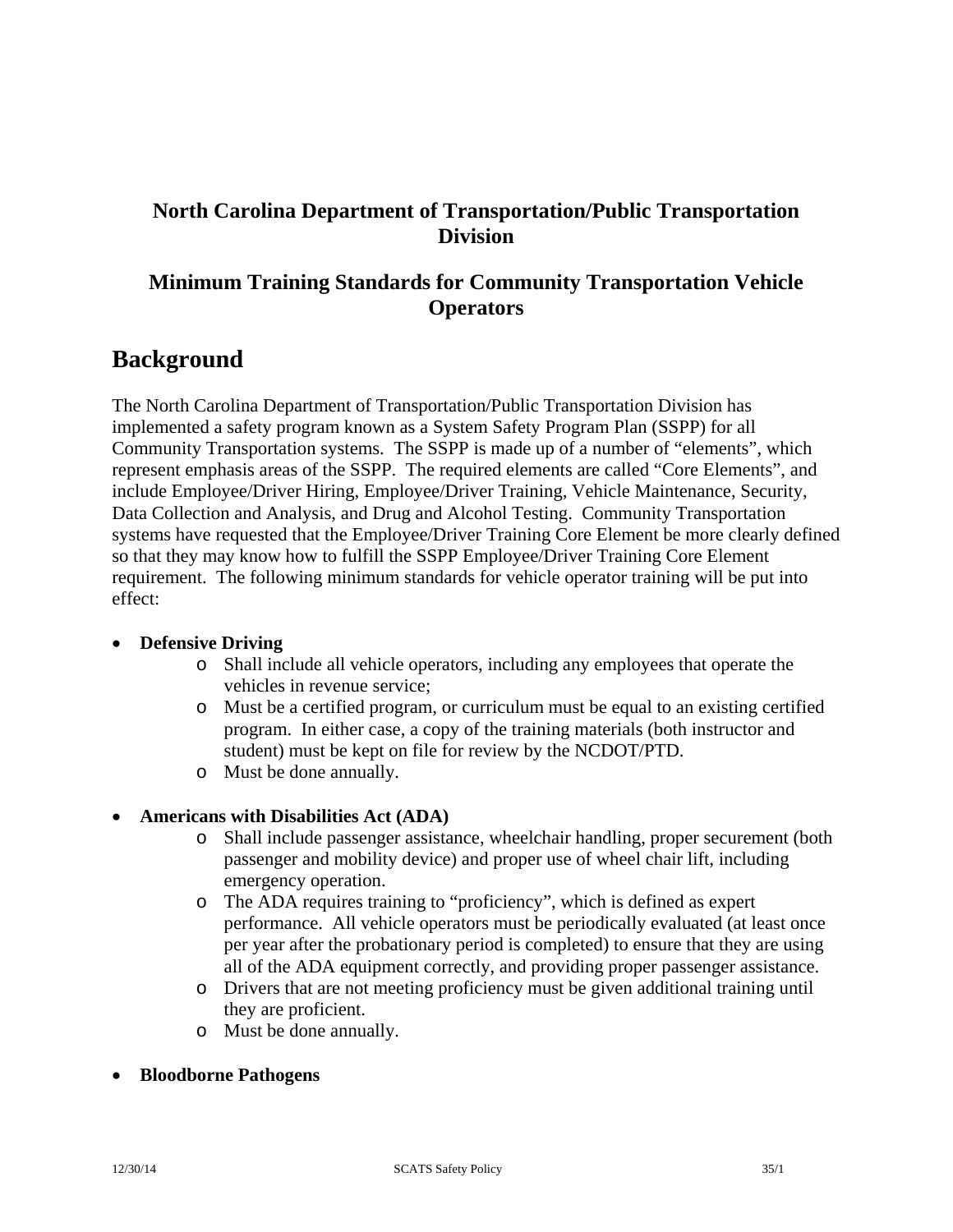- o Shall follow the Occupational Safety and Health Administration guidelines for the training as listed in Standard 29 CFR 1910.1030(g)(2)
- o The Standard requires at least annual training, and spells out the content of the training.
- o Must be done annually.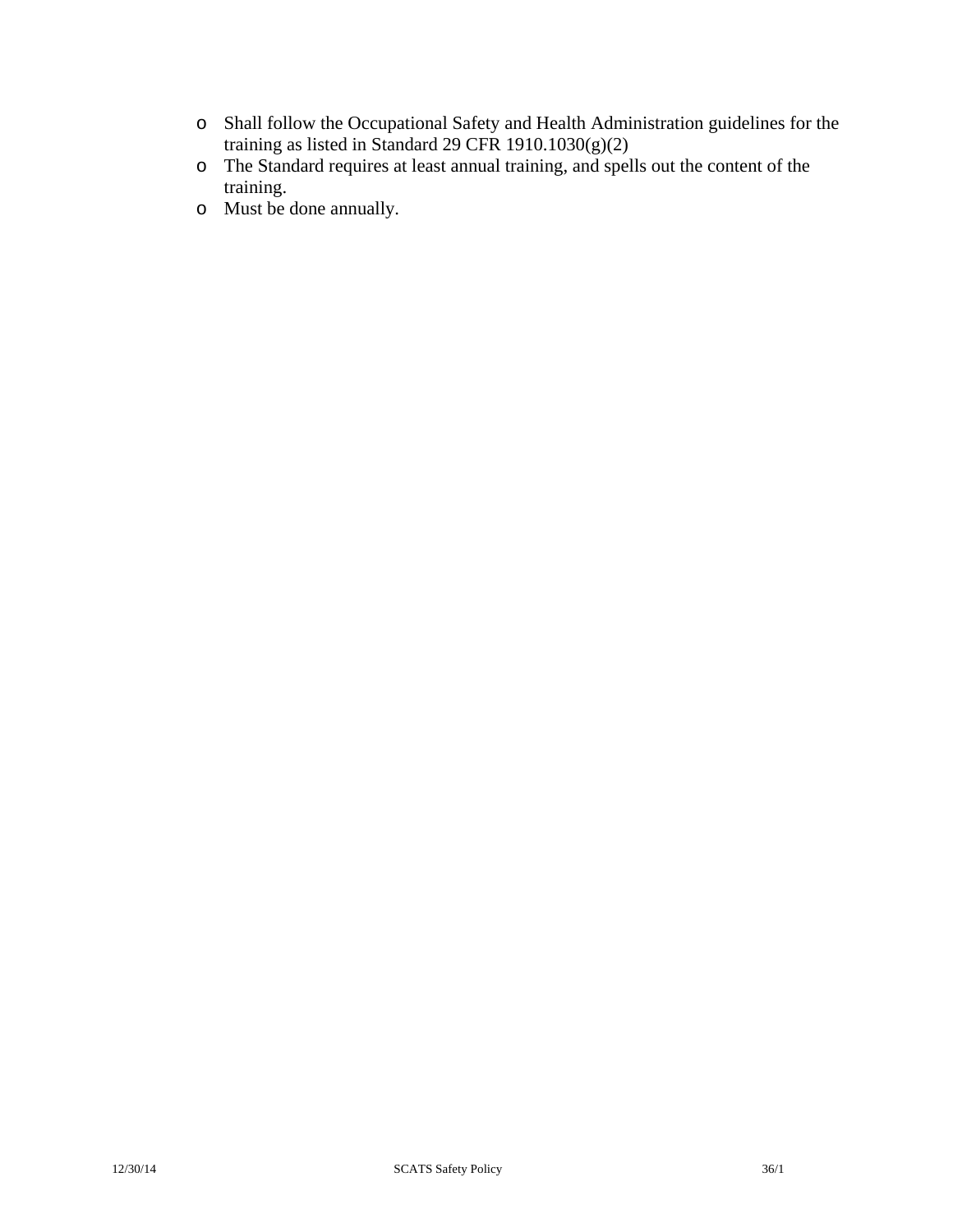### **Emergency Procedures for Vehicle Operators**

- o Shall be done at least annually.
- o Shall include all procedures (passenger handling, vehicle evacuation, etc.), use of equipment (web cutters, fire extinguishers, etc.) and protocols (radio communication, after accident reporting, etc.) required by the local system.
- o All procedures and training materials must be kept on file for review by the NCDOT/PTD.
- o Must be done annually.

### **General**

- o All of the training materials must be on file for review by the NCDOT/PTD.
- o Records of training performed (for each individual trained) must be kept on file for a minimum of five (5) years.
- o The system must make a periodic, but no less than annual evaluation of each driver's performance of the techniques, skills or knowledge required under each of the categories and provide refresher training as needed, in addition to the scheduled training.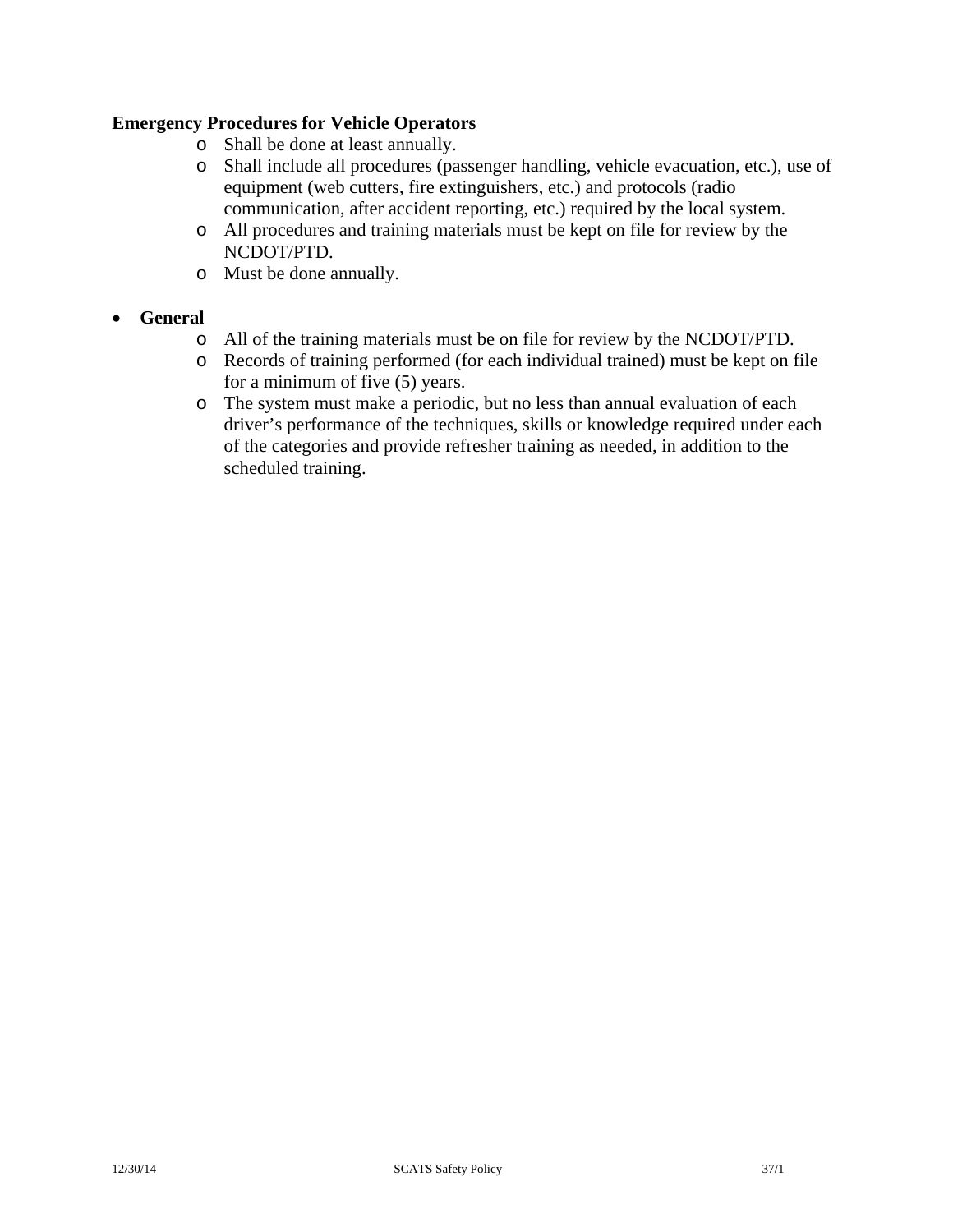## **PERFORMANCE EVALUATION POLICY**

This administrative policy was adopted by the Scotland County Area Transit System

### Description:

This section on performance evaluation concerns only non-probationary or part-time employees; temporary employees shall be evaluated in a similar manner, insofar as possible.

- *Frequency*: Each Scotland County Area Transit System employee will have a job performance evaluation not less than annually. New employees will have an evaluation after six months from their hiring date in addition to their annual evaluation. Periodic or special performance evaluations are subject to determination by competent authority, such as the system manager and the immediate supervisor.
- *Responsibility*: Each Scotland County Area Transit System employee will be evaluated by his or her immediate supervisor or higher authority, as appropriate. The system manager will receive an annual performance appraisal from the Scotland County Area Transit System Board, which shall be reviewed with the system manager by the chairman of the advisory board.
- *Documentation Required*: Each Scotland County Area Transit System employee will receive a completed evaluation sheet at least annually, and it will be personally reviewed with him/her by the immediate supervisor or higher authority. Both the supervisor and the employee will sign and date the evaluation sheet in the appropriate places. The employee may attach comments to explain or clarify any points made in the evaluation. It will then be filed in the subject employee's personnel record in a confidential manner.

Evaluation results will be the basis for promotion, salary actions, demotions, suspensions, dismissals, and other such actions.

All performance appraisals are maintained in a secure manner.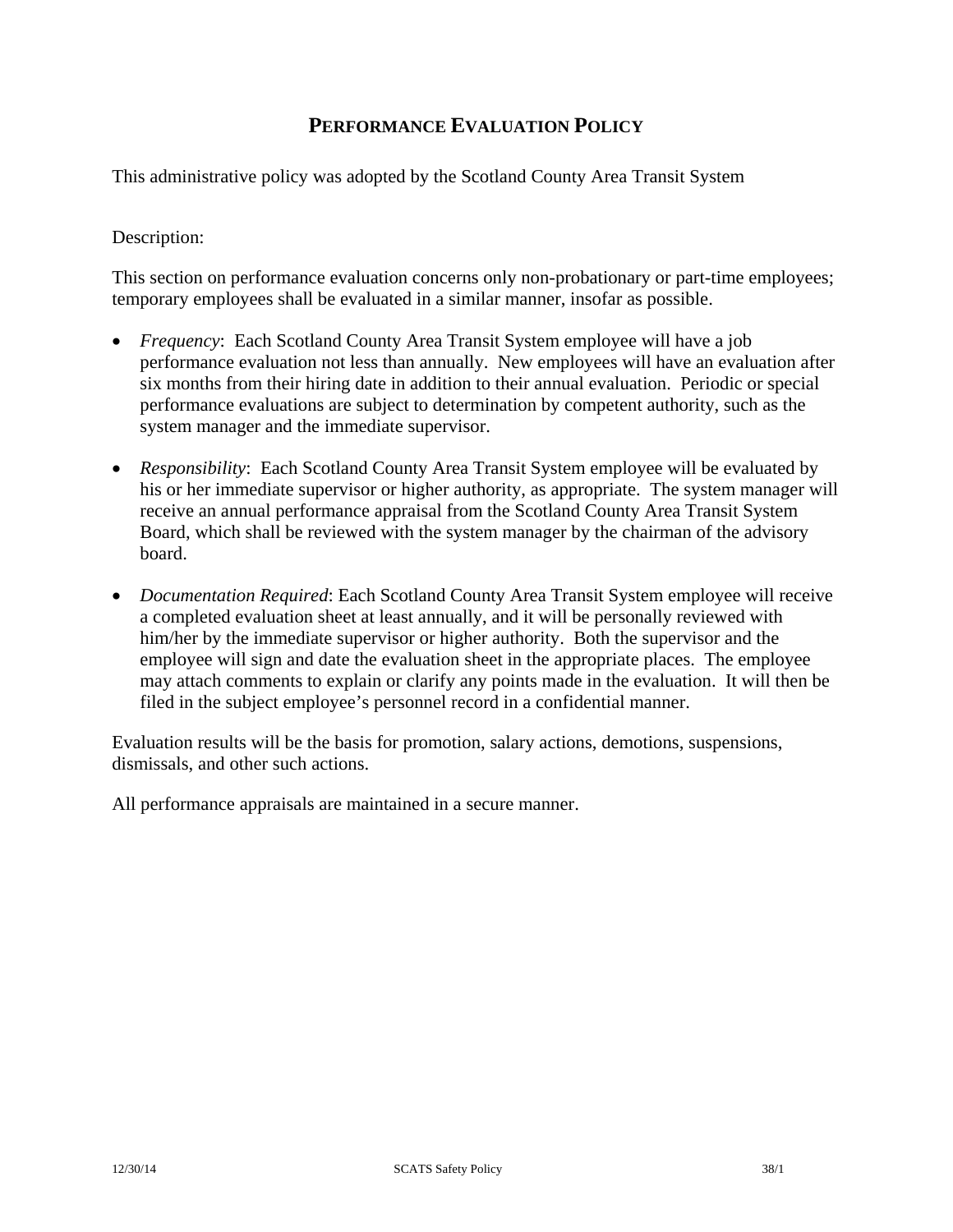**Training Program for Drivers and Other Safety Sensitive Employees**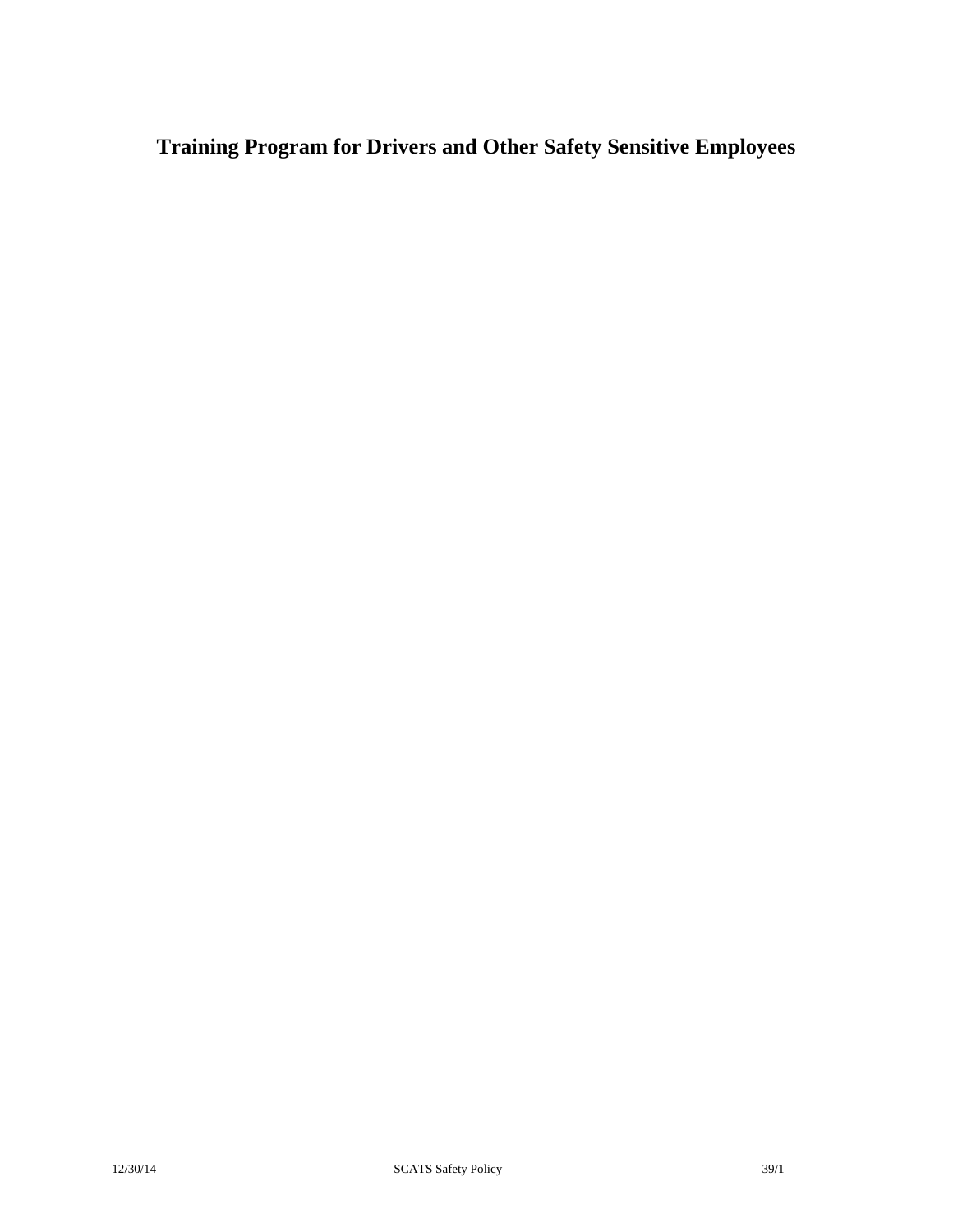# **Schedule in Place for Refresher Training Courses**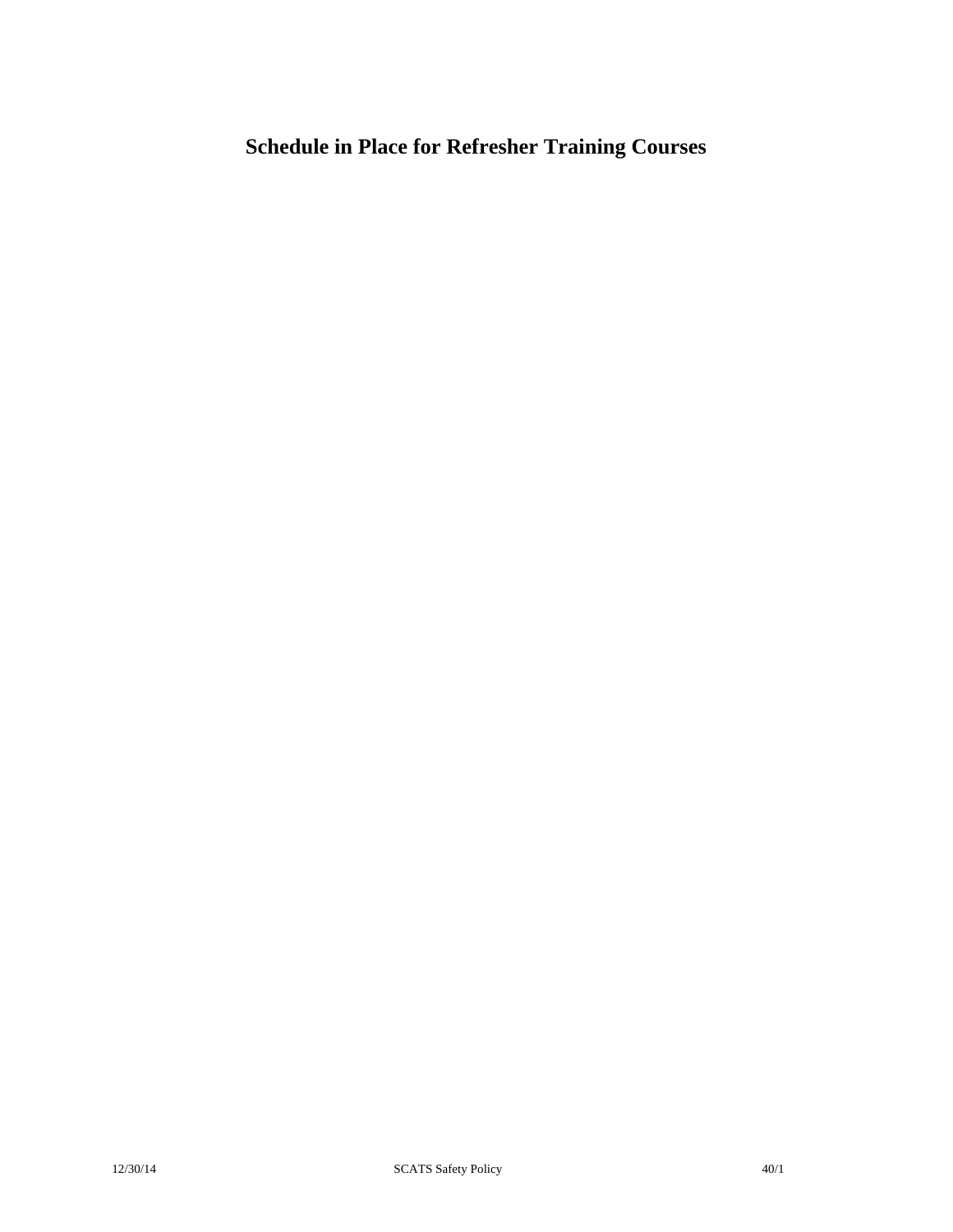# **SAMPLE SCOTLAND COUNTY AREA TRANSIT SYSTEM**

MONTHLY SAFETY MEETING REPORT

Date: Address: Meeting Chairman: *Where feasible attendance should be documented.*  Other Persons Present:  $\overline{a}$  $\overline{a}$ Formal Presentation (Name of presenter and topic): \_\_\_\_\_\_\_\_\_\_\_\_\_\_\_\_\_\_\_\_\_\_\_\_\_\_\_\_\_\_  $\overline{a}$  $\overline{a}$ Other Subjects Discussed: University of the Subjects Discussed:  $\overline{a}$  $\overline{a}$ Reports on Weekly Meetings:  $\overline{a}$  $\overline{a}$ Employees' Comments/Suggestions:  $\overline{a}$ Safety Coordinator Signature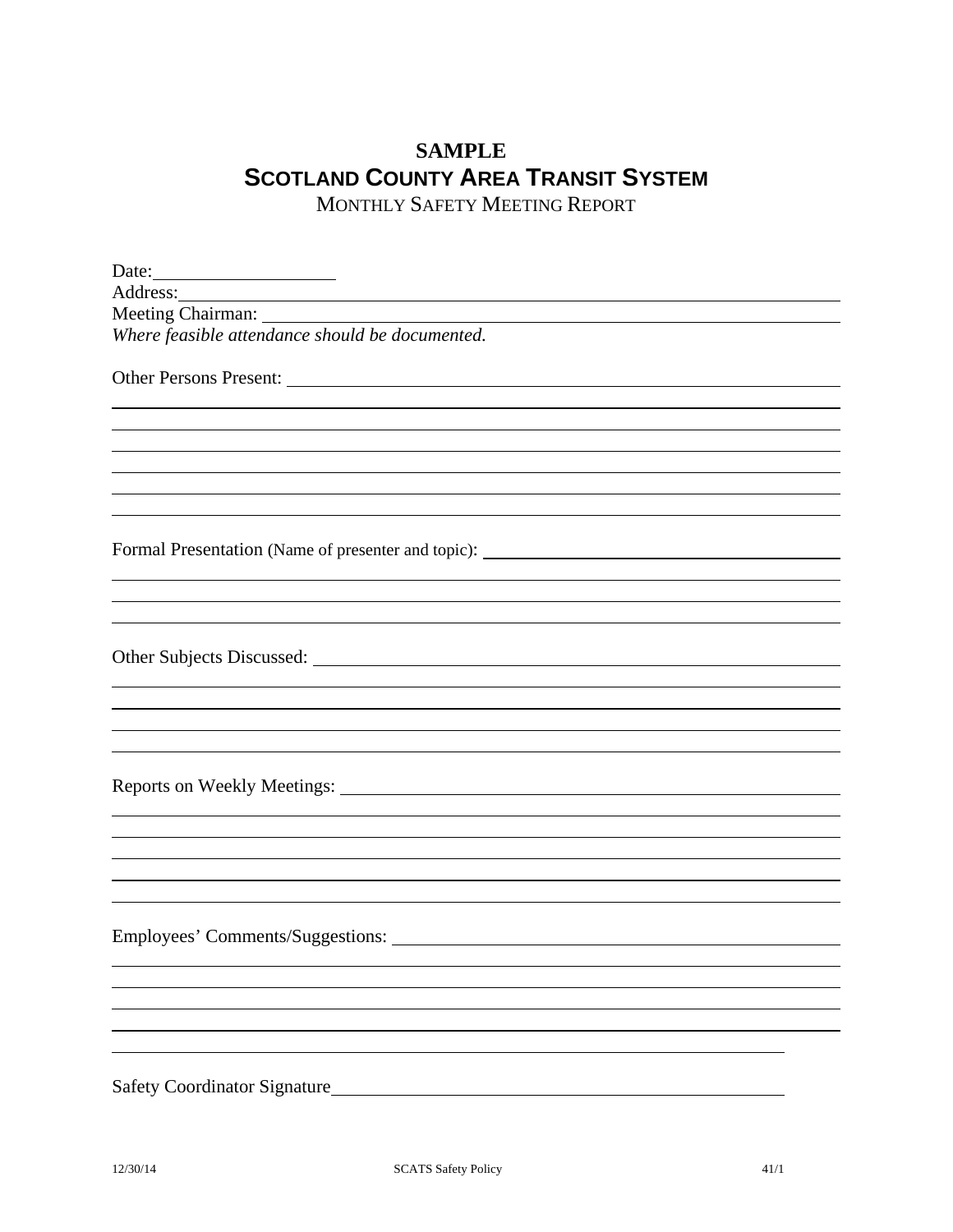## **EMPLOYEE CONDUCT POLICY**

This administrative policy was adopted by the *[Scotland County Area Transit System]*

### Description:

No employee of *[Scotland County Area Transit System]* shall have the authority to make public or private statements on behalf of *[Scotland County Area Transit System]* without prior approval of the system manager. All employees shall conduct themselves publicly or privately in such a manner as shall bring credit to the *[Scotland County Area Transit System]* organization or to the particular subcontractor to which the employee is attached.

Behavior of any employee which may affect the safety and well being of other employees of *[Scotland County Area Transit System]* or subcontractor, or to personnel served by *[Scotland County Area Transit System]* or subcontractor, shall be cause for disciplinary action, whether or not such behavior relates to proper performance of the employee's job.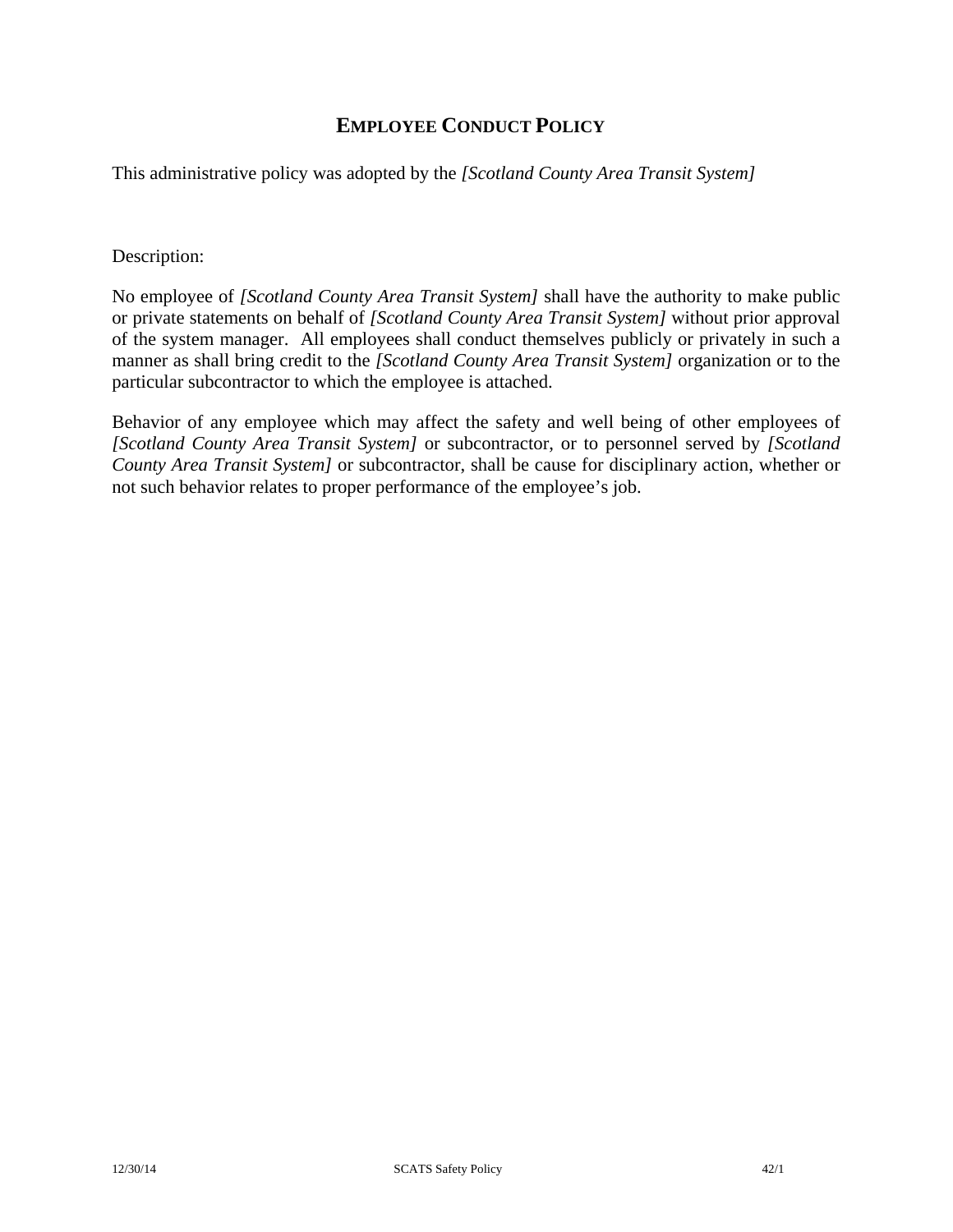# **COMPUTER DATA ENTRY PROCEDURES**

The following actions can help to reduce muscle fatigue and tension while enabling maximum performance:

- Adjust seat height and backrest angle to fit the user in a seated position. Adjust footrest for proper height and angle.
- Screens should have adjustable height and tilt; screens should be arranged so that they are never higher than eye level for the users.
- Position documents roughly perpendicular to the line of sight using a document holder.
- Adjust keyboard to fit the operator. Keyboards should be detached in order to allow for positioning.
- Always use anti-glare screens.
- Users should maintain correct hand and wrist posture when entering data. Repetitive motion illness develops over an extended period of time. Learn work habits that reduce risks and be aware of early symptoms of the illness.
- A footstool may be used as a footrest for petite operators.
- Frequent work breaks should be taken after continuous work periods requiring more than five hours of screen viewing time, constant rapid muscular action, fixed positions on jobs that are highly repetitive.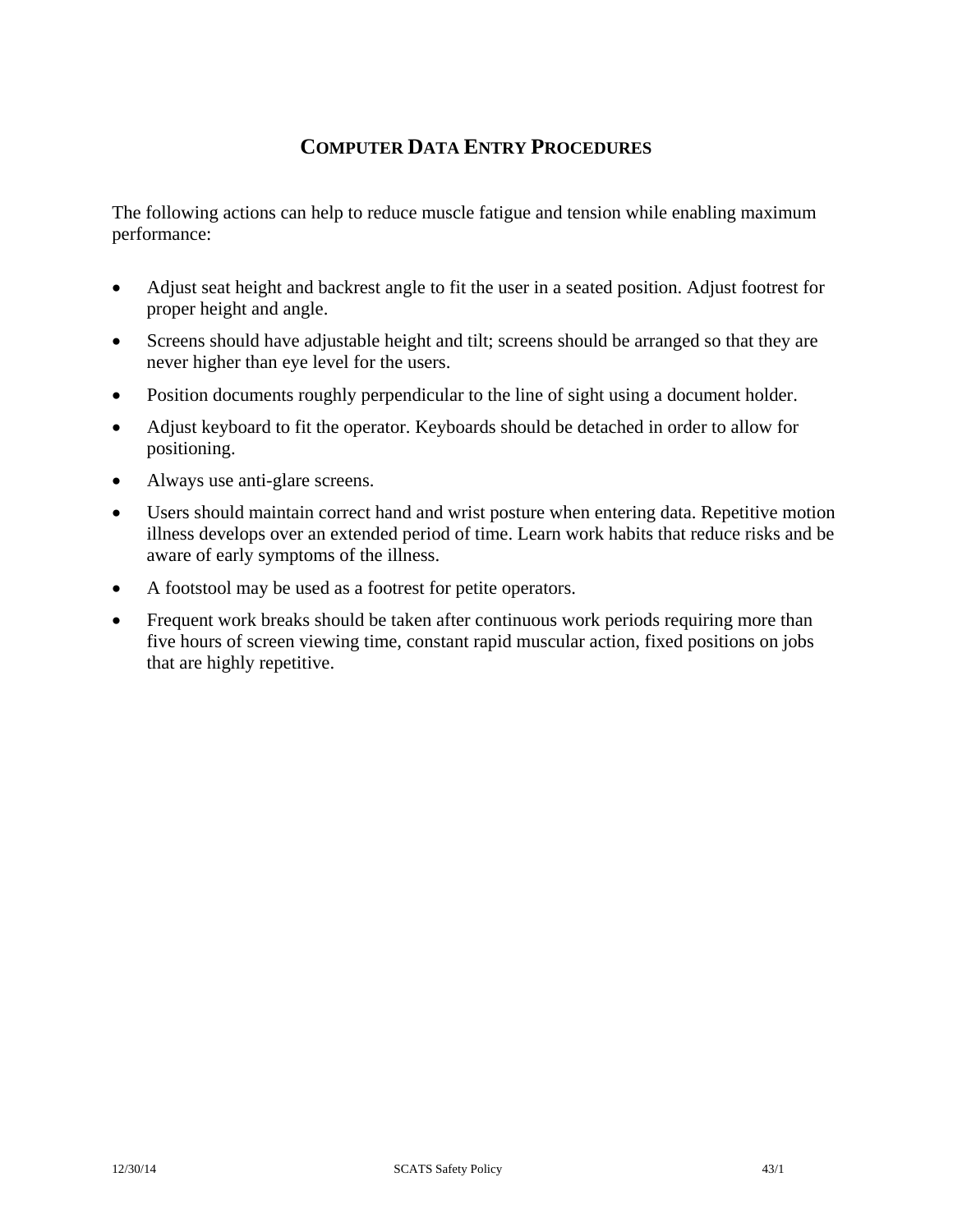# **OFFICE SAFETY PROCEDURES**

The following suggestions can help to make your office environment a safe one:

- Don't place typewriters, calculators, or adding machines too close to the edge of the desk or other surfaces.
- Machines that tend to move during operation should be fastened down or secured with rubber feet or mats.
- Electric office machines should be equipped with three-prong electrical cords.
- Avoid stretching cords between desks or across aisles.
- Never store combustible office materials in HVAC closets or electrical rooms.
- Do not permit floor coverings to become tripping hazards.
- Keep floors clean. Wipe up all spills on floors immediately. Pick up papers, pencils, clips and any objects that will cause tripping hazards.
- Place wastebaskets where they will not present a tripping hazard.
- Never stack anything so high as to obstruct vision. Make sure that stacks are not within 18 inches of ceiling sprinkler heads.
- Electrical cords and phone lines should be secured to prevent tripping hazards.
- Know where building emergency exits are located. These areas should not be used for storage.
- File drawers should be closed immediately after use so no one can run into or trip over them. Only one drawer should be opened at a time to prevent the cabinet from falling forward.
- Entryway steps should be marked with contrasting colors.
- Be sure all electrical equipment is grounded and the cord is in good condition. If a machine is shocking or smoking, unplug it and immediately report the defect.
- The use of portable electric, gas or other heating devices is prohibited.
- Be cautious as you approach doors that open in your direction.
- Slow your pace when approaching a blind corner in a hallway.
- Do not run in corridors.
- Office tables, chairs, and desks must be maintained in good condition and remain free from sharp corners, projecting edges wobbly legs, etc.
- Never use chairs, desks or other furniture as a makeshift ladder. Use a stepladder for climbing but do not use the top two steps.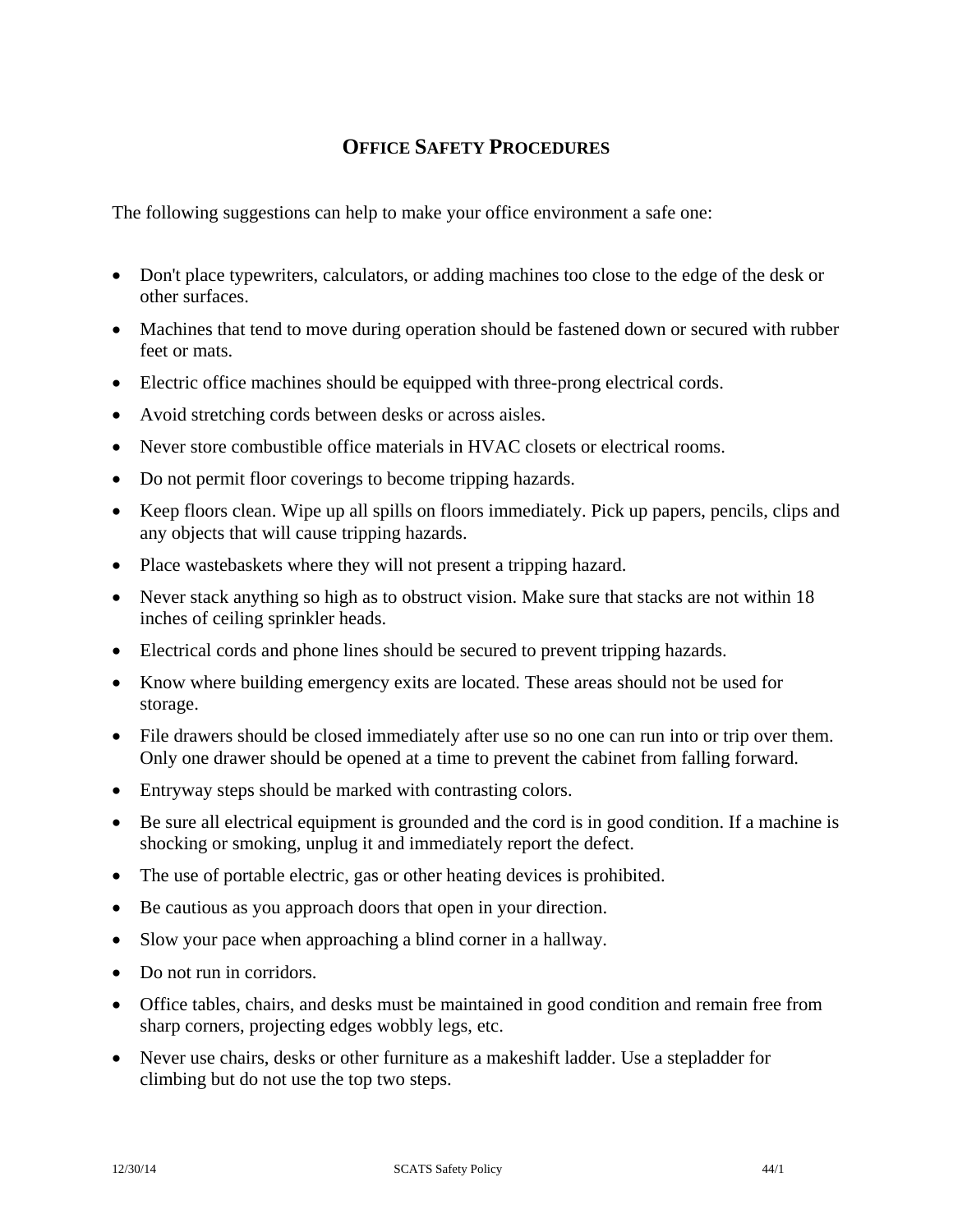- Do not lean forward in a roller chair to pick up an object.
- Do not propel a chair across the room while seated.
- Do not lean back in a chair to place your feet on a desk.
- Dispose of broken glass, in pressurized containers, and unwanted sharp objects in heavy paper and place them beside the wastebasket for proper disposal.
- Never fasten envelopes with pins or staples.
- Keep the blades of paper cutters closed when not in use.
- Wear shoes at all times to avoid puncturing your skin on foreign objects embedded in the carpet.
- Do not participate in any form of horseplay.
- Never run power cords under carpet or chair pads.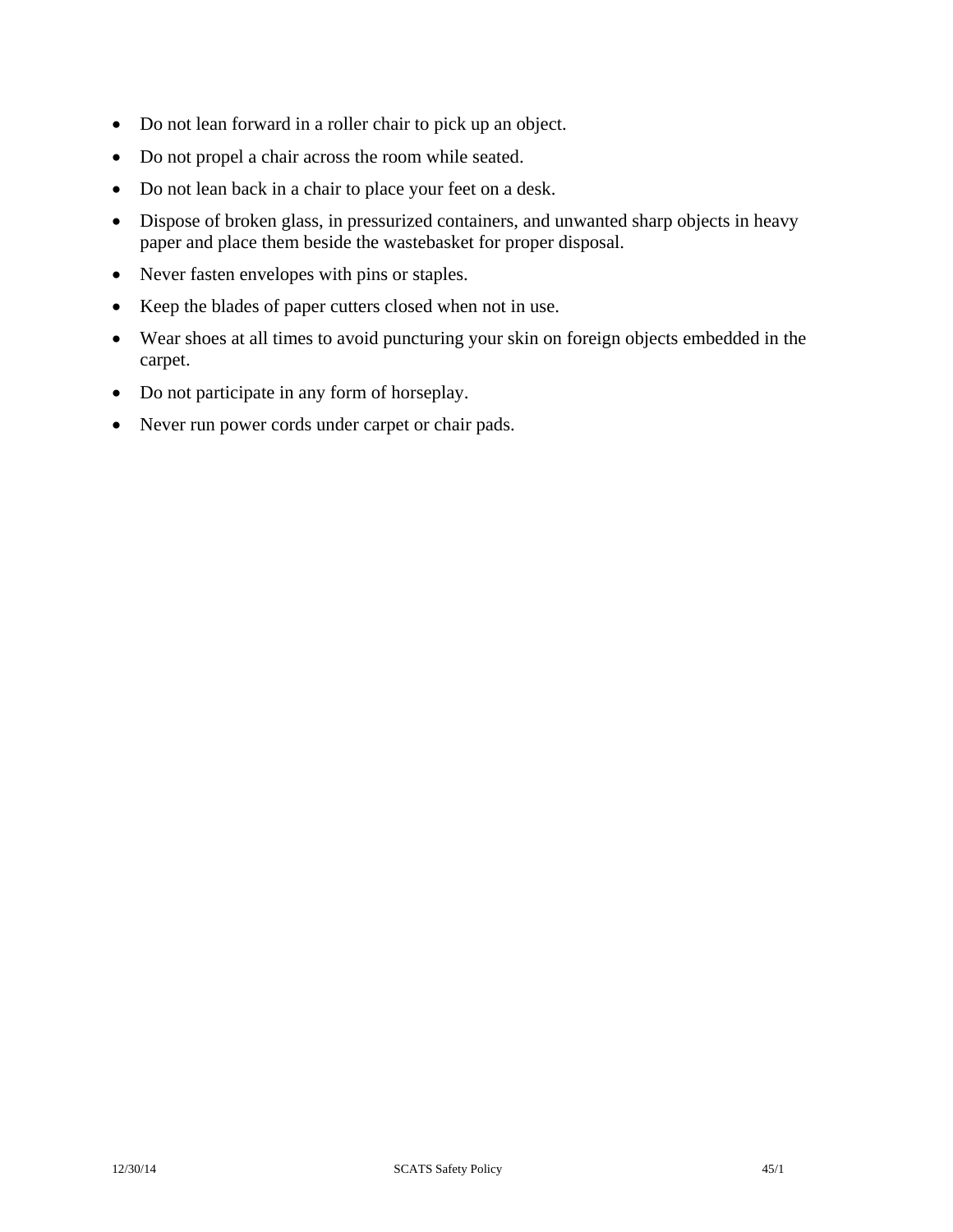# **SAFE LIFTING PROCEDURES**

Preserve your back health by using the following lifting strategies:

- Before lifting a load, think of other means of moving it using a device that can help you to pull, push or roll the load.
- Have firm footing and make sure the standing surface that you are on is not slippery.
- Determine the best way to hold the load using handles, gripping areas or special lifting tools. Get a firm grip on the load.
- Keep your back straight by tucking your chin in.
- Tighten your stomach muscles and lift with your legs.
- Lift the load slowly.
- Hold the load as close to the body as possible; be sure you position the load close to the body before lifting.
- Do not twist during your lift or when moving the load. Turn with your feet rather than your back.
- Set the load down gently, using your legs and keeping your back as straight as possible.
- Be sure your fingers are out of the way when putting the load down and when moving the load through tight spaces.
- Ask for help if you need it and use lifting tools and devices whenever they are available.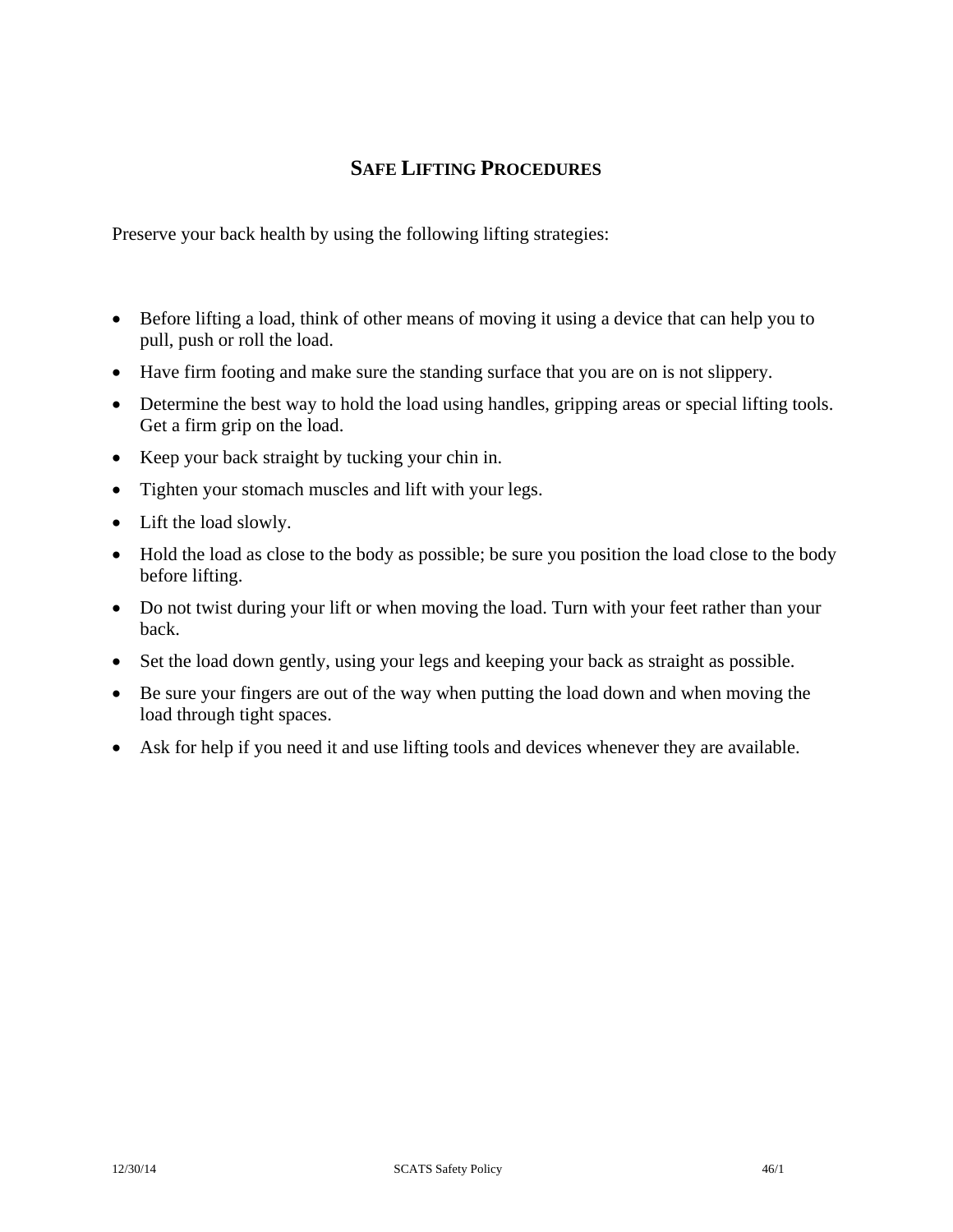## **BACKING PROCEDURES**

Vehicle backing is strongly discouraged unless it is necessary. The following procedures are suggested in the event that an operator is required to use the reverse gear:

- Except for backing out of a parking stall, drivers should only back a vehicle when it is absolutely necessary. If it becomes necessary to back the vehicle while the vehicle is in service, a driver should use an adult as a spotter. The spotter should not be asked to exit the vehicle because that can cause the spotter to be vulnerable to injury. Use of a spotter does not relieve the driver of the responsibility to back the vehicle safely.
- Before backing, check carefully in all directions including the rear of the vehicle.
- Turn on the four-way flashers.
- Begin honking the horn (if the vehicle does not have a working 'backing-up' alarm) and continue to give short continuous beeps on the horn while in motion.
- As a rule when stopping in traffic, stop far enough back to see the rear tires on the vehicle ahead. This allows a driver the ability to go around a stalled vehicle on the left or right if necessary without the need to reverse direction. This procedures does not always work but it is another good example of how to avoid backing.
- Be sure to stay out of intersections and crosswalks until they are free to traffic. Do not get into positions where backing a large vehicle becomes necessary.
- If the view is obstructed and the driver is in doubt, he or she should exit the vehicle (if it is reasonable safe to do so) to check behind and around it.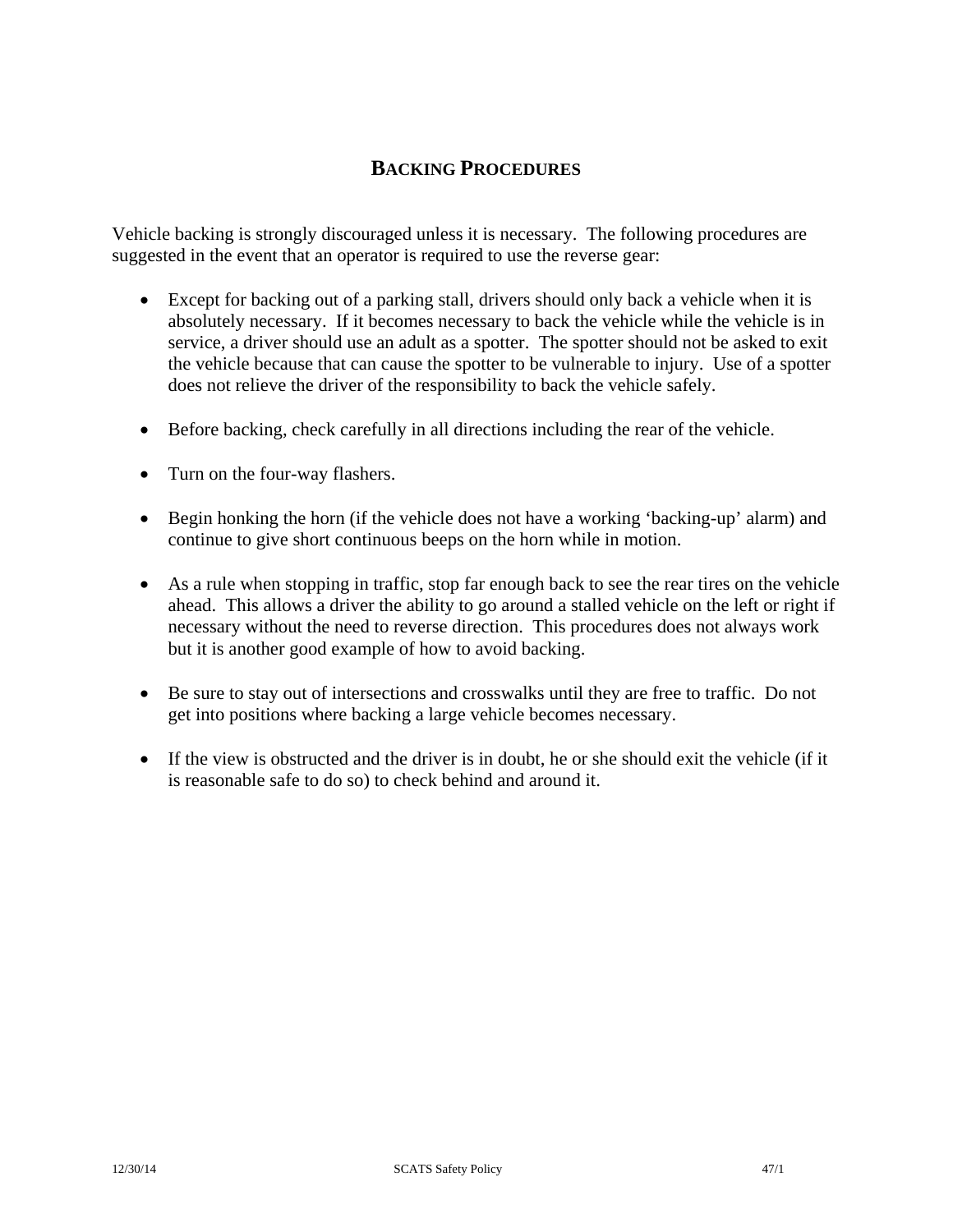# **CROSSING RAILROAD TRACKS**

To insure that everyone arrives safely at their destination, consistently utilize the following procedures when approaching and crossing railroad tracks:

- Upon approaching the railroad crossing, proceed into the far right lane.
- Turn on the four-way flashers 300 feet before reaching the tracks the vehicle must stop behind the white line (if a line is present) and not in the path of the crossing barrier.
- Turn off heaters, fans, radios, etc. so that you can hear a train. If necessary, ask passengers to remain silent during the crossing.
- Open the door completely and listen for an approaching train or (if driving a van) open the window completely and listen.
- Look in both track directions as you listen for an approaching train.
- When you can conclude that no train is approaching, close the door (watching the door while it is closing) or window.
- Check your left mirror for traffic.
- Proceed slowly over the tracks to avoid damage to the vehicle.
- Turn off the four-way flashers after the bus is past the tracks.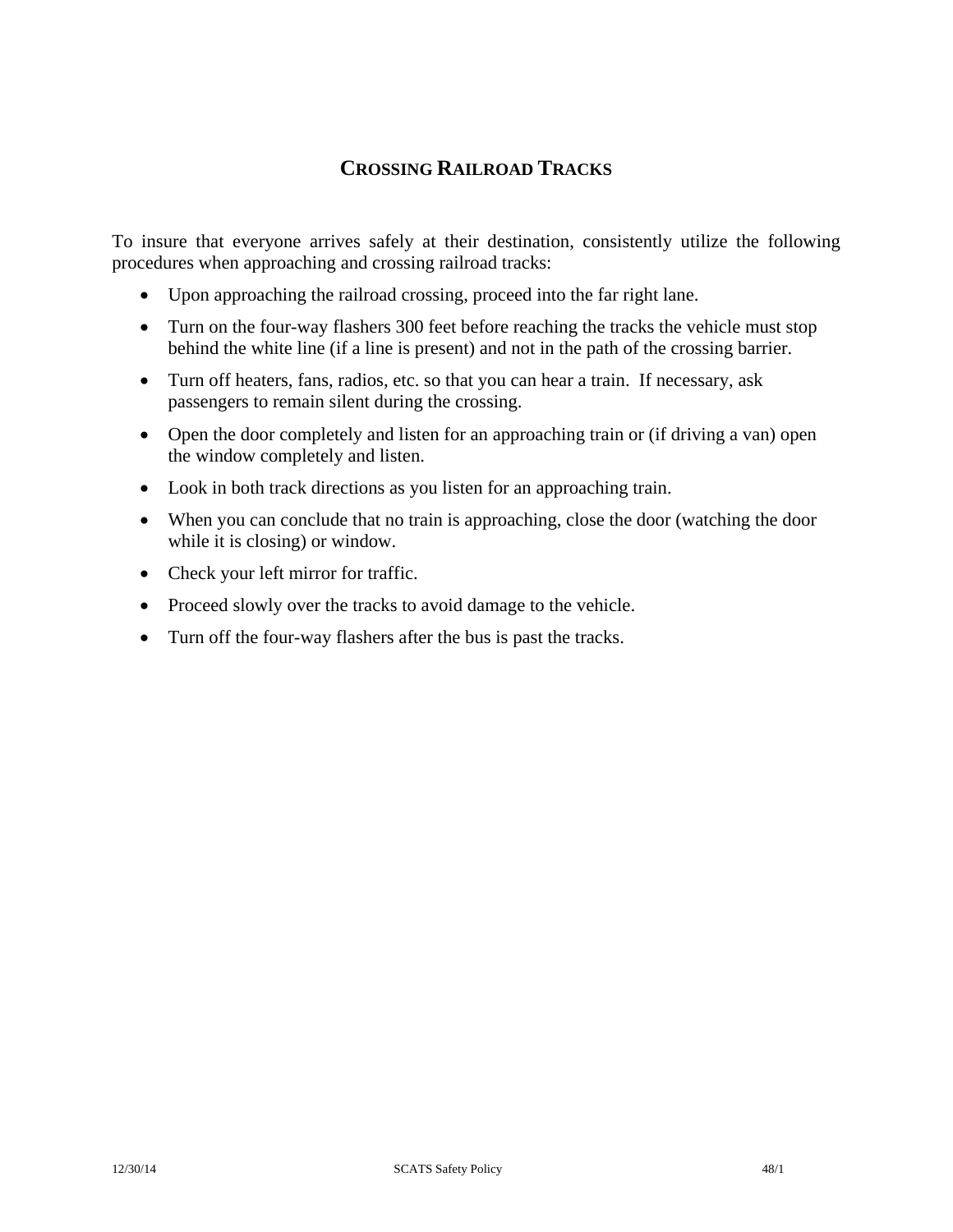# **DEALING WITH BRAKE FAILURE PROCEDURES**

The guidelines below can assist you in safely maneuvering your vehicle during brake failure:

- Do not force the brake to the floor; you will destroy any chance of rebuilding pressure.
- Gently pump the brake pedal to see if you can restore pressure.
- Sound your horn and flash your lights to alert other drivers.
- Shift to the lowest gear possible.
- Remain calm and guide your bus into an environment where you can slow the bus and bring it to a natural stop.
- Look for an outlet. Can you use a natural upgrade to slow the vehicle? Is there a large open parking lot that you can coast across?
- Do not pull the parking brake you could put the bus in a tailspin. As an exception in vans or small buses, it may be necessary to use emergency brake but you should control the release with your hand to prevent the brake from locking.
- Do not permit the wheels to lock until the vehicle has stopped.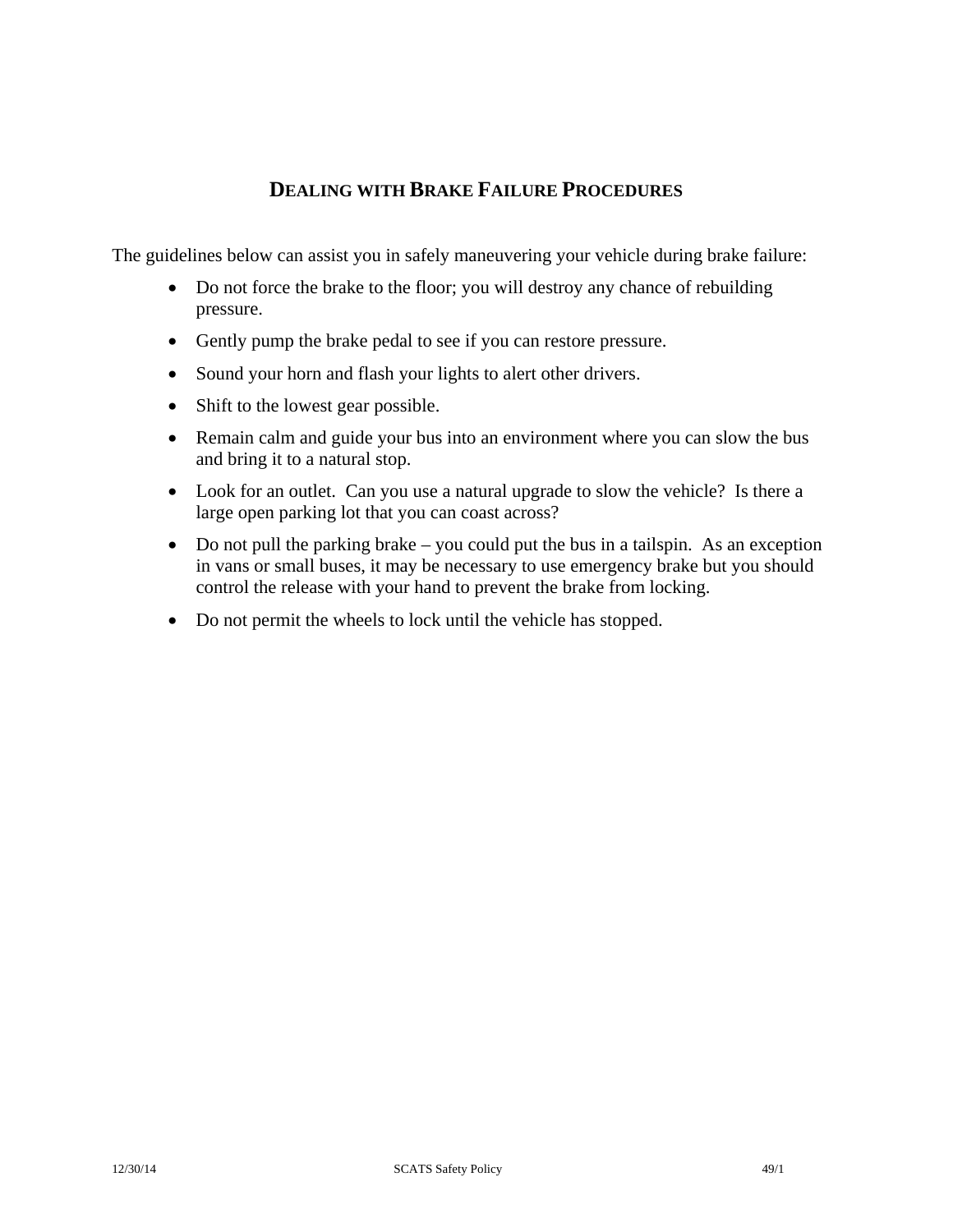# **EN-ROUTE PROCEDURES**

- Depart on time and stay on schedule, but never at the expense of passenger safety.
- Drive safely and smoothly. Operate at all times on compliance with applicable traffic regulations, ordinances, and laws of the jurisdiction in which the vehicle is being operated.
- Avoid lengthy conversations with passengers, since conversations can distract a driver from safely operating the vehicle.
- A vehicle with passenger doors in the open position should not be operated with passengers aboard. The doors should not be opened until the vehicle is stopped or at a railroad crossing. A vehicle with inoperable doors should not be operated with passengers aboard.
- During darkness, interior lighting and lighting of step-wells on vehicles should be sufficient for passengers to enter and exit safely.
- Passengers should not be permitted in the step-wells of the vehicle nor occupy an area forward of the standee line when the vehicle is in motion.
- Standee passengers should not be permitted on vehicles that are not designed to accommodate standing passengers.
- Fueling the vehicle when passengers are being transported should be avoided unless it is necessary.
- When passengers are aboard, the transit system requires the driver to be secured to the driver's seat with a restraining belt at all times while the bus is in motion.
- Vehicles should not be left unattended at any time when passengers are aboard.
- When transporting passengers, drivers should stop at all railroad crossings in compliance with North Carolina Statues.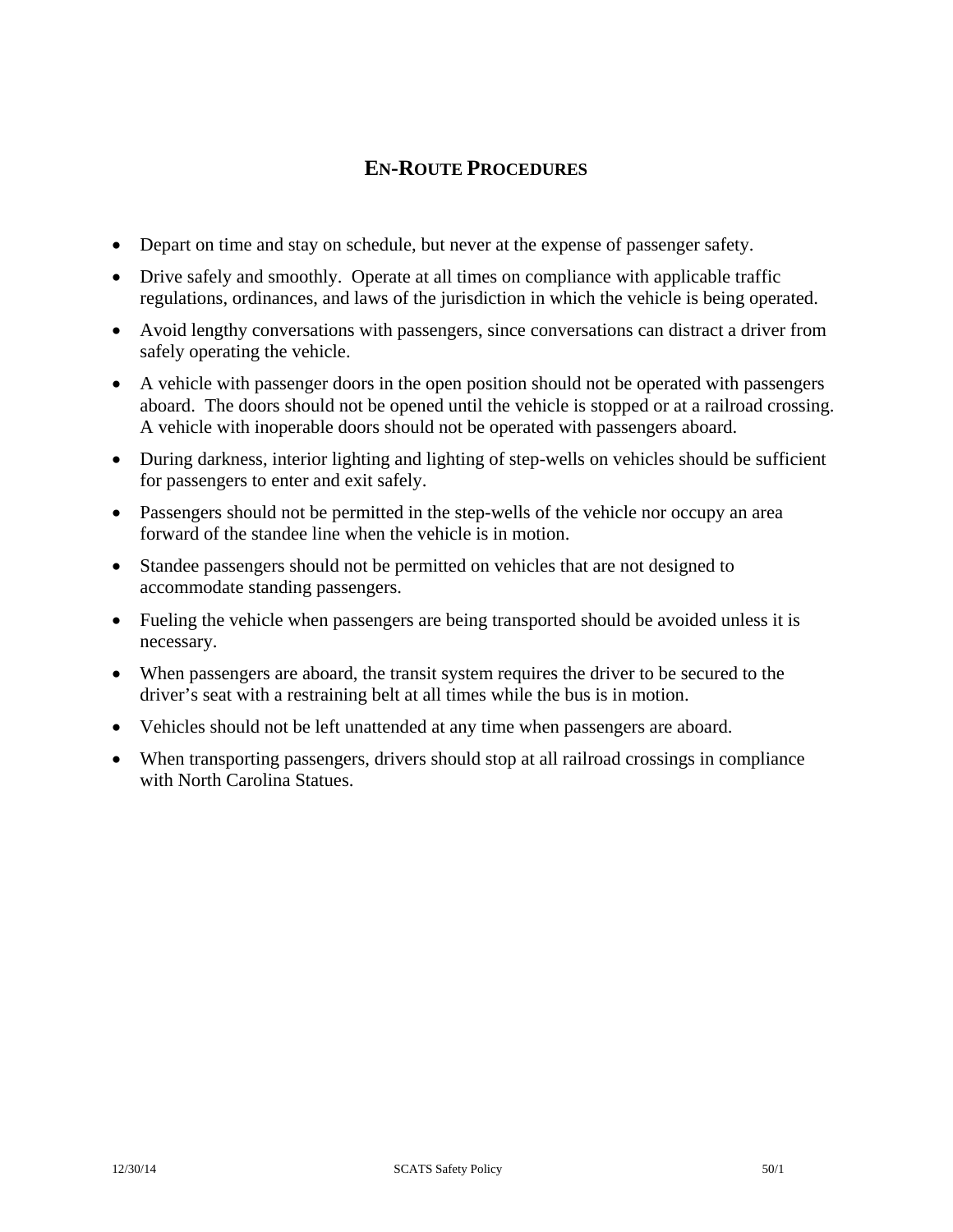# **HELPING PASSENGERS WITH PERSONAL ASSISTANCE DEVICES**

Use the following guidelines when you are interacting with a passenger who has special needs:

Assisting Passengers Who are Using Canes or Critters:

- Always ask the disabled passenger if you can assist her/him prior to assisting the passenger
- Assist from the opposite side of the crane.
- Canes, walkers and other personal assistance devices should be stored so that they do not interfere with movement in the vehicle.
- Amputees should be seated in cool areas during hot weather.

# **Assisting Developmentally Disabled Passengers:**

- Treat the passengers with respect.
- Be patient and repeat instructions when necessary.
- Be firm if they insist on doing something that will endanger you, them or the other passengers.

Assisting Hearing-Impaired Passengers:

- Look directly at them so they can see your lips.
- Talk normally (do not shout) and do not exaggerate your speech.
- Be prepared to repeat yourself.
- Get another person to talk to them if the passenger t has trouble reading your lips.
- Use a pad and pencil when

Assisting Speech-Impaired Passengers:

- Do not hesitate to ask speech-impaired persons to repeat anything that you do not understand.
- Be patient; the passenger's speech condition may become more difficult to understand if the passenger is under stress.

Assisting Passengers with Visual Impairments:

- Don't touch the passenger until you tell them who you are and what you intend to do.
- Do not shout at the passenger.
- Before boarding the passenger, take their hand and show them the door openings as well as the seat and mention any hazards.
- When escorting the passenger, remain on the opposite side of their cane and have them hold your arm. Advise the passenger of any changes in g round texture or elevation level.
- When walking with a passenger, call out turns and maneuvers at least 5 steps in advance.
- If the passenger uses a service animal, it may be helpful to lean the name of the animal for future reference. Avoid any abrupt movements toward the animal or the passengers.
- Seat visually impaired passengers against vehicle walls when possible or seat the passengers in seats with arm rests in order to assist them in keeping their balance.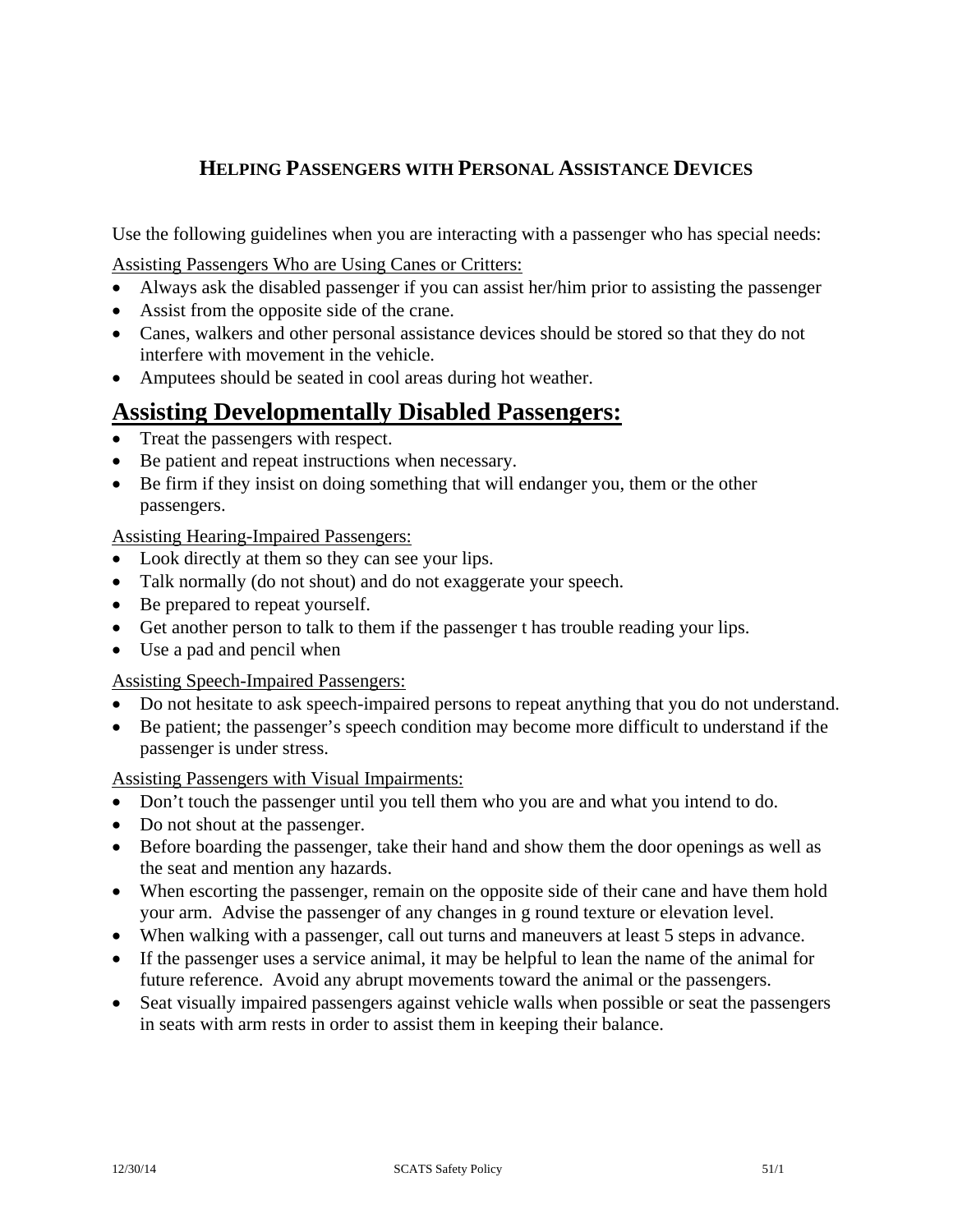# **NIGHT TIME DRIVING PROCEDURES**

Several hazards associated with night driving are list below:

- Reduced visibility
- Glare
- The need for increased reaction time
- An increased number of tired and intoxicated drivers

Procedures for driving at night:

- Inspect and clean your headhlights, taillights, windshield, clearance lights, reflectors and turn signals.
- Increase your space cushion by driving a slightly slower speed than you usually would during the day.
- Turn your lights on early and avoid the glare of oncoming bright lights by watching the right edge of the roadway. If someone is needlessly using bright light, do not turn your bright lights on in response to their lights.
- Make sure that your speed does not overdrive your headlight visibility.
- Do not break more than necessary. Use engine and lower gears to help you to slow down the vehicle when traction is poor.
- Keep the fuel tank at least half full.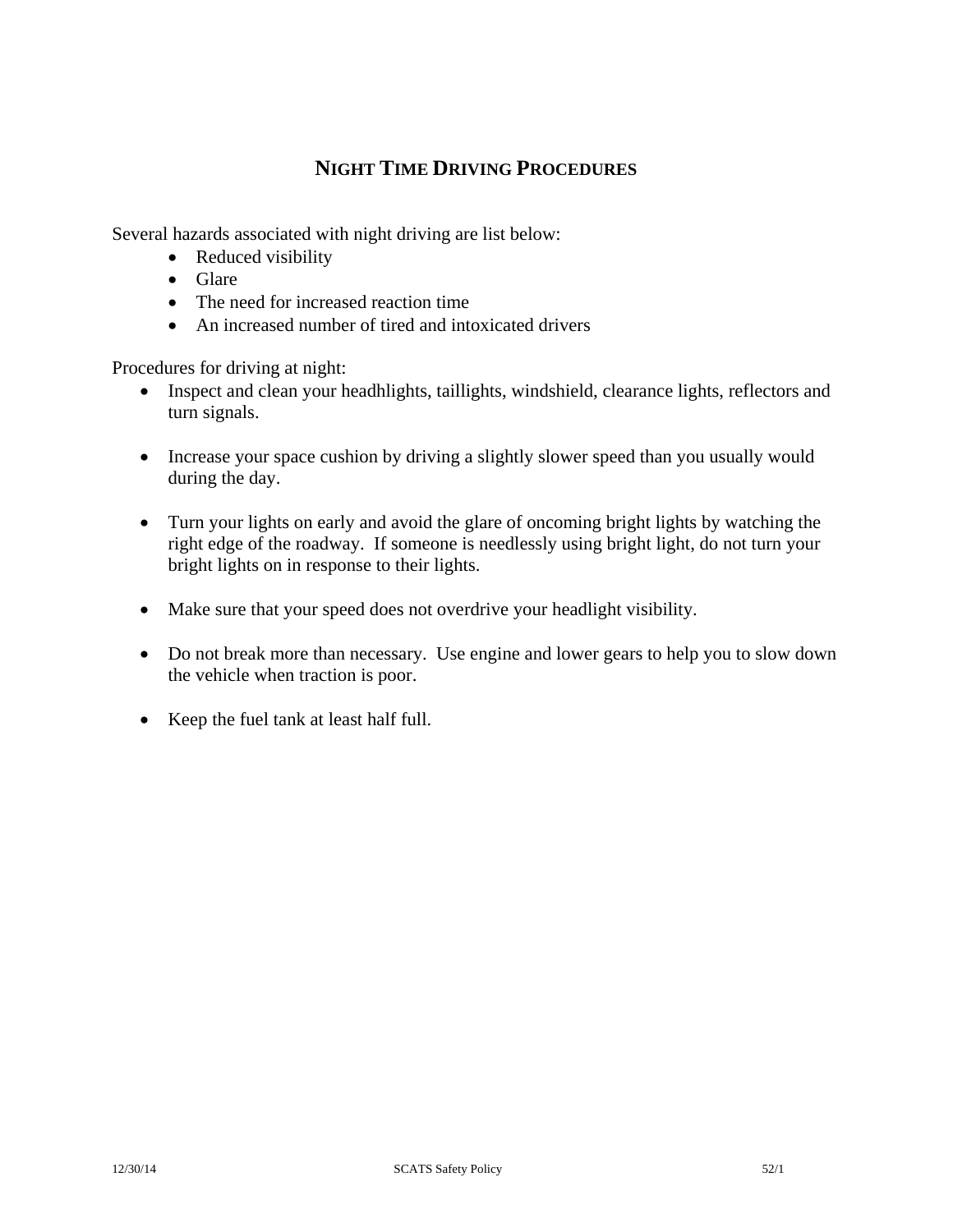# **TRANSPORTING ELDERLY PASSENGERS PROCEDURES**

Use special care in serving elderly passengers:

- Dispatcher need to be especially patient when giving elderly passengers information regarding bus routed and schedules.
- Give elderly passengers more time to get on or off the bus.
- Ask the elderly passengers if they would like your assistance before assisting them.
- If the elderly passenger refuses assistance, stay close to prevent them from tripping or falling.
- When assisting elderly passengers, do not put too much pressure on the passenger's arm.
- When letting elderly passengers on or off a vehicle, pull the vehicle close to the curb so the passenger won't have to step very far.
- Reserve front seats for elderly passengers unless your company policy specifies another seating area.
- Be sure elderly passengers do not sit too close to heaters or other such hazards.
- Elderly passengers may need to be reminded where to get off of the vehicle.
- Keep temperature controls warm in the winter and cool in summer.
- In cases of emergencies, drivers should notify dispatchers about possible health problems of elderly passengers.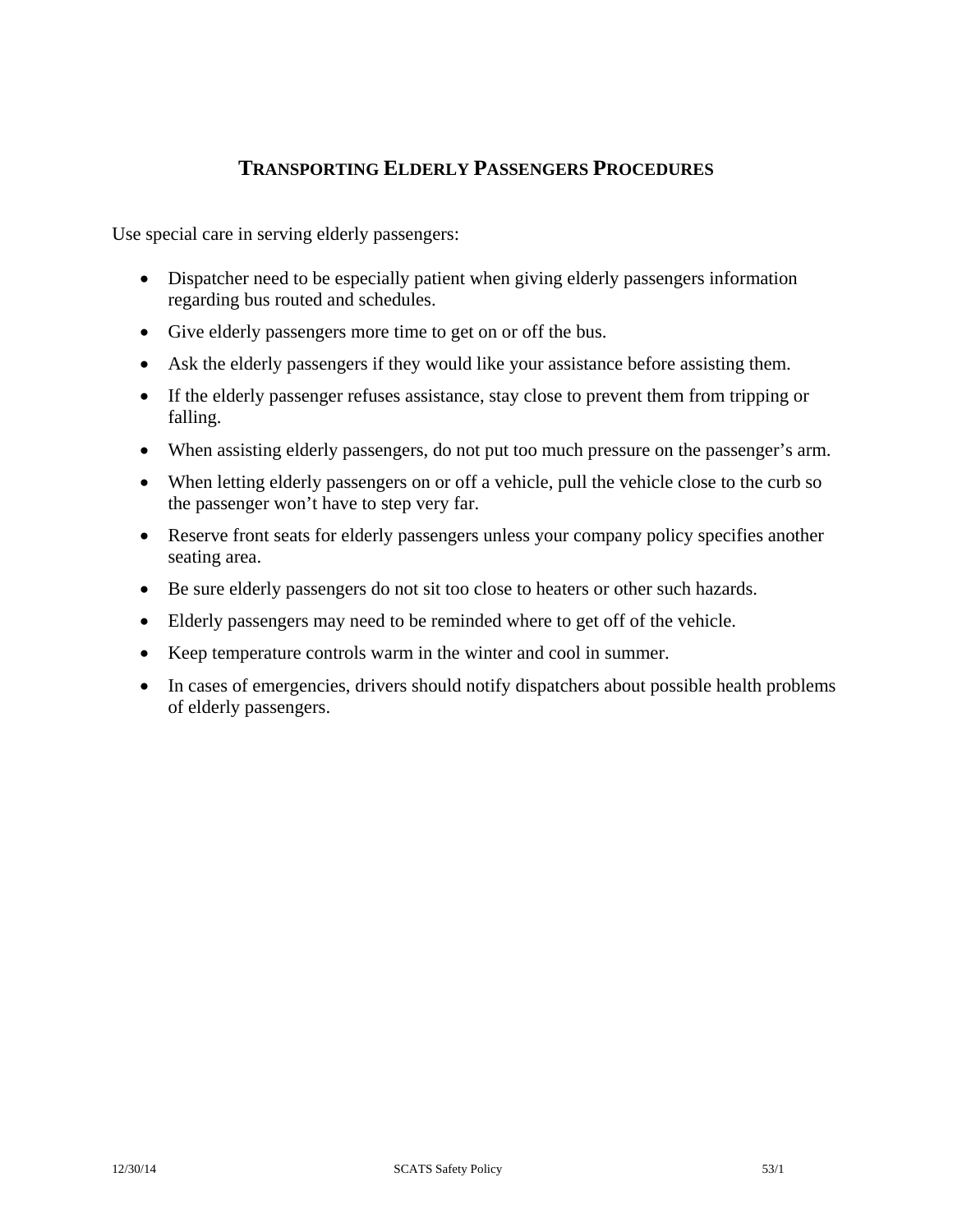## **WHEELCHAIR BOARDING METHODS**

Your customers' safety will depend on more than just safely transporting them to their destination, their safety will also depend on how well you board and secure their wheelchairs. Several wheelchair boarding guidelines are indicated below:

- Roll the wheelchair onto the lift, making sure that the front wheels are inside the platform rollstop while the rollstop is in the upright position.
- Lock the brakes.
- If the passenger has the capability to do so, ask the passenger to hold on to the hand rails provided on the lift. If the passenger does not have the capability to hold onto the handrails, ask the passenger to hold his/her hands in his/her lap.
- Ask the passenger if he/she is ready, then operate the lift for boarding. Keep one hand on the lift controls. Ask the passenger if it is okay for you to rest your other hand lightly on the armrest of the wheelchair as the lift goes up while you stand on the ground; this will keep you alert to the stability of the chair while also providing the passenger with psychological comfort.
- Make sure that the lift is level with the floor before stopping. Be sure that there is a smooth surface created by the vehicle transition plate so that the wheelchair rolls smoothly over it and into the vehicle.
- From inside the vehicle, hold the wheelchair handle as you unlock the brakes. (Turn the power back on or engage the clutches of a motorized wheelchair if needed.)
- Make sure the passenger's head does not hit the ceiling upon entering the doorway.
- The ADA states that wheelchairs should always be secured facing the front of the vehicle, with the exception given to some older vehicles that are not yet appropriately equipped.
- The driver should never stand on the lift.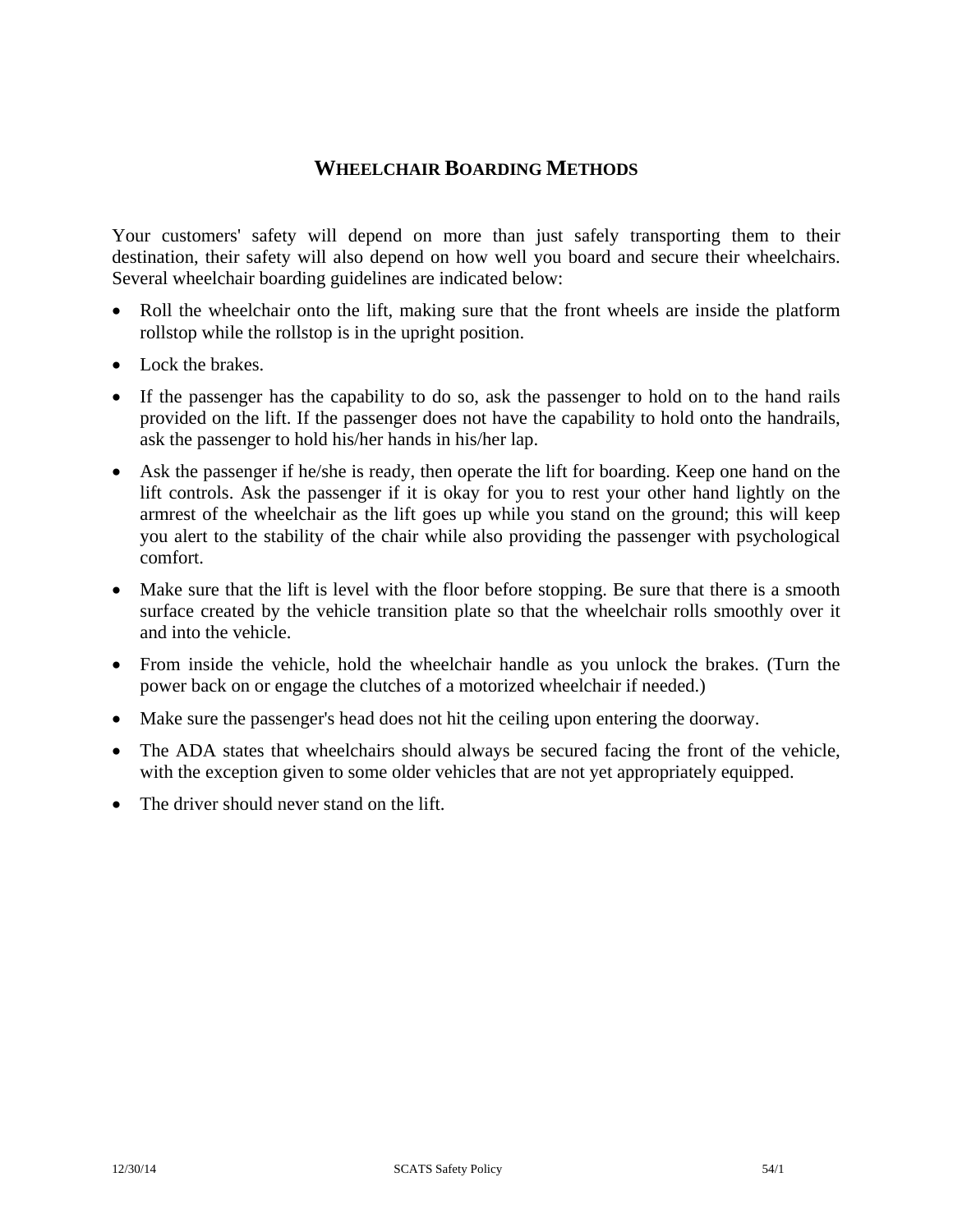# **WHEELCHAIR LIFT AND SECUREMENT PROCEDURES**

Always follow the guidelines below to ensure safe lift operation and passenger safety:

- Follow agency procedures regarding regular lift inspections and use the preventive maintenance guidelines provided by the NCDOT Public Transportation Division.
- Always inspect a lift prior to each use (look for loose nuts, bolts,)
- Before deploying a lift for use, safely park the vehicle on level ground, turn the engine off (unless otherwise specified by the manufacturer) and check for obstacles to avoid in area where lift is to be deployed. Make sure that hands, feet and clothing are away from folding parts of the lift.
- Only passengers and their mobility devices should ride the lift.
- When operating a lift with a passenger on it, allow the lift to go all the way up to floor level or down to the ground without stopping.
- Have the passenger use the handrails.
- Never leave a passenger unattended on a lift. If possible, have a family member stand by the lift to give the passenger moral support.

Assisting Wheelchair Users on the Lift:

- Wheelchair users can choose to ride a lift either facing away from the vehicle or facing the vehicle. The preferred method is to have the passenger facing away from the vehicle because it positions the bulk of the weight where there is more structural support and allows the driver to pull the wheelchair into the vehicle or push the wheelchair onto the lift by the handgrips.
- In the preferred positions, the small front wheels of the wheelchair are less likely than the large back wheels of the wheelchair are less likely than the large back wheels to roll over the platform rollstop.
- The preferred position also reduces the possibility of the passenger's feet or toes getting caught between the lift platform and the vehicle when the passenger is riding upward.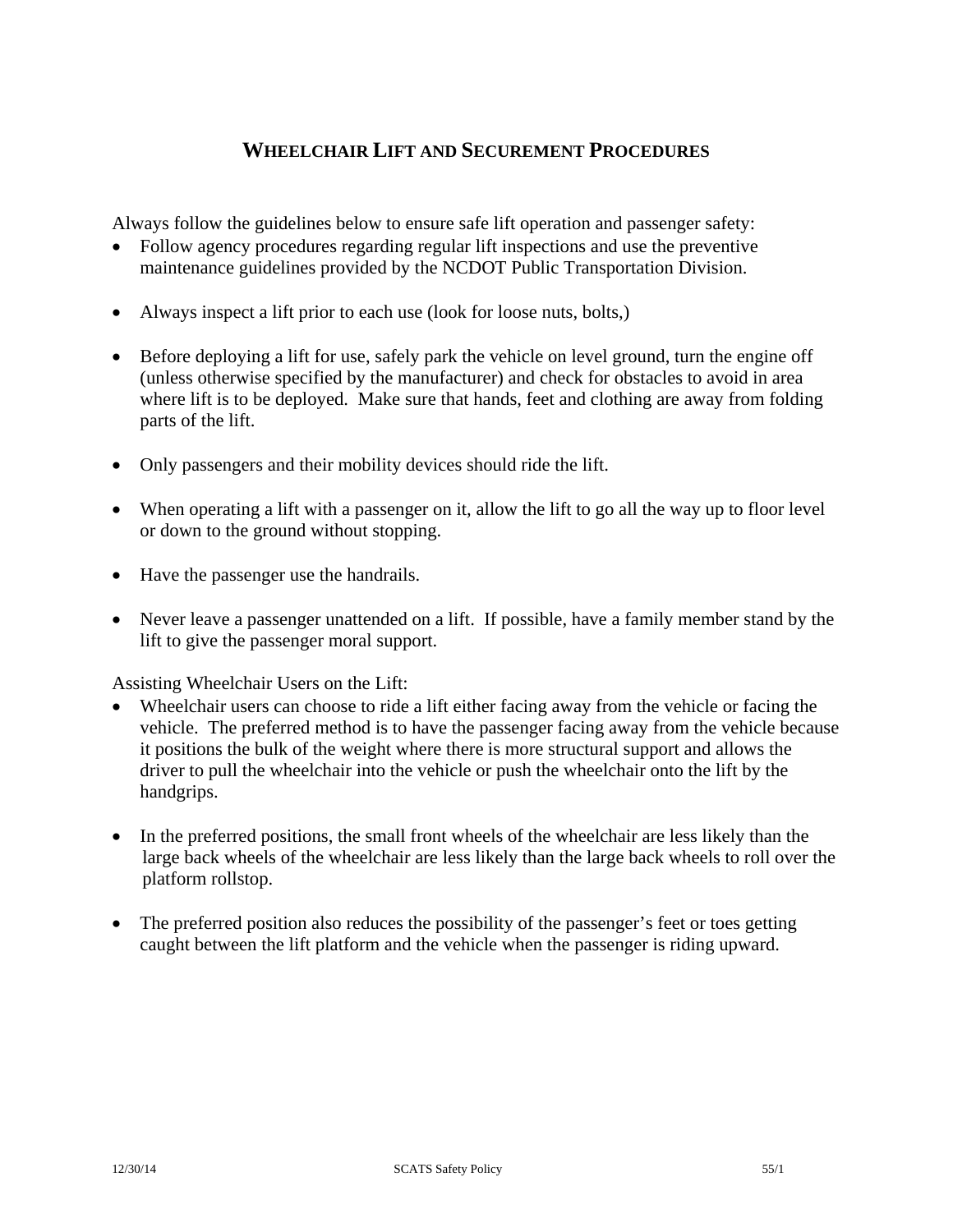# **SECURING AN OCCUPIED WHEELCHAIR**

To insure the safety of your passengers, consistently use good practices in handling wheelchairs:

- **Always** use a four point tie-down to the floor of vehicle.
- Tie-downs should be attached to the strongest part of the device, the frame, rather than wheels or other weak parts.
- Lap boards or metal and plastic trays attached to the chairs should be removed and secured. Often, the parents of a child who uses a wheelchair do not want the driver to removed these devices but passenger safety requires them to be removed.
- Any liquid oxygen being transported should be securely mounted and fastened to prevent damage and exposure to intense heat.
- Aspirators, ventilators and other equipment for a child must be securely mounted to the wheelchair or the vehicle.
- Never restrain a child's head separately such as with a headband attached to the back of the seat. Restraining a child's head separately can cause excessive strain on the child's neck. Many children now have special neck braces to support their he ad during transport.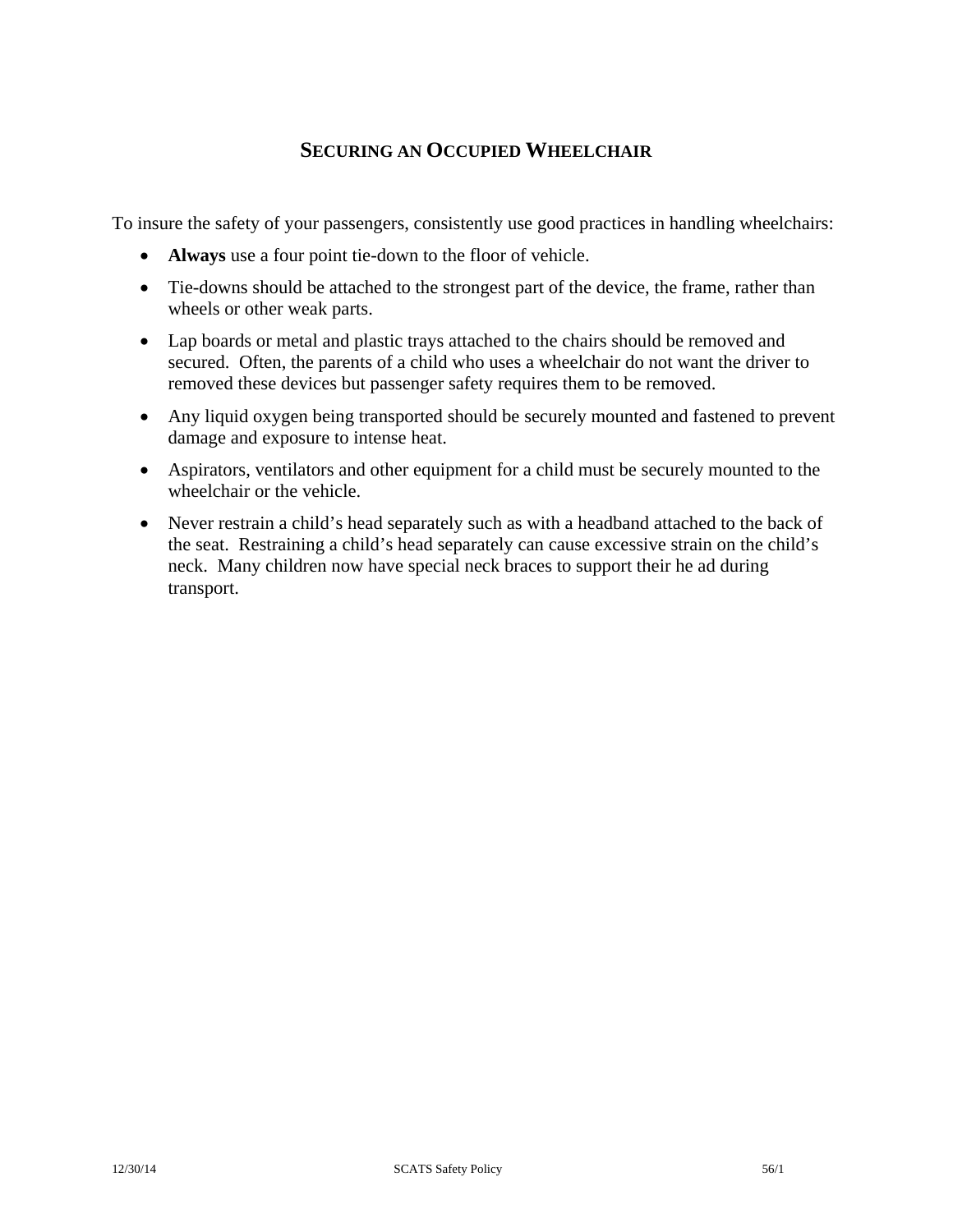# **SAMPLE EMPLOYEE TRAINING RECORD**

### **NAME: \_\_\_\_\_\_\_\_\_\_\_\_\_\_\_\_\_\_\_\_\_\_\_\_\_\_\_\_\_\_\_\_\_\_\_\_\_\_\_\_\_\_\_\_\_\_\_\_\_\_\_\_\_\_**

| <b>Training</b>                   | <b>Date</b> | <b>Driver</b><br><b>Initial</b> | <b>Instructor</b><br><b>Initial</b> |
|-----------------------------------|-------------|---------------------------------|-------------------------------------|
| <b>Orientation to Transit</b>     |             |                                 |                                     |
| <b>Agency</b>                     |             |                                 |                                     |
| <b>Personnel Policy</b>           |             |                                 |                                     |
| <b>Substance Abuse Policy</b>     |             |                                 |                                     |
| <b>Service Policy</b>             |             |                                 |                                     |
| Radio Manual                      |             |                                 |                                     |
| Notebook                          |             |                                 |                                     |
| Timesheet/pay schedule            |             |                                 |                                     |
| Trip sheet/logs/reservations      |             |                                 |                                     |
| <b>Pre-trip Safety Inspection</b> |             |                                 |                                     |
| Classroom, video                  |             |                                 |                                     |
| Demonstration                     |             |                                 |                                     |
| <b>Defensive Driving</b>          |             |                                 |                                     |
| Classroom, video                  |             |                                 |                                     |
| Driving                           |             |                                 |                                     |
| <b>Emergency Procedures</b>       |             |                                 |                                     |
| <b>Passenger Relations</b>        |             |                                 |                                     |
| <b>SNAAP Classroom</b>            |             |                                 |                                     |
| Wheelchair                        |             |                                 |                                     |
| Video                             |             |                                 |                                     |
| Practical                         |             |                                 |                                     |
| <b>Smith System</b>               |             |                                 |                                     |
| <b>Back to Basics</b>             |             |                                 |                                     |
| <b>The Critical point</b>         |             |                                 |                                     |
| <b>Child Passenger Safety</b>     |             |                                 |                                     |
| <b>CPR/First Aid</b>              |             |                                 |                                     |
| <b>Ride Along</b>                 |             |                                 |                                     |
| <b>Driver with Driver</b>         |             |                                 |                                     |

# **Employee's Signature: \_\_\_\_\_\_\_\_\_\_\_\_\_\_\_\_\_\_\_\_\_\_\_\_\_\_\_\_\_\_\_\_\_\_\_\_\_**

# **Director's Signature: \_\_\_\_\_\_\_\_\_\_\_\_\_\_\_\_\_\_\_\_\_\_\_\_\_\_\_\_\_\_\_\_\_\_\_\_\_\_**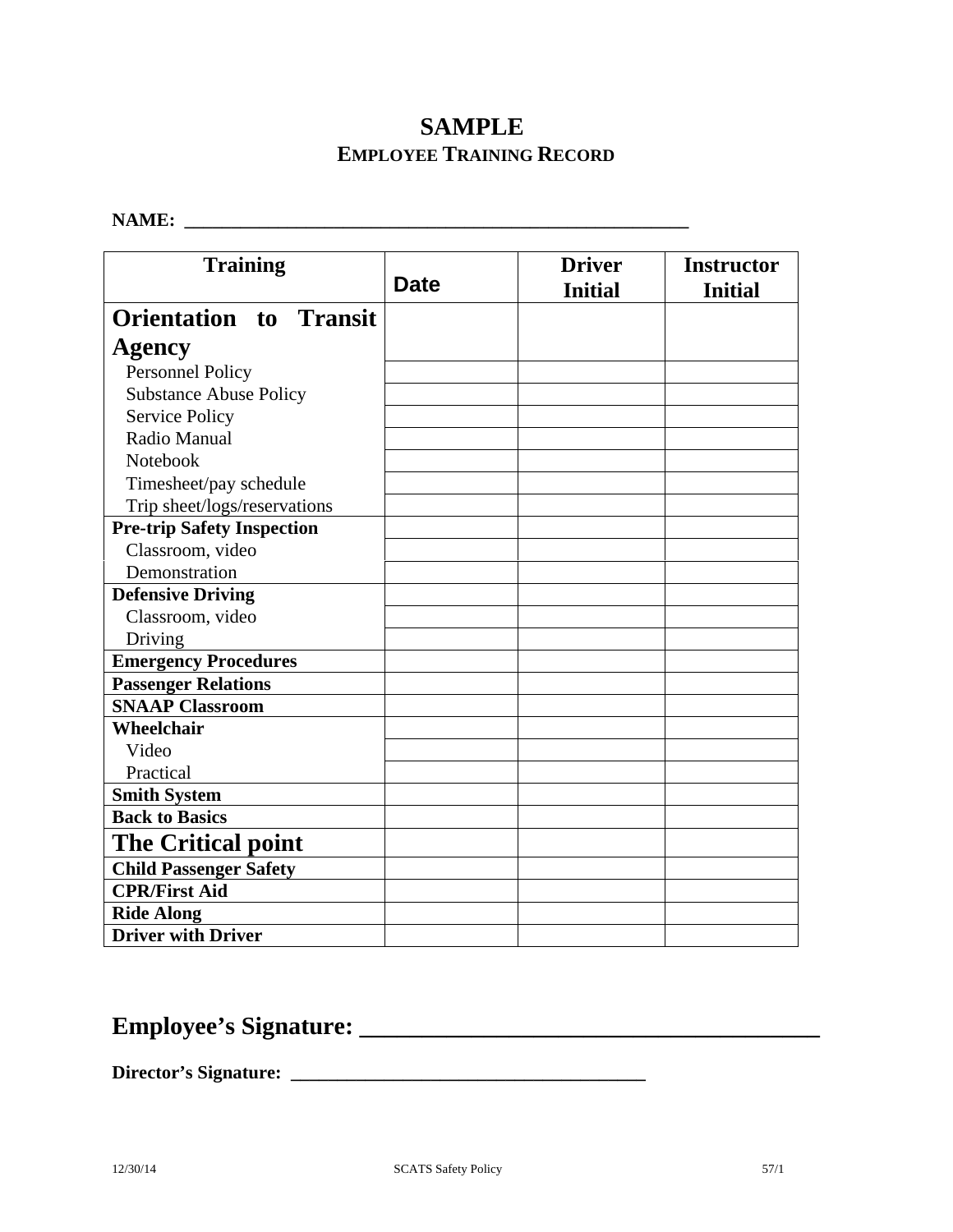#### **RIDE CHECK DRIVER PERFORMANCE EVALUATION EXPLANATION**

### **PASSENGER RECEPTION**

#### **The Driver…**

- 1. Asks the name of the passenger and the destination before boarding, unless the passenger is a subscription rider.
- 2. Is available at the door to assist the passenger on or off the vehicle (if needed).
- 3. Acts courteously, offers help by asking, "may I help" or "how may I help you?"
- 4. Follows guidance from the passenger, if help is needed.
- 5. Uses the passenger's instructions to assist in boarding and exiting the vehicle, if needed.
- 6. Stops the vehicle (6) six inches or (4) four feet from curb to keep passengers from falling off the vehicle as they load and unload. (This depends on the stopping or parking situation.)
- 7. Uses AM or FM radio only when passengers are not aboard, then only for the news and weather forecast.

8. Uses correct language under ADA guidelines. (Refer to the ADA handout given to drivers who have taken the SNAAP training.)

#### *VEHICLE CONDITION*

#### **The Driver…**

1. Performs a pre-trip inspection and completely fills out the pre-trip inspection form before starting the first run of the day.

- 2. Checks the inspection sticker to be sure it has not expired.
- 3. Knows where the registration card can be found at all times.
- 4. Has current driver license and current route logs on person at all times.
- 5. Vehicle is clean on exterior.
- 6. Vehicle is kept clean inside at all times.
- 7. Nothing is on the dashboard, rear view mirror, or sun visors, that could create a hazardous situation.
- 8. Safely attaches tie down straps into floor tracks, and use the four-point tie down on wheelchairs.
- 9. Removes tie downs from floor after each use. Stores tie down straps in their proper place.
- 10. Seat belts/tie down straps are not tangled, missing or broken.
- 11. Checks fire extinguisher for expiration date.
- 12. Checks the first aid kit daily and re-supplies when needed. Checks Bloodborne Pathogen Kits regularly (PPE).
- 13. Checks batteries daily to make sure flashlight is usable. (If applicable)
- 14. Tests the two-way radio.
- 15. Child seats are placed in vehicle properly and stowed when not in use.
- 16. Fills out daily defect report correctly.
- 17. Checks lift by running through one cycle before leaving base.
- 18. Keeps logs up to date as trip is completed for each passenger.

#### *PERFORMANCE ENROUTE*

#### **The Driver…**

- 1. Does not slouch in the seat while driving. Arms are not on or out of the window frame.
- 2. Aims high in steering.
- 3. Both hands are on the steering wheel at the 9 and 3 or the 10 and 2 position. Gets the big picture.

4. Clothing should be appropriate for job, clean and pressed with no short-shorts or cut-off shorts. Shoes are fully covering foot. (No sandals, flip-flops, or open toed shoes.)

- 5. Uses seat belt correctly and requires correct use of seat belt for all passengers.
- 6. Gets out and looks behind vehicle, for obstacles, before backing.
- 7. Adjusts mirrors before leaving base (for safety and visibility). Keeps eyes moving.
- 8. Uses signals for all maneuvers in traffic. Leaves an out.
- 9. Does not jerk the vehicle when stopping and starting. Uses the brakes without stomping or slamming (stops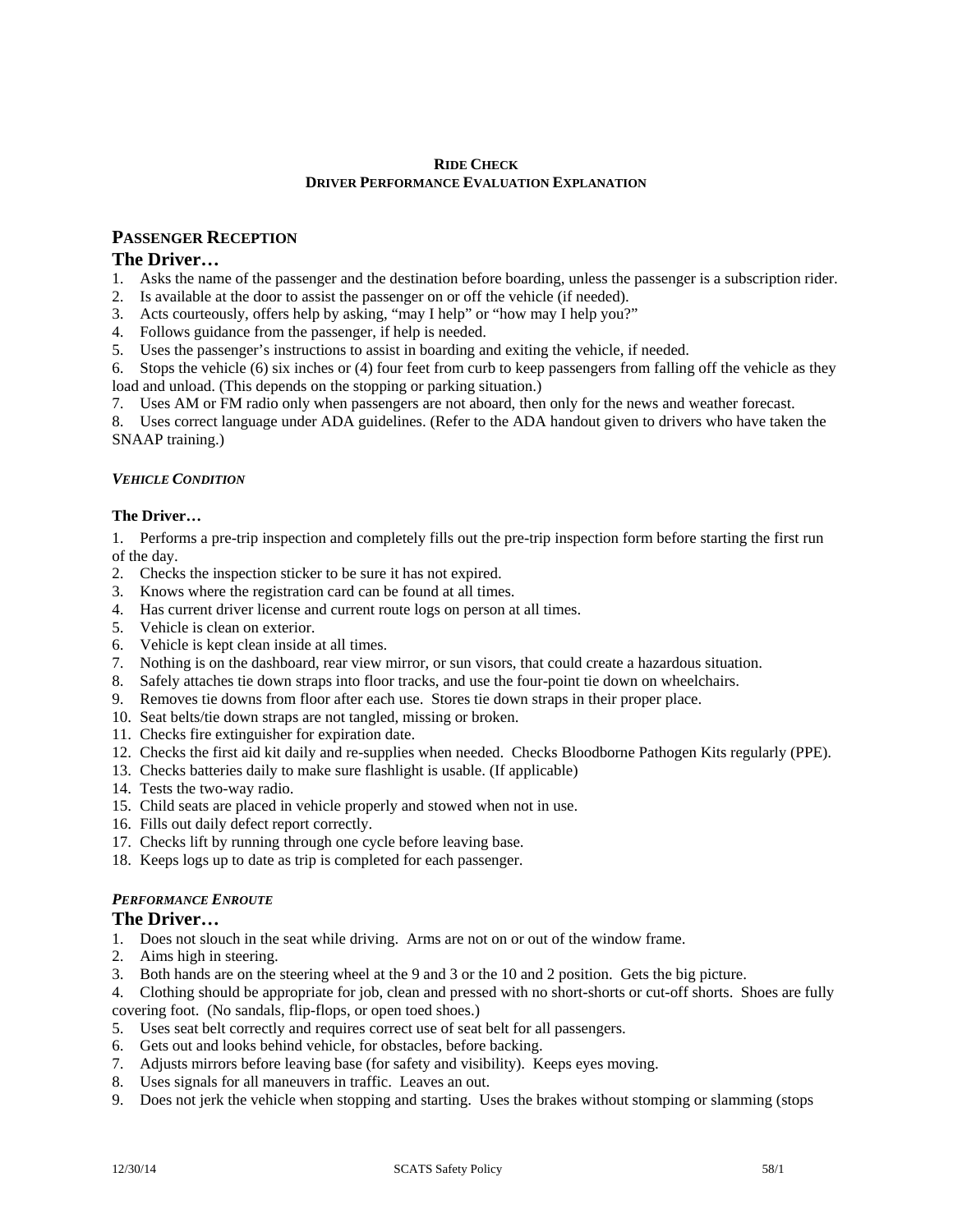vehicle smoothly).

10. Presses the brakes slightly to warn tailgaters to slow down or uses flashers when coming to a quick stop.

11. Does not whip around corners. Slows down to 2 to 5 miles per hour when turning corners. Positions vehicle for proper safe turns. (Squares the corner.)

- 12. Does not travel too slow or too fast for conditions on the road or for the posted speed limit.
- 13. Keeps four seconds distance between vehicles ahead and his.

14. Does not start into the intersection without proper caution, uses the four second rule. Keeps safety cushion under control.

- 15. Slows down when green light has been green for sometime at a distance.
- 16. Makes sure passenger is in seat and properly belted in.
- 17. Stops 15 to 50 feet from railroad tracks and uses flashers (Opens door when possible).
- 18. Stops at the plane of the intersection before entering traffic from parking lot etc.

19. Checks mirrors, looks over shoulder, signals, moves into passing lane, signals and returns to proper lane.

Leaves *(himself/herself*) an out.

- 20. Stops behind plane of intersection. Does not cross over white line at the intersection.
- 21. Answers agency's or company's 2-way radio properly. Uses proper radio language and 10- codes. Does not
- use profanity and observes FCC regulations. Sensitive to the passengers need for confidentiality.

22. Signals at proper distance for an intended turn. Cancels signal when maneuver is completed. Makes sure they see him/her.

- 23. Does not allow profanity or misbehavior in the vehicle.
- 24. Keeps schedule safely, does not jeopardize safety for schedule.
- 25. Only transports passenger on route schedule. No unauthorized passengers or stops.

26. Keeps the four-second rule in mind when following some one in all dry weather conditions. Adds seconds when weather conditions dictate a change in driving behavior. Keeps safety cushion in control.

#### *PASSENGER DISCHARGE:*

#### **The Driver…**

- 1. Uses parking brake when de-boarding passengers.
- 2. Stops the vehicle 6 inches to 4 feet from curb to discharge passengers. Assists passenger off vehicle.
- 3. Renders correct assistance to passengers in wheelchairs, using all precautions with lift while moving passenger off vehicle. Attends to all other passengers requesting or requiring assistance.

4. Advises base of absence from vehicle and advises base of return to vehicle. Does not leave elderly and disabled passengers unattended. Makes sure they are in the hands of caretakers or inside their homes/destinations before driver leaves the property (case by case judgments).

5. Does whatever the passengers need in the way of assistance according to driver's duty and the ADA rules of assistance.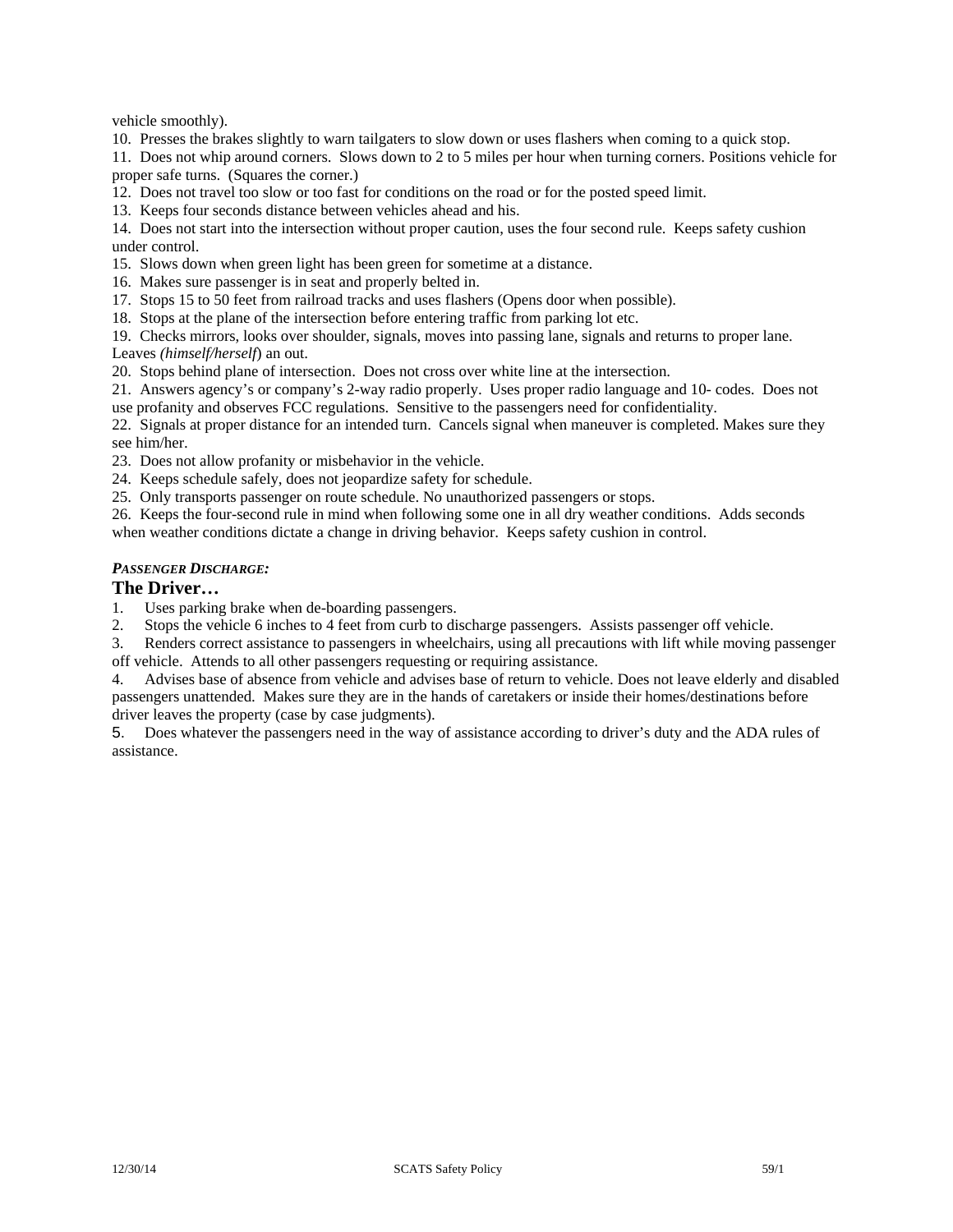### **SAMPLE**

#### **RIDE CHECK: DRIVER EVALUATION**

Date of Evaluation

Driver's Name

Evaluator's Name/Position

### Passenger Reception

- 1.  $\Box$  Confirms identity/destination of passenger
- 2.  $\Box$  Present at entry door while boarding
- 3.  $\Box$  Greets passenger in a friendly manner
- 4.  $\Box$  Uses proper assistance techniques
- 5.  $\Box$  Assists passengers to and from the vehicle door if needed
- 6.  $\Box$  Stops proper distance from curb
- 7.  $\Box$  Avoids use of AM/FM radio
- 8.  $\Box$  Uses correct ADA language at all times

### Vehicle Condition

- 1.  $\Box$  Daily pre-trip inspection complete/documented
- 2.  $\Box$  Checks for valid inspection sticker
- 3.  $\Box$  Registration card in vehicle
- 4.  $\Box$  Driver's license/logs with driver
- $5. \Box$  Vehicle exterior clean
- 6.  $\Box$  Vehicle interior clean
- 7.  $\Box$  Dashboard/windshield area clear of all objects
- 8.  $\Box$  Tie downs properly employed
- 9.  $\Box$  Tie downs clean/ stowed in box
- 10.  $\Box$  Seat belts in good working condition
- 11.  $\Box$  Fire extinguisher is current
- 12.  $\Box$  First Aid/Bloodborne pathogen kit available in vehicle
- 13.  $\Box$  Flash light working (if applicable)
- 14.  $\Box$  Radio operable
- 15.  $\Box$  Child seat used/stowed properly
- 16.  $\Box$  Daily defect report filled out
- 17.  $\Box$  Lift operation check
- 18.  $\Box$  Keeps logs up to date

### Performance While Enroute

- 1.  $\Box$  Driver uses correct posture when driving
- 2.  $\Box$  Correct hand positions on steering wheel
- 3.  $\Box$  Appropriate uniform/footwear
- 4.  $\Box$  Driver and passengers use seatbelts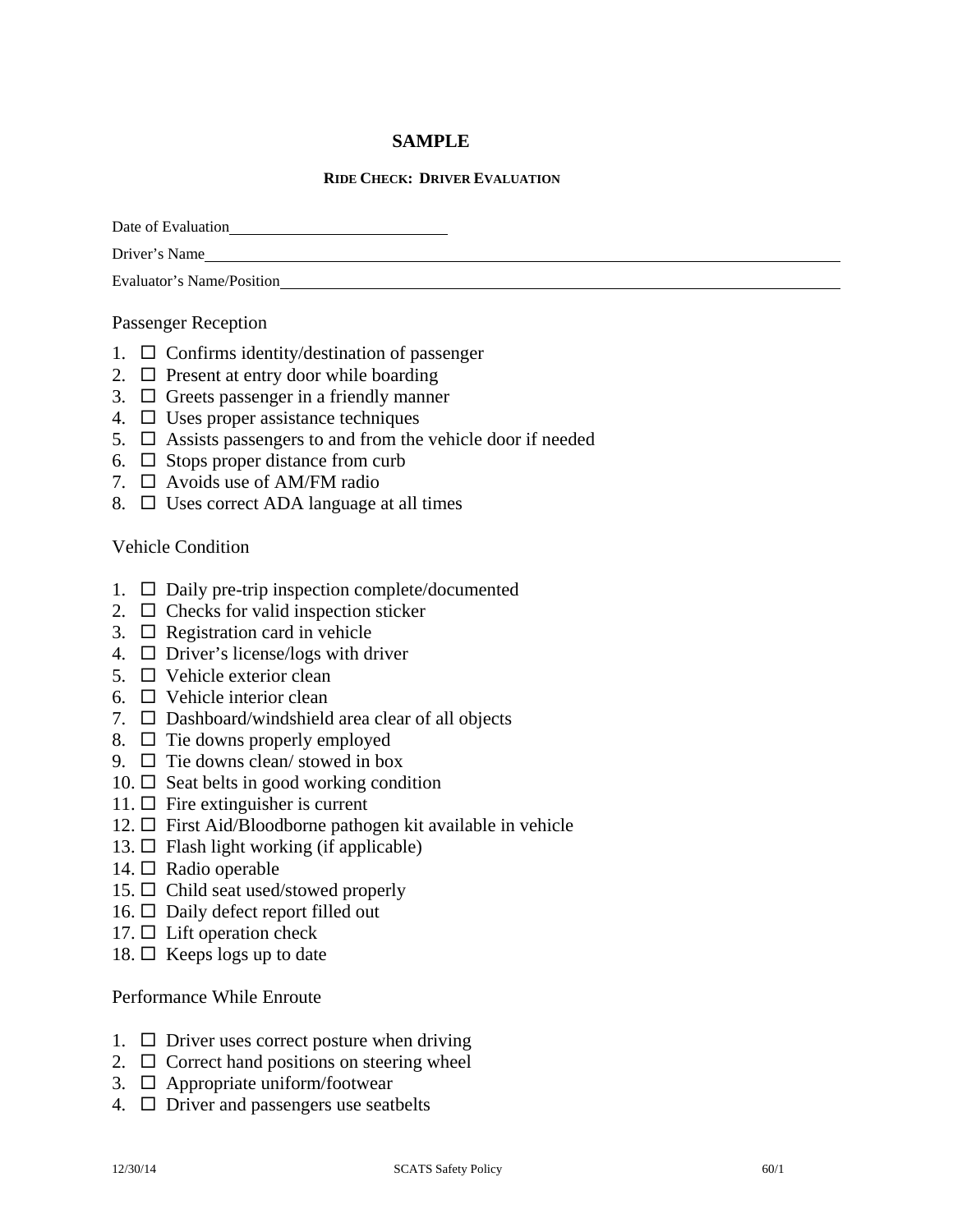- 5.  $\Box$  Driver gets out of vehicle and looks before backing
- 6.  $\Box$  Adjust mirrors before moving vehicle. Keeps eyes moving
- 7.  $\Box$  Signals entry into traffic every time. Leaves himself an out
- 8.  $\Box$  Moves vehicle smoothly while slowing braking and stopping. Make sure they see you
- 9.  $\Box$  Telegraphs use of brake or flashers when stopping
- 10.  $\Box$  Squares corners when turning
- 11.  $\Box$  Moves at appropriate speeds for current road conditions
- 12.  $\Box$  Maintains following distance safety zone (4 seconds)
- 13.  $\Box$  Uses proper caution at intersections
- 14.  $\Box$  Anticipates stale green lights (slows down)
- 15.  $\Box$  Seats passengers properly
- 16.  $\Box$  Stops at all railroad crossings
- 17.  $\Box$  Comes to a complete stop, leaving private property
- 18.  $\Box$  Uses proper lane changing procedure
- 19.  $\Box$  Stops behind line or plane at intersections
- 20.  $\Box$  Observes proper two-way radio procedure
- 21.  $\Box$  Uses turn signals properly
- 22.  $\Box$  Maintains order in vehicle
- 23.  $\Box$  Maintains scheduled stops and pick-ups
- 24.  $\Box$  Avoids unauthorized stops
- 25.  $\Box$  Uses four second distance rule, adds seconds to following distance when driving conditions change. Keeps

safety cushion

Passenger Discharge

1.  $\Box$  Uses parking brake when de-boarding passengers

2.  $\Box$  Stops proper distance from curb. Assist passengers off vehicle (when needed or when passengers request help)

- 3.  $\Box$  Renders adequate assistance to wheelchair passengers
- 4.  $\Box$  Advises Base when leaving vehicle and upon return to vehicle
- 5.  $\Box$  Makes sure passenger is safely inside of destination before leaving property
- 6.  $\Box$  Follows passengers instruction for assistance when needed

#### Comments

 $\overline{a}$ 

 $\overline{a}$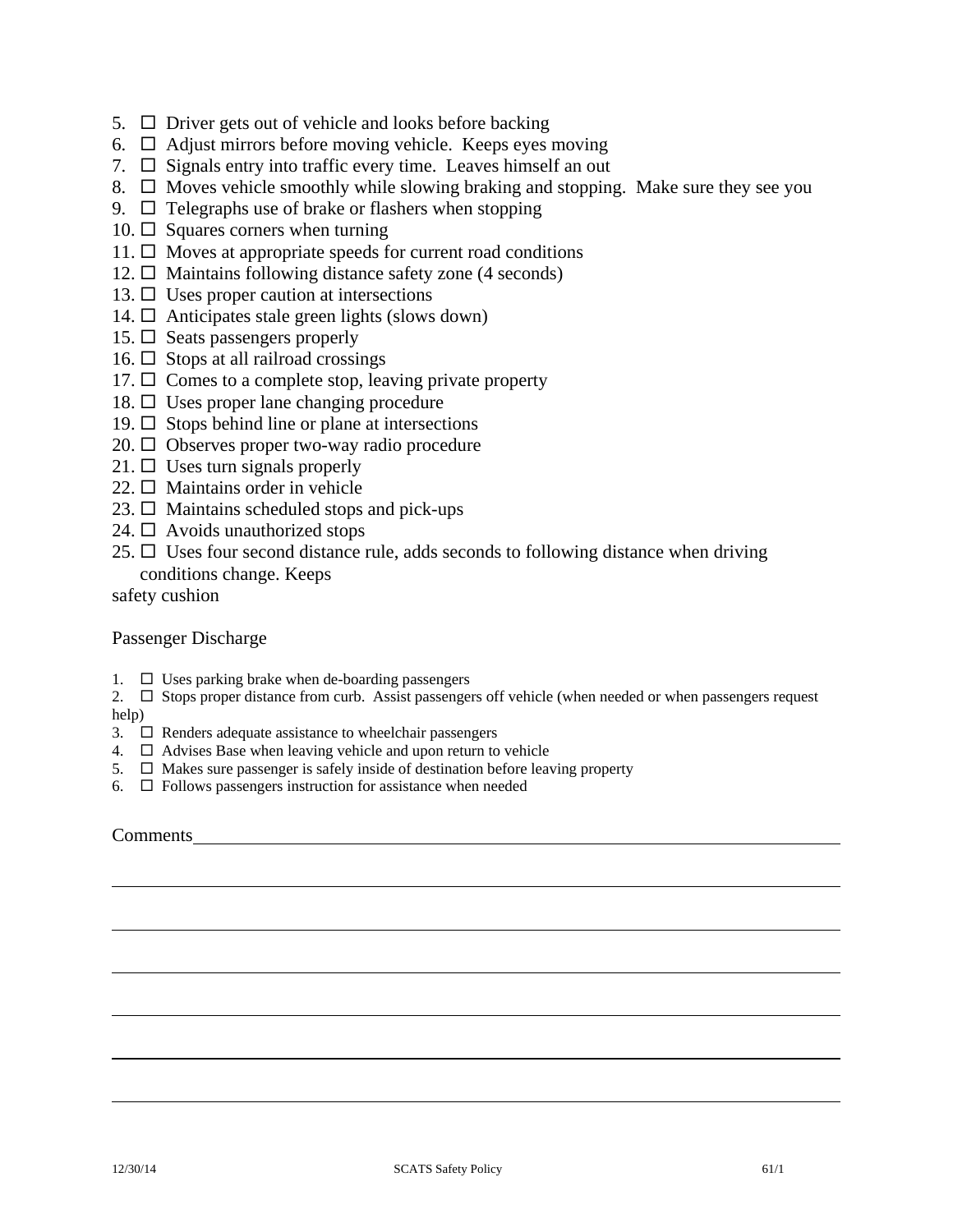| Course of Action (required/taken)<br><u>Course</u> of Action (required/taken) |      |  |
|-------------------------------------------------------------------------------|------|--|
|                                                                               |      |  |
|                                                                               |      |  |
|                                                                               |      |  |
|                                                                               |      |  |
|                                                                               |      |  |
|                                                                               |      |  |
|                                                                               |      |  |
|                                                                               |      |  |
|                                                                               |      |  |
|                                                                               |      |  |
|                                                                               |      |  |
|                                                                               |      |  |
|                                                                               |      |  |
| Driver's Signature                                                            | Date |  |
|                                                                               |      |  |
| Supervisor's Signature                                                        | Date |  |
|                                                                               |      |  |
|                                                                               |      |  |
|                                                                               |      |  |
|                                                                               |      |  |
|                                                                               |      |  |
|                                                                               |      |  |
|                                                                               |      |  |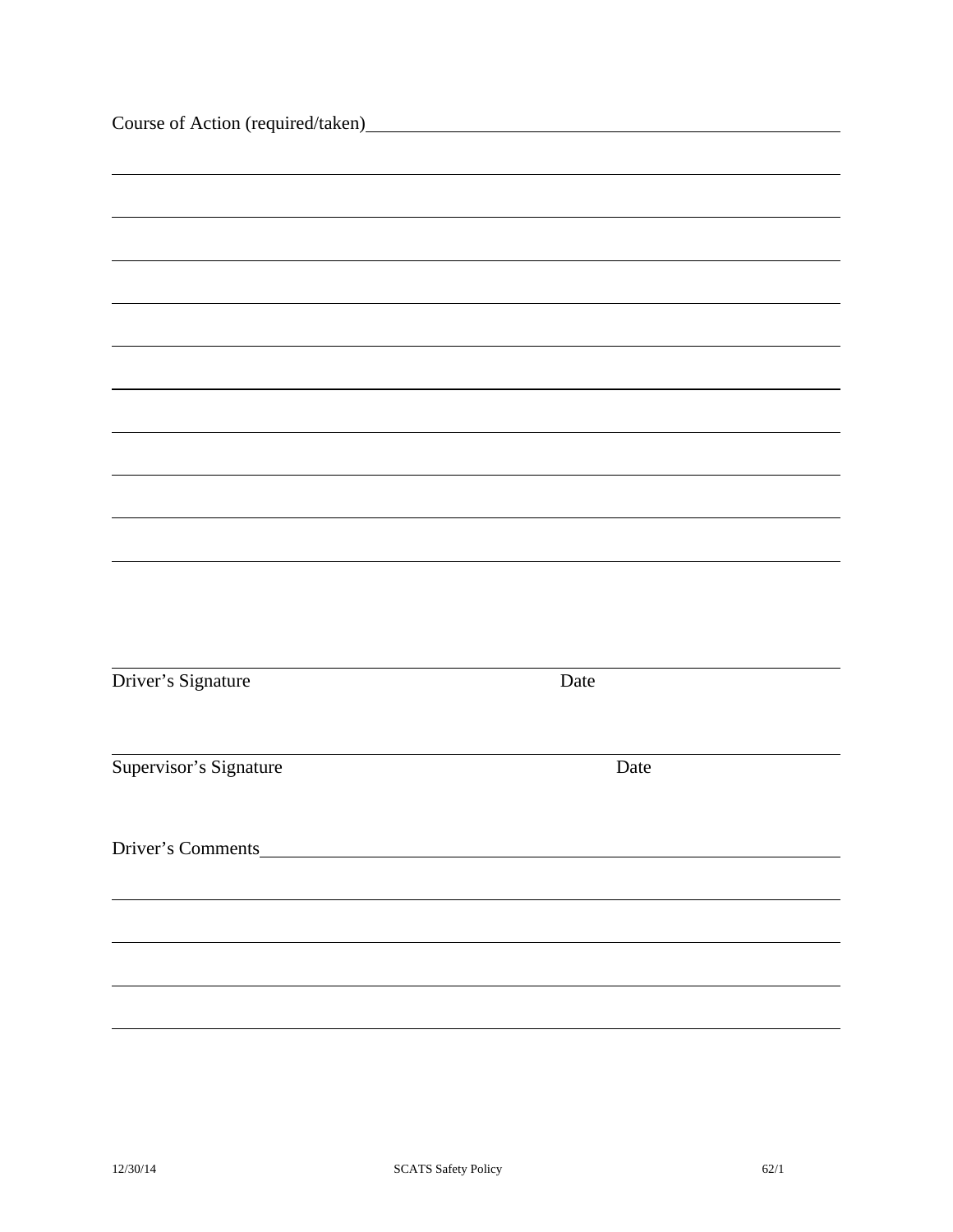# **Safety Data Acquisition/Analysis**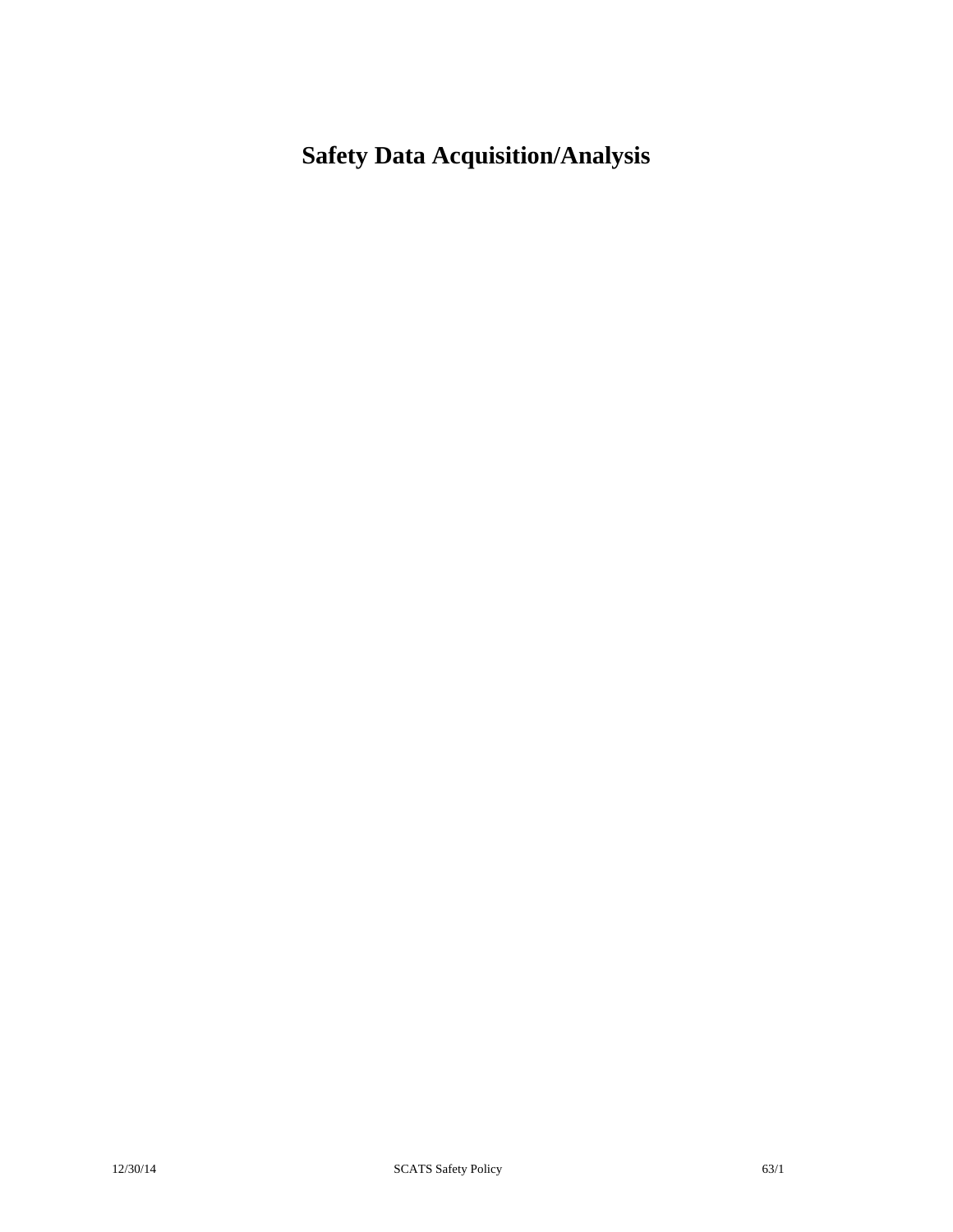# **SAFETY DATA ACQUISITION/ANALYSIS DESCRIPTION OF ELEMENT**

### **SAFETY DATA ACQUISITION/ANALYSIS**

- A. One of the most important services the safety unit provides for the transit organization is the collection, maintenance, and distribution of safety data relative to system operation.
	- Includes information gathered from within the system on various operating events relative to safety.
- B. Analysis of this system specific data can be used to determine trends and patterns in system operation.
- C. Used as part of the Hazard Resolution Process, data collection and analysis can be used to identify hazards before they cause accidents.
	- This is done by techniques such as trend analysis and thus become a vital component of efforts to improve system performance, not only in respect to safety but also in overall delivery of service to the riding public.
- D. The responsibilities for providing, receiving, processing and analyzing data should be listed here and can be general or specific, based on the needs of the transit system.

### **Safety Data Acquisition/Analysis:**

Understanding safety data is an important step toward allocating important (and often scarce) resources to implement safety program elements. Safety data relative to transit provider operations can be used to determine safety trends in system operation. These data include information gathered from within the system on safety-related events such as passenger injuries or claims, employee injuries, accidents, incidents, and preventability. Driver reports (sometimes called logs) can be an important source of safety problems, such as dangerous stop locations, problems with bus equipment, safety problems with the route, and other issues. The data are useful in a formal hazard identification and resolution process to help identify hazards before they cause accidents. The data may also help improve system performance, not only in respect to safety, but also in overall delivery of service to the riding public. In addition, trend analyses of safety data can help determine the effectiveness of safety initiatives that have been implemented.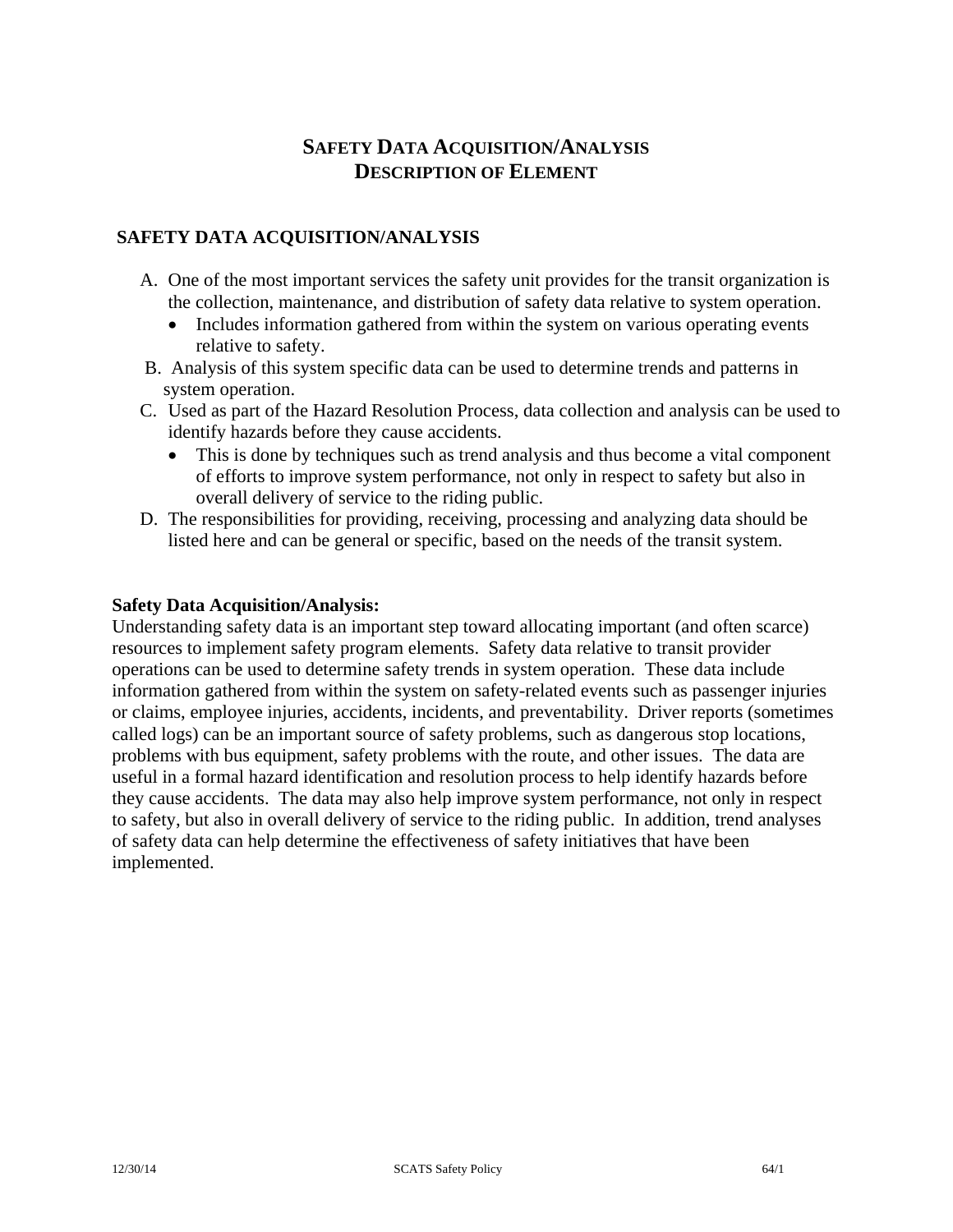# **Hazard Identification and Analysis Methodology**

### **Hazard Assessment Matrix**

One way to conduct hazard assessments is to use a **"Hazard Assessment Matrix"**. The Matrix condenses "hazard assessment" into a chart and prioritizes those hazards that are evaluated. Two hazard severity categories used to designate the magnitude of the "worst case" potential effects of the hazard are as follows:

### **Category I – Critical**

Hazard can result in severe injuries or death to passengers, employees, or others who encounter the Transportation System and/or cause major property damage.

### **Category II – Marginal**

Hazard can result in minor injury or negligible property damage.

After hazards are assessed for their potential severity, they can be examined to determine the probability that they may lead to an accident. As an increase in knowledge about safety is established through the course of the System Safety Program, prior accident information will be factored into the probability analysis if it is appropriate to do so.

### **A Frequent**

The hazard is likely to cause an accident on a recurrent basis.

### **B Remote**

An accident is unlikely but possible during the life of the hazard.

| <b>HAZARD ASSESSMENT MATRIX</b>          |                          |                    |  |
|------------------------------------------|--------------------------|--------------------|--|
| <b>Frequency of</b><br><b>Occurrence</b> | <b>Hazard Categories</b> |                    |  |
|                                          | <b>Critical I</b>        | <b>Marginal II</b> |  |
| A Frequent                               | I A                      | II A               |  |
| <b>B</b> Remote                          | I R                      | II R               |  |

| <b>Hazard Risk Index</b> |                                                   |  |
|--------------------------|---------------------------------------------------|--|
| II A                     | Unacceptable or Undesirable (Management Decision) |  |
|                          | Necessary)                                        |  |
| $\vert$ II A, I B        | Acceptable with Management Review                 |  |
| III B                    | Acceptable without Management Review              |  |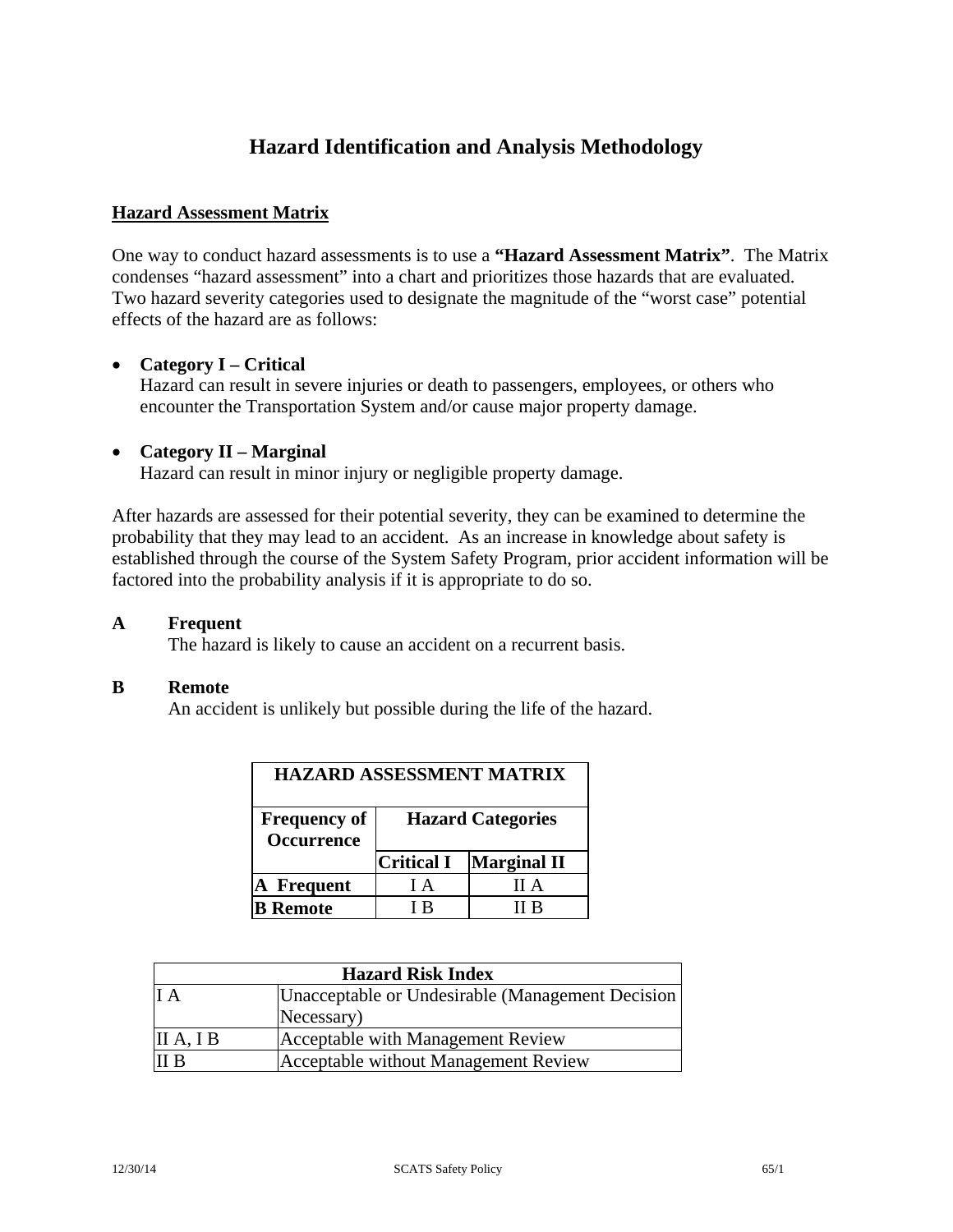## **Hazard Analysis**

Date of Hazard Analysis:

| <b>Hazard Risk Index</b> | <b>Criteria</b>                             |
|--------------------------|---------------------------------------------|
| IA                       | <b>Unacceptable or Undesirable</b>          |
|                          | (Management Decision Necessary)             |
| HA, IB                   | <b>Acceptable with Management Review</b>    |
| II B                     | <b>Acceptable without Management Review</b> |

Prepared By: Date: Date: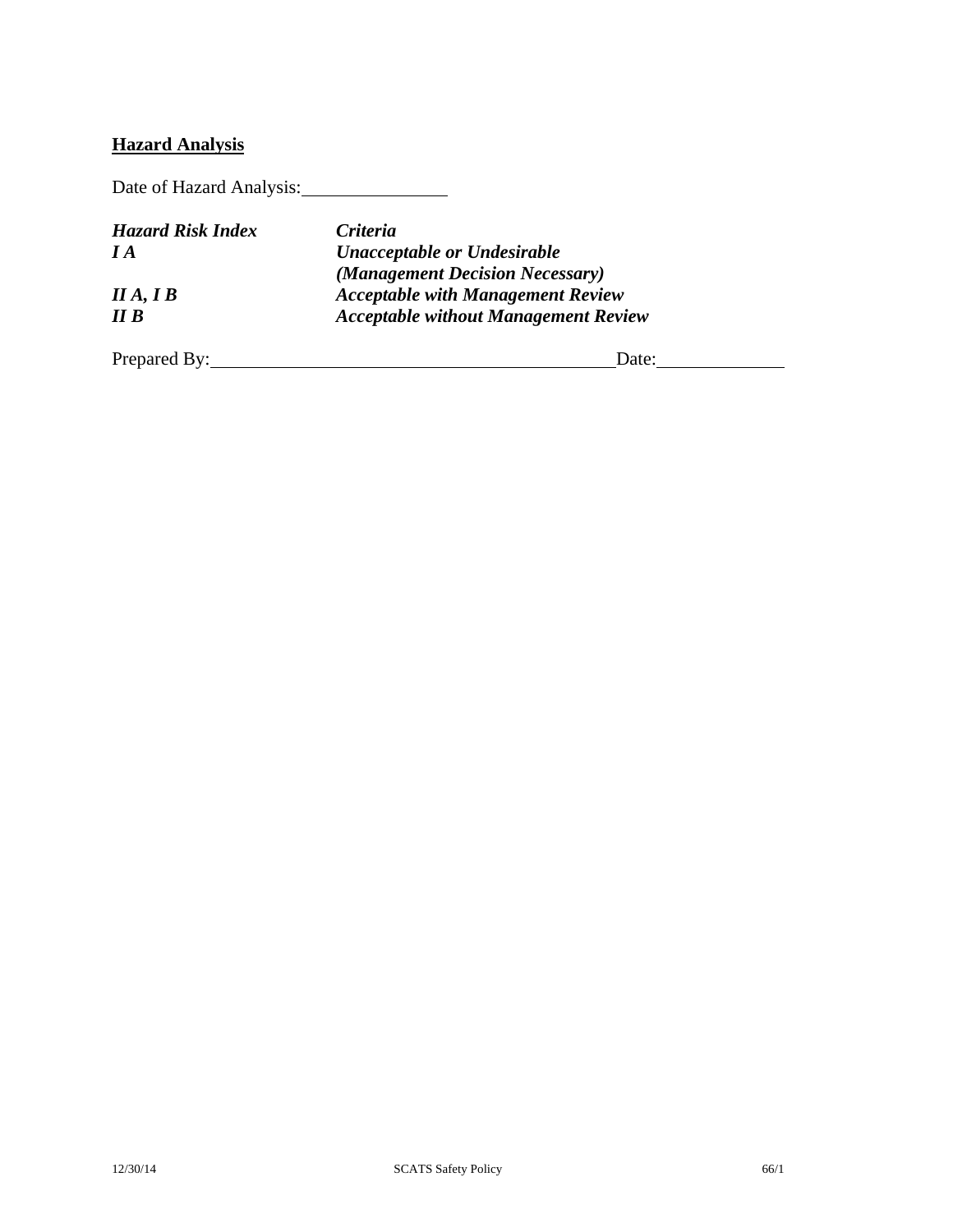### **POTENTIAL WORK SITE HAZARDS IDENTIFICATION**

### **Policy**

- A. The designated Supervisor at EACH Employee work site shall identify at least ANNUALLY any potential Occupational Safety or Health Hazards at that work site.
	- 1. Any time a new substance, process, procedure, or piece of equipment is introduced and presents a potential hazard or a hazard is identified during a Safety Inspection, an updated Identification must be completed IMMEDIATELY.
- B. A copy of the completed Hazards Identification shall be posted at the work site and must be reviewed with any new employee assigned to that work site BEFORE the new employee beings to work and will be recorded in the employee's training record.

A copy of the completed Hazards Identification must also be forwarded to the applicable Program Manager/Director and Safety Officer for review action and for file for follow-up inspections.

### HAZARDS IDENTIFICATION

| (Center/Office) |
|-----------------|
|                 |

Location **Location** 

| <b>Potential Hazards</b> | Employee Action to be Followed |
|--------------------------|--------------------------------|
|                          |                                |
| <u>.</u>                 |                                |
|                          |                                |
|                          |                                |
|                          |                                |

Completed by:

*Work Site Supervisor* Date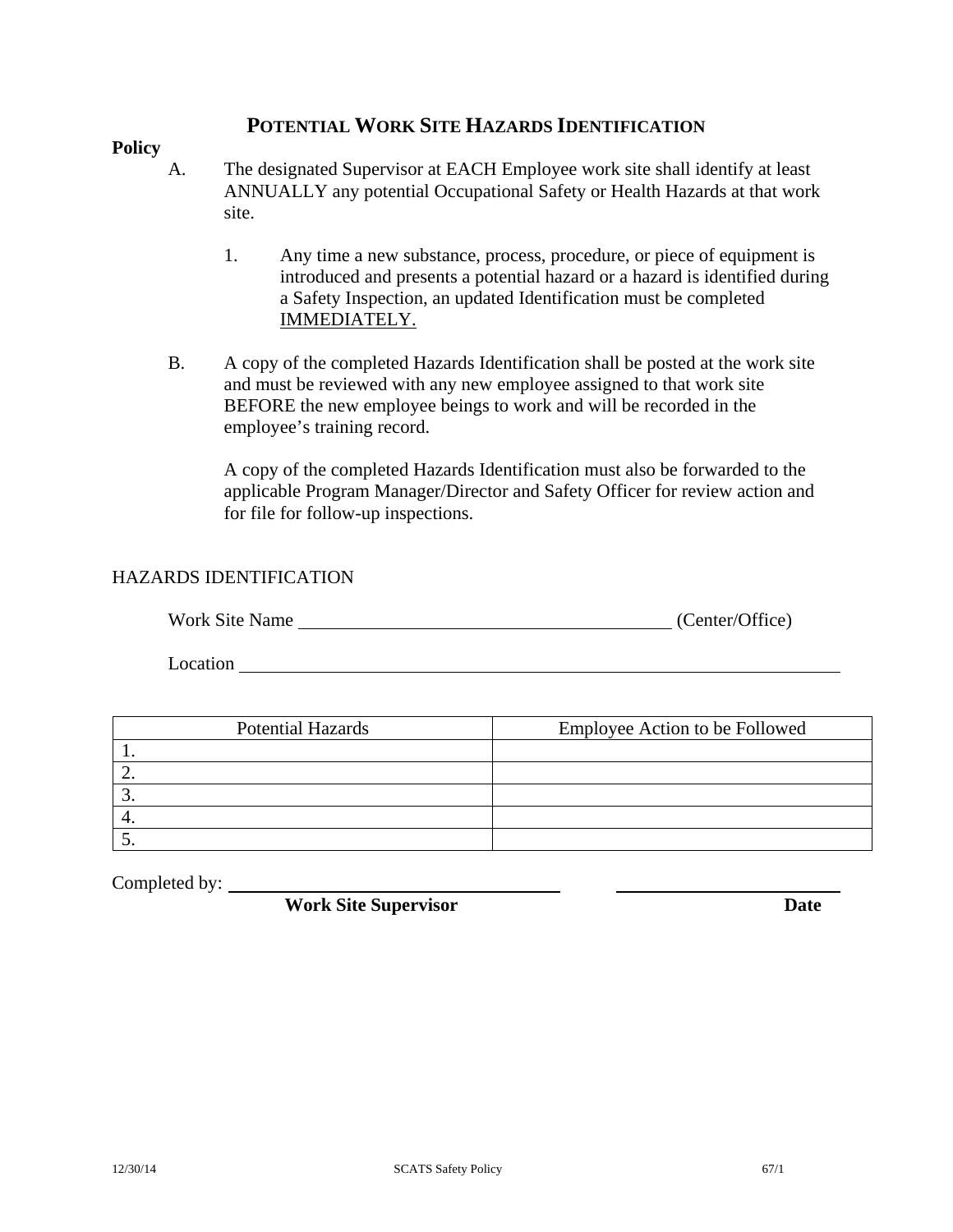## REVIEW ACTION

A. No remediation action possible

B. Remediation to be done

| Hazard | Action | Schedule | Responsibility |
|--------|--------|----------|----------------|
|        |        |          |                |
|        |        |          |                |
|        |        |          |                |
| ┭.     |        |          |                |
|        |        |          |                |

C. Comments:

 $\overline{a}$  $\overline{a}$ 

 $By:$ 

<u> 1989 - Johann Barn, mars eta bainar eta idazlea (</u> Program Manager/Director Date

Safety Officer Date

# **Follow-up Abatement Action**

| <b>Hazard</b> | <b>Abatement Action</b><br>Completed | Date | Completed By |
|---------------|--------------------------------------|------|--------------|
|               |                                      |      |              |
|               |                                      |      |              |
|               |                                      |      |              |

| Submitted by: | Position              | Date |
|---------------|-----------------------|------|
| Reviewed by:  |                       |      |
|               | Position              | Date |
|               | <b>Safety Officer</b> | Date |
| Comments:     |                       |      |

 $\overline{a}$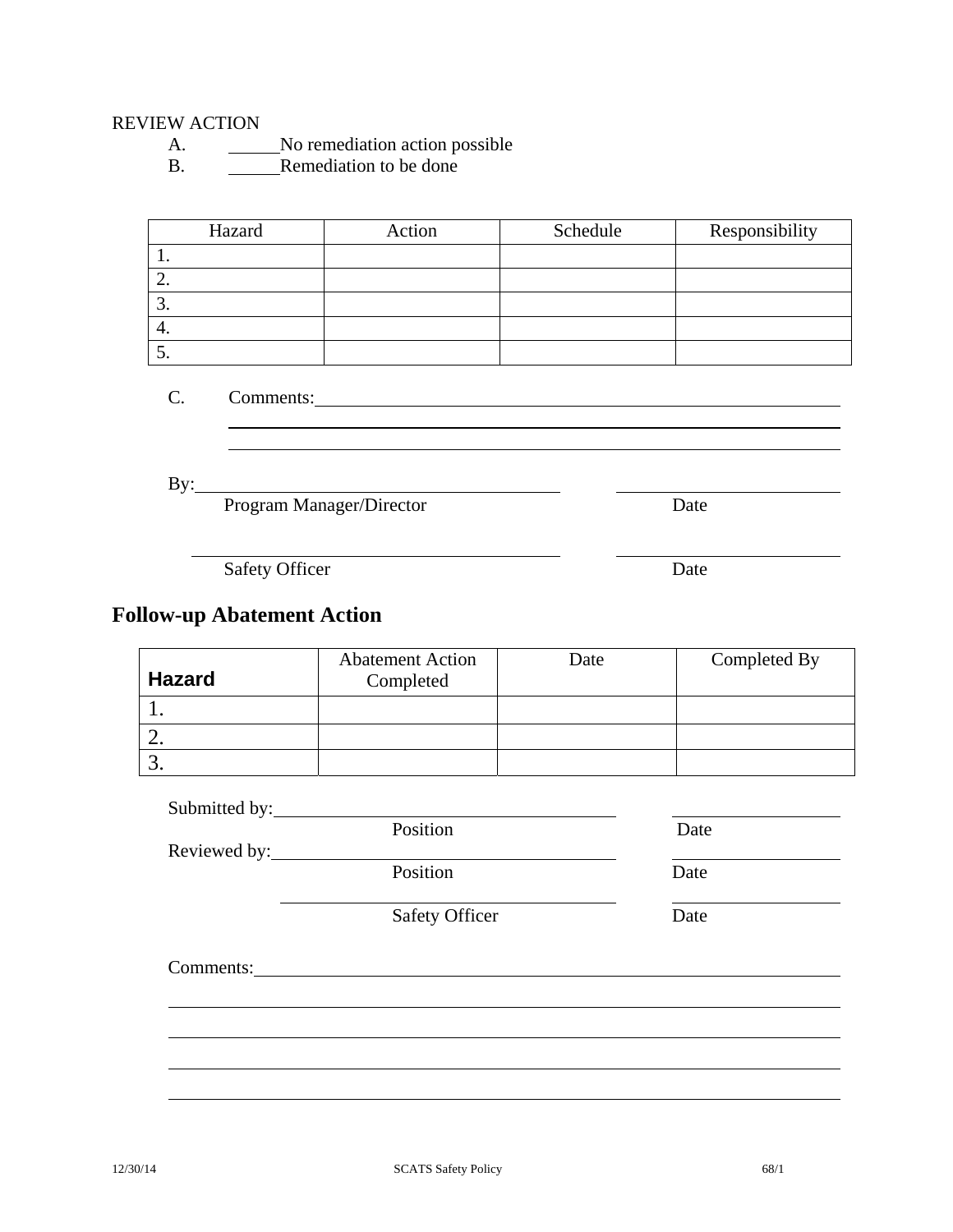# **Employee Development/Driver Training Reporting**

### **Employee Development Reporting**

If you are using TrIP Admin, the spreadsheets will be created automatically by use of the TrIP Export function; by clicking the button marked "Employee Development". The report can then be sent by e-mail to **trainingptd@dot.state.nc.us**.

If you are not a TrIP user, simply fill out the spreadsheet using the directions below, and send them to the same e-mail address.

### Instructions for Spreadsheet Data Entry

Note: Be sure to fill the columns out exactly as described. Do NOT move the order of the columns or rows. The data is collected in a specific order so that it can be taken from the spread sheets submitted by each system, compiled and analyzed for the purpose of identifying trends in incidents statewide. If you have any questions, please contact Richard R Jones, Manager, Safety and Training Unit at (919)733-4713, Ext. 241, or at rrjones@ncdot.gov

### **Column A: System Name**

Fill in the name of your system as it appears on your grant application.

### **Column B: Employee ID Number**

You must enter the Employee ID number. This is the only way that the database can identify the employee, since all of the data is anonymous with regard to the individuals involved in the reported incidents. If you do not enter an employee number, the data cannot be recorded. Do not use an easily recognizable piece of personal data, such as the employee's Social Security number, or their birth date.

Each employee number must be unique. Be sure to keep track of numbers previously assigned. Develop a system for setting the ID numbers.

### **Column C: Course Name**

Enter the name of the course, for example, Bloodborne Pathogens, CPR/First Aid, Defensive Driving.

### **Column D: Date of Birth**

This shows the date of birth of the employee involved in the incident. The field will default to a format that looks like this: 09/02/1977 (mm/dd/yyyy). If you enter 09/02/77, it will change to show the year as a four-digit number.

### **Column E: Hire Date**

This shows the employee's date of hire. This field has the same characteristics as the Date of Birth field.

### **Column F: Position**

**Enter the employee's position (examples: driver, dispatcher, van operator, etc.)**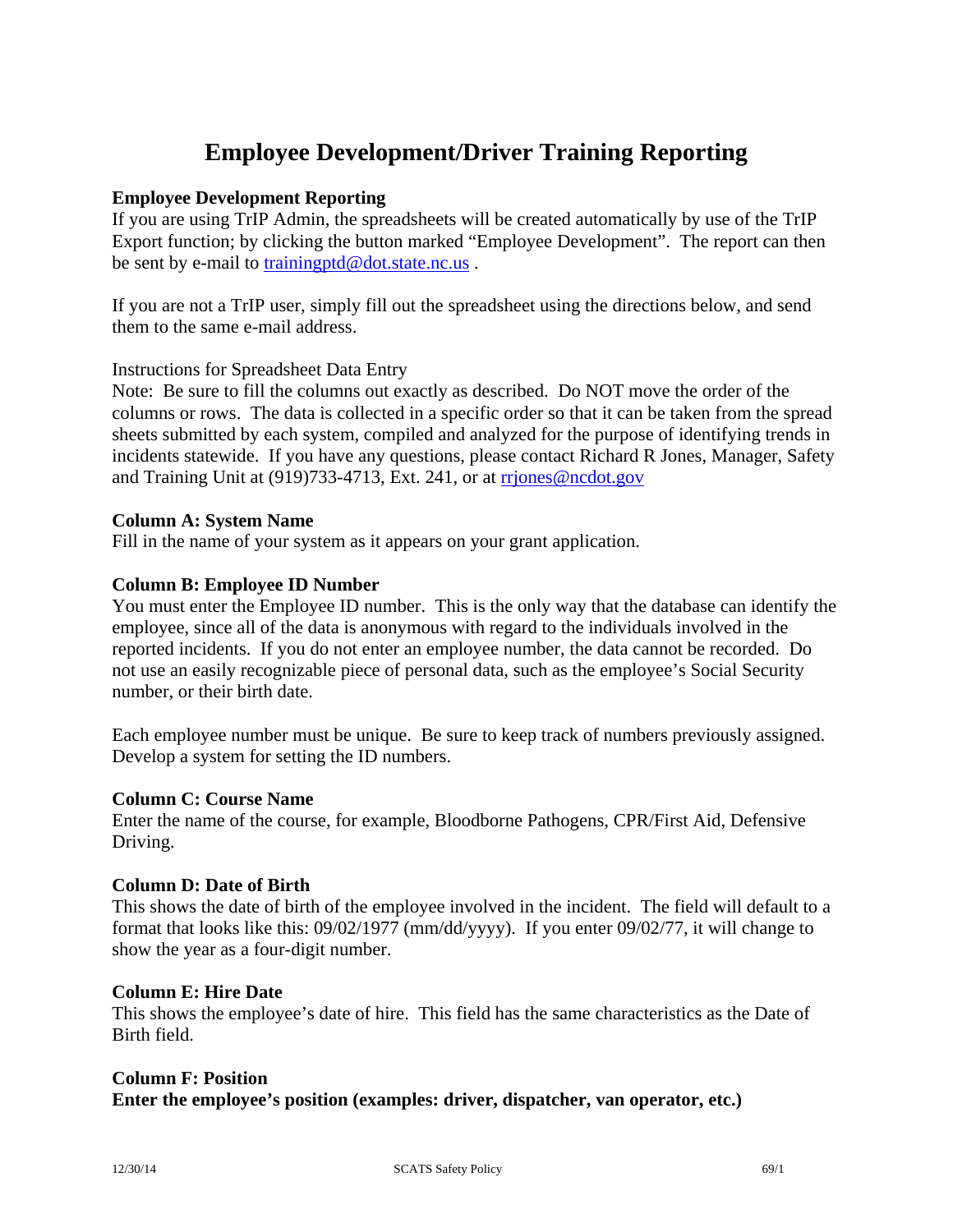Column G: Course Date

This shows the date of the course that was held. The field will default to a format that looks like this: 09/02/1977 (mm/dd/yyyy). If you enter 09/02/77, it will change to show the year as a fourdigit number.

Column H: Form of Training **This shows the form of training provided, i.e., Classroom, Video, Computer Based-CD-ROM, Computer Based-Web Based, etc.** 

Column I: Cost

**Enter the dollar amount cost of the course. This should reflect the cost for the individual employee.** 

Column J: Certified

**This is a drop down box. If the employee was certified as a result of completing the course, the box must say TRUE. If not, the box must say FALSE.** 

Column K: Instructor **Enter the name of the instructor, if applicable.** 

Driver Training Reporting

If you are using TrIP Admin, the spreadsheets will be created automatically by use of the TrIP Export function; by clicking the button marked "Driver Training". The report can then be sent by e-mail to **trainingptd@ncdot.gov**

If you are not a TrIP user, simply fill out the spreadsheet using the directions below, and send them to the same e-mail address.

### Instructions for Spreadsheet Data Entry

Note: Be sure to fill the columns out exactly as described. Do NOT move the order of the columns or rows. The data is collected in a specific order so that it can be taken from the spread sheets submitted by each system, compiled and analyzed for the purpose of identifying trends in incidents statewide.

**If you have any questions, please contact Richard R Jones, Manager, Safety and Training Unit at (919)733-4713, Ext. 241, or at rrjones@ncdot.gov** 

### **Column A: System Name**

Fill in the name of your system as it appears on your grant application.

### **Column B: Employee ID Number**

You must enter the Employee ID number. This is the only way that the database can identify the employee, since all of the data is anonymous with regard to the individuals involved in the reported incidents. If you do not enter an employee number, the data cannot be recorded. Do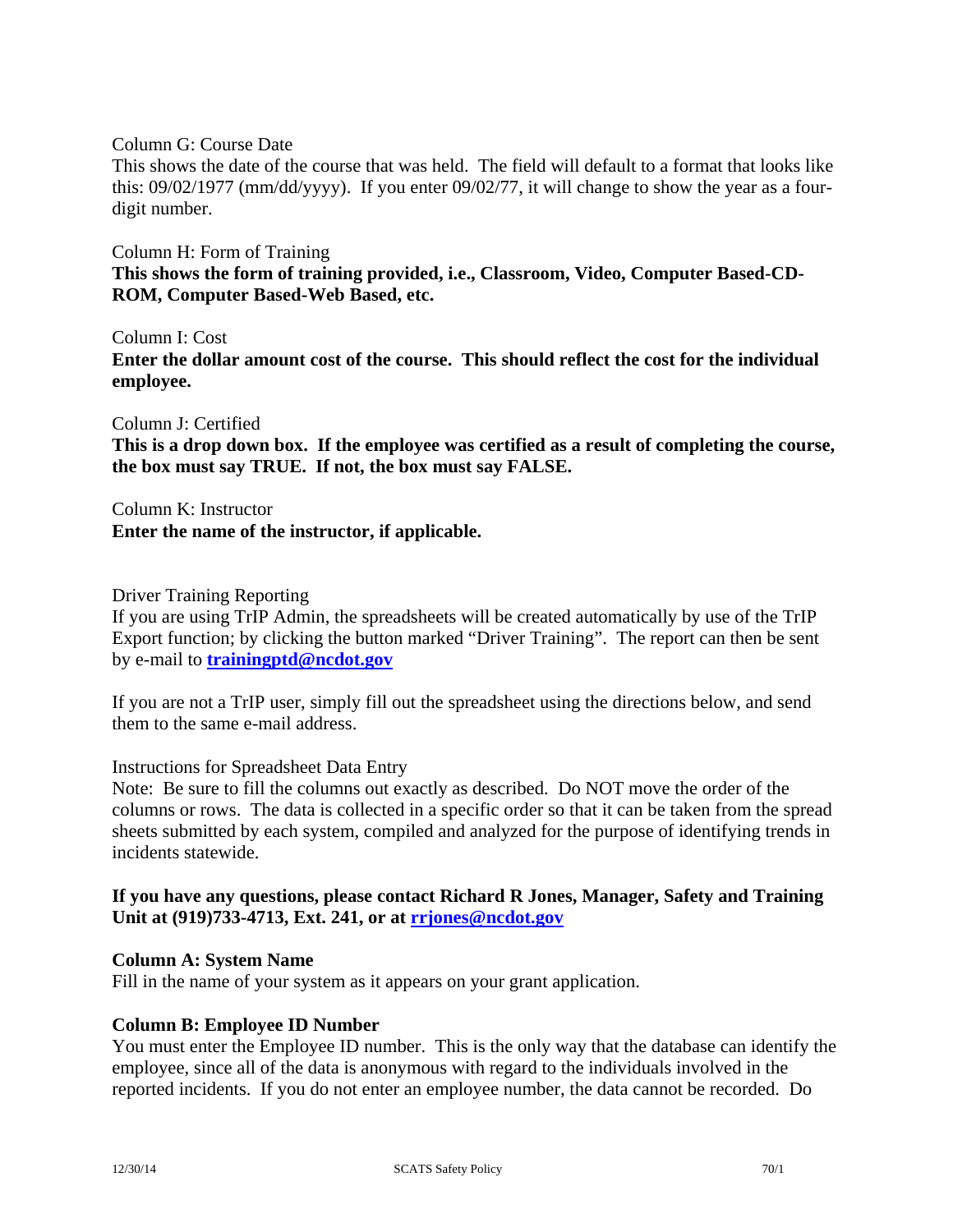not use an easily recognizable piece of personal data, such as the employee's Social Security number, or their birth date.

Each employee number must be unique. Be sure to keep track of numbers previously assigned. Develop a system for setting the ID numbers.

### **Column C: Course Name**

Enter the name of the course, for example, Bloodborne Pathogens, CPR/First Aid, Defensive Driving.

#### **Column D: Issue State**

This is the state in which the employee's driver's license is issued. In most cases it will be NC for North Carolina. **Use the two-letter USPS code for the state, do not spell out the entire state name (example North Carolina=NC, Tennessee=TN).** 

#### **Column E: Regular Classed?**

This is a drop down box. If the driver has a regular license (not a Commercial Driver's license), the box must say TRUE. If the driver does not have a regular license, the box must say FALSE.

### **Column F: CDL Classed?**

This is a drop down box. If the driver has a Commercial Driver's License, the box must say TRUE. If the driver does not have a CDL, the box must say FALSE.

#### **Column G: Class Type**

This is a drop down box that shows the three classes (A, B, or C) of driver's license (either regular or CDL). Make sure that the drop box lists one of the classes.

#### **Column H: Date of Birth**

This shows the date of birth of the employee involved in the incident. The field will default to a format that looks like this: 09/02/1977 (mm/dd/yyyy). If you enter 09/02/77, it will change to show the year as a four-digit number.

#### **Column I: Hire Date**

This shows the employee's date of hire. This field has the same characteristics as the Date of Birth field.

### **Column J: Position Enter the employee's position (examples: driver, dispatcher, van operator, etc.)**

### Column K: Course Date

This shows the date of the course that was held. The field will default to a format that looks like this: 09/02/1977 (mm/dd/yyyy). If you enter 09/02/77, it will change to show the year as a fourdigit number.

Column L: Form of Training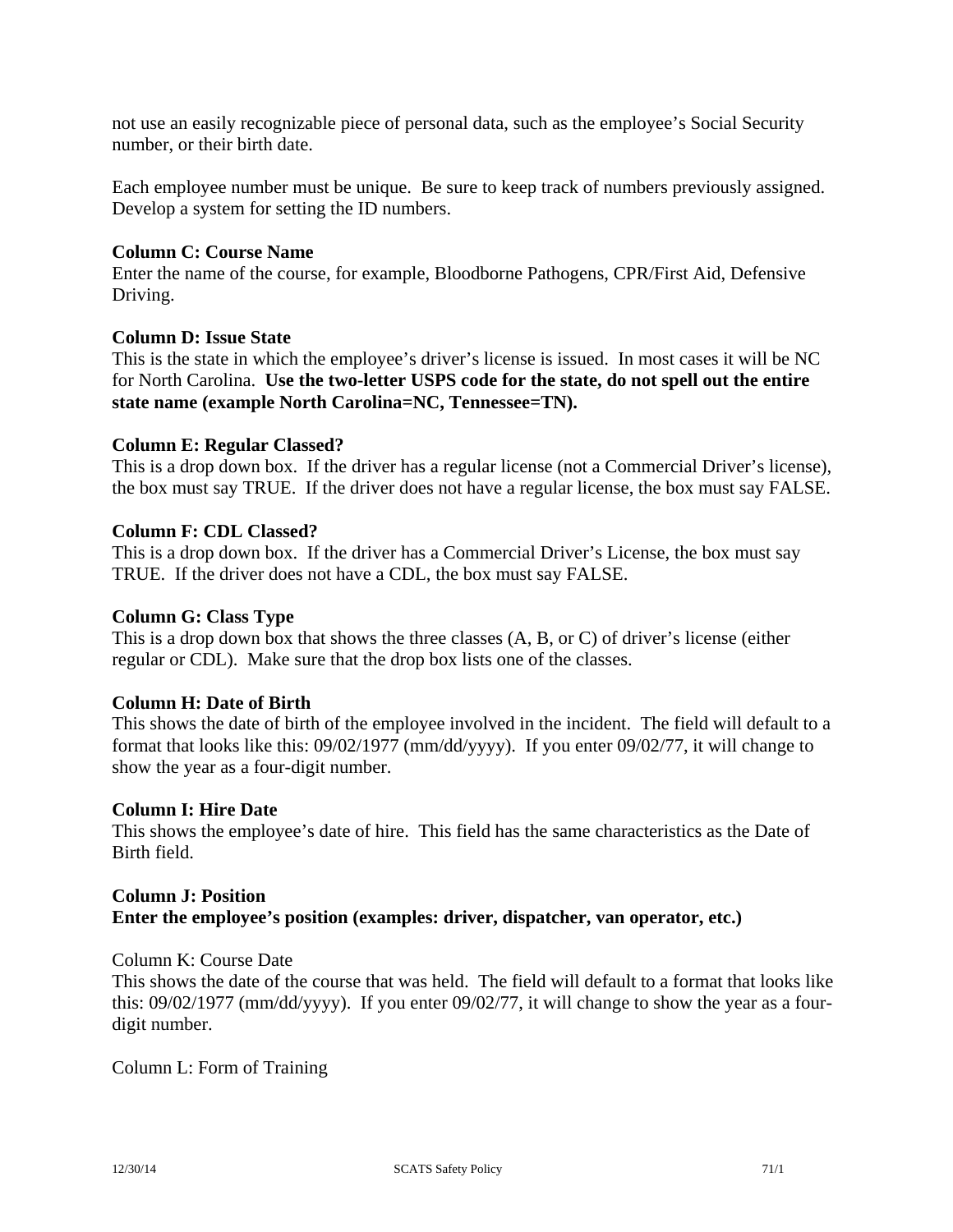**This shows the form of training provided, i.e., Classroom, Video, Computer Based-CD-ROM, Computer Based-Web Based, etc.** 

Column M: Certified

**This is a drop down box. If the driver was certified as a result of completing the course, the box must say TRUE. If not, the box must say FALSE.** 

Column N: Cost **Enter the dollar amount cost of the course. This should reflect the cost for the individual driver.** 

Column O: Instructor **Enter the name of the instructor, if applicable.**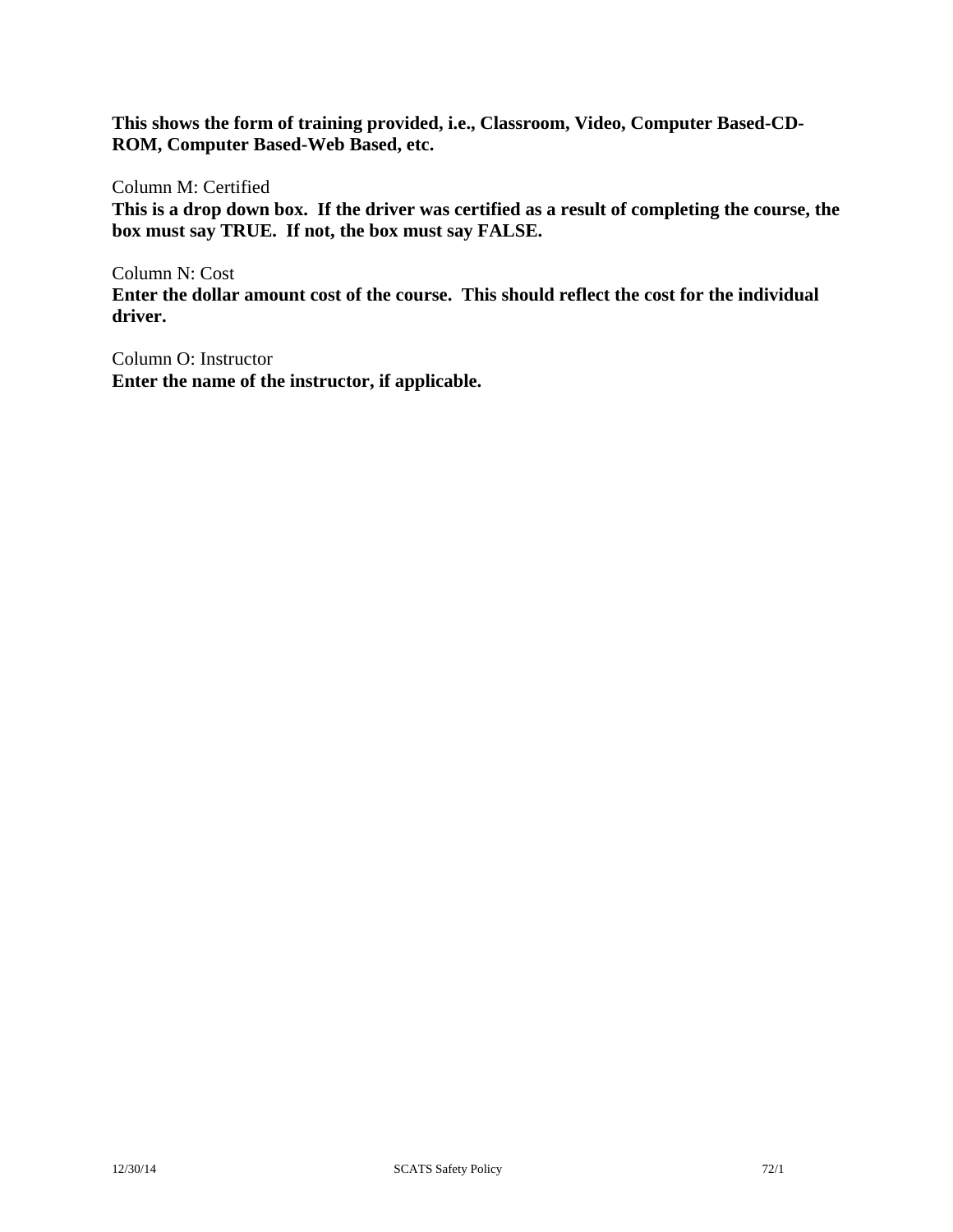# **Drug and Alcohol Abuse Programs**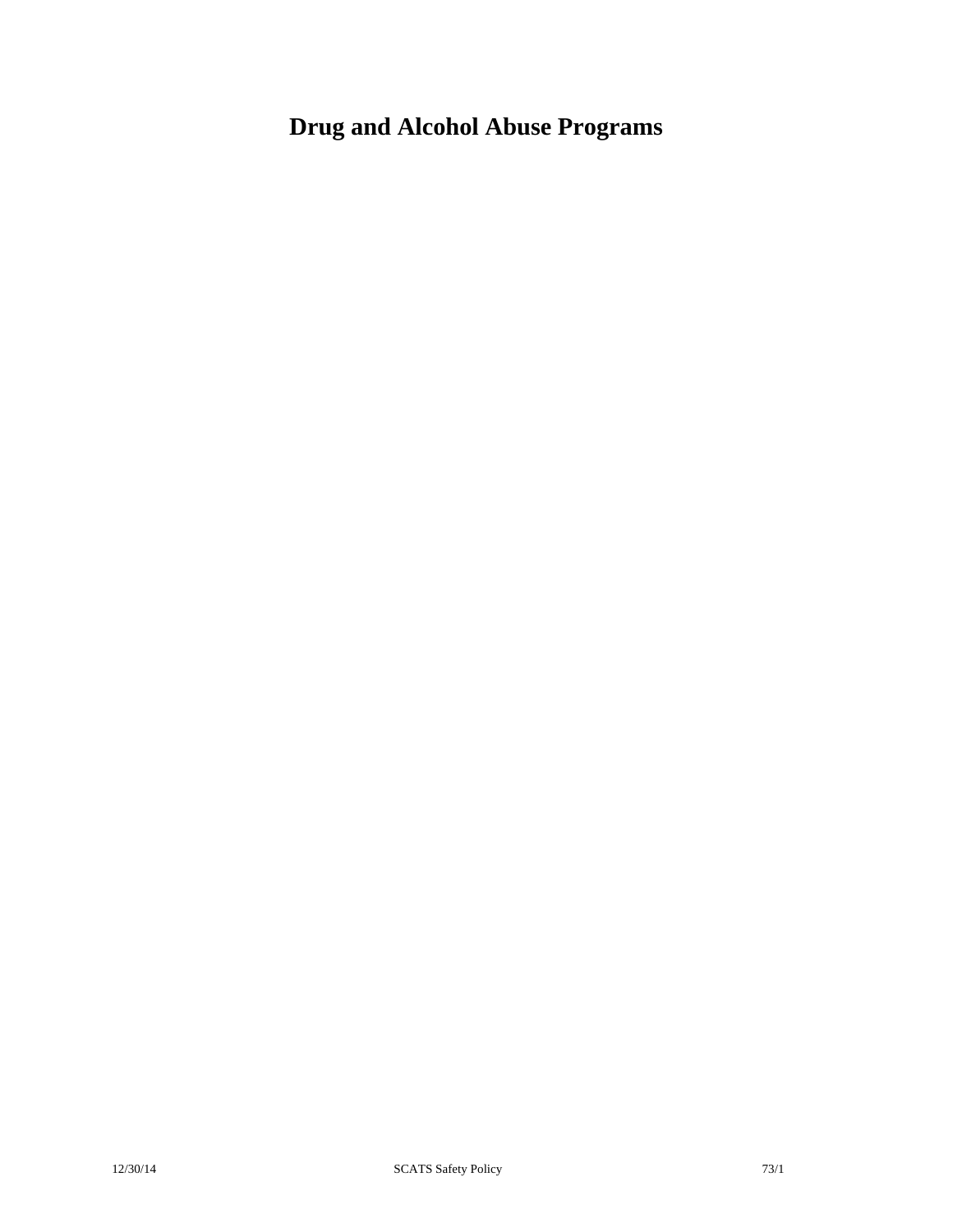### **DRUG AND ALCOHOL POLICY**

#### **Purpose**

To establish guidelines that ensure a safe, healthy and productive drug-free work environment for the employees of the Agency.

#### **Scope**

This policy affects and applies to all Agency employees.

#### **Policy**

Being under the influence of a drug or alcohol while on the job poses serious safety and health risks to the user and to co-workers. Therefore, the Agency has established the following policy to ensure a drug-free work environment:

Scotland County Area Transit System has zero tolerance for the use of alcohol, illegal substances, or the misuse of prescription medications during work hours or t he presence of these substances in the body during work hours regardless of when consumed.

Drug and alcohol tests may be administered pre-employment, re-entry, post accident, for causes or random.

A positive test result is any amount of alcohol or illegal substance as revealed by the test. The medical Review Officer will make the final decision as to a positive or negative test result. A positive test result will result in immediate termination.

Alternate types of tests may be conducted when two or more tests within twelve months are found to be inclusive or a situation warrants such tests.

Failure to submit to a drug/alcohol test when requested or leaving the test site without completing the test is grounds for immediate termination. Other behaviors will be considered a refusal; tampering with the specimen or not reporting for a drug test without a valid reason immediately following an accident.

An ongoing drug free awareness program to inform employees has been established and begins with their initial agency orientation then continues on an annual basis.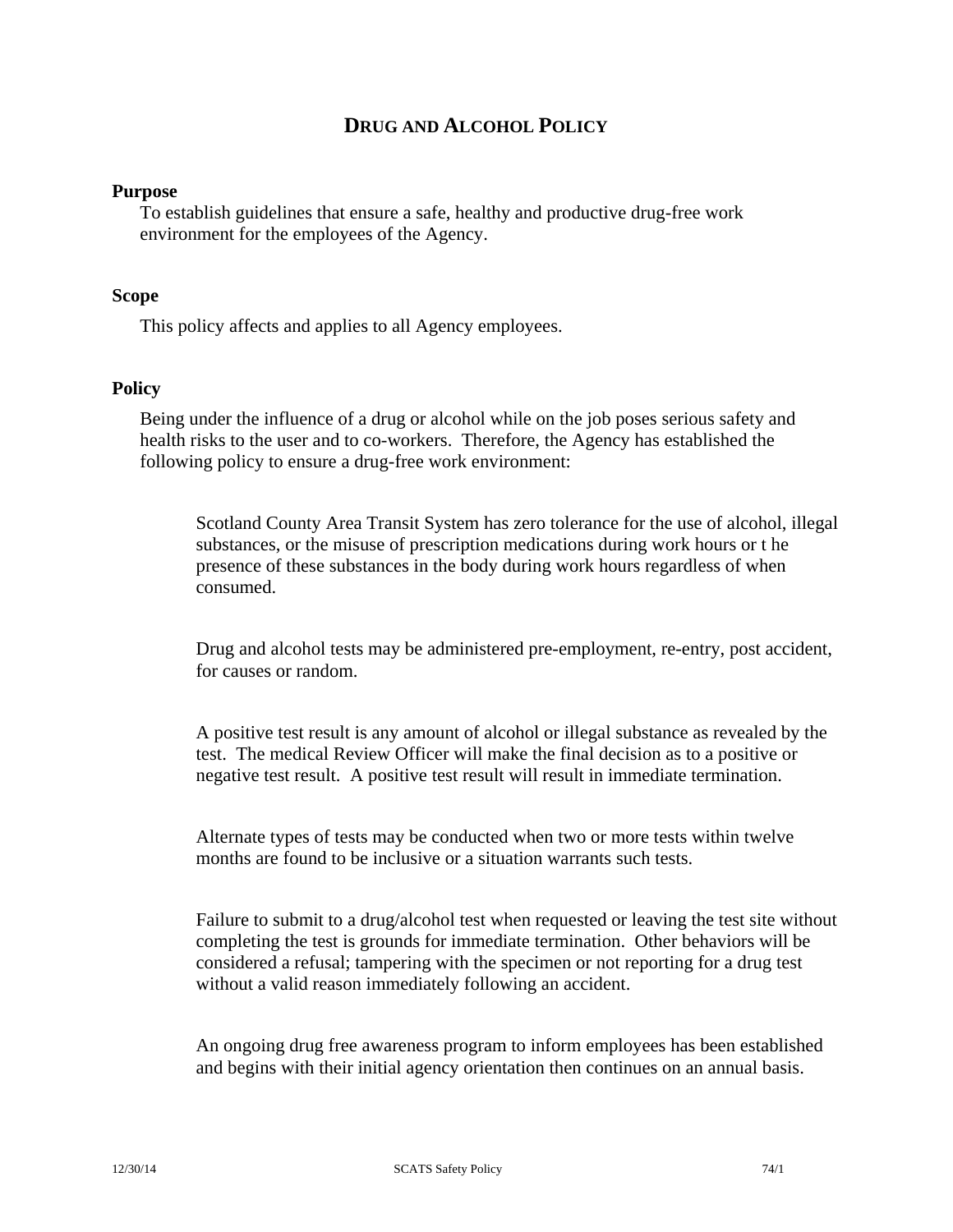All employees will receive 1 hour of substance abuse awareness education per year as per year as presented by a Substance Abuse Professional. All supervisory personnel will receive 2 hours substance abuse awareness education per year as presented by a Substance Abuse Professional.

Each employee will sign a statement of understanding that, as a condition of employment under grants providing funding for his/her position, the employee will abide by the terms of the drug free workplace statement and notify *[Scotland County Area Transit System]* in writing of his/her conviction for a violation of a criminal drug statue occurring in the workplace no later than five calendar days after such a conviction.

An employee may voluntarily come forward and ask for rehabilitation counseling. He/she would be suspended without pay until a Substance Abuse Professional could certify that the employee is fit to return to duty. Any employee with a substance abuse problem is encouraged to seek help through the Agency Employee Assistance Program.

#### **Administration**

The Executive Director will administer this policy.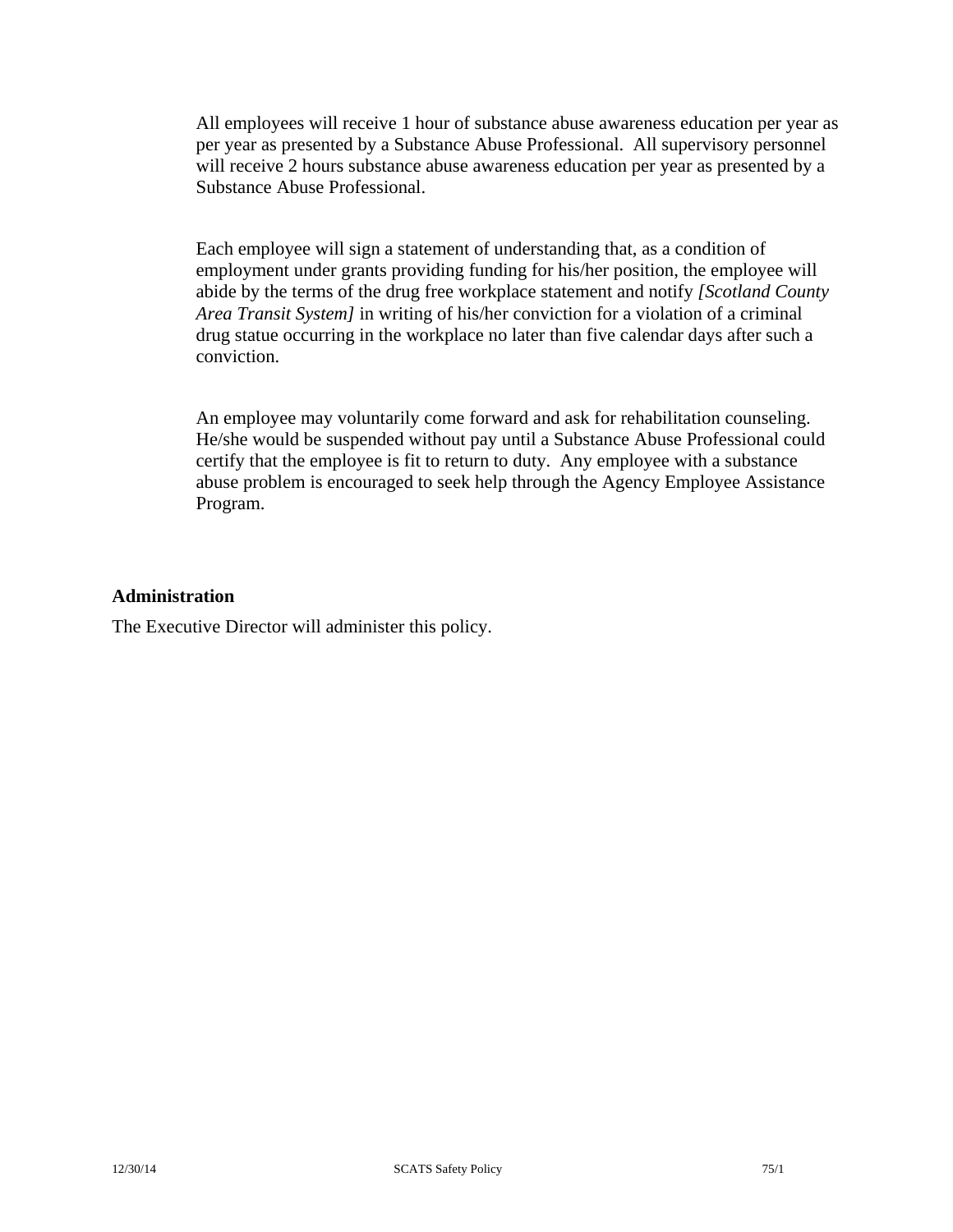## **Maintenance**

April 17, 2007

TO: Community Transportation Systems

FROM: NCDOT/PTD

SUBJECT: Maintenance Plan

Recipients must keep Federally-funded equipment and facilities in good operating order.

Recipients must have a written maintenance plan. The maintenance plan should identify the goals and objectives of a maintenance program, which may include vehicle life, frequency of road calls, maintenance costs compared to total operating costs, etc. The maintenance program should also establish the means by which such goals and objectives will be obtained.

At a minimum, the plan should designate the specific goals and objectives of the program for preventive maintenance inspections, servicing, washing, defect reporting, maintenance-related mechanical failures, warranty recovery, vehicle service life, and vehicle records. The program must address the particular maintenance cycles for each capital item.

Recipients must have records showing when periodic maintenance inspections have been conducted on vehicles and equipment. Include information showing that the periodic maintenance program meets at least minimum requirements of the manufacturer.

Maintenance of ADA elements may be incorporated in the regular maintenance plan or addressed separately. At a minimum, the grantee must demonstrate that such features as lifts, elevators, ramps, securement devices, signage, and communications equipment are maintained and operational. The recipient is required to develop a system of maintenance checks for lifts on non-rail vehicles to ensure proper operation. Additionally, a recipient is required to remove an accessible van with an inoperable lift from service before the next day, unless no spare vehicles are available to replace that vehicle. When a vehicle with an inoperable lift is operated, the vehicle must not be in service for more than five days.

Recipients must keep written maintenance plans and checklist systems, as well as maintenance records for accessible equipment.

Recipients are required to maintain systems for recording warranty claims and enforcement of such claims. Recipients should have written warranty recovery procedures. The warranty recovery system should include warranty records and annual summaries of warranty claims submitted.

Federally funded equipment needs to be maintained whether operated directly by a recipient or by a third-party contractor. When a recipient has contracted out a portion of its operation, a maintenance plan for Federally-funded equipment should be in existence and be treated similarly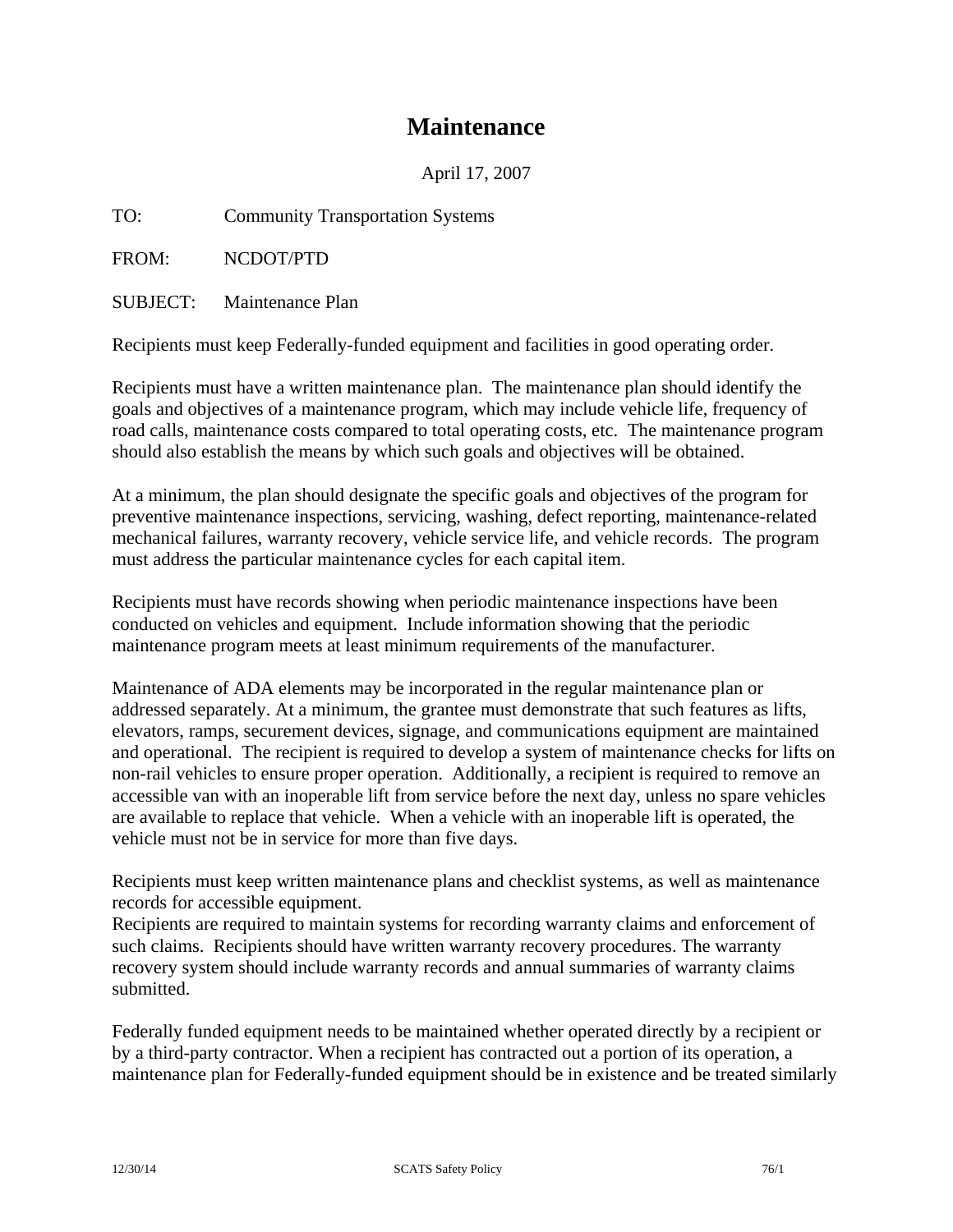to a recipient-operated service. In those cases, the third-party contractor must have in place a system to monitor the maintenance of Federally funded equipment.

### **PREVENTIVE MAINTENANCE STANDARDS**

Each bus transit system must require that all of its vehicles and all vehicle operating under contract with the system be placed on a comprehensive preventive maintenance program for the purpose of increasing safety and reducing operational costs.

#### *The Preventive Maintenance Plan should consist of:*

- Making preventive maintenance arrangements
- Conducting a pre-trip inspection course for driver
- Completing a corresponding inspection checklist
- Maintaining a combined Public Transportation Management System (PTMS), and a comprehensive maintenance record on file for each vehicle
- Completing statistical reporting
- Reporting common problems
- Utilizing a Preventive Maintenance Guidelines Manual
- Keeping maintenance records for a period of at least four years.

\*Note: The Preventive Maintenance Program has been developed for the purpose of safety and vehicle use longevity. The guidelines are not designed to interfere with or violate the Manufacturer's Warranty Maintenance Schedule.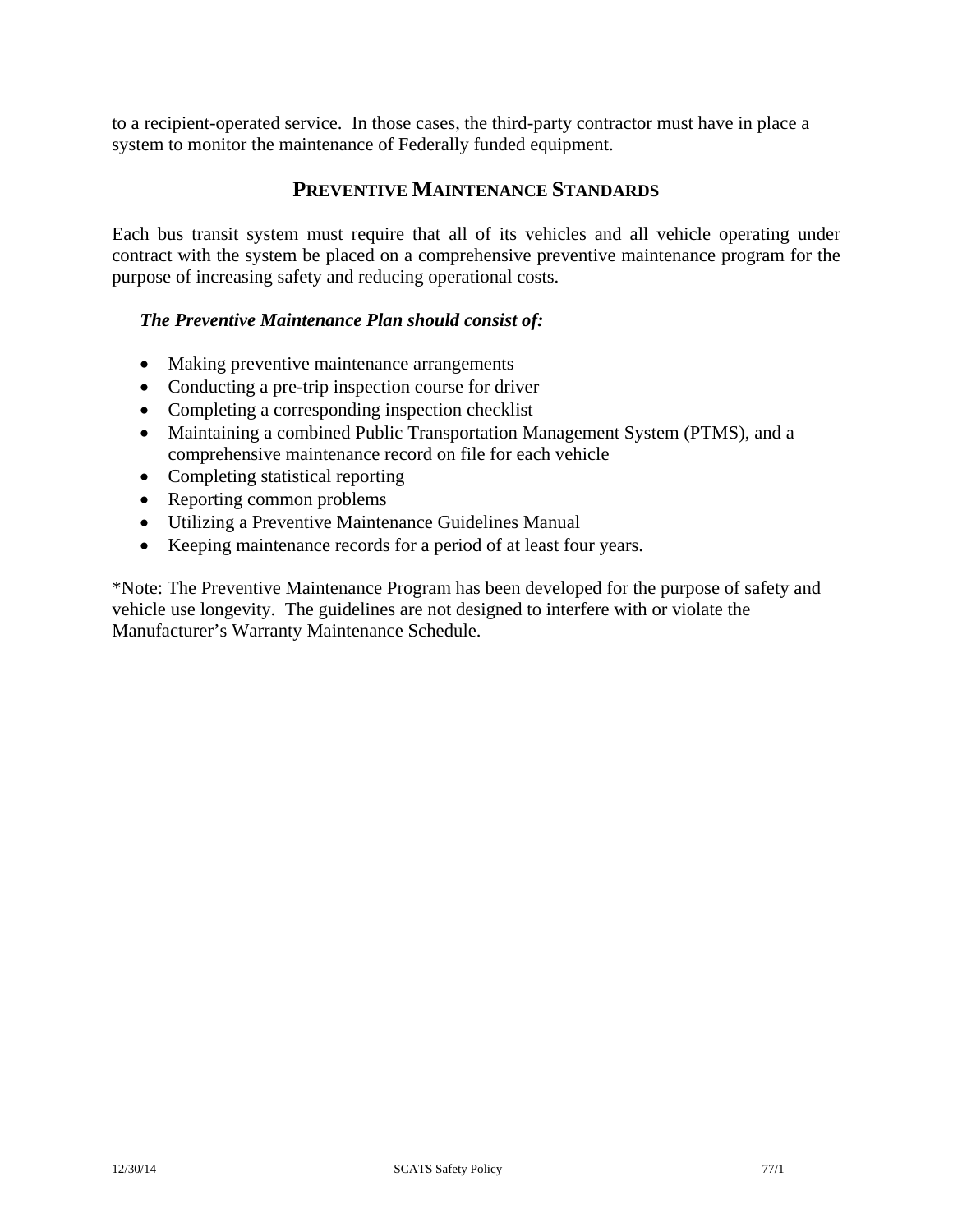### **Onboard Safety Equipment**

The following items should be present in your vehicles:

*Seat Belts* - An adjustable driver's restraining belt that complies with FMVSS 209 (Seat Belt Assemblies) and FMVSS 210 (Seat Belt Anchorages) regulations

*Fire Extinguisher* - Include a fully-charged dry chemical or carbon dioxide fire extinguisher that has at least a 1A:BC rating and bears the Underwriter's Laboratory, Inc. label. The extinguisher should be accessible and securely mounted in a visible place or a clearly marked compartment.

*Red Reflector* - Buses should be equipped with portable red reflector warning devices in compliance with North Carolina Statutes.

#### **Recommended On-board Safety Response Equipment**

10 pound dry chemical fire extinguisher

- 1 first aid kit including instant cold pack(s)
- 5 Emergency Notification Cards
- 1 seat belt cutter
- 1 pry bar
- 1 transfer board for non-ambulatory passengers
- 1 Biohazard kit (disposable gloves for your hands, disinfectant spray for decontamination of any spill, paper towels for clean up, absorbent powder for clean up, approved bags & containers for proper disposal, dust pan, brush and tongs for handling sharps items, mouth and nose mask and disinfectant towelettes for immediate hand cleaning)
- 3 reflective triangles mounted on stands
- 1 reflective vest
- 1 flashlight and a set of extra batteries
- 1 set of jumper cables
- 1 spare tire plus appropriate jack and lug wrench
- 1 camera (with film that is replaced with new film every six months)

#### **Onboard First Aid Kit**

Your onboard first aid kit should consist of the following items:

| <b>Bandage Compress</b>               | <b>CPR Micro-shield Rescue Breather and</b> |
|---------------------------------------|---------------------------------------------|
| Gauze Pads                            | Gloves                                      |
| <b>Triangular Bandages</b>            | Disposable Gloves                           |
| <b>Gauze Bandages</b>                 | <b>Rescue Blanket</b>                       |
| <b>Adhesive Tape</b>                  | <b>Bum Spray</b>                            |
| Sting, Kill Swabs                     | Alcohol Wipes                               |
| <b>Adhesive Bandages</b>              | <b>Scissors</b>                             |
| Sterile Buffered Isotonic Eyewash Kit |                                             |
| <b>Instant Cold Pack</b>              |                                             |

Triple Antibiotic Ointment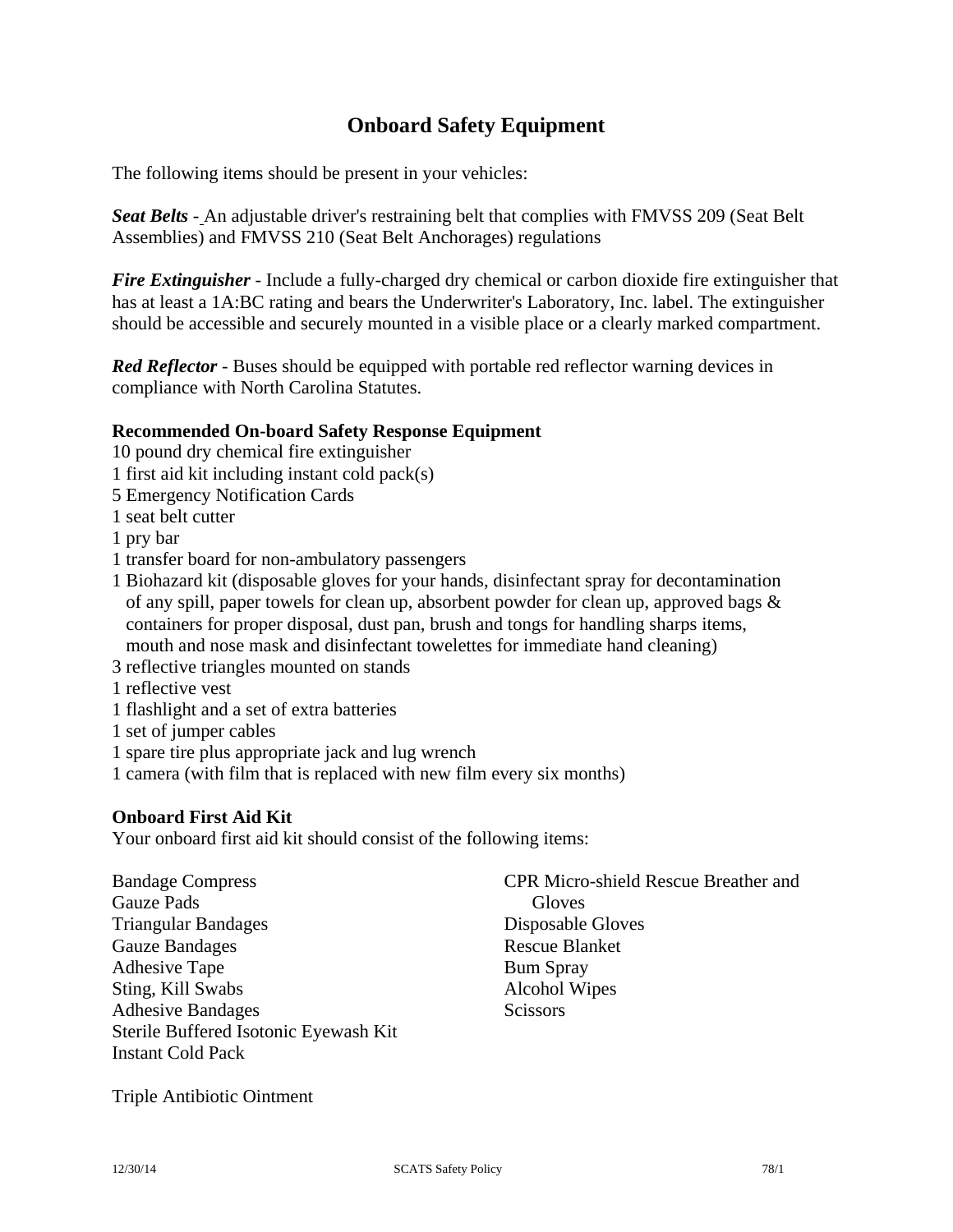### **Maintenance Records**

A transit system must always retain records that indicate that vehicles have been properly inspected and maintained. The records should be maintained for at least four years unless otherwise noted.

#### **Maintenance Records Include:**

- Documents showing vehicle identity
- Documents showing maintenance and inspection dates
- Documents showing mileage
- Documents identifying the contractor that provides non-owned vehicles
- Documents showing maintenance contractors' names and addresses
- Bus Accident Reports
- Documents reporting and evaluating maintenance systems
- A copy of the document notifying NCDOT of a fatal accident by the close of business or the end of the working day
- A copy of the document notifying NCDOT within 24 hours of a fatal death that occurs within 30 days as a result of an accident
- Documents that report to NCDOT within 30 days all accidents with a dollar value damage of over 500.00 Dollars
- Documents showing the driver's daily bus inspections<sup>\*</sup>
	- \* to be maintained for two weeks

#### **Additional items that require maintenance and inspection records include:**

Service and Parking Brakes Suspension System Steering System Exhaust System Tires and Wheels Lighting Devices and Systems Windshield Wipers Rear Vision Mirrors Doors and Interlocks Wheelchair Equipment Safety and Emergency Equipment (such as a fire extinguisher) Standee Line and Warning Emergency Exits and Signs Seat Belts (such as driver seat belt and children's safety seats and belts) Warning Devices Directional Signals and Hazard Warning Signals Horn Handrails and Stanchions Stepwells & Flooring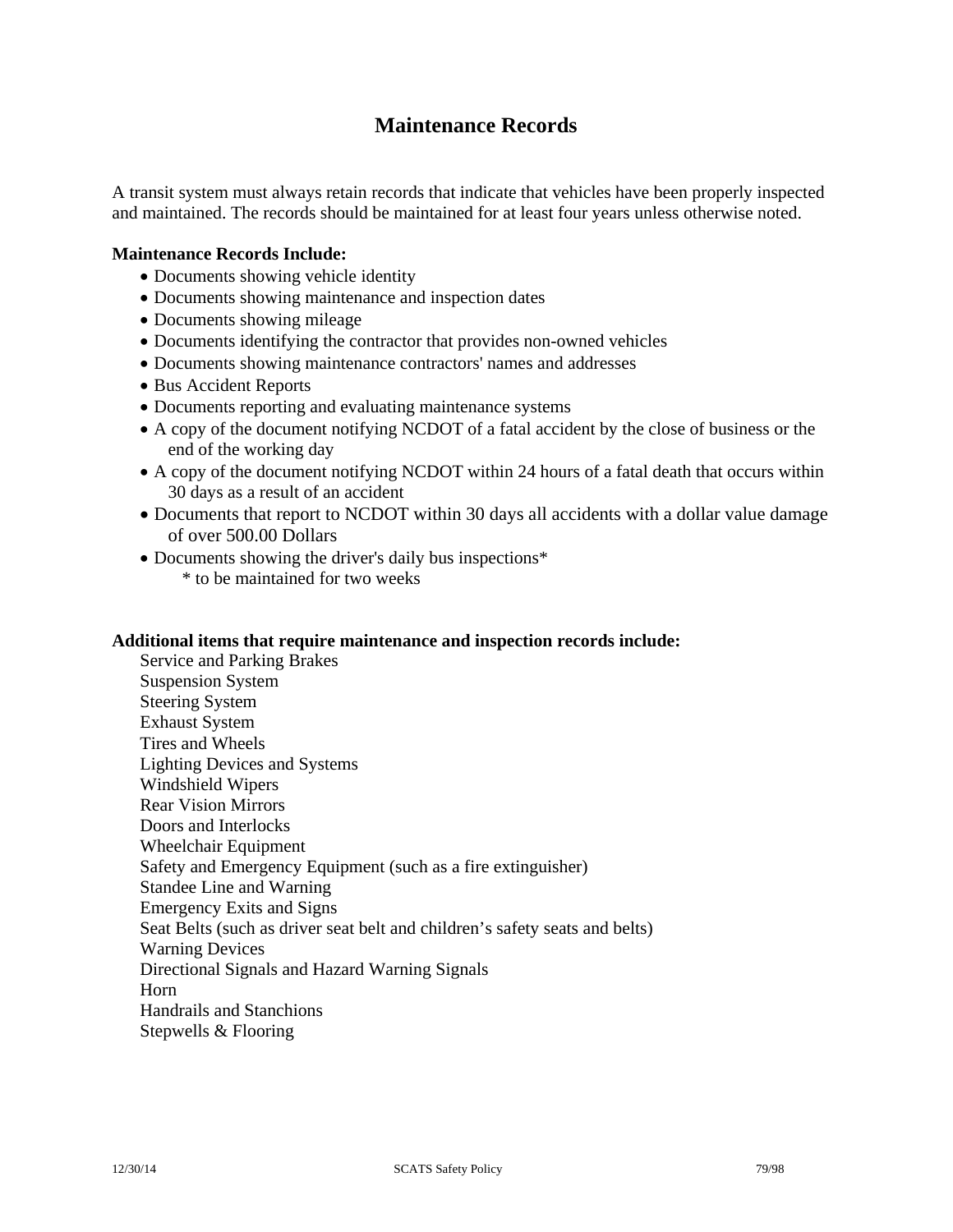## **SAMPLE SCATS Annual Vehicle Inspection**

Complete and retain the following form:

Date \_\_\_\_\_\_\_\_\_\_\_\_\_\_\_\_\_\_\_\_\_\_\_\_\_\_\_\_\_\_\_\_\_\_\_\_\_\_\_\_\_\_\_\_

Vehicle **Example 20** 

Odometer Reading **Exercise 2.2** 

Inspector \_\_\_\_\_\_\_\_\_\_\_\_\_\_\_\_\_\_\_\_\_\_\_\_\_\_\_\_\_\_\_\_\_\_\_\_\_\_\_\_\_

#### **Inspection Key**

For Each Item  $OK = OK$  $"X" = \text{Adjusted}$ "0"= Repairs Are Necessary For Each "0" Give an Explanation

#### **Drive-In Inspection**

**\_\_\_** Inspect all Instrumentation for Operation **\_\_\_** Check Rear Door Interlock For operation

#### **Upper Vehicle Inspection**

- **\_\_\_**Wiper blades and wiper operation (wet) **\_\_\_**Floor coverings and step treads
- 
- 
- 
- 
- **\_\_\_**Heat, vent and defroster motors **\_\_\_**Interior service light switch
- 
- **\_\_\_**Driver seat adjustment and lubeoperational
- 
- 
- **\_\_\_**Seats, frames, checked for wear or damage **\_\_\_**Interior heater and vent screens clean
- **\_\_\_**Grab rails and stanchions **\_\_\_** Other Defects Found
- 
- Wiper time delay **\_\_\_\_**Fare-box mounting and operation<br>
Windshield washer **Windows** for cracks and scratches
	- **\_\_\_**Windshield washer **\_\_\_**Windows for cracks and scratches
- **\_\_\_**Horn, buzzer and chime **\_\_\_**Window emergency latches are free
- **\_\_\_**Stop request sign **\_\_\_**Sliding-windows operational
	-
- **\_\_\_**Driver fresh air vent **\_\_\_**Emergency roof hatch and ventilator
- **\_\_\_**Fire extinguisher full and secure **\_\_\_**Heater, defroster, lines and pump
	- **Driver emergency floor switch <b>Defroster** and heater cores
		-
		-

#### **Air Systems**

- **\_\_\_** Check pressure drop with service brakes applied
- **\_\_\_** Check low air buzzer/light
- **\_\_\_** Check compressor air build-up time
- **\_\_\_** Check air compressor governor cut-out pressure (120 PSI)
- **\_\_\_** Replace air drier desiccant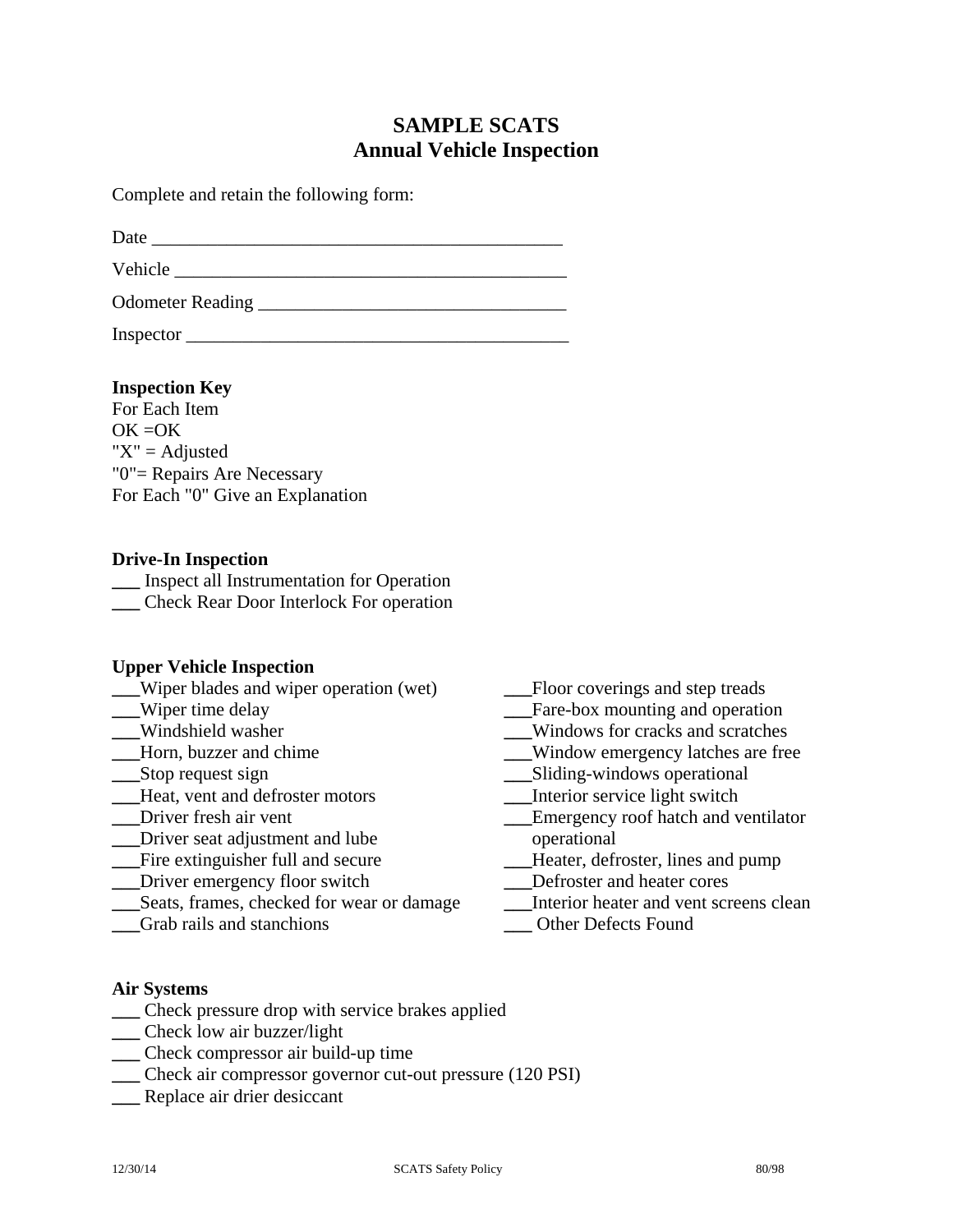#### **Doors and Door Controls**

- **\_\_\_** Cheek door engines (pull door header panels and observe door engine operation at entrance and exit doors)
- **\_\_\_** Check touch-bar operation (cycle doors using touch-bars)
- **\_\_\_** Door timing: Front-open/ close **\_\_\_** Rear open/close **\_\_\_** (In seconds)
- **\_\_\_** Check emergency door valve operation
- **\_\_\_** Front interior lights off with door closed

#### **Body**

- **\_\_\_** Bumper Bolts
- **\_\_\_** Check Wheels for cracks, lug nuts secured
- **\_\_\_** Decals, signs, numbers
- **\_\_\_** Body damage
- **\_\_\_** Destination signs for proper operation (Front, Rear, Back)

#### **Air Conditioning**

- **\_\_\_** Check compressor oil level
- **\_\_\_** Clean or replace evaporator air filters
- **\_\_\_** Check evaporator condensate drains make sure they are open
- **\_\_\_** Lube evaporator flin, shaft, bearings
- **\_\_\_** Inspect evaporator door seal for proper fit
- **\_\_\_** Inspect A/C blower mounts for cracks
- **\_\_\_** Inspect brushes on evaporator and air condenser blower motors
- **\_\_\_** Refrigerant supply recharge after using a leak detector and correcting system leaks
- **\_\_\_** Accumulator
- **\_\_\_** PTO seals
- **\_\_\_** Test refrigerant pressure and record: Suction**\_\_\_\_\_** Discharge **\_\_\_\_\_**
- **\_\_\_** Check service valve caps for tightness
- **\_\_\_** Discharge and suction lines for chafing, routing and clamping compressor clutch and un loader and test
- **\_\_\_** A/C alternator for wiring, connectors and alignment
- **\_\_\_** Cheek A/C and alternator belts for wear and tension
- **\_\_\_** Inspect condenser and condenser fan clean
- **\_\_\_** Other Defects Found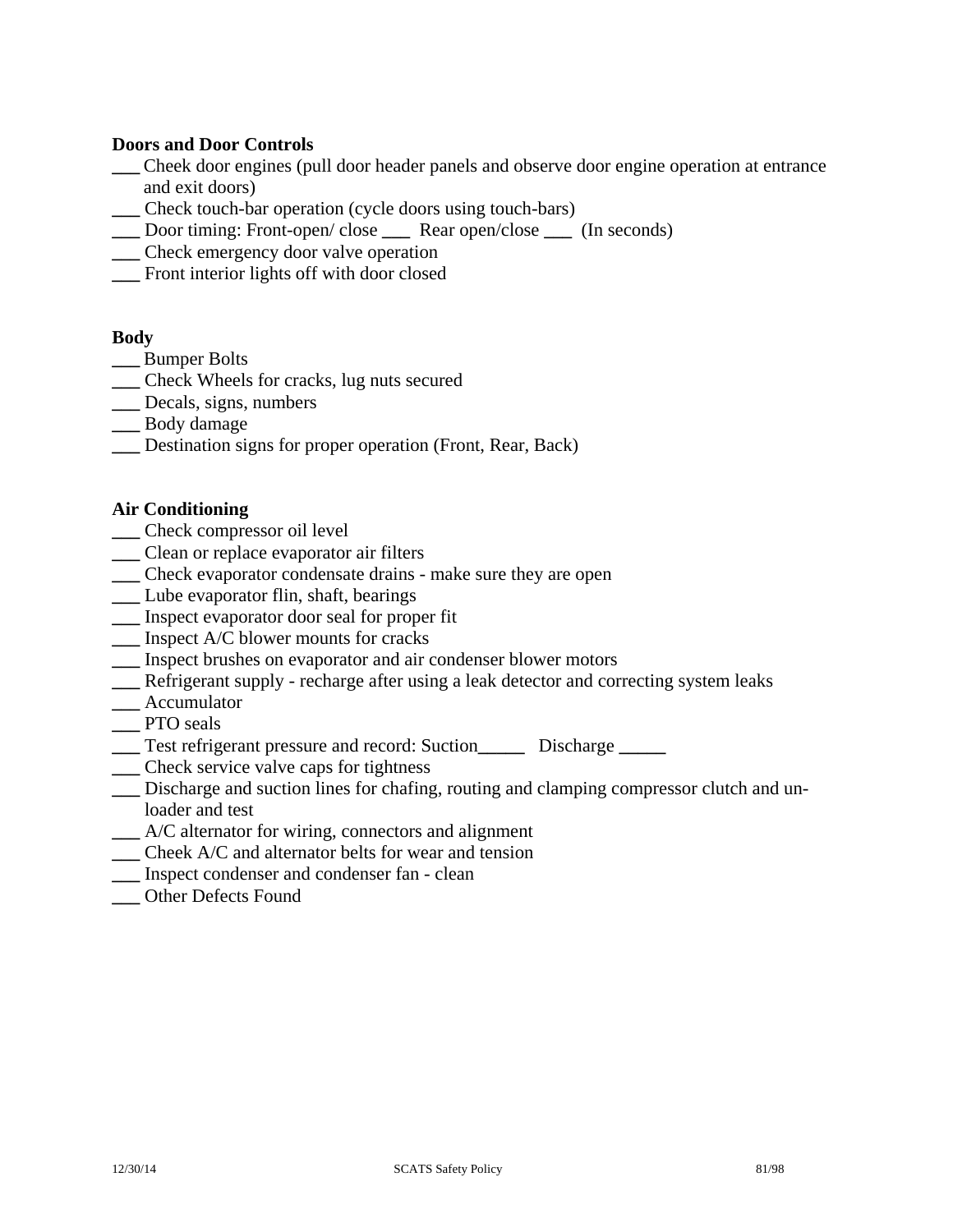## **SAMPLE SCATS WHEELCHAIR LIFT PREVENTATIVE MAINTENANCE SCHEDULE**

Perform lift maintenance at scheduled intervals according to number of cycles or elapsed time, whichever comes first. Correct any potentially dangerous situations at once. Thoroughly read the maintenance and operation manual to fully understand the wheelchair components and its locations.

| <b>Every 2 weeks</b><br>Or 50 cycle   | Grease:                        | Whale slots<br>Fold slots (bridge plate ends)<br>Safety barrier latch                                                          |
|---------------------------------------|--------------------------------|--------------------------------------------------------------------------------------------------------------------------------|
| <b>Every 4 weeks</b><br>Or 100 cycles | Light oil:                     | Whale pins<br>Safety barrier hinge<br>Bridge plate hinge<br>Platform fold bearings<br>Horseshoe pivot pins                     |
| <b>Every</b> year<br>Or 1250 cycles   | Change pump oil:               | 1 qt. Transmission fluid type "A"<br>(fill to $\frac{1}{2}$ " of breather cap with lift down and<br>unfolded)                  |
|                                       | Inspect and replace if needed: | Cotter pins<br>Weldment lever<br>Whale slots<br>Horseshoe pivot<br>Fold slots<br>Platform fold bearings<br>Power cable         |
|                                       | Decals                         | Replace if missing or if not legible                                                                                           |
|                                       | Mounting:                      | Check to see that lift is securely anchored to<br>vehicle and there are no loose bolts, broken<br>welds, or stress fractures.  |
|                                       | Also:                          | Remove cover and inspect cylinder, chains,<br>bearings<br>Hoses and wires for wear<br>or damage. See that all bolts are tight. |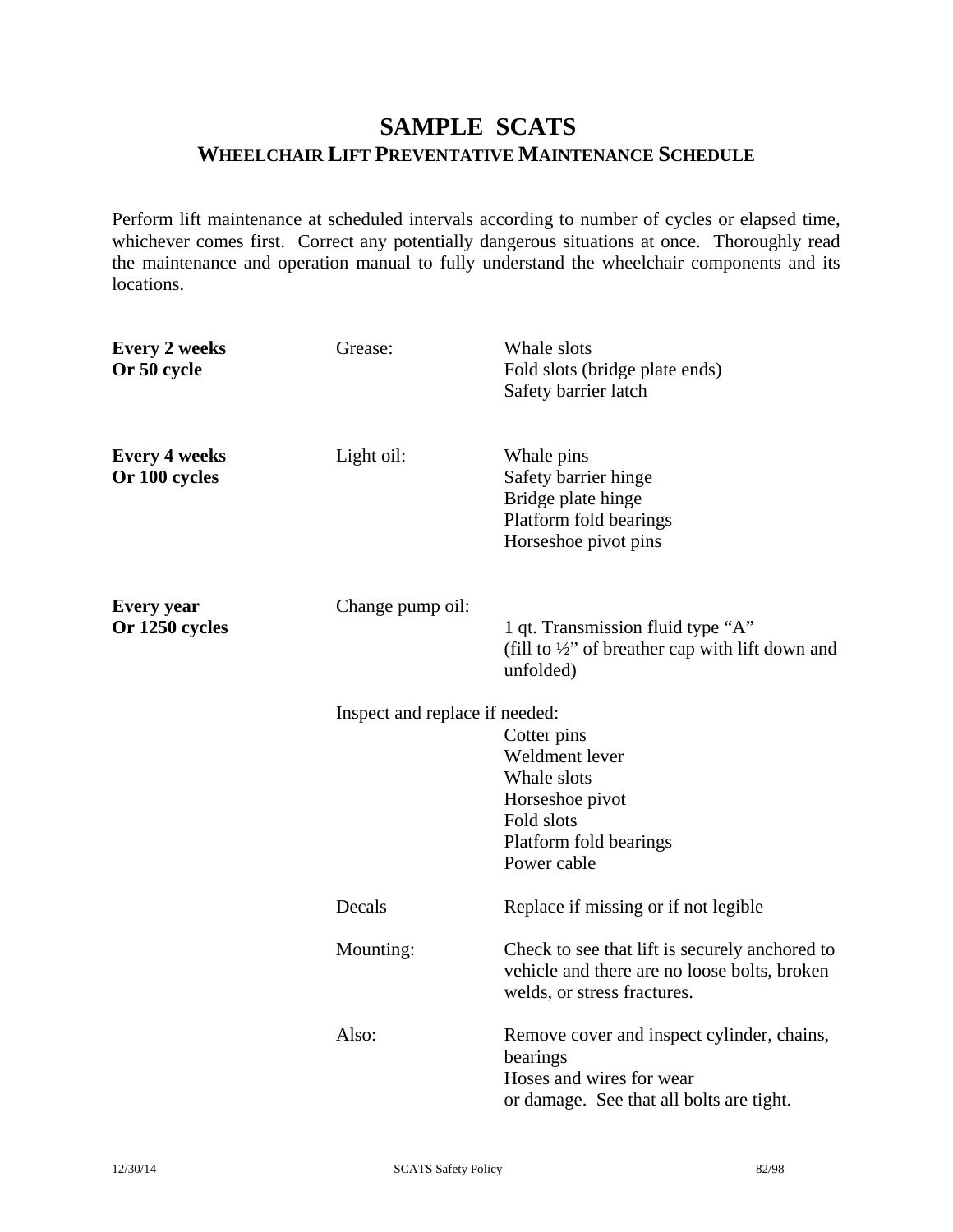| venicie mspection silect                  |                                    |  |  |  |
|-------------------------------------------|------------------------------------|--|--|--|
|                                           |                                    |  |  |  |
| Mileage: 1990                             | Maintenance due date:              |  |  |  |
| <b>UNDERHOOD</b>                          | <b>SAFETY EQUIPMENT</b>            |  |  |  |
| $\Box$ Oil level                          | $\Box$ Fire extinguisher           |  |  |  |
| $\Box$ Oil added<br>quarts                | $\Box$ Web cutter                  |  |  |  |
| $\Box$ Radiator level                     | $\Box$ Triangles                   |  |  |  |
| $\Box$ Battery level                      | $\Box$ First aid kit               |  |  |  |
| $\Box$ Windshield washer fluid level      | $\Box$ Back-up alarm               |  |  |  |
| $\Box$ Engine/hoses/belts                 | $\Box$ Rear door buzzer (LTV only) |  |  |  |
|                                           | $\Box$ Biohazard kit               |  |  |  |
| <b>EXTERIOR</b>                           | <b>INTERIOR</b>                    |  |  |  |
| $\Box$ Tires                              | $\square$ Brakes                   |  |  |  |
| $\Box$ Turn signals                       | $\Box$ Steering                    |  |  |  |
| $\Box$ Headlights                         | $\Box$ Transmission                |  |  |  |
| $\Box$ Tail/brakes lights                 | $\Box$ Mirrors                     |  |  |  |
| $\Box$ Windshield wipers                  | $\Box$ Gauge/instruments           |  |  |  |
| $\Box$ Fresh body damage                  | $\Box$ Controls (equipment)        |  |  |  |
| $\Box$ Cleanliness                        | $\Box$ Radio (two-way)             |  |  |  |
| $\Box$ Cycle lift (light oil every 2 wks) | $\square$ Damage/cleanliness       |  |  |  |
| <b>ACCESSIBILITY EQUIPMENT</b>            |                                    |  |  |  |

#### SAMPLE Vehicle Inspection Sheet

 $\Box$  <br> Fully operable wheelchair lift

□ Wheelchair lift ramp

 $\square$  Proper number of belts and securement devices

 $\Box$  <br> Belts and securement devices in good condition

Notes: Notes:

l

Inspector signature: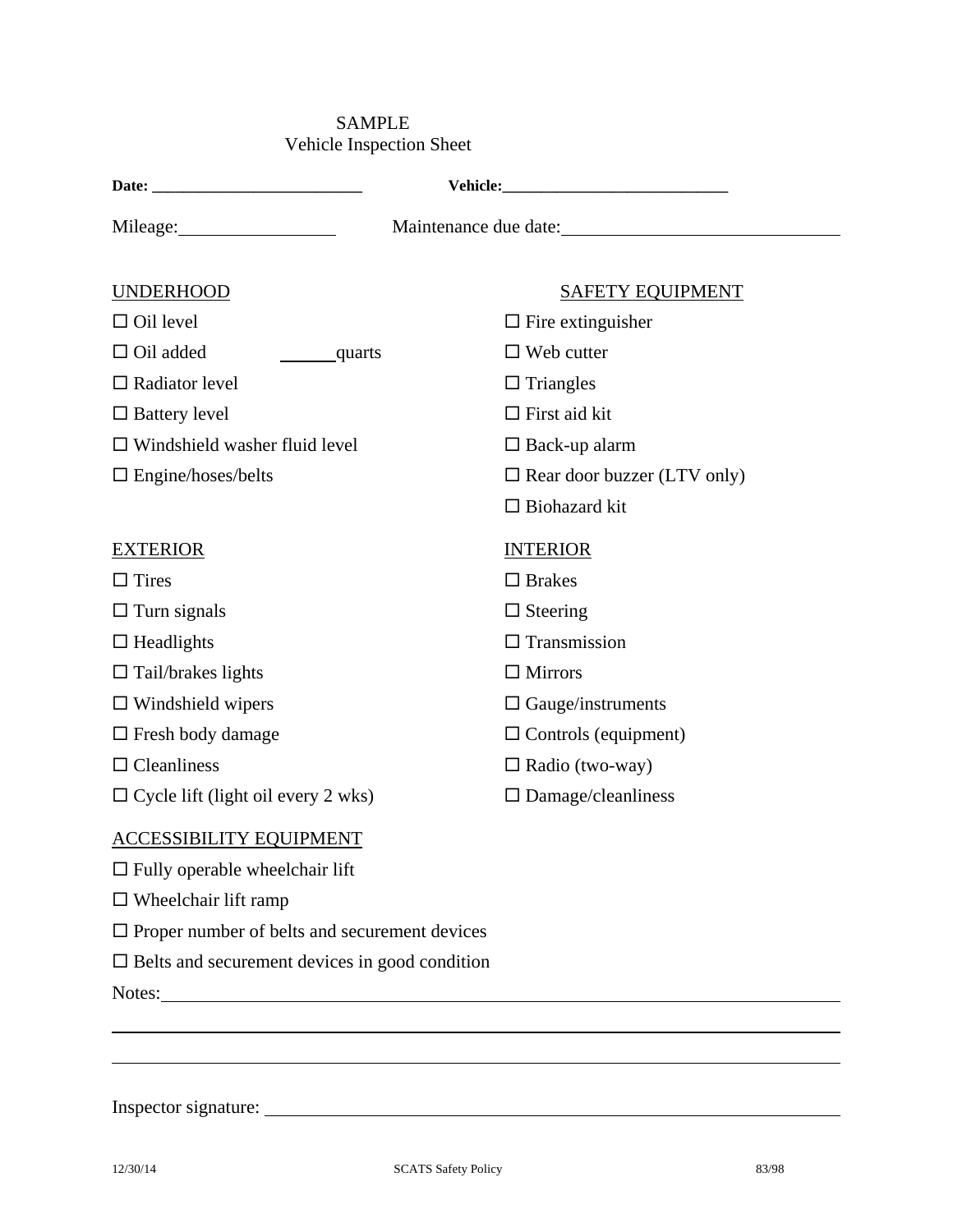## **Security**

### **Purpose**

The overall purpose of Scotland County Area Transit System's

 SSEP Program is to optimize -- within the constraints of time, cost, and operational effectiveness -- the level of protection afforded to Scotland County Area Transit System's passengers, employees, volunteers and contractors, and any other individuals who come into contact with the system, both during normal operations and under emergency conditions.

### **Goals**

The SSEP Program providesScotland County Area Transit System with a security and emergency preparedness capability that will:

- 1. Ensure that security and emergency preparedness are addressed during all phases of system operation, including the hiring and training of agency personnel; the procurement and maintenance of agency equipment; the development agency policies, rules, and procedures; and coordination with local public safety and community emergency planning agencies
- 2. Promote analysis tools and methodologies to encourage safe system operation through the identification, evaluation and resolution of threats and vulnerabilities, and the ongoing assessment of agency capabilities and readiness
- 3. Create a culture that supports employee safety and security and safe system operation (during normal and emergency conditions) through motivated compliance with agency rules and procedures and the appropriate use and operation of equipment

### **Objectives**

In this new environment, every threat cannot be identified and resolved, but SCATS can take steps to be more aware, to better protect passengers, employees, facilities and equipment, and to stand ready to support community needs in response to a major event. To this end, our SSEP Program has five objectives:

- 1. Achieve a level of security performance and emergency readiness that meets or exceeds the operating experience of similarly-sized agencies around the nation
- 2. Increase and strengthen community involvement and participation in the safety and security of our system
- 3. Develop and implement a vulnerability assessment program, and based on the results of this program, establish a course of action for improving physical security measures and emergency response capabilities
- 4. Expand our training program for employees, volunteers and contractors to address security awareness and emergency management issues
- 5. Enhance our coordination with *[NCDOT's Office of Transit]* regarding security and emergency preparedness issues.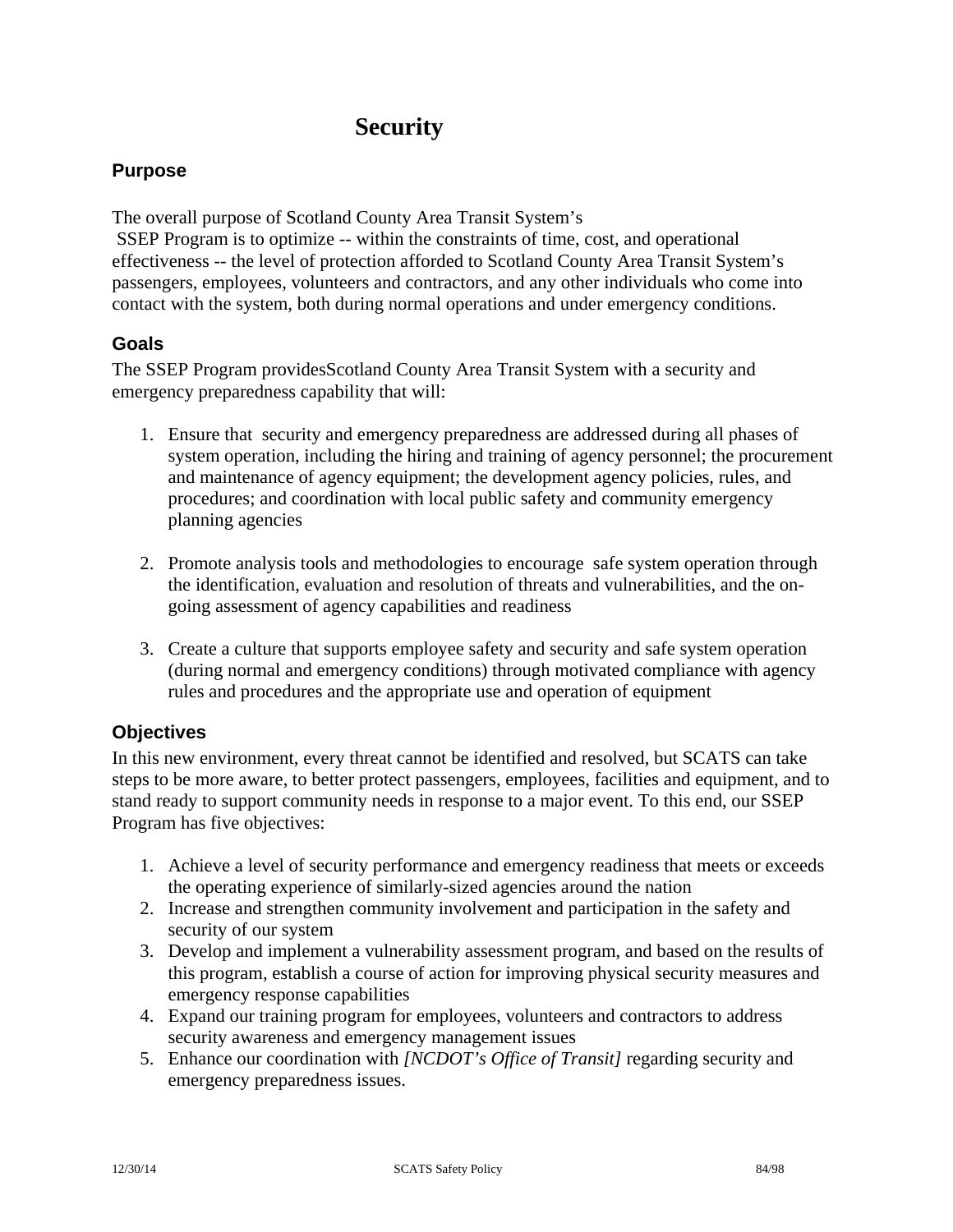### **SECURITY**

#### **SECURITY**

- A. Provide a proactive, prevention-oriented approach to security.
- B. Current thinking regarding bus transit security emphasizes the importance of identifying potential threats and area of vulnerability, developing approaches that will minimize those threats and vulnerabilities and demonstrating a clear and proactive approach to security.
- C. Key purposes of this element in the system safety program plan are to:

 1. Define explicitly the security role of each employee and department in support of security goals

- 2. Detail any and all functions in support of each system security goal and objective
- 3. Establish milestones for developing and implementing system security with the bus transit system.
- 4. Reference any agreement between law enforcement agencies and the transit system.
- 5. Have or develop a strong working relationship between the bus transit system and law enforcement agencies. This is extremely important.

#### **Security:**

The security of passengers and employees is paramount to promoting the objectives of the FTA and its partner organizations in developing a Model Program. Transit providers must take all reasonable and prudent actions to minimize the risk associated with intentional acts against passengers, employees and equipment/facilities. To further this objective, transit providers will need to develop security plans and procedures and emergency response plans and procedures. The plans must include coordination with local law enforcement and with other regional transit providers, the conduct of exercises for their emergency plans, and assessment of critical assets and measures to protect these assets.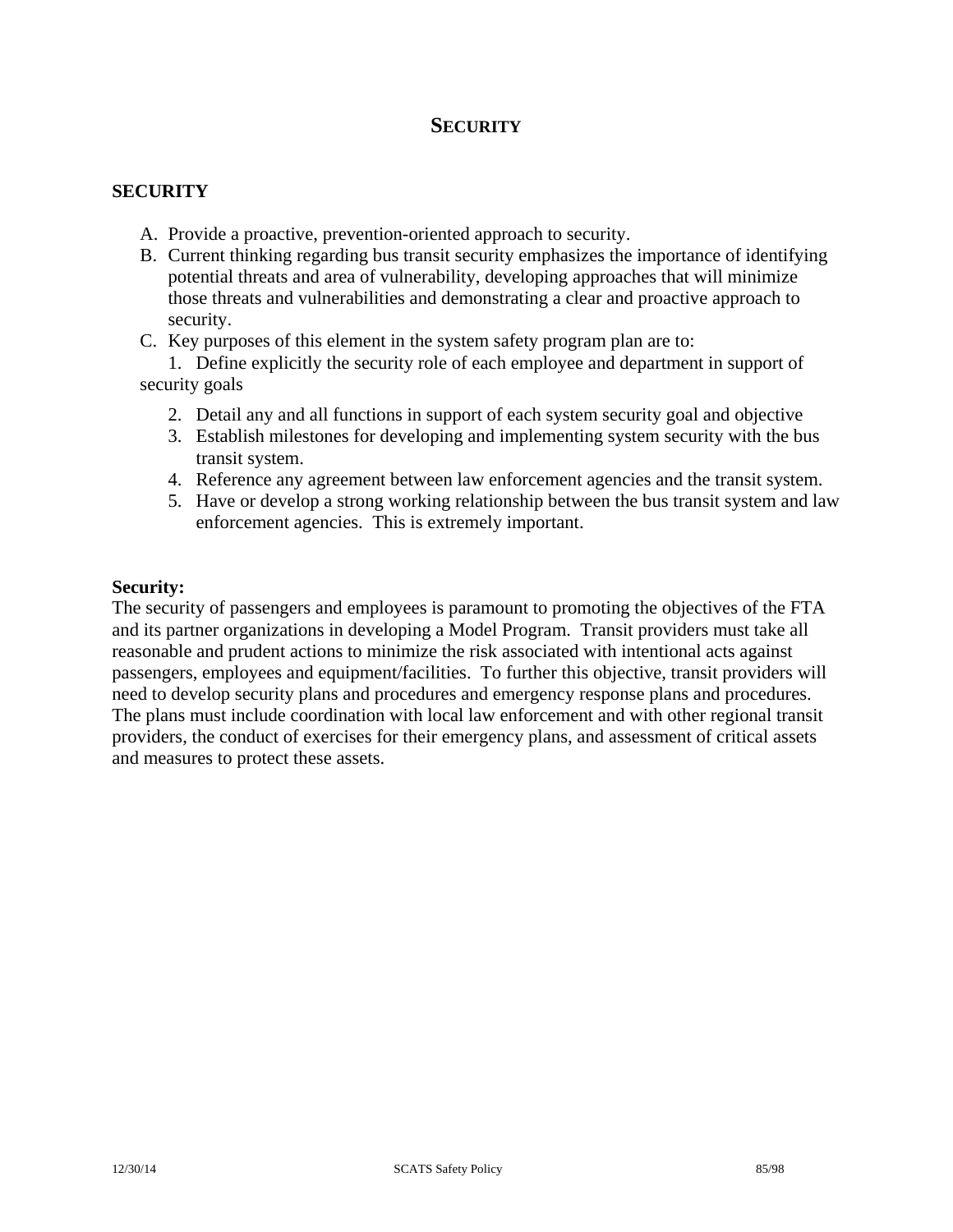#### **FTA'S TOP 20 SECURITY PROGRAM ACTION ITEMS FOR TRANSIT AGENCIES**

The following Action items identify the most important elements that transit agencies should incorporate into their System Security Program Plans. These top twenty (2) items are based on good security practices identified through FTA's Security Assessments and Technical Assistance provided to the largest transit agencies. Specific information on these elements may be found in FTA's *Transit System Security Program Planning Guide.* FTA is working with transit agencies to encourage them to incorporate these practices into their programs.

#### **Management and Accountability**

- 1. Written security program and emergency management plans are established.
- 2. The security plan is updated to reflect anti-terrorist measures and any current conditions.
- 3. The security plan is an integrated system security program, including regional coordination with other agencies, security design criteria in procurements and organizational charts for incident command and management systems.
- 4. The security plan is signed, endorsed and approved by top management.
- 5. The security program is assigned to a senior level manager.
- 6. Security responsibilities are defined and delegated from management through to the front line employees.
- 7. All operations and maintenance supervisor, forepersons, and managers are held accountable for security issues under their control.

#### **Security Problem Identification**

- 8. A threat and vulnerability assessment resolution process is established and used.
- 9. Security sensitive intelligence information sharing is improved by joining InfracGuard, the FBI Regional Task Force and the Surface Transportation Intelligence Sharing  $\&$ Analysis Center (SAC); security information is reported through the National Transit Database (NTD).

#### **Employee Selection**

- 10. Background investigations are conducted on all new front-line operations and maintenance employees (i.e., criminal history, motor vehicle records, credit history).
- 11. Criteria for background investigations are established.

#### **Training**

- 12. Security orientation or awareness materials are provided to all front-line employees.
- 13. Ongoing training programs on safety, security and emergency procedures by work area are provided.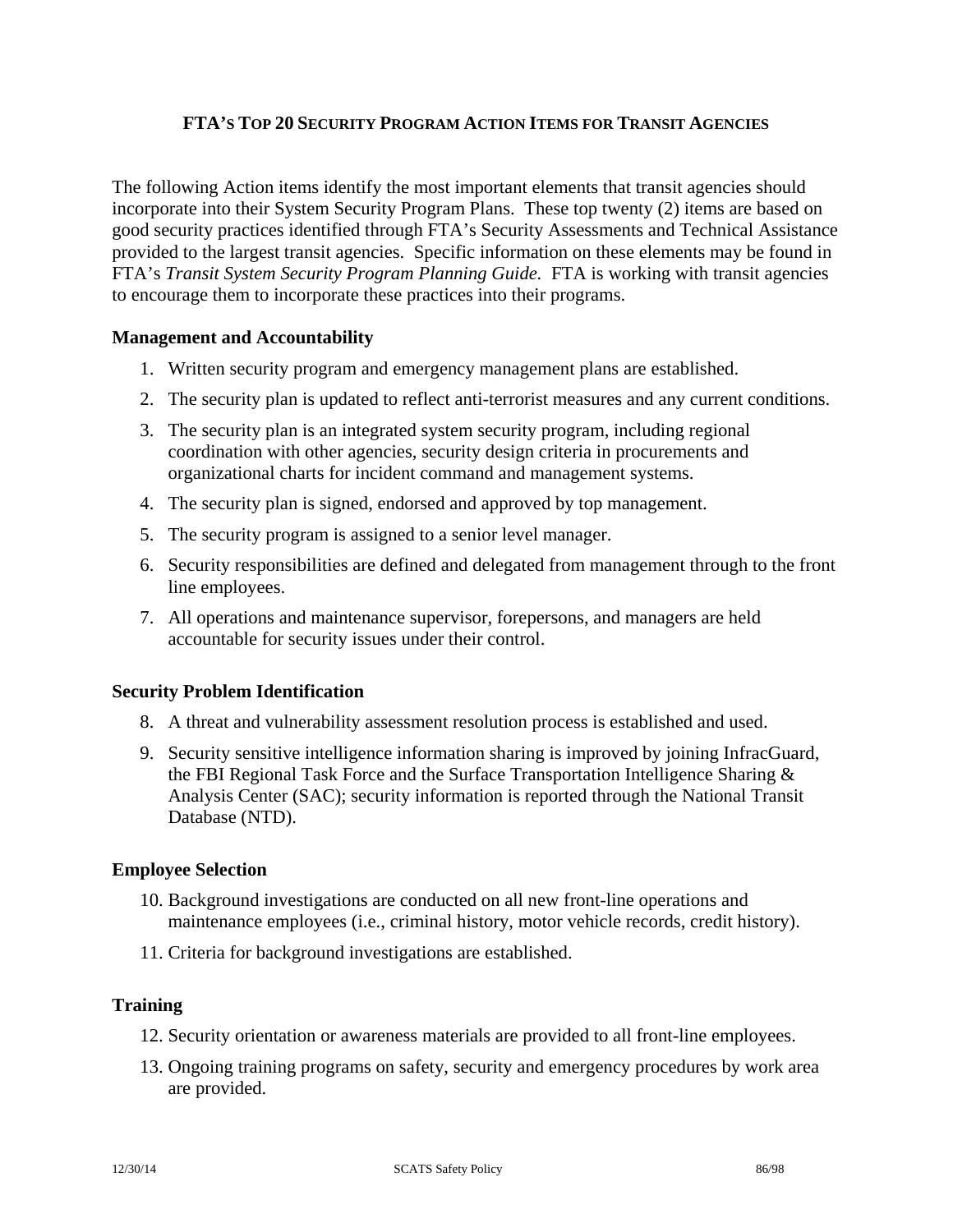14. Public awareness materials are developed and distributed on a system wide basis. **Audits and Drills**

- 15. Periodic audits of security policies and procedures are conducted.
- 16. Tabletop and functional drills are least once every six months and full-scale exercises, coordinated with regional emergency response providers, are performed at least annually.

#### **Document Control**

- 17. Access to documents of security critical systems and facilities are controlled.
- 18. Access to security sensitive documents is controlled.

#### **Access Control**

19. Background investigations are conductors of contractors or others who require access to security critical facilities, and ID badges are used for all visitors, employees and contractors to control access to key critical facilities.

#### **Homeland Security**

20. Protocols have been established to respond to the Office of Homeland Security Threat Advisory Levels.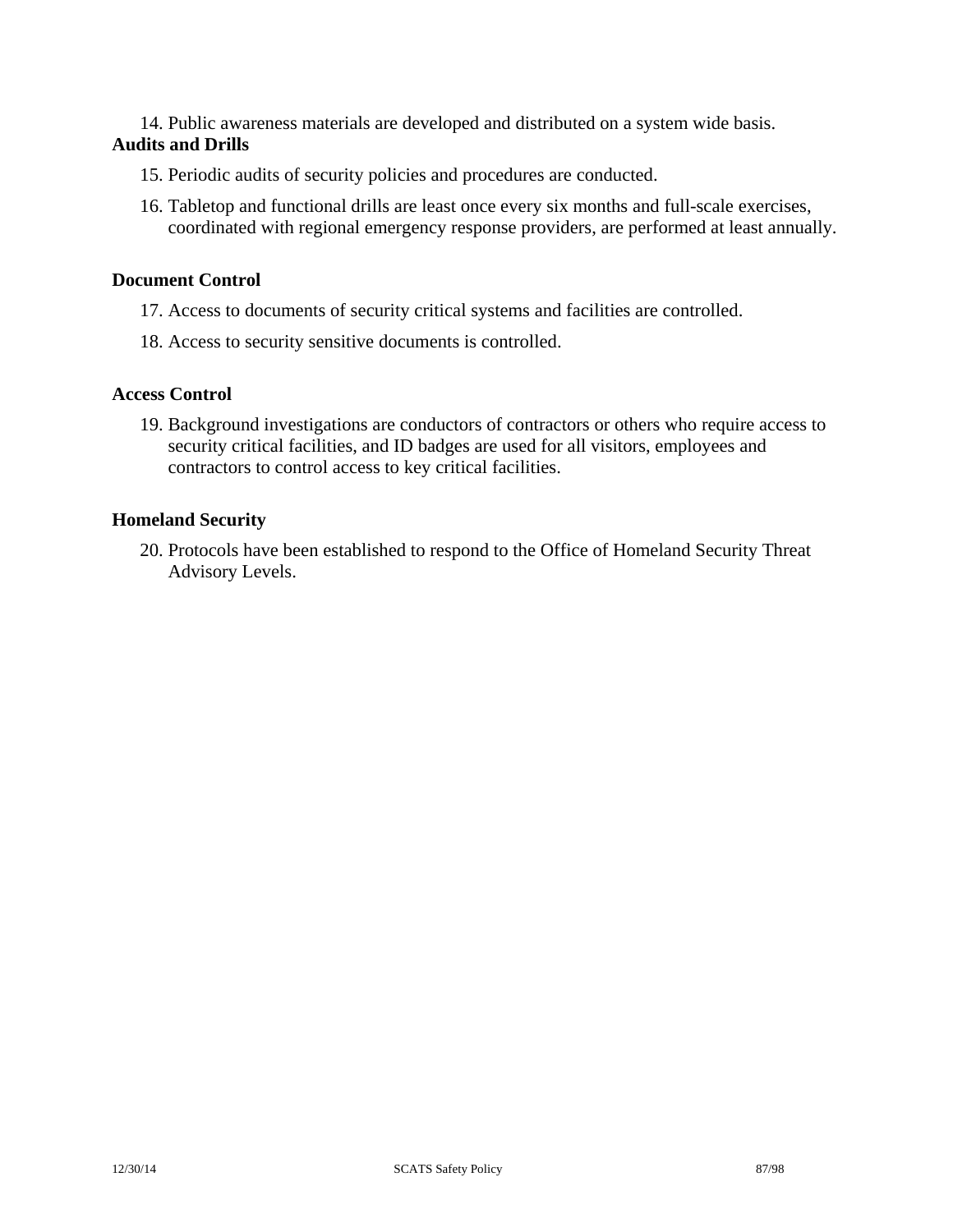## **SAMPLE SCATS WORKPLACE SECURITY ASSESSMENT FORM**

| <b>Facility (Worksite):</b> |  |
|-----------------------------|--|
| Location:                   |  |
| Date:                       |  |
| Inspection No.:             |  |

Describe the physical layout of the establishment. Indicate its location to other business or residences in the area and access to the street.

<u> 1989 - Johann Stoff, amerikansk politiker (\* 1908)</u>

<u> 1989 - Johann Stein, marwolaethau a bhann an t-Amhair ann an t-Amhair an t-Amhair an t-Amhair an t-Amhair an</u>

Number/gender of employees on-site between 10 p.m. and 5 a.m. Describe nature and frequency of client/customer/passenger/other contact:

| Yes | No.                     |                                                                                           |
|-----|-------------------------|-------------------------------------------------------------------------------------------|
| ❏   |                         | Are cash transactions conducted with the public during working hours? If yes,             |
|     |                         | how much cash is kept in the cash register or in another place accessible to a<br>robber? |
| Yes | $\overline{N}_{\Omega}$ |                                                                                           |
| ◻   |                         | Is there safe or lock-box on the premises into which cash is deposited?                   |

What is the security history of the establishment and environs?<br>
<u>Letting</u>

What physical security measures are present?

#### Yes No

l  $\overline{a}$ 

l

l  $\overline{a}$ 

l

 $\Box$  Has security training been provided to employees? If so, has the training been effective?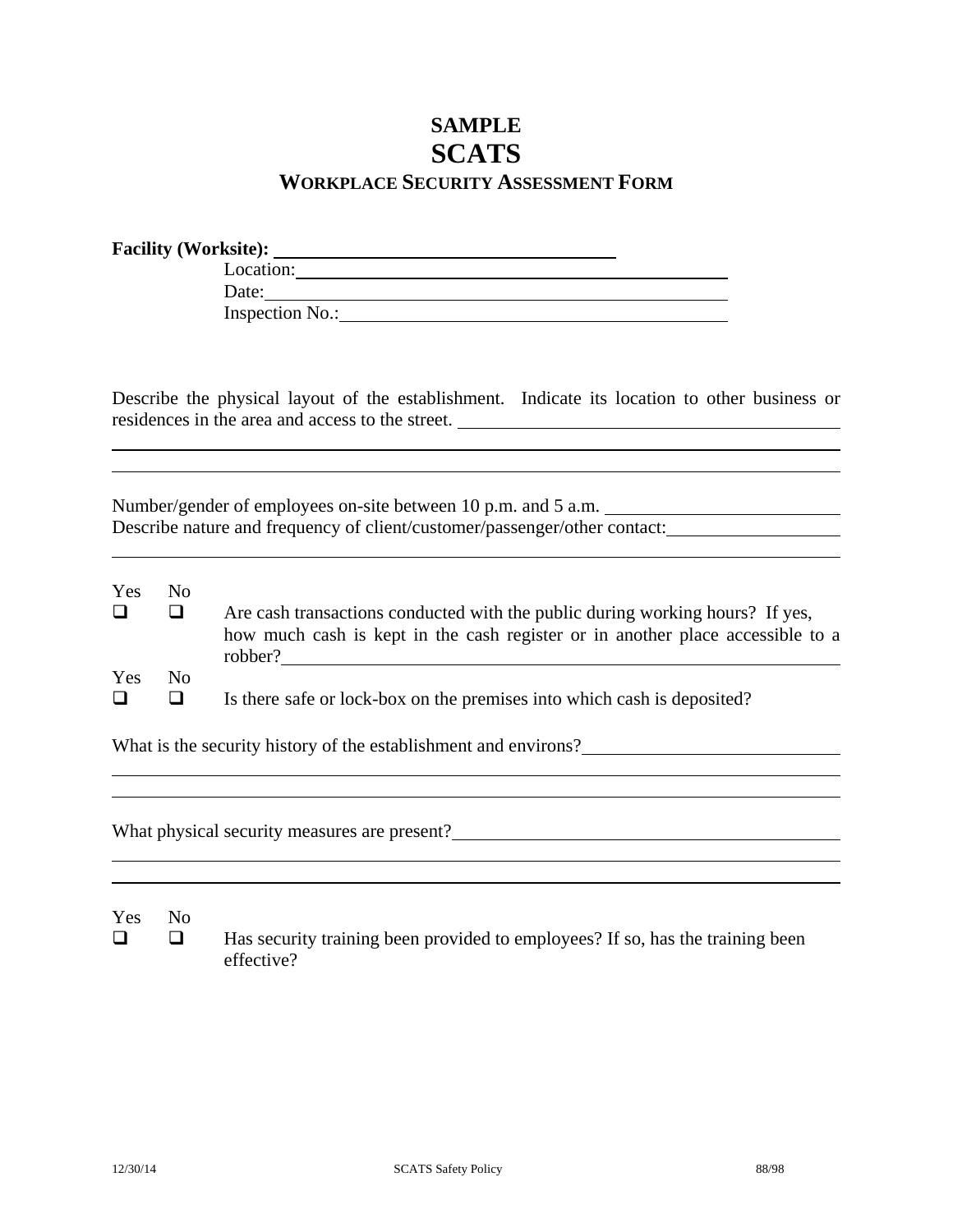## **SAMPLE SCATS Security Incident Recording Form**

| Date of Incident:<br>AM/PM                   |        |                                                                                                                                                                                                                                      | Time of Incident: |                                                                     |                              |  |
|----------------------------------------------|--------|--------------------------------------------------------------------------------------------------------------------------------------------------------------------------------------------------------------------------------------|-------------------|---------------------------------------------------------------------|------------------------------|--|
|                                              |        | Location: <u>contract the contract of the contract of the contract of the contract of the contract of the contract of the contract of the contract of the contract of the contract of the contract of the contract of the contra</u> |                   |                                                                     |                              |  |
| # of Fatalities: _____# of Injuries: _______ |        |                                                                                                                                                                                                                                      |                   |                                                                     | Property Damage Estimate: \$ |  |
|                                              |        | Type of Security Incidents: Check all that apply.                                                                                                                                                                                    |                   |                                                                     |                              |  |
| Homicide                                     |        | <b>Burglary</b>                                                                                                                                                                                                                      | $\perp$           | Motor Vehicle Theft                                                 |                              |  |
| Forcible Rape $\Box$                         |        | Bombing                                                                                                                                                                                                                              | $\Box$            | <b>Chemical or Biological Release</b>                               |                              |  |
| Robbery                                      | $\Box$ | Arson                                                                                                                                                                                                                                | $\Box$            | <b>Aggravated Assault</b>                                           |                              |  |
| Hijacking                                    | $\Box$ | <b>Bomb Threat</b>                                                                                                                                                                                                                   | $\Box$            | Kidnapping                                                          |                              |  |
| Other                                        | П      |                                                                                                                                                                                                                                      |                   | <u> 1980 - Andrea Station Barbara, amerikan personal (h. 1980).</u> |                              |  |
|                                              |        |                                                                                                                                                                                                                                      |                   |                                                                     |                              |  |
|                                              |        |                                                                                                                                                                                                                                      |                   |                                                                     |                              |  |
|                                              |        |                                                                                                                                                                                                                                      |                   |                                                                     |                              |  |
|                                              |        |                                                                                                                                                                                                                                      |                   |                                                                     |                              |  |
|                                              |        |                                                                                                                                                                                                                                      |                   |                                                                     |                              |  |
|                                              |        |                                                                                                                                                                                                                                      |                   |                                                                     |                              |  |
|                                              |        |                                                                                                                                                                                                                                      |                   |                                                                     | Date:                        |  |
| Title:                                       |        |                                                                                                                                                                                                                                      |                   | Phone #:                                                            |                              |  |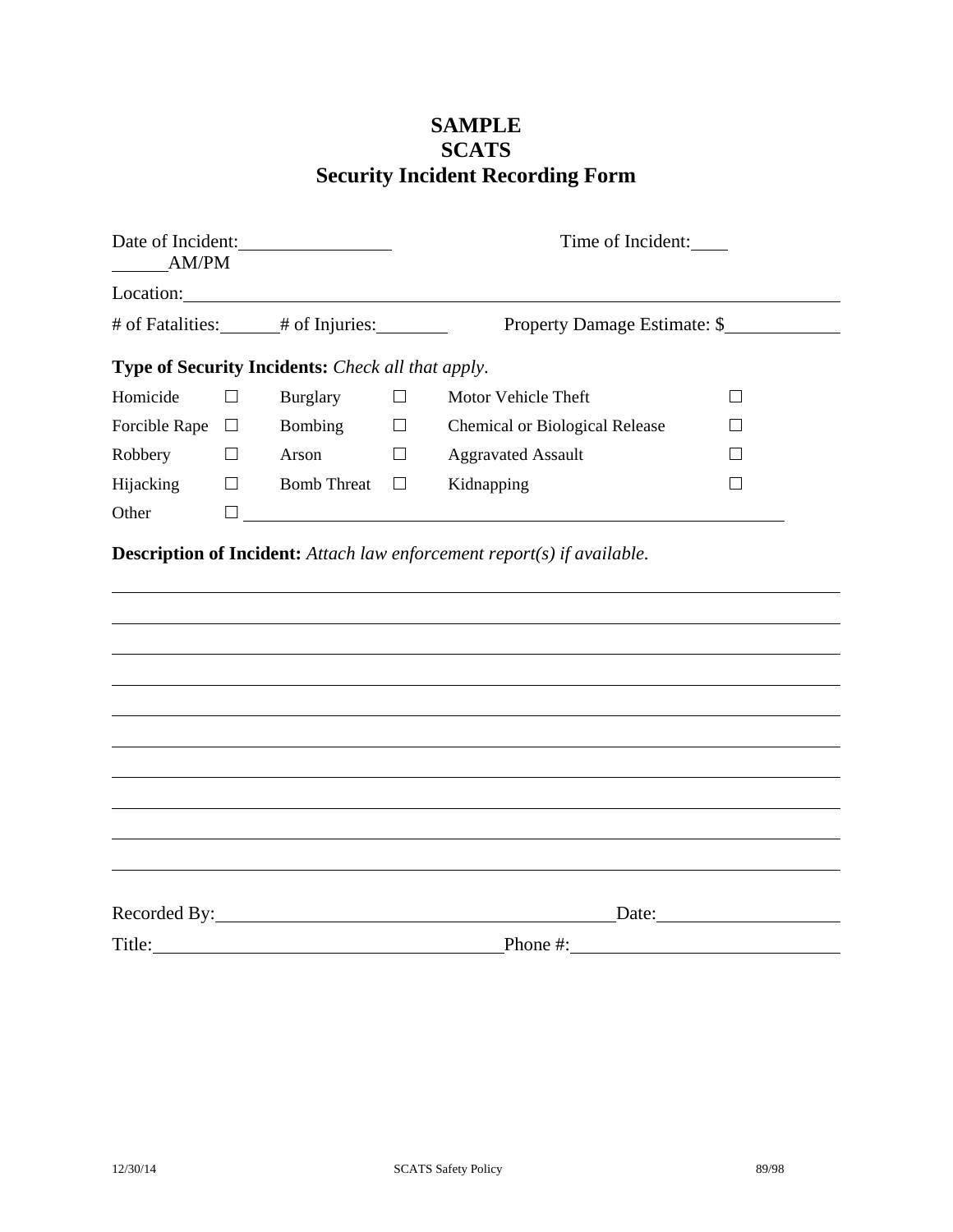## **Emergency Management**

#### **Before Disaster Strikes**

- Make a Plan
	- Work with your colleagues and counterparts in the police department, fire department, health department, public buildings department, and emergency management office to develop a plan that will be successful
	- Review your plan regularly and update it when your system changes or new threats emerge
	- Plan for the worst. Determine what you will do if...

 $\square$  Normal communication system (television, web, radio, telecommunication) are not available

 $\Box$  Electrical power is cut off

 $\Box$  There are massive deaths or injuries

 $\square$  There are air-borne chemical or biological hazards

• Practice, Practice, Practice

 $\Box$  Conduct regular emergency/disaster drills (not just fire drills) to keep skills sharp and your plan up-to-date

- $\Box$  Build interagency relationship; every level of transit leadership should personally knows his/her counterparts in the agencies and organizations who will be responding to an emergency situation
- Some Things that Really Matter
	- $\Box$  Put the resources in place to execute your plan people, equipment, facilities
	- $\Box$  Identify alternative means of transportation for the transit-using public in case one or more of your primary modes is disabled
	- $\Box$  Radio communication capability is essential because cell phones are not reliable during the emergencies; be sure you have multiple communication systems, in case one or more is inoperative
	- $\Box$  Conduct criminal and credit background checks on every employee
	- $\Box$  Make sure every employee has a photo identification and require that it be displayed at all times

#### **Emergency Response**

Establish Command Central

 $\Box$  Immediately set up a joint operations center so that your key responders can talk to each other face-to-face and make joint decisions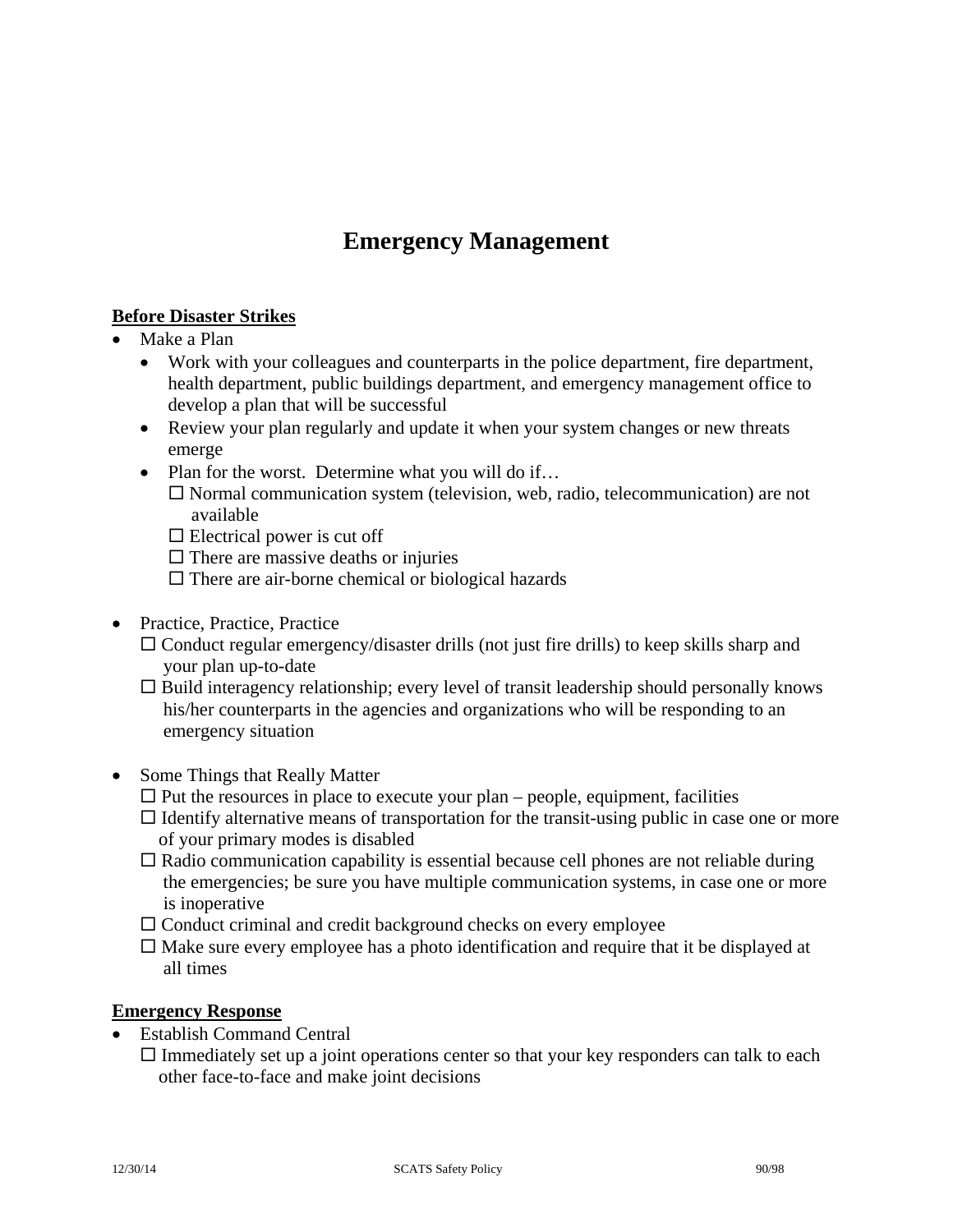• Improvise!

*.* 

Be ready and willing to improvise; even a good plan can't anticipate everything

#### **In the Aftermath**

• Communicate with the Public

 $\Box$  Use your website to communicate your service plans and availability with the public on a real-time basis.

 $\Box$  Work with local television and radio stations to get information about closings and alternative routes to the public

- Restore Public Confidence
	- $\Box$  Increase law enforcement visibility; put a uniformed officer on every train, if possible, to reassure the public and deter potential threats
	- $\Box$  Tell people with brochures, ads, and announcement how they can help enhance security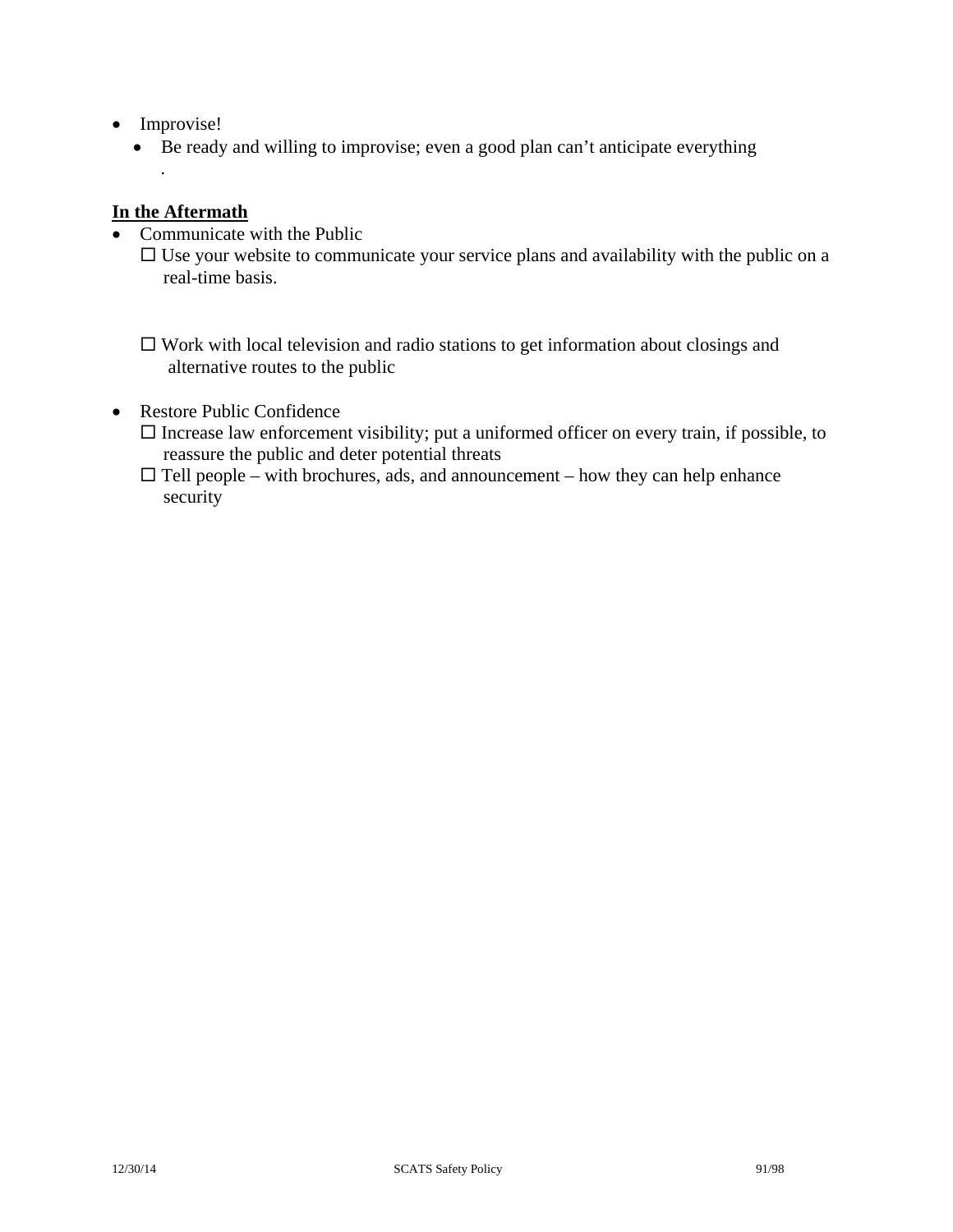## **SAMPLE Emergency Evacuation and Fire Prevention Plan Training**

|                                                                              | Date: $\frac{1}{2}$ Date:                                                                                                                                                                                                                                   |                                                                                                                                                                                                                                   | Location: <u>contract and contract and contract and contract and contract and contract and contract and contract and contract and contract and contract and contract and contract and contract and contract and contract and con</u> |           |
|------------------------------------------------------------------------------|-------------------------------------------------------------------------------------------------------------------------------------------------------------------------------------------------------------------------------------------------------------|-----------------------------------------------------------------------------------------------------------------------------------------------------------------------------------------------------------------------------------|--------------------------------------------------------------------------------------------------------------------------------------------------------------------------------------------------------------------------------------|-----------|
|                                                                              | Instructor: Title:                                                                                                                                                                                                                                          |                                                                                                                                                                                                                                   |                                                                                                                                                                                                                                      |           |
|                                                                              |                                                                                                                                                                                                                                                             | <b>Emergency Evacuation Plan Elements to be Reviewed</b>                                                                                                                                                                          |                                                                                                                                                                                                                                      |           |
| $\Box$<br>$\Box$<br>$\Box$<br>$\Box$<br>$\Box$<br>$\Box$                     | <b>Emergency Escape Procedures</b><br><b>Escape Route Assignments</b><br>Special Procedures for Personnel to Operate Critical Equipment<br>Procedures to Account for Employees<br>Special Rescue and Medical Personnel<br><b>Employee Training Programs</b> |                                                                                                                                                                                                                                   |                                                                                                                                                                                                                                      |           |
|                                                                              |                                                                                                                                                                                                                                                             | <b>Fire Prevention Plan Elements to be Reviewed</b>                                                                                                                                                                               |                                                                                                                                                                                                                                      |           |
| $\Box$<br>$\Box$<br>$\Box$<br>$\Box$<br>$\Box$<br>$\Box$<br>$\Box$<br>$\Box$ | <b>Fire Prevention Practices</b><br><b>Alarm Systems</b><br>Proper Housekeeping                                                                                                                                                                             | <b>Major Workplace Fire Hazards</b><br>Fire Equipment Maintenance Personnel<br>Means of Reporting Fires and other Emergencies<br>Personnel Responsible for Control of Fuel Source Hazards<br><b>Proper Maintenance Procedures</b> |                                                                                                                                                                                                                                      |           |
|                                                                              | <b>Other Elements to be Reviewed</b>                                                                                                                                                                                                                        |                                                                                                                                                                                                                                   |                                                                                                                                                                                                                                      |           |
| $\Box$<br>$\Box$                                                             |                                                                                                                                                                                                                                                             | Names and Titles of Emergency and Fire Prevention Plan Coordinators<br>Emergency and Fire Prevention Plan Availability                                                                                                            |                                                                                                                                                                                                                                      |           |
|                                                                              | <b>Employees Trained</b><br>Name/SS#                                                                                                                                                                                                                        | <b>Work Location/Unit</b>                                                                                                                                                                                                         | <b>Job</b> Title                                                                                                                                                                                                                     | Signature |
|                                                                              |                                                                                                                                                                                                                                                             |                                                                                                                                                                                                                                   |                                                                                                                                                                                                                                      |           |
|                                                                              |                                                                                                                                                                                                                                                             |                                                                                                                                                                                                                                   |                                                                                                                                                                                                                                      |           |

Instructor's Signature:\_\_\_\_\_\_\_\_\_\_\_\_\_\_\_\_\_\_\_\_\_\_\_\_\_\_\_\_\_\_\_\_\_\_\_\_\_\_\_\_\_\_\_\_\_\_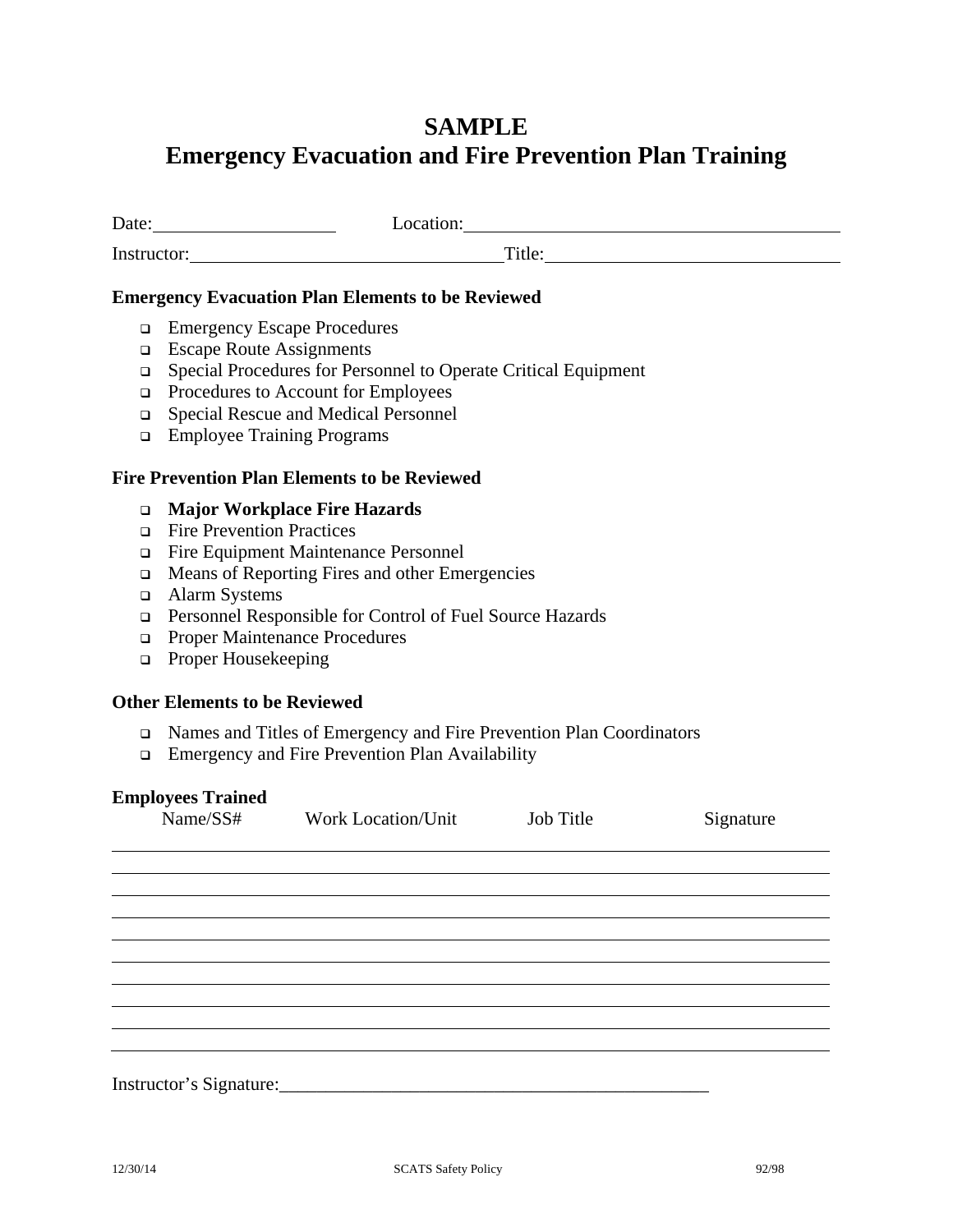## **External Emergency Plan**

#### **Notification of Emergency**

When notice has been received that an event has occurred or the potential of an event occurring, which has or may produce a large number of casualties, the following information should be obtained by the person receiving the information:

- 1. Name of person making notification and from what telephone number.
- 2. Location of emergency including address.
- 3. Estimated number of casualties.
- 4. Type of emergency (fire, explosion, plane crash, natural, weather related, etc.).
- 5. Time call received.
- 6. Estimated time of emergency event occurrence.

The person receiving the call shall then notify the Executive Director and/or Safety Director.

#### **Activation of Emergency Action Plan**

If the decision is made to implement the External Emergency Plan, the following actions shall be taken:

#### Executive Director Will:

- 1. Act under guidance of trained experts when available.
- 2. Organize the Emergency Action Plan.
- 3. Assess the situation and make appropriate decisions for passenger and employee safety as situation demands.
- 4. Be responsible for the notification of the "all clear".
- 5. Provide information for media release.

#### **INTERNAL EMERGENCY PLAN**

#### **Activation of Internal Emergency Plan**

- 1. The Dispatcher should be notified promptly of any promptly of any emergency situation.
- 2. Dispatcher will call "911" to notify County Communications of situation giving as much information as possible.
- 3. The dispatcher will keep records of all incoming calls that involve the emergency and relay them to the Executive Director.
- 4. If the Executive Director implements evacuation, see Evacuation Plan.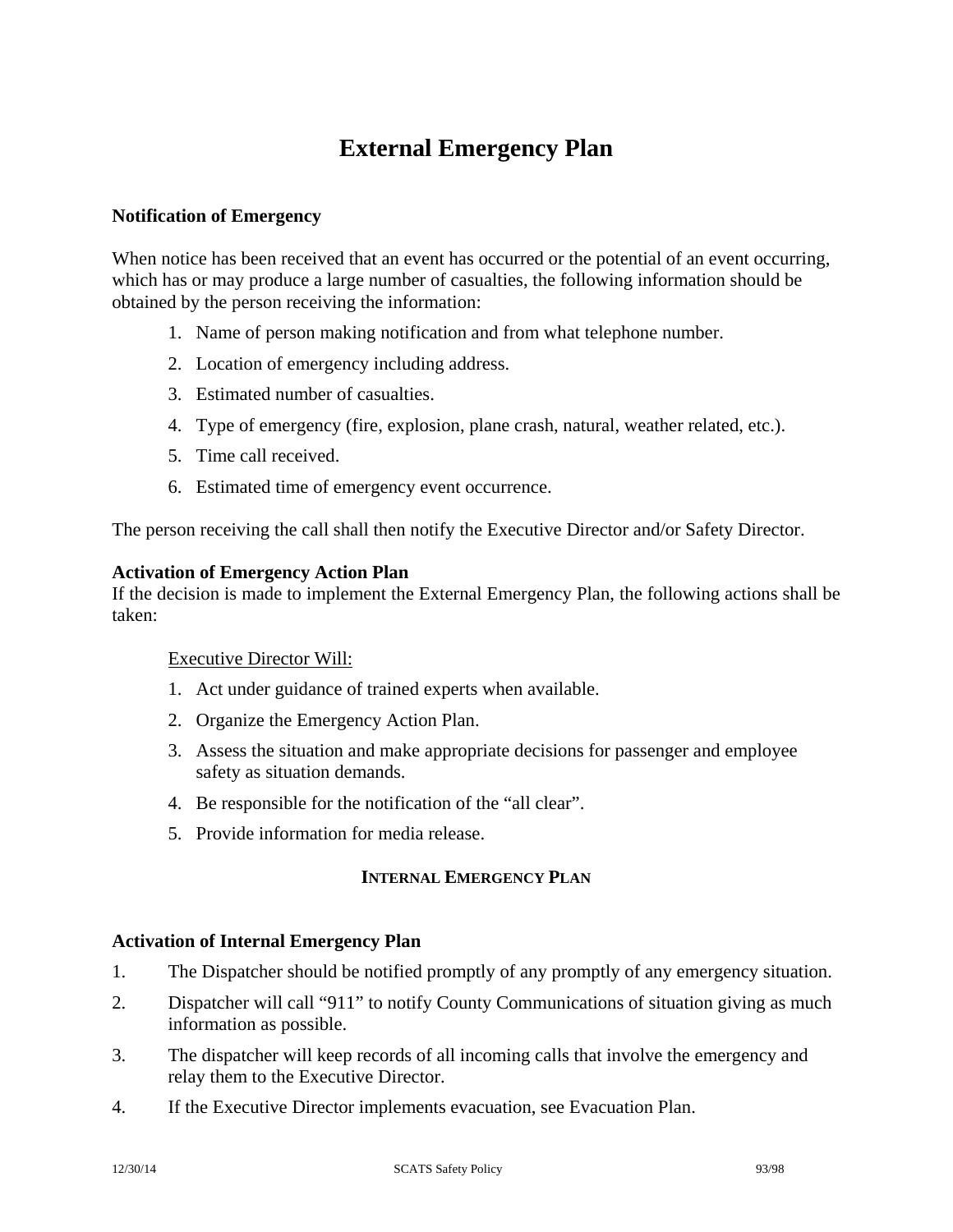### Executive Director Will:

- 1. Initiate Emergency Action Plan if deemed necessary and be the contact at the *[Disaster Operations (Board Room).]*
- 2. Provides a means to inform staff of the emergency and provide updates.
- 3. Provide the news media with information release.
- 4. Provide personnel to assist Emergency Operations.
- 5. Provide agencies with vehicle layouts and/or blueprints of the affected area.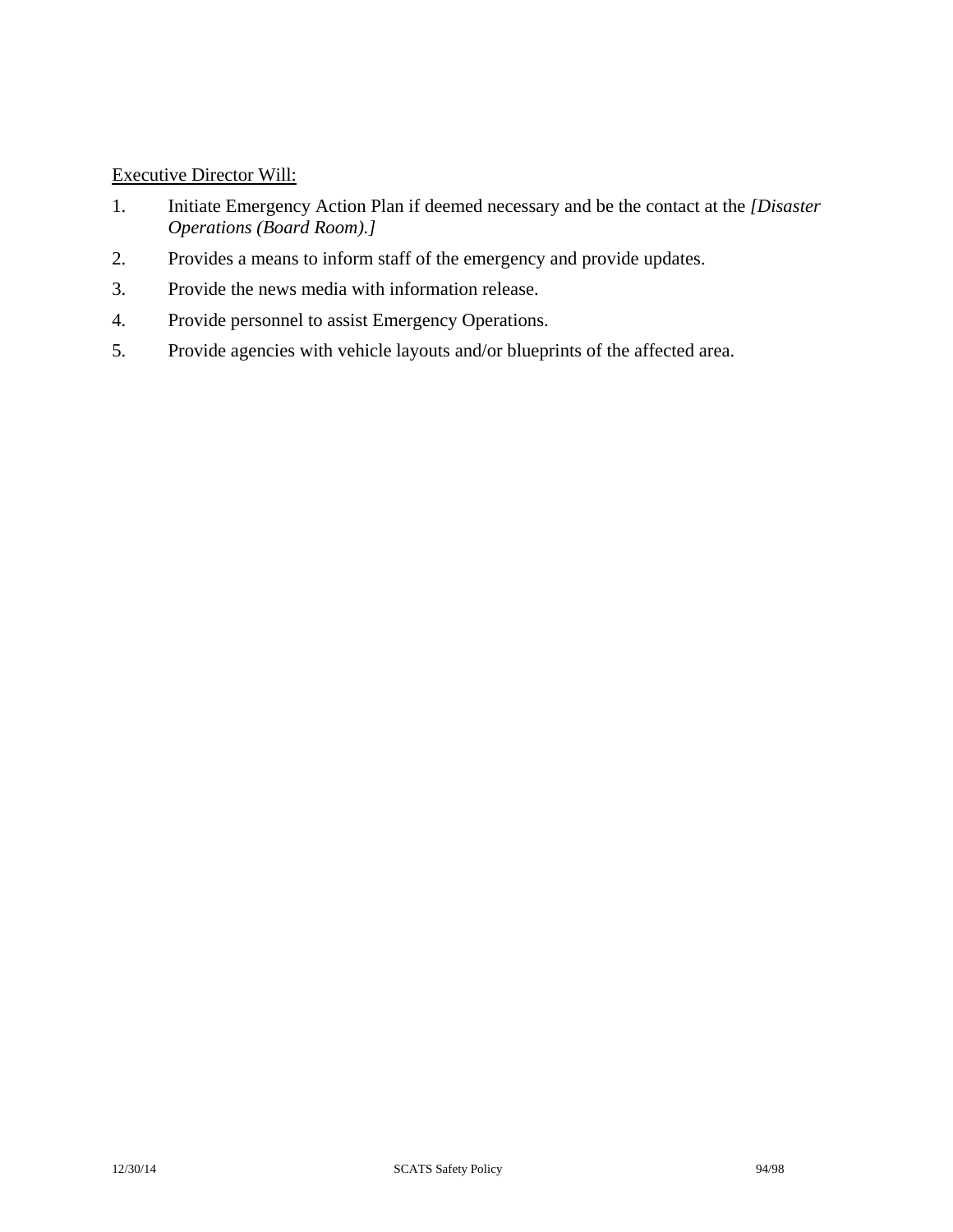## **BOMB THREAT CHECKLIST**

|                              | <b>Questions to Ask Caller:</b>                                                                                                                                                                                                      |                                               | <b>Caller's Voice:</b>                |
|------------------------------|--------------------------------------------------------------------------------------------------------------------------------------------------------------------------------------------------------------------------------------|-----------------------------------------------|---------------------------------------|
| 1.                           | When is the bomb going to explode?                                                                                                                                                                                                   | Calm                                          | <b>Nasal</b>                          |
|                              |                                                                                                                                                                                                                                      | Angry                                         | Stutter                               |
| 2.                           | Where is it right now?                                                                                                                                                                                                               | Excited                                       | Lisp                                  |
|                              |                                                                                                                                                                                                                                      | Slow                                          | Rasp                                  |
| 3.                           | What does it look like?                                                                                                                                                                                                              | _Rapid                                        | $\qquad \qquad$ Deep                  |
|                              | What kind of bomb is it?                                                                                                                                                                                                             | Soft<br>Loud                                  | ______Ragged                          |
| 4.                           |                                                                                                                                                                                                                                      | Laughter                                      | ____Clearing Throat<br>Deep Breathing |
| 5.                           | What will cause it to explode?                                                                                                                                                                                                       | $_{\rm{Crying}}$                              | _____Cracking Voice                   |
|                              |                                                                                                                                                                                                                                      | Normal                                        | ____Disguised                         |
| 6.                           | Did you (the caller) place the bomb?                                                                                                                                                                                                 | _District                                     | Accent                                |
|                              |                                                                                                                                                                                                                                      | Slurred                                       | Familiar                              |
| 7.                           | Why?                                                                                                                                                                                                                                 |                                               |                                       |
|                              |                                                                                                                                                                                                                                      | If voice is familiar, whom did it sound like? |                                       |
| 8.                           | What is your address?                                                                                                                                                                                                                |                                               |                                       |
| 9.                           | What is your name?                                                                                                                                                                                                                   | <b>Background Sounds:</b>                     |                                       |
|                              |                                                                                                                                                                                                                                      | Street noises                                 | ____Factory machinery                 |
|                              | <b>Exact Wording of the Threat:</b>                                                                                                                                                                                                  | Television                                    | Animal noises                         |
|                              |                                                                                                                                                                                                                                      | Voices                                        | Clear                                 |
|                              |                                                                                                                                                                                                                                      | _____PA System                                | _____Static                           |
|                              | <u> 1989 - Johann Stein, mars an deutscher Stein und der Stein und der Stein und der Stein und der Stein und der</u>                                                                                                                 | Music                                         | Local                                 |
|                              |                                                                                                                                                                                                                                      | House noises                                  | ____Long Distance                     |
|                              |                                                                                                                                                                                                                                      | Motor                                         | Booth                                 |
|                              |                                                                                                                                                                                                                                      | _____Office Machinery ______Other             |                                       |
|                              | Sex of Caller: M or F<br>Race:_________                                                                                                                                                                                              |                                               | <b>Threat Language:</b>               |
|                              | Age: Length of Call:                                                                                                                                                                                                                 | <b>Well Spoken</b>                            |                                       |
|                              | Incoherent                                                                                                                                                                                                                           |                                               |                                       |
|                              | (Educated) Taped                                                                                                                                                                                                                     |                                               |                                       |
|                              | Number at which call is received:                                                                                                                                                                                                    | Foul                                          | Message                               |
| read                         | <u>and the state of the state of the state of the state of the state of the state of the state of the state of the state of the state of the state of the state of the state of the state of the state of the state of the state</u> | Irrational                                    | by threat                             |
| maker                        |                                                                                                                                                                                                                                      |                                               |                                       |
| Time:                        | Date:                                                                                                                                                                                                                                | Remarks:                                      |                                       |
|                              | <b>Report Call Immediately to:</b>                                                                                                                                                                                                   |                                               |                                       |
|                              | <b>Contact Number</b>                                                                                                                                                                                                                |                                               |                                       |
| <b>Contact Name or Title</b> |                                                                                                                                                                                                                                      |                                               |                                       |
| <b>Contact Organization</b>  |                                                                                                                                                                                                                                      |                                               |                                       |
|                              | <b>Secondary Contact Info</b>                                                                                                                                                                                                        |                                               |                                       |
|                              | <b>Secondary Contact Info</b>                                                                                                                                                                                                        |                                               |                                       |

## **PUBLIC TRANSPORTATION EMERGENCY RESPONSE**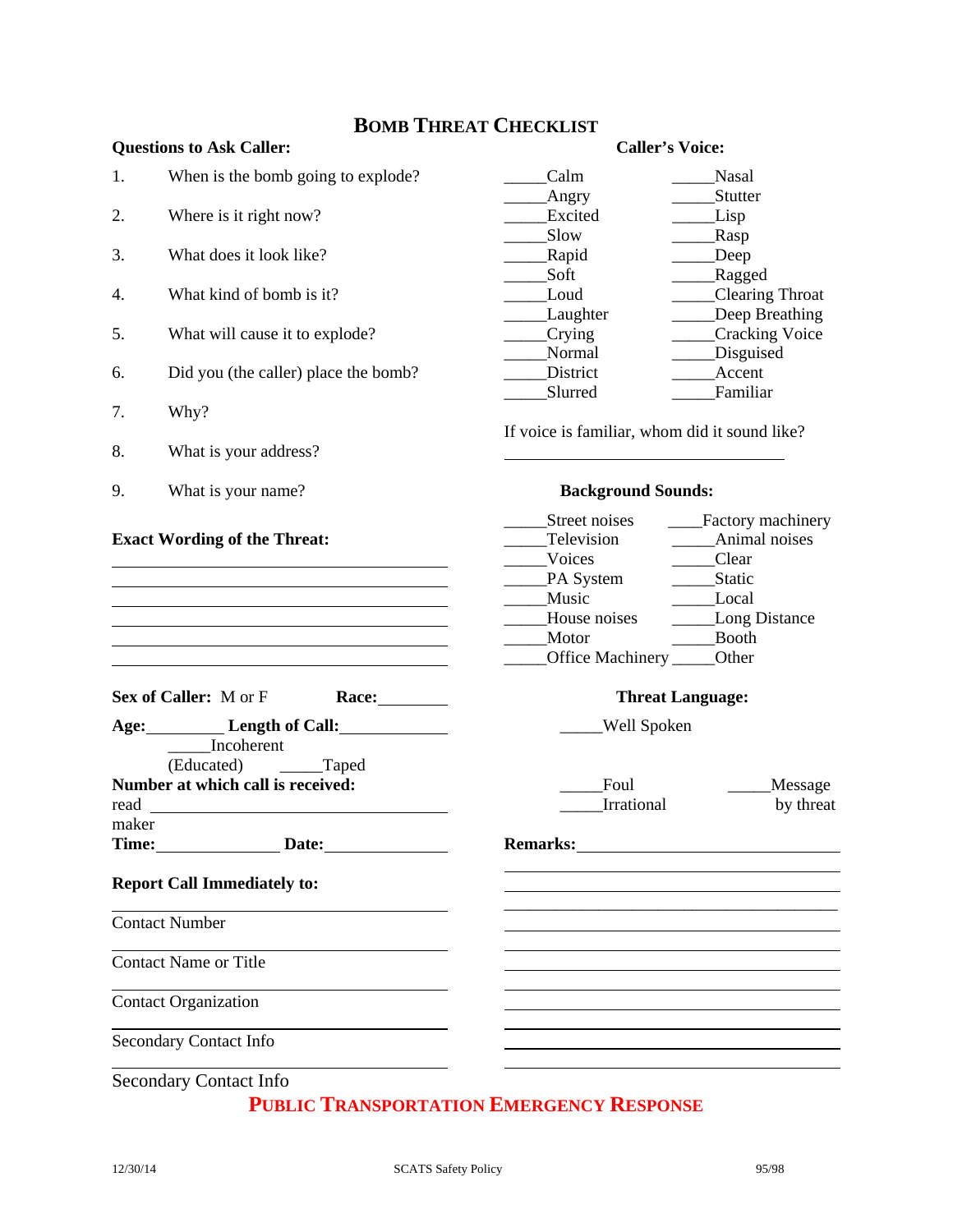### **MUTUAL AID AGREEMENT**

WHEREAS, the purpose of this pre-disaster agreement between the agencies is to provide for immediate assistance to protect life and property;

WHEREAS, this Agreement is authorized under *[State of Washington, RCW's 35 (City), 36 (County), 38.52 (Emergency Management), 36.57A (Public transportation benefit authority), 39.34 (Interlocal Agreement) and 47 (Public Highway Transportation (DOT)); which is activated only in the event of a proclamation of an emergency by the local and/or state government approving authority; ]* 

WHEREAS, each agency that becomes a party to this Agreement shall be termed a Signatory Agency;

WHEREAS, a Signatory Agency asking for assistance from any other Signatory Agency will hereinafter be referred to as a Requesting Agency;

WHEREAS, the Signatory Agency agreeing to assist another Signatory Agency asking for assistance hereunder will hereinafter be referred to as a Responding Agency;

WHEREAS, it is necessary and desirable that this Agreement be executed for the exchange of mutual aid; with the intent to supplement not supplant agency personnel.

NOW, THEREFORE, it is hereby agreed by the parties hereto that:

- 1. Each Signatory Agency has authority hereunder to furnish available resources and services to a Requesting Agency to assist in the prevention, response, recovery and mitigation of proclaimed emergencies/disasters. Any such Responding Agency shall have complete and sole discretion to determine what resources and services are available for its response to any such request. The Responding Agency may limit its response to provision of personnel, equipment, and materials it has determined to be qualified, appropriate, and/or necessary to its response to a Requesting Agency. The Responding Agency shall have no responsibilities or incur any liabilities because it declines to provide resources and/or services to any individual or entity including any Signatory Agency.
- 1.2.Resources of the Responding Agency that are made available to the Requesting Agency shall, whenever possible, remain under the control and direction of the Responding Agency. The Requesting Agency shall coordinate the activities and resources of all Responding Agencies.
- 2.3.The Responding Agency shall retain the right to withdraw some or all of its resources at any time. Notice of any such intention to withdraw resources shall be communicated to the Requesting Agency's authorized representative not less than five (5) business days before actual withdrawal except the period for prior notice of intent to withdraw resources may be shortened, or completely dispensed with, under emergent circumstances.
- 3.4.The Requesting Agency shall be obligated to reimburse any Responding Agency at its usual and customary rates for its actual costs incurred in the provision of available resources and services in response to a request for assistance including, but not limited to, actual costs of labor, equipment,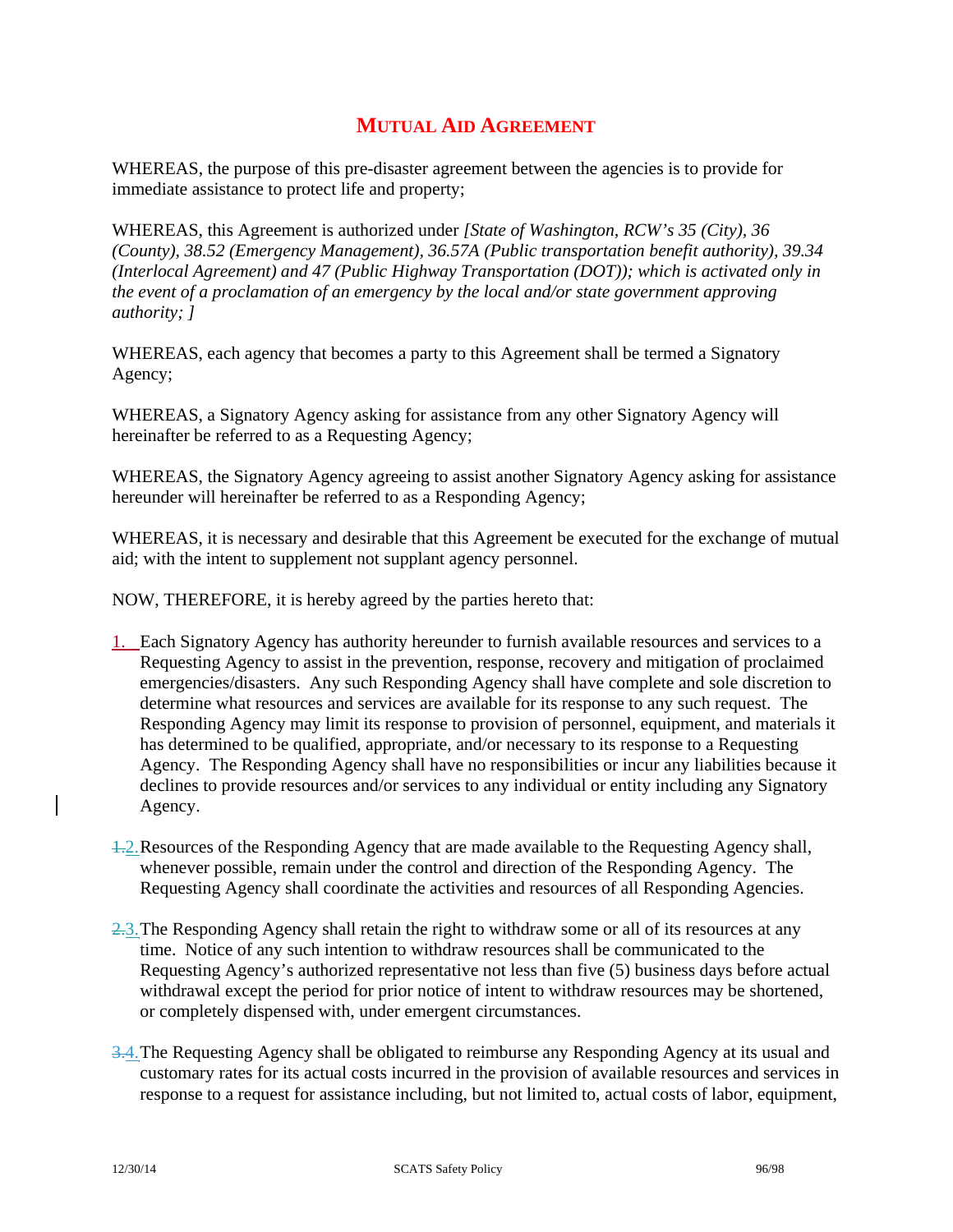materials, and related expenses as well as for loss or damage to equipment. The Responding Agency shall submit an itemized invoice specifying all reimbursable costs to the Executive Head of the Requesting Agency within sixty (60) days after completion of work *[(RCW 38.52.080)]*. Unless otherwise agreed, the Requesting Agency shall fully reimburse the Responding Agency for legitimate invoiced costs within ninety (90) days after its receipt of any such invoice.

- 4.5.Any dispute regarding reimbursable costs that is not resolved by agreement of the Requesting and Responding Agencies involved with that particular invoice shall be decided in writing by the authorized representative of the Requesting Agency. The decision of the Requesting Agency shall be final and conclusive unless, within ten (10) days from the date the Responding Agency receives its copy of that decision, the Responding Agency mails or otherwise furnishes a written appeal to the authorized representative of the Requesting Agency. In connection with any such appeal, the Responding Agency shall be afforded an opportunity to be heard and to offer evidence in support of its position. The decision of the authorized representative of the Requesting Agency shall be final subject to appeal to the *[Superior Court of the State of Washington, situate in the County of Thurston]*.
- 5.6.All privileges, immunities, rights, duties, and benefits of officers and employees of the Responding Agency shall remain in effect while those officers and employees are performing functions and duties at the request of a Requesting Agency, unless otherwise provided by law. Employees of the Responding Agency shall remain employees of the Responding Agency while performing functions and duties at the request of a Requesting Agency *[(RCW 38.52.080)].*
- 6.7.The Requesting Agency shall indemnify and hold any Responding Agency, and its agents, employees, and/or officers, harmless from and shall process and defend at its own expense any and all claims, demands, suits, penalties, losses, damages, or costs of whatsoever kind or nature (hereafter "claims") brought against any Responding Agency arising out of or incident to the execution, performance, or failure to perform of or under this Agreement; provided, however, that if such claims are caused by or result from the concurrent negligence of (a) a Requesting Agency, its agents, employees, and/or officers; and (b) a Responding Agency, its agents, employees, and/or officers, this indemnity provision shall be valid and enforceable only to the extent of the negligence of the Requesting Agency, its agents, employees, and/or officers; and provided further that nothing herein shall require the Requesting Agency to hold harmless or defend a Responding Agency, its agents, employees, and/or officers, from any claims arising from the sole negligence of a Responding Agency, its agents, employees, and/or officers.
- 7.8.This Agreement shall be effective upon approval by two or more Signatory Agencies and shall remain in effect so long as two or more Signatory Agencies remain consenting parties to this Agreement.
- 8.9. Upon execution of this Agreement, a Signatory Agency shall send an original or a certified copy of the executed agreement to the *[Washington State Department of Transportation, Public Transportation and Rail Division.]* The Public Transportation and Rail Division shall maintain a list of all Signatory Agencies and send an updated list to all Signatory Agencies whenever an agency is added or removed from the list of Signatory Agencies.
- 9.10. Any Signatory Agency to this Agreement may cancel its participation in this Agreement by giving written notice to the *[Washington State Department of Transportation, Public Transportation and Rail Division.]*